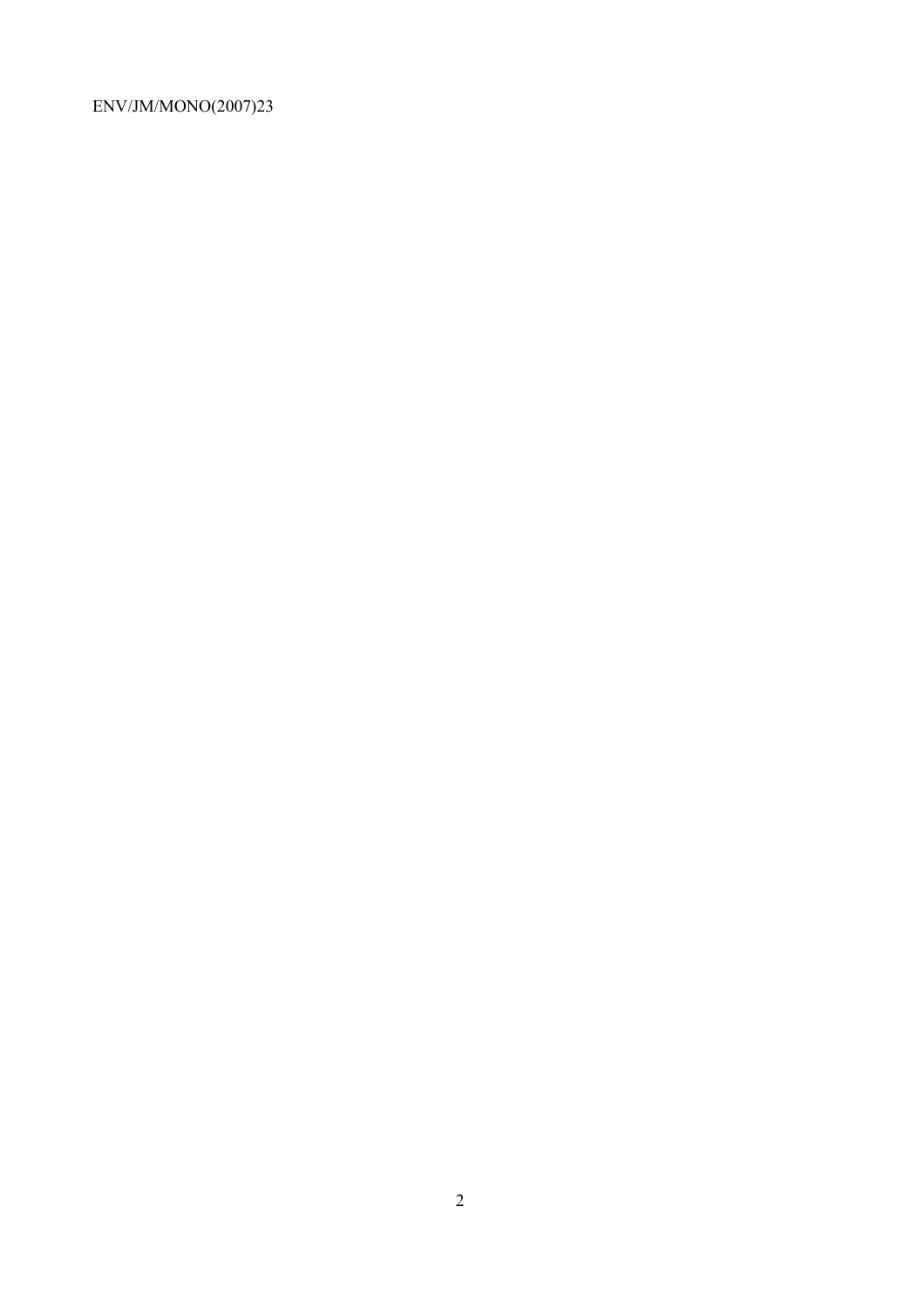# **OECD Environment, Health and Safety Publications**

# **Series on Testing and Assessment**

**No. 76** 

# **FINAL REPORT OF THE VALIDATION OF THE AMPHIBIAN METAMORPHOSIS ASSAY FOR THE DETECTION OF THYROID ACTIVE SUBSTANCES: PHASE 1 – OPTIMISATION OF THE TEST PROTOCOL**

**Environment Directorate** 

**Organisation for Economic Co-operation and Development** 

**2007**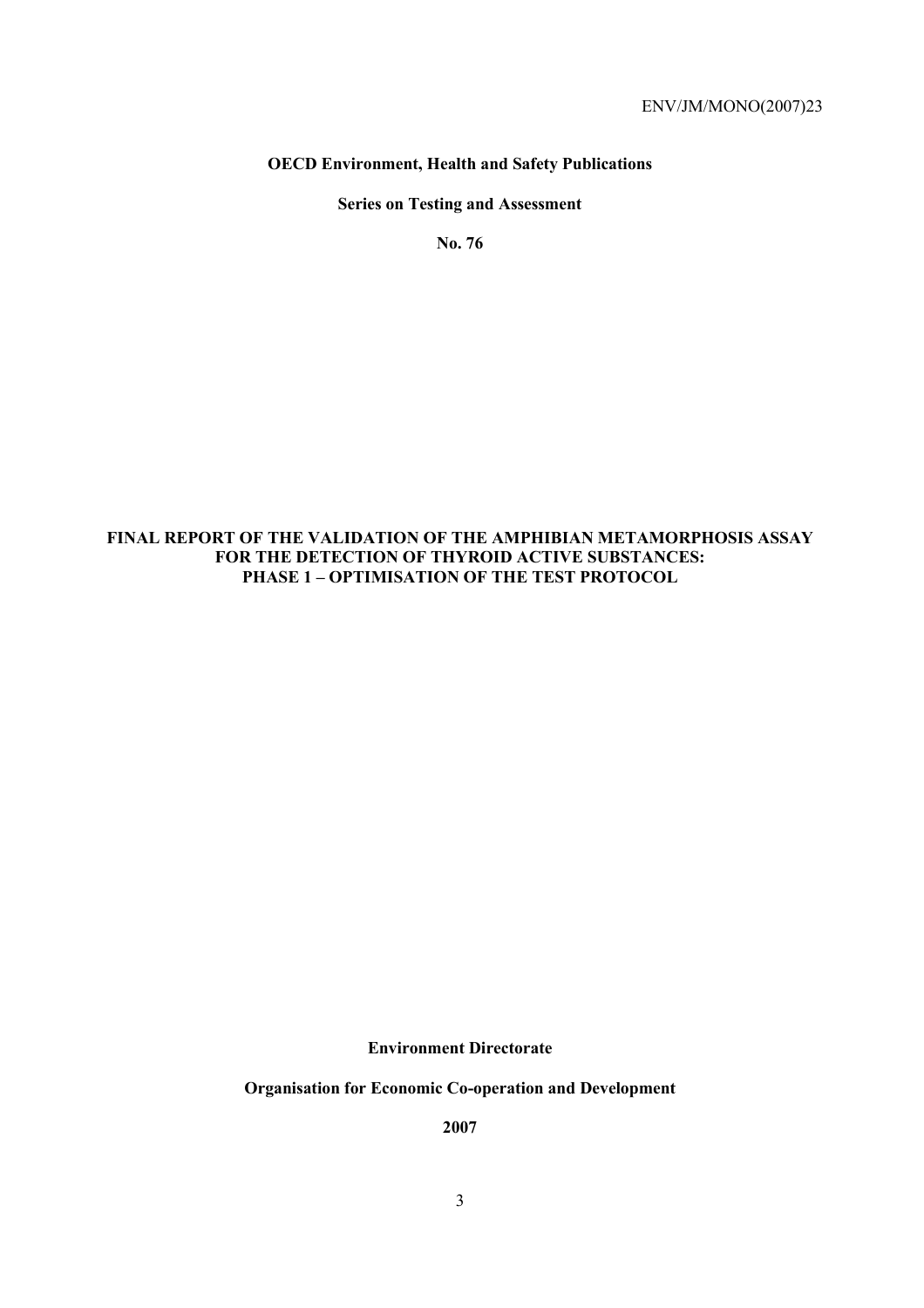### **Also published in the Series on Testing and Assessment:**

No. 1, *Guidance Document for the Development of OECD Guidelines for Testing of Chemicals (1993; reformatted 1995, revised 2006)*

No. 2, *Detailed Review Paper on Biodegradability Testing (1995)*

No. 3, *Guidance Document for Aquatic Effects Assessment (1995)* 

No. 4, *Report of the OECD Workshop on Environmental Hazard/Risk Assessment (1995)*

No. 5, *Report of the SETAC/OECD Workshop on Avian Toxicity Testing (1996)*

No. 6, *Report of the Final Ring-test of the Daphnia magna Reproduction Test (1997)*

No. 7, *Guidance Document on Direct Phototransformation of Chemicals in Water (1997)* 

No. 8, *Report of the OECD Workshop on Sharing Information about New Industrial Chemicals Assessment (1997)*

No. 9, *Guidance Document for the Conduct of Studies of Occupational Exposure to Pesticides during Agricultural Application (1997)*

No. 10, *Report of the OECD Workshop on Statistical Analysis of Aquatic Toxicity Data (1998)*

No. 11, *Detailed Review Paper on Aquatic Testing Methods for Pesticides and industrial Chemicals (1998)*

No. 12, *Detailed Review Document on Classification Systems for Germ Cell Mutagenicity in OECD Member Countries (1998)*

No. 13, *Detailed Review Document on Classification Systems for Sensitising Substances in OECD Member Countries 1998)*

No. 14, *Detailed Review Document on Classification Systems for Eye Irritation/Corrosion in OECD Member Countries (1998)*

No. 15, *Detailed Review Document on Classification Systems for Reproductive Toxicity in OECD Member Countries (1998)*

No. 16, *Detailed Review Document on Classification Systems for Skin Irritation/Corrosion in OECD Member Countries (1998)*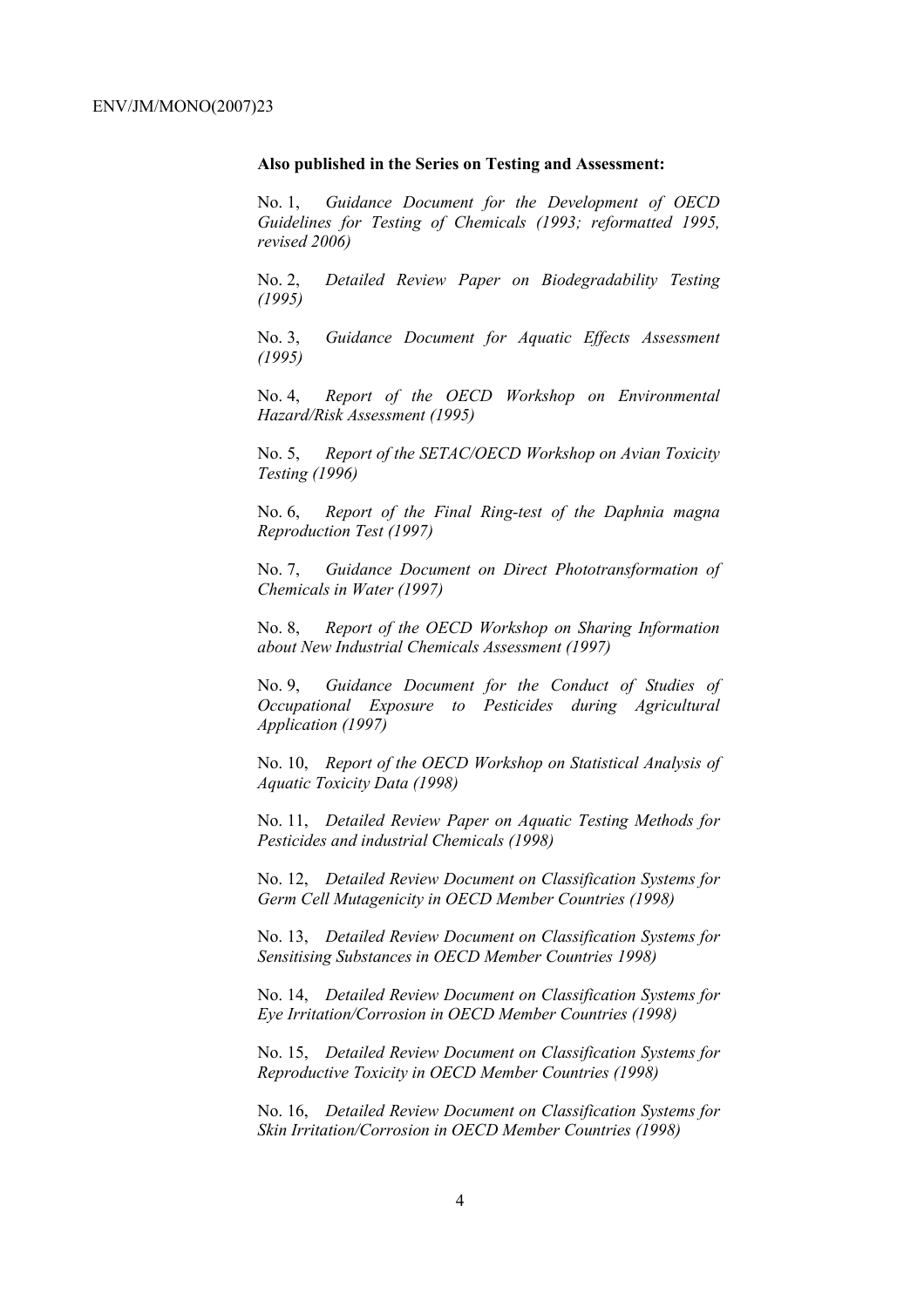No. 17, *Environmental Exposure Assessment Strategies for Existing Industrial Chemicals in OECD Member Countries (1999)*

No. 18, *Report of the OECD Workshop on Improving the Use of Monitoring Data in the Exposure Assessment of Industrial Chemicals (2000)*

No. 19, *Guidance Document on the Recognition, Assessment and Use of Clinical Signs as Humane Endpoints for Experimental Animals used in Safety Evaluation (1999)*

No. 20, *Revised Draft Guidance Document for Neurotoxicity Testing (2004)*

No. 21, *Detailed Review Paper: Appraisal of Test Methods for Sex Hormone Disrupting Chemicals (2000)*

No. 22, *Guidance Document for the Performance of Out-door Monolith Lysimeter Studies (2000)*

No. 23, *Guidance Document on Aquatic Toxicity Testing of Difficult Substances and Mixtures (2000)*

No. 24, *Guidance Document on Acute Oral Toxicity Testing (2001)*

No. 25, *Detailed Review Document on Hazard Classification Systems for Specifics Target Organ Systemic Toxicity Repeated Exposure in OECD Member Countries (2001)*

No. 26, *Revised Analysis of Responses Received from Member Countries to the Questionnaire on Regulatory Acute Toxicity Data Needs (2001)*

No 27, *Guidance Document on the Use of the Harmonised System for the Classification of Chemicals Which are Hazardous for the Aquatic Environment (2001)*

No 28, *Guidance Document for the Conduct of Skin Absorption Studies (2004)*

No 29, *Guidance Document on Transformation/Dissolution of Metals and Metal Compounds in Aqueous Media (2001)*

No 30, *Detailed Review Document on Hazard Classification Systems for Mixtures (2001)*

No 31, *Detailed Review Paper on Non-Genotoxic Carcinogens Detection: The Performance of In-Vitro Cell Transformation Assays (2007)*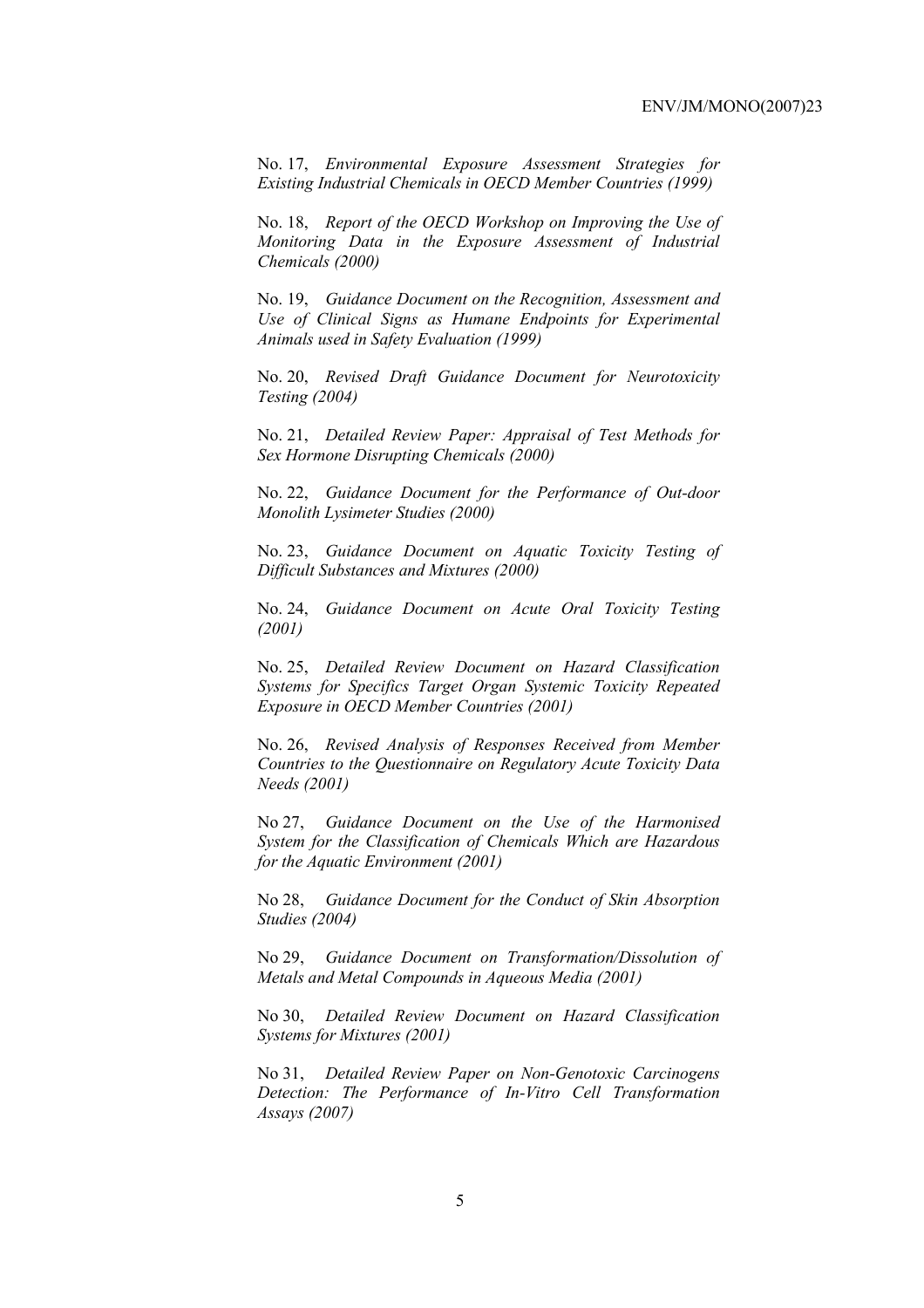No. 32, *Guidance Notes for Analysis and Evaluation of Repeat-Dose Toxicity Studies (2000)*

No. 33, *Harmonised Integrated Classification System for Human Health and Environmental Hazards of Chemical Substances and Mixtures (2001)*

No. 34, *Guidance Document on the Development, Validation and Regulatory Acceptance of New and Updated Internationally Acceptable Test Methods in Hazard Assessment (2005)*

No. 35, *Guidance notes for analysis and evaluation of chronic toxicity and carcinogenicity studies (2002)*

No. 36, *Report of the OECD/UNEP Workshop on the use of Multimedia Models for estimating overall Environmental Persistence and long range Transport in the context of PBTS/POPS Assessment (2002)*

No. 37, *Detailed Review Document on Classification Systems for Substances Which Pose an Aspiration Hazard (2002)*

No. 38, *Detailed Background Review of the Uterotrophic Assay Summary of the Available Literature in Support of the Project of the OECD Task Force on Endocrine Disrupters Testing and Assessment (EDTA) to Standardise and Validate the Uterotrophic Assay (2003)*

No. 39, *Guidance Document on Acute Inhalation Toxicity Testing (in preparation)*

No. 40, *Detailed Review Document on Classification in OECD Member Countries of Substances and Mixtures Which Cause Respiratory Tract Irritation and Corrosion (2003)*

No. 41, *Detailed Review Document on Classification in OECD Member Countries of Substances and Mixtures which in Contact with Water Release Toxic Gases (2003)*

No. 42, *Guidance Document on Reporting Summary Information on Environmental, Occupational and Consumer Exposure (2003)*

No. 43, *Draft Guidance Document on Reproductive Toxicity Testing and Assessment (in preparation)*

No. 44, *Description of Selected Key Generic Terms Used in Chemical Hazard/Risk Assessment (2003)* 

No. 45, *Guidance Document on the Use of Multimedia Models for Estimating Overall Environmental Persistence and Long-range Transport (2004)*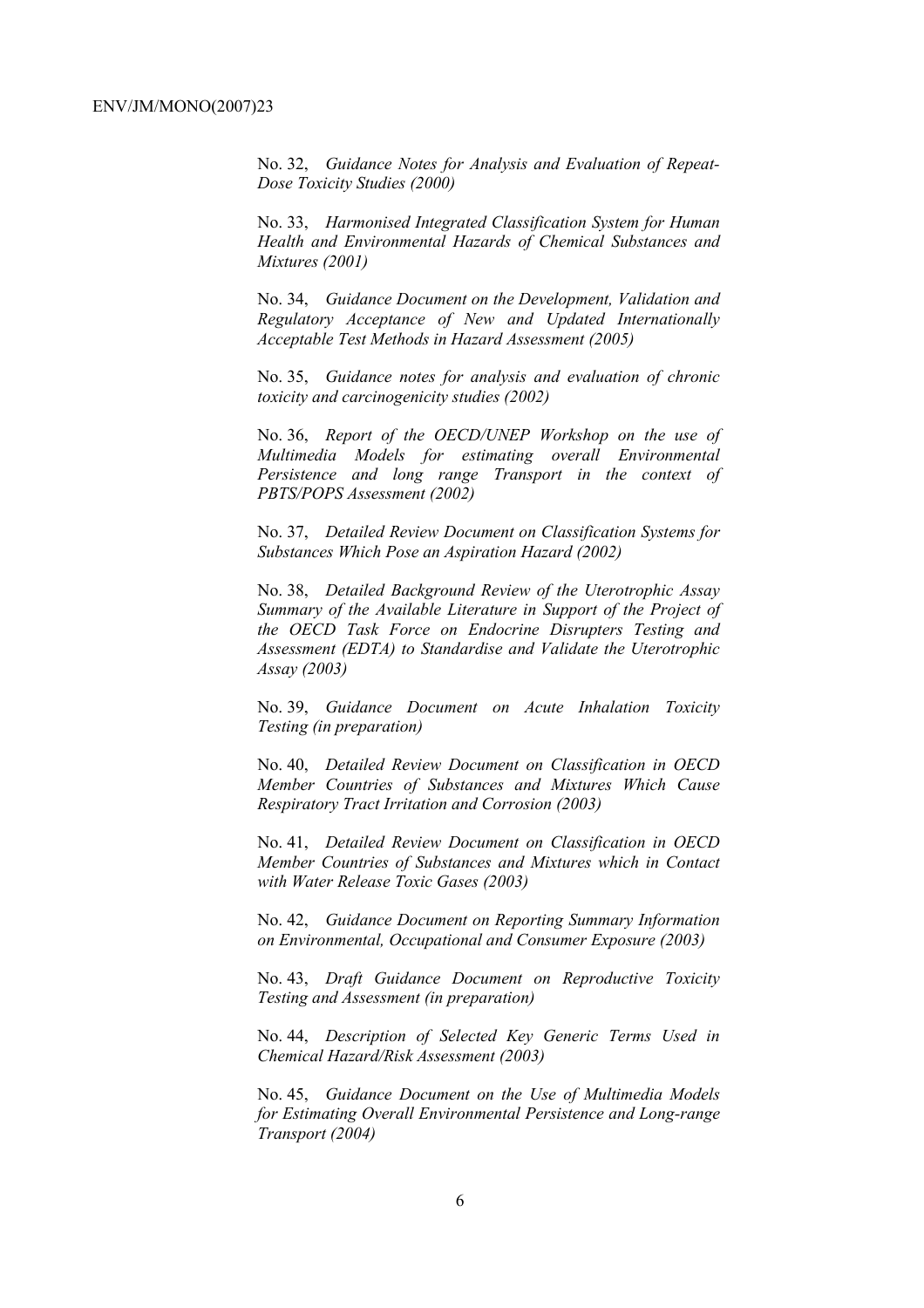No. 46*, Detailed Review Paper on Amphibian Metamorphosis Assay for the Detection of Thyroid Active Substances (2004)* 

No. 47, *Detailed Review Paper on Fish Screening Assays for the Detection of Endocrine Active Substances (2004)* 

No. 48, *New Chemical Assessment Comparisons and Implications for Work sharing (2004)* 

No. 49*, Report from the Expert Group on (Quantitative) Structure-Activity Relationships [(Q)SARs] on the Principles for the Validation of (Q)SARs (2004)* 

No. 50*, Report of the OECD/IPCS Workshop on Toxicogenomics (2005)* 

No. 51*, Approaches to Exposure Assessment in OECD Member Countries: Report from the Policy Dialogue on Exposure Assessment in June 2005 (2006)* 

No. 52*, Comparison of emission estimation methods used in Pollutant Release and Transfer Registers (PRTRs) and Emission Scenario Documents (ESDs): Case study of pulp and paper and textile sectors (2006)* 

No. 53*, Guidance Document on Simulated Freshwater Lentic Field Tests (Outdoor Microcosms and Mesocosms) (2006)* 

No. 54*, Current Approaches in the Statistical Analysis of Ecotoxicity Data: A Guidance to Application (2006)* 

No. 55*, Detailed Review Paper on Aquatic Arthropods in Life Cycle Toxicity Tests with an Emphasis on Developmental, Reproductive and Endocrine Disruptive Effects (2006)* 

No. 56, *Guidance Document on the Breakdown of Organic Matter in Litter Bags (2006)* 

No. 57, *Detailed Review Paper on Thyroid Hormone Disruption Assays (2006)* 

No. 58, *Report on the Regulatory Uses and Applications in OECD Member Countries of (Quantitative) Structure-Activity Relationship [(Q)SAR] Models in the Assessment of New and Existing Chemicals (2006)* 

No. 59, *Report of the Validation of the Updated Test Guideline 407: Repeat Dose 28-Day Oral Toxicity Study in Laboratory Rats (2006)*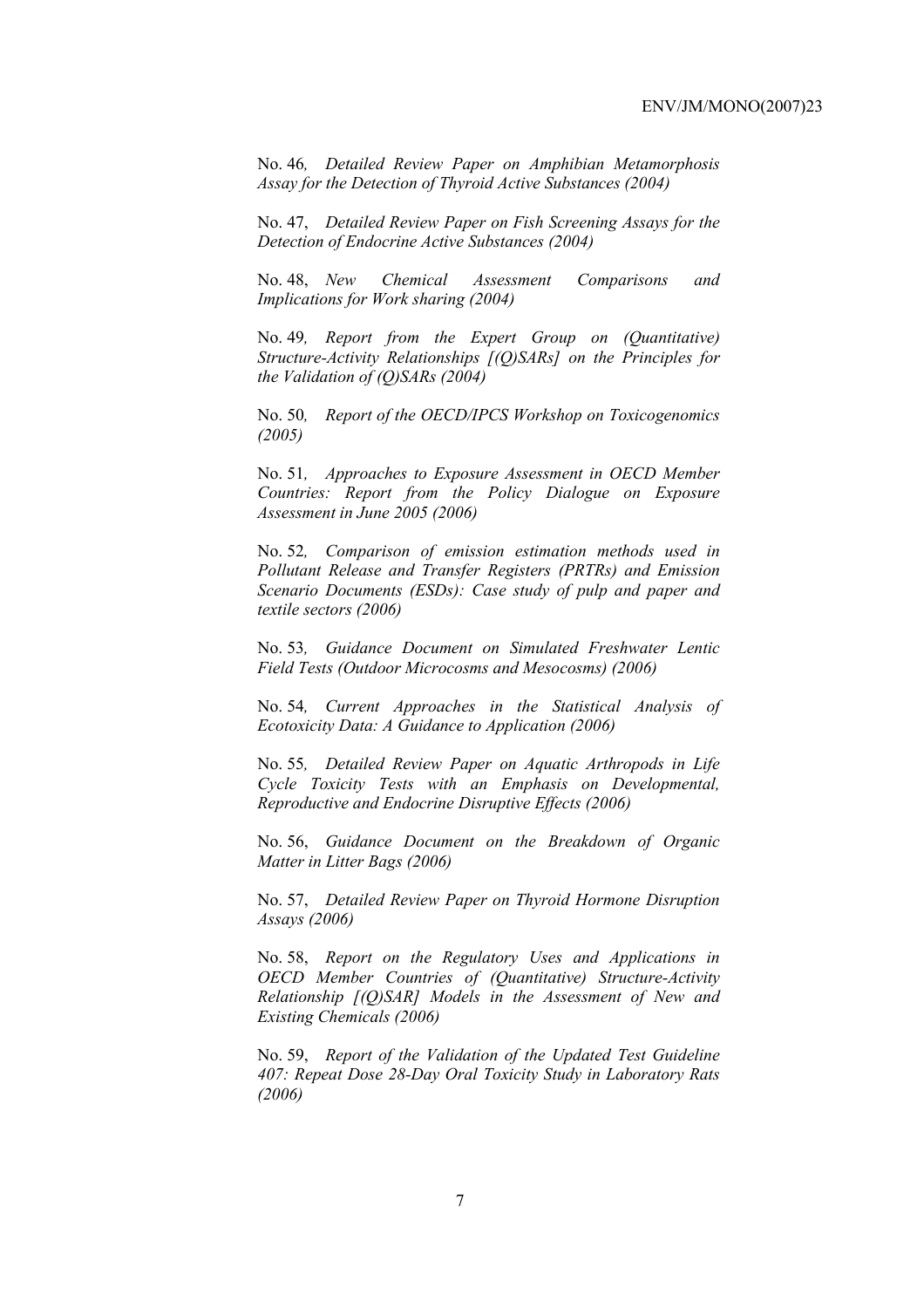No. 60, *Report of the Initial Work Towards the Validation of the 21-Day Fish Screening Assay for the Detection of Endocrine Active Substances (Phase 1A) (2006)* 

No. 61, *Report of the Validation of the 21-Day Fish Screening Assay fort he Detection of Endocrine Active Substances (Phase 1B) (2006)* 

No. 62*, Final OECD Report of the Initial Work Towards the Validation of the Rat Hershberger Assay: Phase-1, Androgenic Response to Testosterone Propionate, and Anti-Androgenic Effects of Flutamide (2006)* 

No. 63, *Guidance Document on the Definition of Residue (2006)* 

No. 64, *Guidance Document on Overview of Residue Chemistry Studies (2006)* 

No. 65, *OECD Report of the Initial Work Towards the Validation of the Rodent Uterotrophic Assay – Phase One (2006)* 

No. 66, *OECD Report of the Validation of the Rodent Uterotrophic Bioassay - Phase 2: Testing of Potent and Weak Oestrogen Agonists by Multiple Laboratories (2006)* 

No. 67, *Additional Data Supporting the Test Guideline on the Uterotrophic Bioassay in Rodents (2007)* 

No. 68, *Summary Report of the Uterotrophic Bioassay Peer Review Panel, including Agreement of the Working Group of the National Coordinators of the Test Guidelines Programme on the Follow-up of this Report (2006)*

No 69, *Guidance Document on the Validation of (Quantitative) Structure-Activity Relationship [(Q)SAR] Models (2007)* 

No. 70, *Report on Preparation of GHS Implementation by the OECD Countries (2007)* 

No. 71, *Guidance Document on the Uterotrophic Bioassay – Procedure to Test for Antioestrogenicity (2007)* 

No. 72, *Guidance Document on Pesticide Residue analytical Methods (2007)* 

No. 73, *Report of the Validation of the Rat Hershberger Assay: Phase 3: Coded testing of Androgen Agonists, Androgen Antagonists and Negative Reference Chemicals by Multiple Laboratories. Surgical Castrate Model Protocol (2007)* 

No. 74, *Detailed Review Paper for Avian Two-generation Testing (2007)*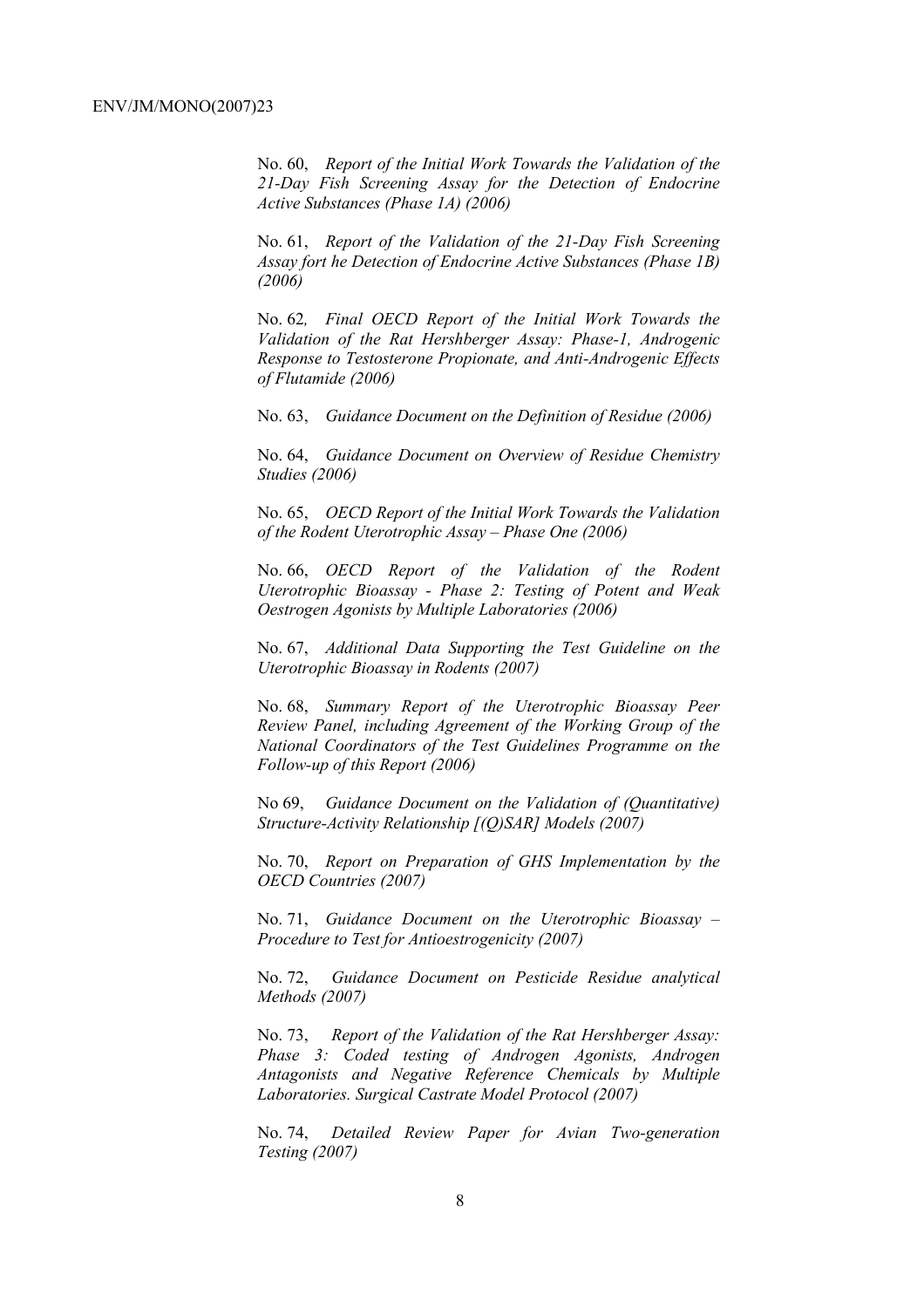No. 75, *Guidance Document on the Honeybee (*Apis Mellifera L*.) Brood Test under Semi-field Conditions (2007)* 

No. 76, *Final Report of the Validation of the Amphibian Metamorphosis Assay for the Detection of Thyroid Active Substances: Phase 1 – Optimisation of the Test Protocol (2007)* 

# **© OECD 2007**

Applications for permission to reproduce or translate all or part of this material should be made to: Head of Publications Service, OECD, 2 rue André-Pascal, 75775 Paris Cedex 16, France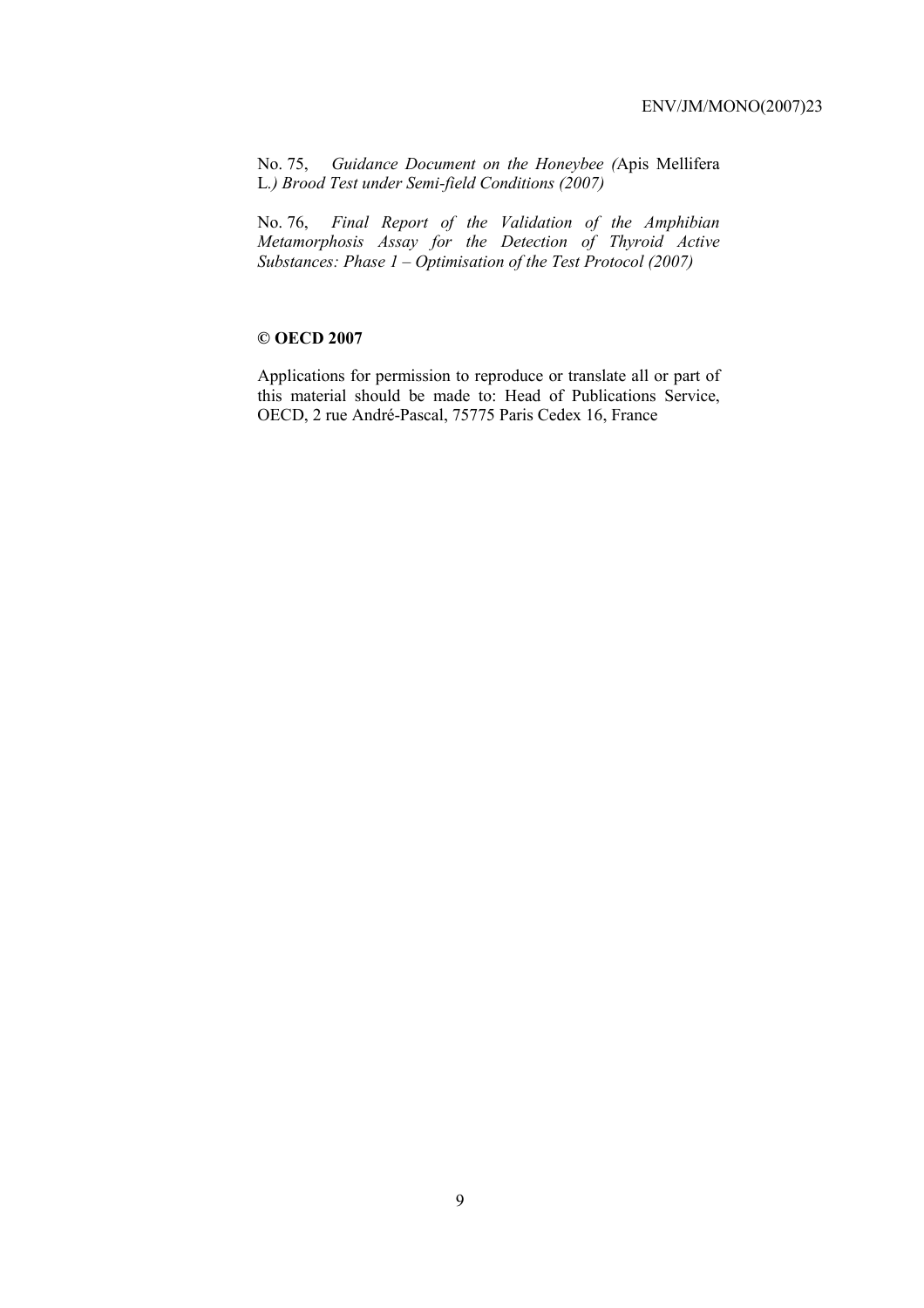## **ABOUT THE OECD**

The Organisation for Economic Co-operation and Development (OECD) is an intergovernmental organisation in which representatives of 30 industrialised countries in North America, Europe and the Asia and Pacific region, as well as the European Commission, meet to co-ordinate and harmonise policies, discuss issues of mutual concern, and work together to respond to international problems. Most of the OECD's work is carried out by more than 200 specialised committees and working groups composed of member country delegates. Observers from several countries with special status at the OECD, and from interested international organisations, attend many of the OECD's workshops and other meetings. Committees and working groups are served by the OECD Secretariat, located in Paris, France, which is organised into directorates and divisions.

The Environment, Health and Safety Division publishes free-of-charge documents in ten different series: **Testing and Assessment**; **Good Laboratory Practice and Compliance Monitoring**; **Pesticides and Biocides**; **Risk Management**; **Harmonisation of Regulatory Oversight in Biotechnology**; **Safety of Novel Foods and Feeds; Chemical Accidents; Pollutant Release and Transfer Registers; Emission Scenario Documents; and the Safety of Manufactured Nanomaterials.** More information about the Environment, Health and Safety Programme and EHS publications is available on the OECD's World Wide Web site (http://www.oecd.org/ehs/).

**This publication was developed in the IOMC context. The contents do not necessarily reflect the views or stated policies of individual IOMC Participating Organizations.** 

**The Inter-Organisation Programme for the Sound Management of Chemicals (IOMC) was established in 1995 following recommendations made by the 1992 UN Conference on Environment and Development to strengthen co-operation and increase international coordination in the field of chemical safety. The participating organisations are FAO, ILO, OECD, UNEP, UNIDO, UNITAR and WHO. The World Bank and UNDP are observers. The purpose of the IOMC is to promote co-ordination of the policies and activities pursued by the Participating Organisations, jointly or separately, to achieve the sound management of chemicals in relation to human health and the environment.**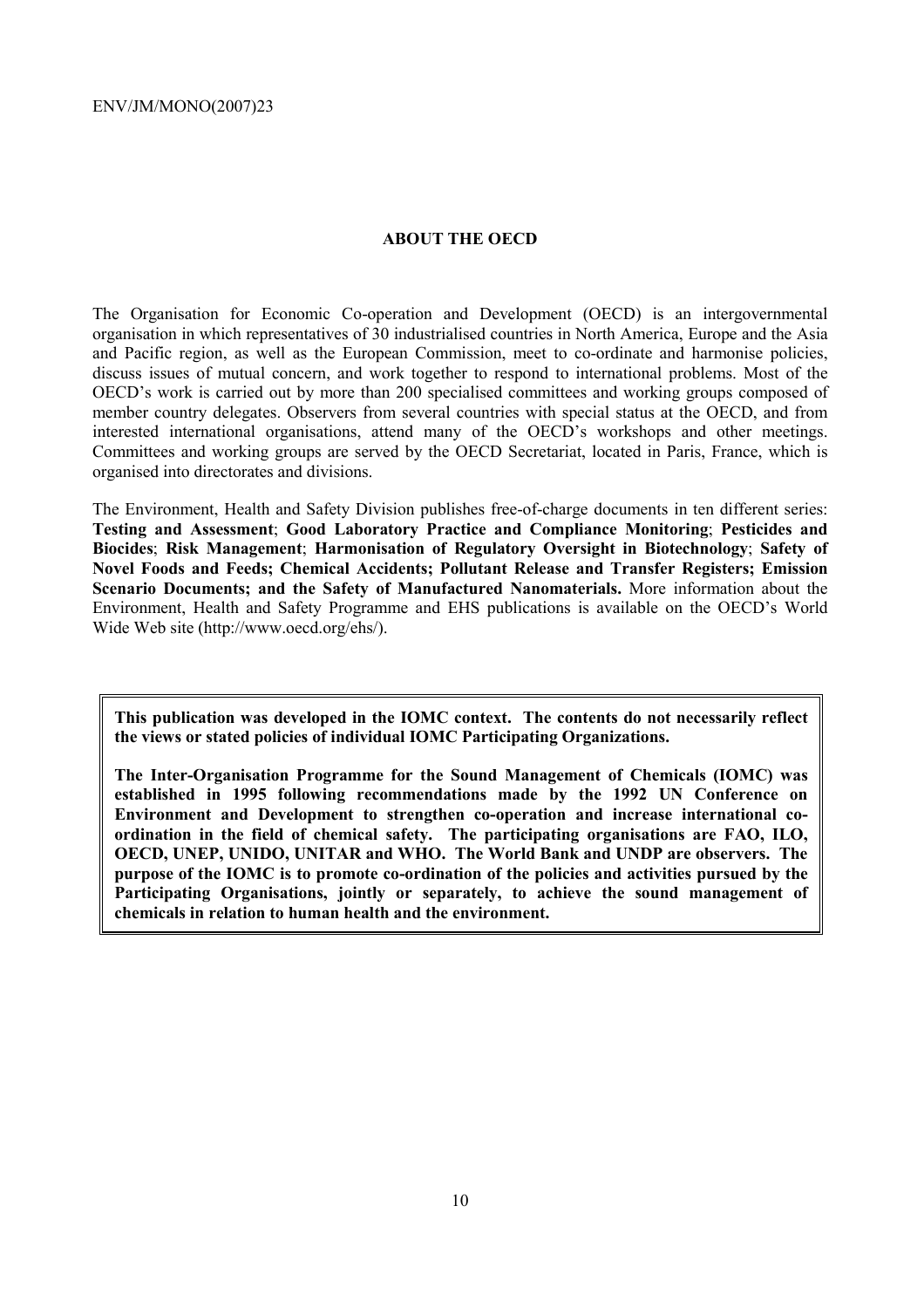**This publication is available electronically, at no charge. For this and many other Environment, Health and Safety publications, consult the OECD's World Wide Web site (www.oecd.org/ehs/)** 

**or contact:** 

**OECD Environment Directorate, Environment, Health and Safety Division** 

> **2 rue André-Pascal 75775 Paris Cedex 16 France**

**Fax: (33-1) 44 30 61 80 E-mail: ehscont@oecd.org**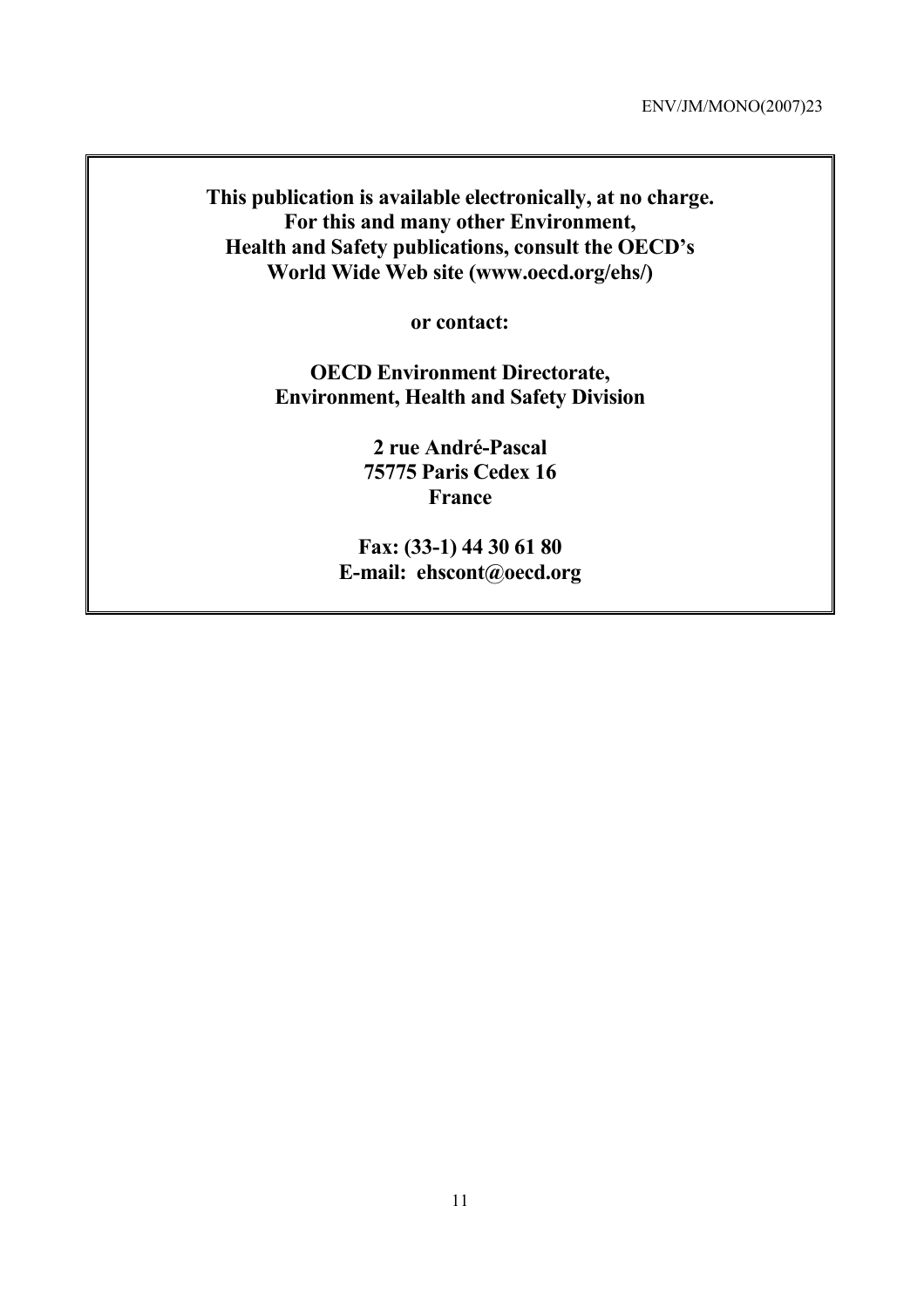### **FOREWORD**

This document presents the report of the Phase 1 of the validation of the amphibian metamorphosis assay. The amphibian metamorphosis assay was included in the OECD conceptual framework for the testing and assessment of endocrine disrupting chemicals for the detection of thyroid active substances in aquatic vertebrates.

An OECD expert group on amphibian testing was established in 2002 to work on the development and validation of the amphibian metamorphosis assay. Following the first meeting of the group (Duluth, United States, 2003), a proposal was developed by Germany, Japan and the United States for the Phase 1 (optimization phase) of the validation of the assay, and approved by the Validation Management Group for Ecotoxicity Testing (VMG-eco). The Phase 1 experimental work was undertaken in 2003-2004 in three laboratories. A first draft of the validation report was prepared in September 2004 and presented to the VMG-eco for comments in December 2004. The initial draft was revised in March 2005, taking into account comments received. The Phase 2 of the validation was undertaken in 2005-2006, and a separate report is available. The Task Force on Endocrine Disrupters Testing and Assessment and the Working Group of National Coordinators of the Test Guidelines Programme endorsed both reports with minor modifications.

The Phase 1 and the Phase 2 reports have to be considered together, in a logical step-wise approach towards the validation of the assay.

This document is published on the responsibility of the Joint Meeting of the Chemicals Committee and Working Party on Chemicals, Pesticides and Biotechnology.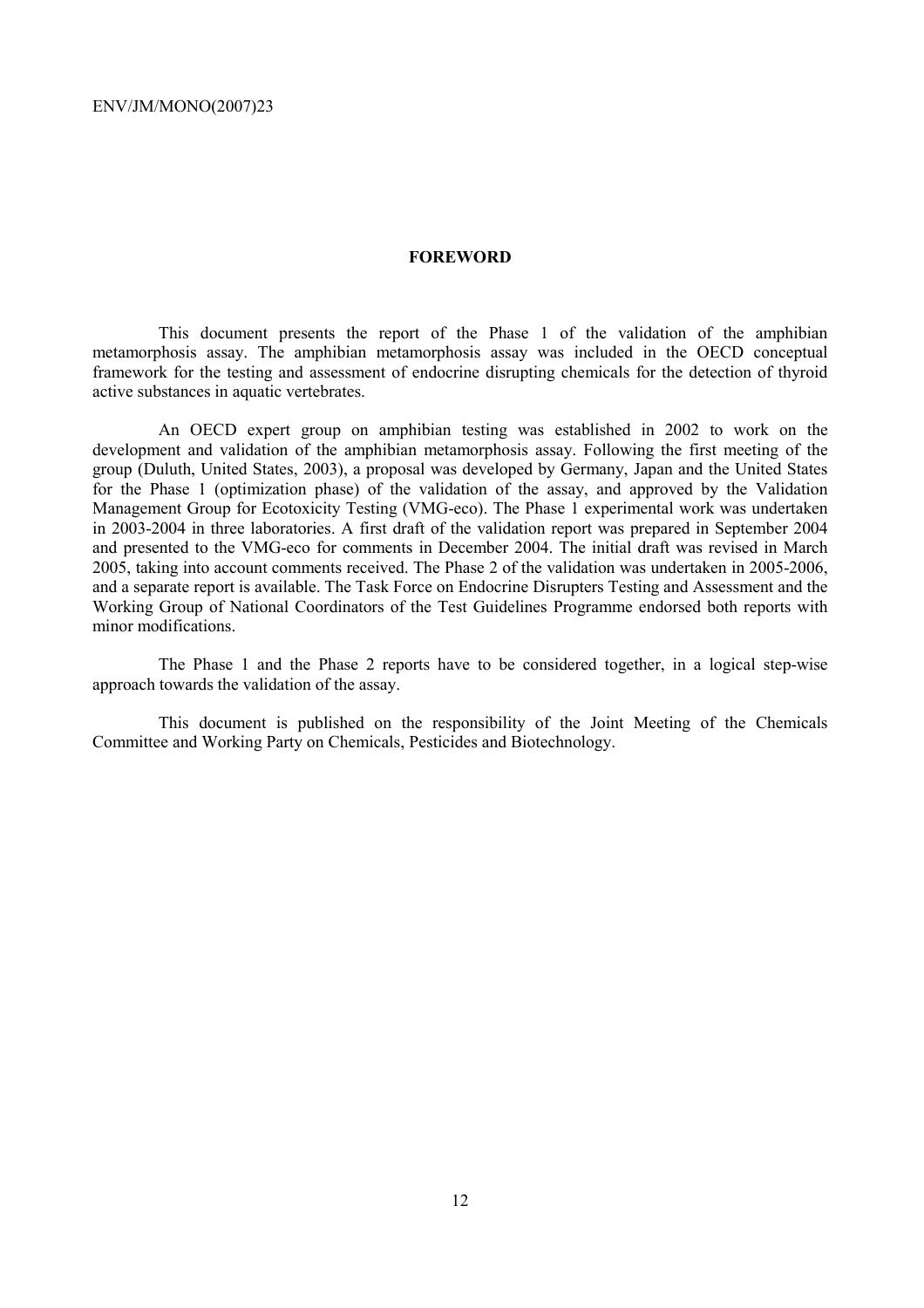# **TABLE OF CONTENTS**

| Critical Review of Results from Validation Phase 1 and Proposal for Phase 2 Validation Activities 80 |  |
|------------------------------------------------------------------------------------------------------|--|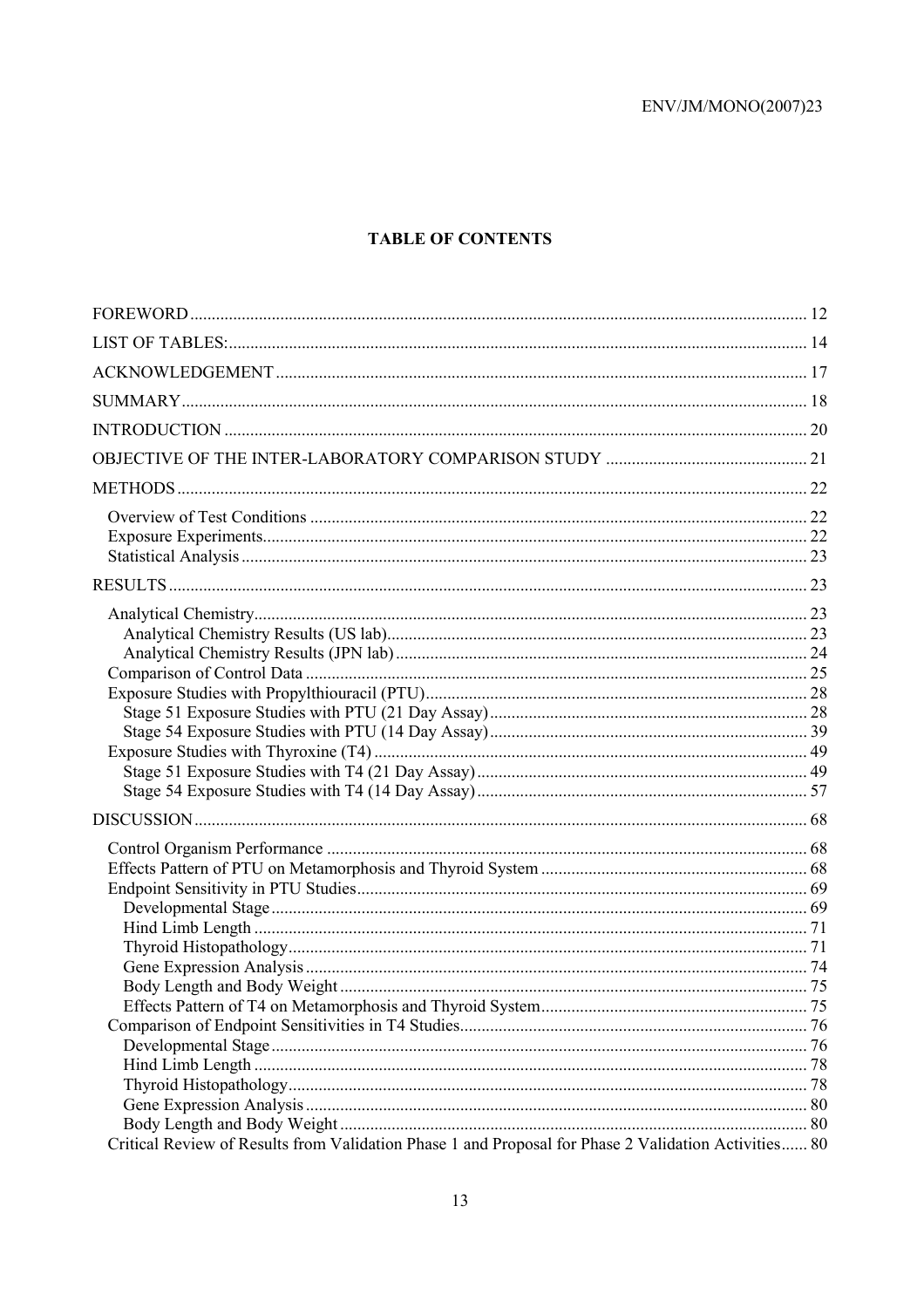| <b>REFERENCES</b> |  |
|-------------------|--|
| <b>ANNEXES</b>    |  |

# **LIST OF TABLES:**

| Table 1.  |                                                                                                   |
|-----------|---------------------------------------------------------------------------------------------------|
| Table 2.  | Measured PTU concentrations (mg/L) in the stage 51 study conducted for 21 days. Sample            |
| Table 3.  | Measured PTU concentrations (mg/L) in the stage 54 study conducted for 14 days. Sample            |
| Table 4.  | Measured T4 concentrations (µg/L) in the stage 51 study conducted for 21 days. Sample size        |
| Table 5.  | Measured T4 concentrations (µg/L) in the stage 54 study conducted for 14 days. Sample size        |
| Table 6.  | Measured PTU concentrations (mg/L) in the stage 51 study and the stage 54 study. Sample           |
| Table 7.  | Measured T4 concentrations (mg/L) in the stage 51 study and the stage 54 study. Sample size       |
| Table 8.  | Distribution of developmental stages reached by control tadpoles within 21 days during            |
| Table 9.  | Distribution of developmental stages reached by control tadpoles within 14 days during            |
| Table 10. | Results from body length (mm) measurements of control tadpoles at test termination of             |
| Table 11. | Results from body weight (mg) measurements of control tadpoles at test termination of             |
| Table 12. | Distribution of developmental stages of initial stage 51 $X$ . laevis tadpoles exposed to PTU for |
| Table 13. | Summary of results from whole body length, hind limb length and body weight measurements          |
| Table 14. | Summary of results from developmental stage determination during the stage 51 study with          |
| Table 15. | Summary of results from whole body length, hind limb length and body weight measurements          |
| Table 16. | Summary of results from developmental stage determination during the stage 51 study with          |
| Table 17. | Summary of results from snout-to-vent length and body weight measurements during the              |
| Table 18. | Summary of results from developmental stage determination during the stage 51 study with          |
| Table 19. | Distribution of developmental stages of initial stage 54 X. laevis tadpoles exposed to PTU for    |
| Table 20. | Summary of results from whole body length, hind limb length and body weight measurements          |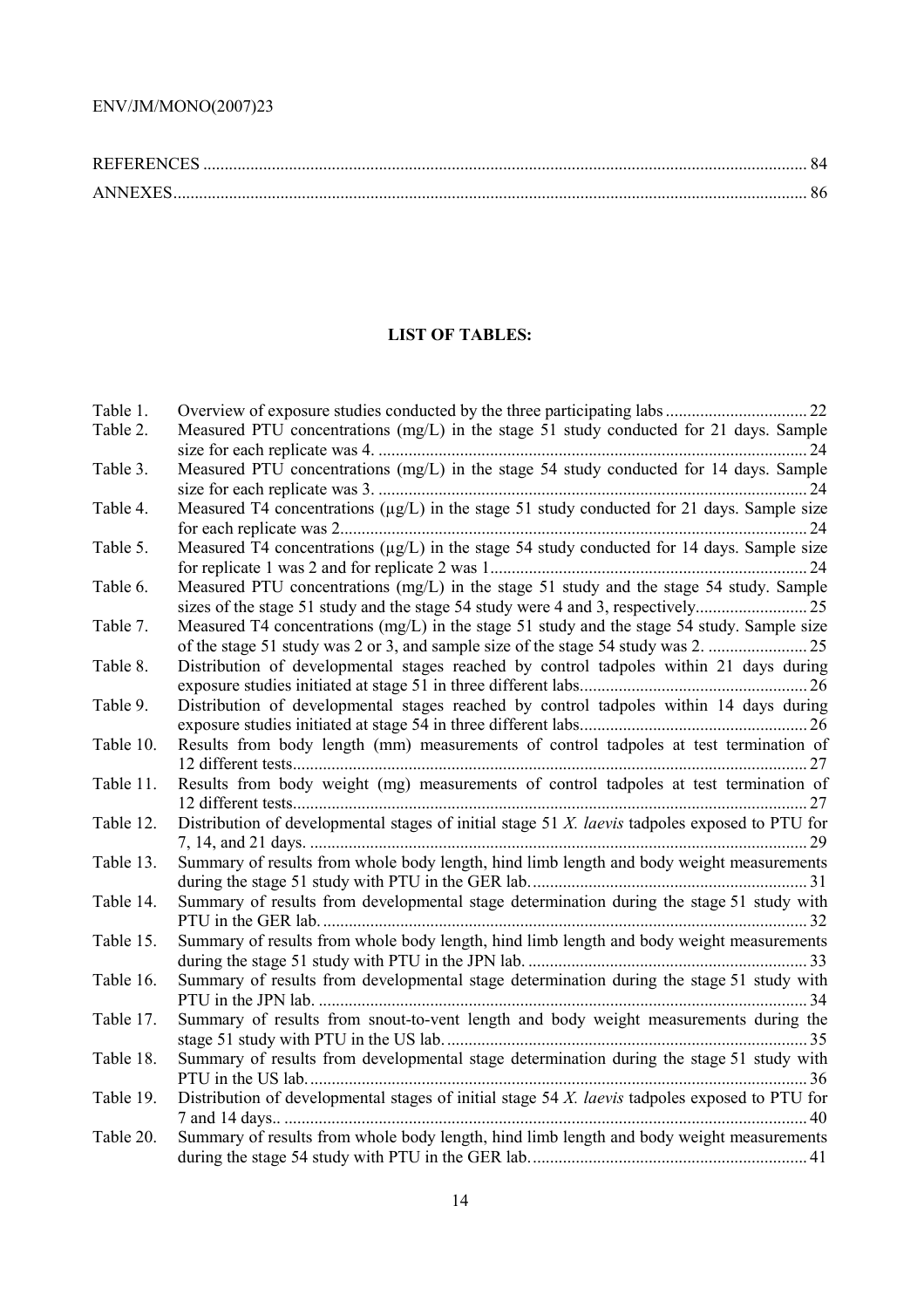| Table 21. | Summary of results from developmental stage determination during the stage 54 study with            |
|-----------|-----------------------------------------------------------------------------------------------------|
| Table 22. | Summary of results from whole body length, hind limb length and body weight measurements            |
| Table 23. | Summary of results from developmental stage determination during the stage 54 study with            |
| Table 24. | Summary of results from snout-to-vent length and body weight measurements during the                |
| Table 25. | Summary of results from developmental stage determination during the stage 54 study with            |
| Table 26. | Distribution of developmental stages of initial stage 51 $X$ . laevis tadpoles exposed to T4 for 7, |
| Table 27. | Summary of results from whole body length, hind limb length and body weight measurements            |
| Table 28. | Summary of results from developmental stage determination during the stage 51 study with T4         |
| Table 29. | Summary of results from whole body length, hind limb length and body weight measurements            |
| Table 30. | Summary of results from developmental stage determination during the stage 51 study with T4         |
| Table 31. | Summary of results from snout-to-vent length and body weight measurements during the                |
| Table 32. | Summary of results from developmental stage determination during the stage 51 study with T4         |
| Table 33. | Distribution of developmental stages of initial stage 54 X. laevis tadpoles exposed to T4 for 7     |
| Table 34. | Summary of results from whole body length, hind limb length and body weight measurements            |
| Table 35. | Summary of results from developmental stage determination during the stage 54 study with T4         |
| Table 36. | Summary of results from whole body length, hind limb length and body weight measurements            |
| Table 37. | Summary of results from developmental stage determination during the stage 54 study with T4         |
| Table 38. | Summary of results from snout-to-vent length and body weight measurements during the                |
| Table 39. | Summary of results from developmental stage determination during the stage 54 study with T4         |
| Table 40. | Comparison of statistical results from the three participating laboratories on the developmental    |
| Table 41. | Comparison of statistical results from the three participating laboratories on the developmental    |
| Table 42. | Summary of endpoint sensitivities as detected in stage 51 studies with PTU. LOEC values             |
| Table 43. | Summary of endpoint sensitivities as detected in stage 54 studies with PTU. LOEC values             |
| Table 44. | Comparison of statistical results from the three participating laboratories on the developmental    |
| Table 45. | Comparison of statistical results from the three participating laboratories on the developmental    |
| Table 46. |                                                                                                     |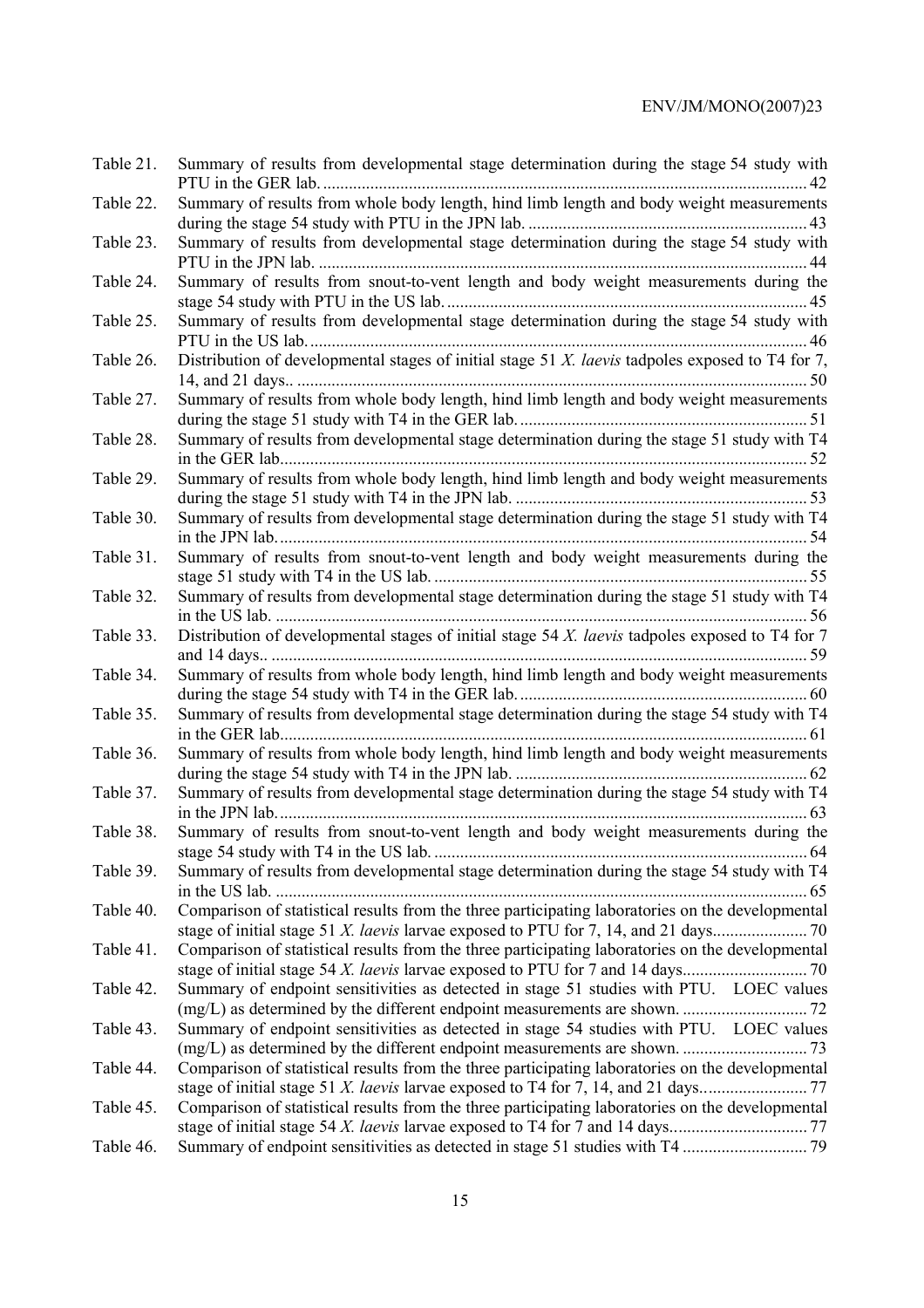Table 47. Summary of endpoint sensitivities as detected in stage 54 studies with T4 ............................. 79

# **LIST OF FIGURES:**

| Figure 1. | Temporal changes in whole body length (WBL) as determined for control tadpoles during the                                                                                                |
|-----------|------------------------------------------------------------------------------------------------------------------------------------------------------------------------------------------|
| Figure 2. | Effects of PTU on gene expression in tadpole brain. RNA was isolated from brain/pituitary<br>tissue samples taken at test termination of the stage 51 exposure study with PTU in the GER |
| Figure 3. | Effects of PTU on gene expression in tadpole brain. RNA was isolated from brain/pituitary<br>tissue samples taken at test termination of the stage 54 exposure study with PTU in the GER |
| Figure 4. | Effects of T4 on gene expression in tadpole brain. RNA was isolated from brain/pituitary<br>tissue samples taken at test termination of the stage 51 exposure study with T4 in the GER   |
| Figure 5. | Effects of T4 on gene expression in tadpole brain. RNA was isolated from brain/pituitary<br>tissue samples taken at test termination of the stage 54 exposure study with T4 in the GER   |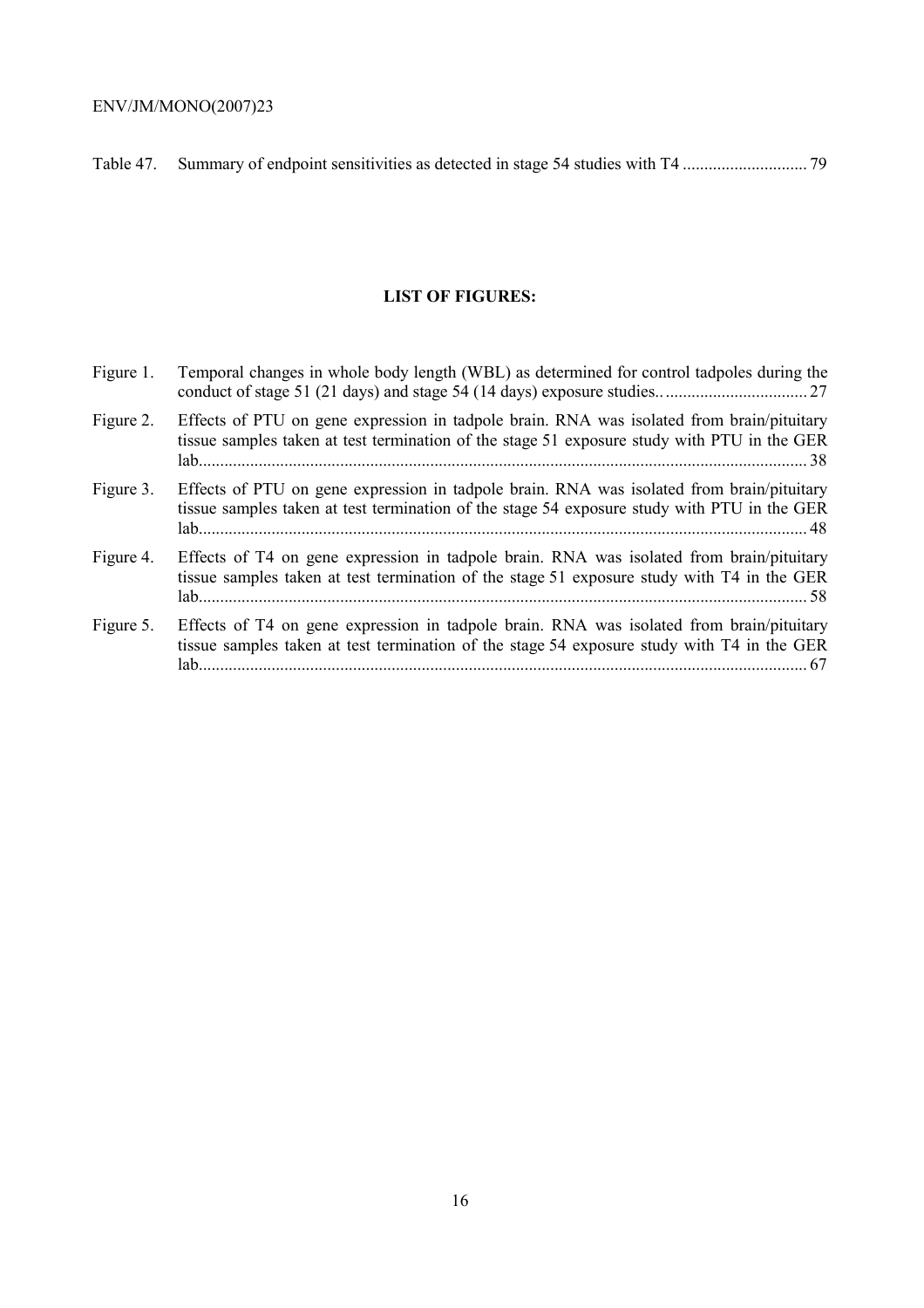# **ACKNOWLEDGEMENT**

This report is the fruit of collaboration between three laboratories: Leibniz Institute of Freshwater Ecology and Inland Fisheries (Germany), the Mid-Continent Ecology Division, National Health and Environment Effects Research Laboratory (US EPA), Towa Kagaku Co., Research and Development Institute (Japan), and has been prepared mainly by Dr. Robert Opitz, Leibniz Institute of Freshwater Ecology and Inland Fisheries (Germany).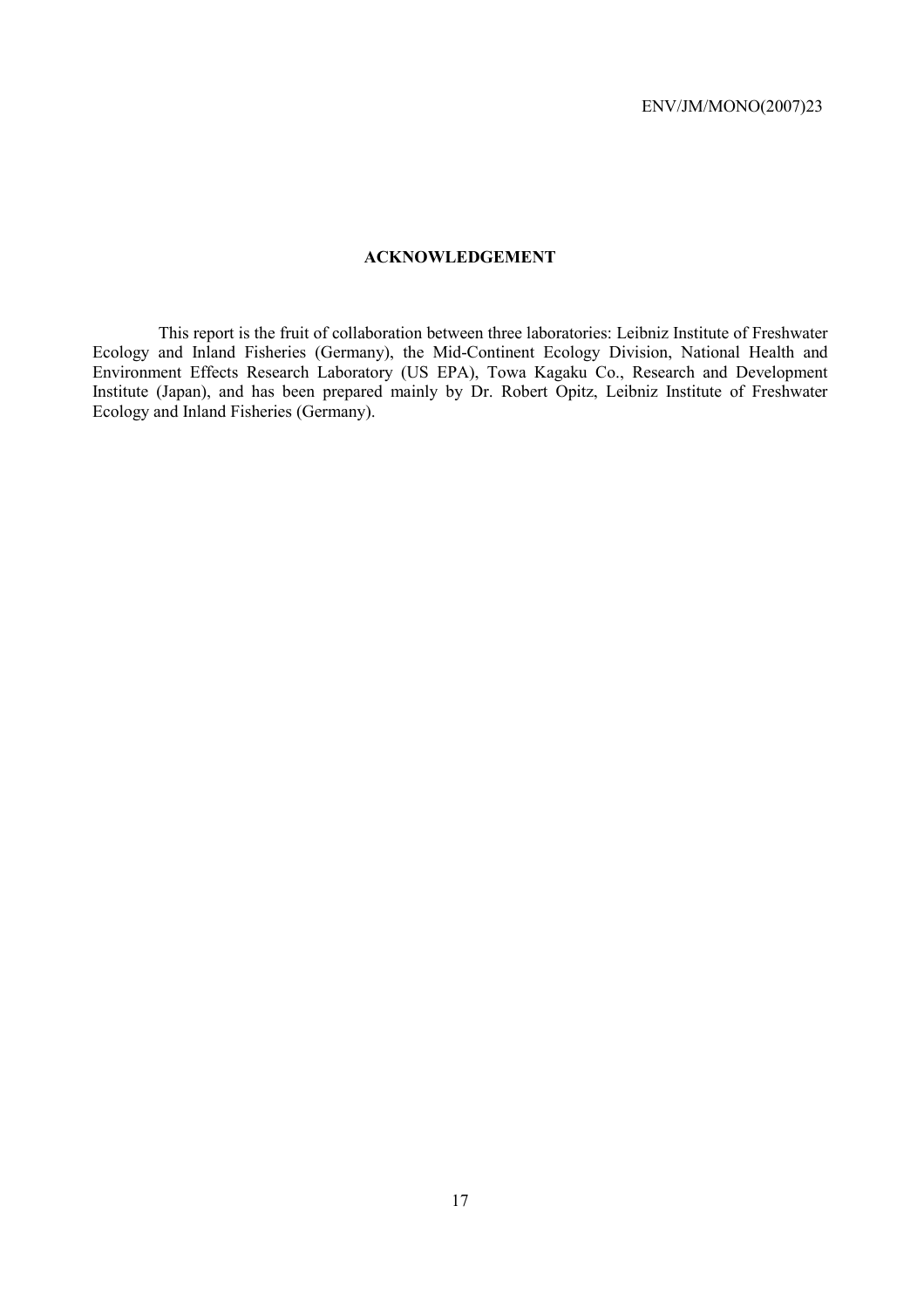### **SUMMARY**

*i*) The purpose of this document is to summarize the results of an international round of testing and research aimed at developing and optimizing an amphibian-based screening assay for thyroid axis disruption. This effort originated at a meeting of the Amphibian Expert Group, an advisory group to the Validation Management Group, in June 2003 at a meeting hosted by the US Environmental Protection Agency in Duluth, MN, USA.

*ii)* Endocrine disruption by environmental chemicals is an international toxicological concern. As such, the OECD has been working with member countries on the validation and harmonization of testing methods for detecting chemicals that interfere with estrogen, androgen, and thyroid pathways. One such method, an amphibian-based screening assay for thyroid axis disruption, has received considerable attention due to the potential of this method to be a cost-effective screen for thyroid active chemicals. The basis for the assay is that amphibian metamorphosis is primarily under the control of thyroid hormone and that morphological changes typical of metamorphosis would be modulated by agonists and antagonists of the thyroid system. Before an amphibian-based metamorphosis assay can be adapted as a screen, several important issues need to be resolved, including: selection of an appropriate developmental period during metamorphosis to test, development of thyroid-related endpoints, establishment of optimal assay conditions, execution of the assay using chemicals with different modes of thyroid, and demonstrated repeatability among different laboratories. This document reports substantial progress on resolving these issues and culminates with a proposal for additional international research.

*iii*) Three laboratories participated in this research effort: IGB, Japan, and MED. All three laboratories had been working on development of a metamorphosis assay using slightly different methods with the African clawed frog, *Xenopus laevis*, as the model species. The objective of this work was to evaluate the methodologies of these different laboratories following exposure to identical compounds and to use the outcomes of these studies to guide the development of a proposed research direction that would lead to standardization and validation of an acceptable method.

*iv*) Prior to this collaborative research, little or no work had been conducted using identical protocols and chemicals among different laboratories. Therefore, there was insufficient information to eliminate or select one methodology over the other. Consequently, it was decided that the three participating labs would each use their specific methods to test the anti-thyroid compound, 6-propylthiouracil (PTU), and the receptor agonist, T4, at comparable exposure concentrations. These studies initiated the exposure at two different developmental stages and were conducted for either 2 or 3 weeks. The primary endpoints were final developmental stage, thyroid histology, and limb length.

*v)* In summary, these studies resulted in remarkably similar outcomes among the different laboratories, despite minor methodological differences. PTU inhibited and T4 accelerated metamorphic development, each in a concentration-dependent manner in experiments conducted in all three labs. The effective concentrations of these chemicals were essentially identical when similar endpoints were considered. These results suggest that the assay is relatively insensitive to minor methodological differences and constitutes a relatively robust system with potential for use in screening chemicals for thyroid axis disruption.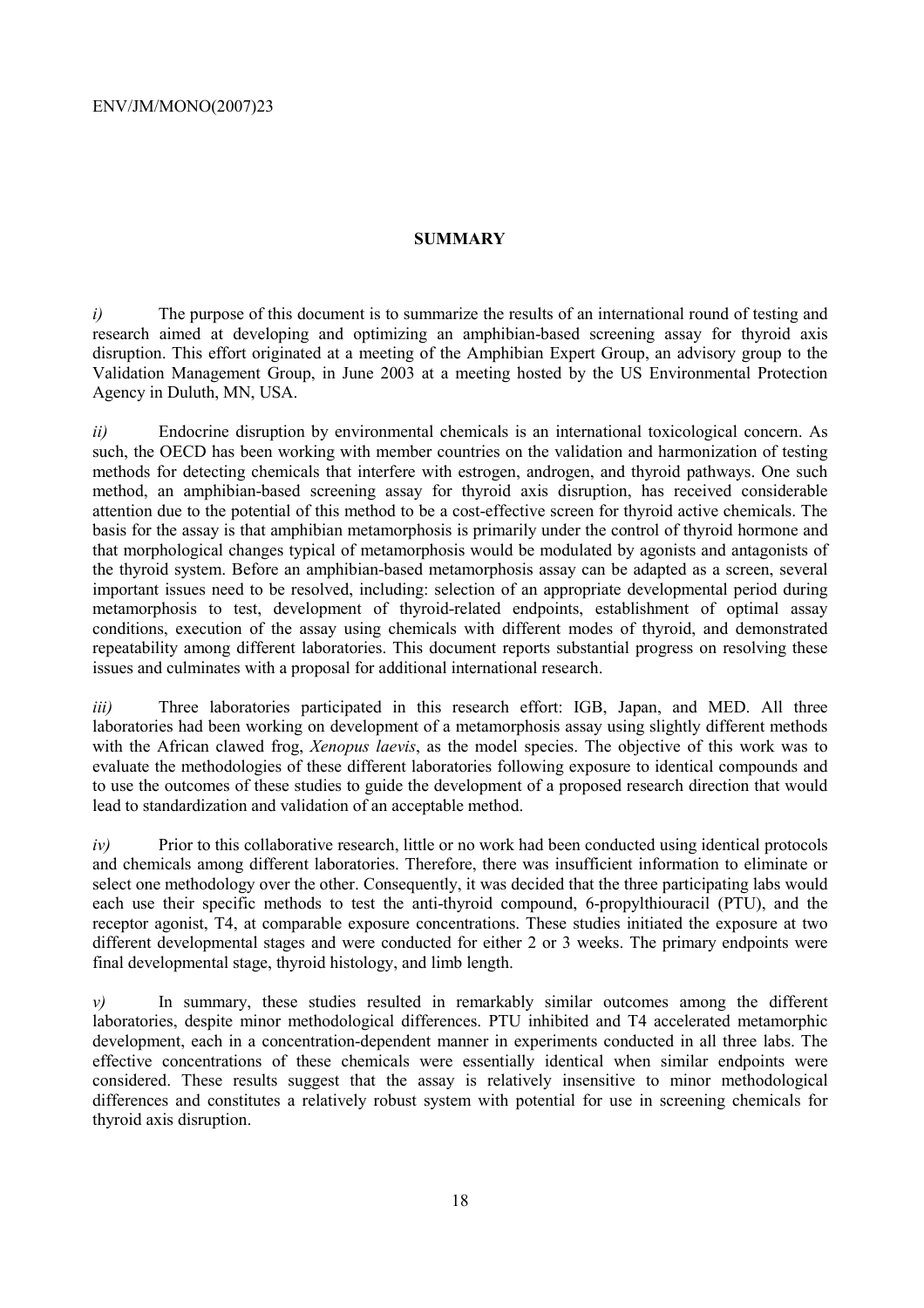*vi)* Finally, this report proposes the next phase in the validation process. This phase will differ from the previous work in that the experiments will be conducted using identical methods. This approach should reduce the already minimal variance in the results and provide a more comparable data set to evaluate inter-laboratory variations. The chemicals selected for this phase include the thyroid receptor agonist, T4, a thyroid hormone synthesis inhibitor, sodium perchlorate, and a deiodinase inhibitor, iopanoic acid. The latter two chemicals were chosen because they represent different mechanisms of action and will expand our understanding of the responsiveness of this assay.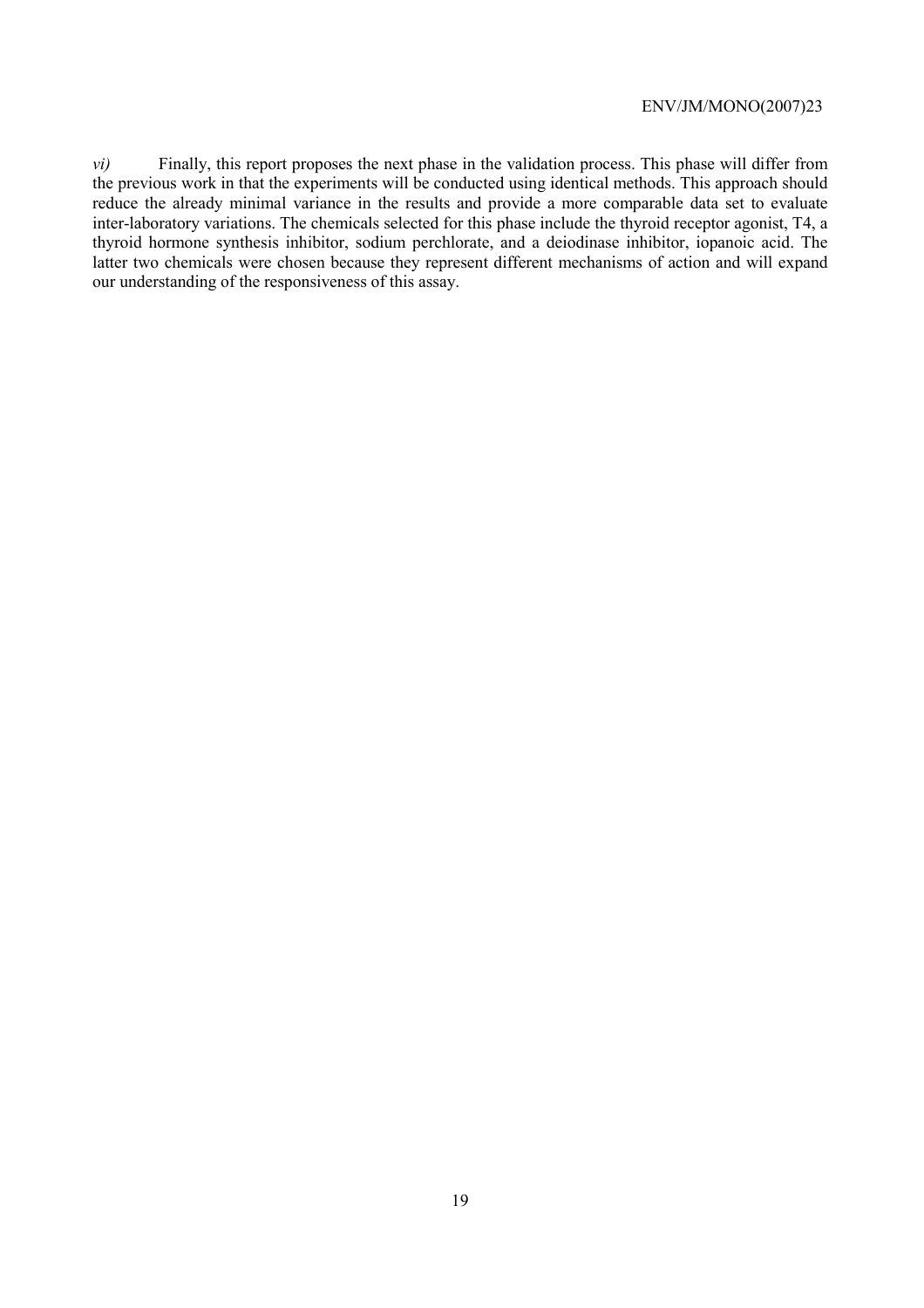# **INTRODUCTION**

1. This report summarizes the results from experimental work conducted in three laboratories during Phase I of the validation of the Amphibian Metamorphosis Assay. The Amphibian Metamorphosis Assay was selected by the OECD Task Force on Endocrine Disrupters Testing and Assessment (EDTA) as an *in vivo* assay for identification of substances with the potential to disrupt functions of the thyroid system. The need for the development and validation of an *in vivo* assay for detection of thyroid systemdisrupting substances arises from concern that a considerable number of compounds have the potential to interact with different aspects of thyroid system function and thyroid hormone (TH) action (reviewed in Brucker-Davis, 1998; Zoeller, 2003). TH regulates a wide range of biological processes associated with development, somatic growth, metabolism, energy provision and reproduction in vertebrates and thus, exogenous substances that can interfere with thyroid system function could pose a significant hazard to human health and wildlife (Colborn, 2002; Zoeller, 2003).

2. The biological principle of the assay is that the process of postembryonic development (metamorphosis) in anuran amphibians is dependent on a functional hypothalamus-pituitary-thyroid gland axis and undisturbed action of TH in peripheral tissues. The South African clawed toad *Xenopus laevis* was selected as test organism for the assay because metamorphic development and the regulatory role played by TH during this process are well characterized in this species. Previous work by the laboratories participating in Phase I showed that in *X. laevis* tadpoles, metamorphic development can be precociously induced and/or accelerated by TH agonists whereas anti-thyroidal agents inhibit metamorphic development.

3. The first OECD *ad hoc* Expert Meeting on Amphibian Testing (June 26 – 27, 2003, Duluth, USA) reviewed and discussed existing testing approaches and protocols and agreed on an action plan for Phase I validation work (OECD, 2003). The two main outcomes of this Expert Meeting were that (I) *X. laevis* represents the primary candidate for a test species to be used in the Amphibian Metamorphosis Assay, (II) an exposure phase covering pre- and prometamorphic development but not metamorphic climax offers considerable potential for the development of a sensitive test protocol.

4. Experience from previous studies conducted in various laboratories indicated that a test protocol which includes exposure of tadpoles from late premetamorphic stages (e.g., stage 51) throughout late prometamorphic stages 58/59 would require a test duration of approximately 21 days. However, the Expert group also acknowledged the need for a short exposure duration due to the intended use of the assay for screening purposes. Therefore, an alternative 14-d test protocol was proposed involving exposure of tadpoles from early prometamorphic stage 54 throughout late prometamorphic stages 58/59.

5. Accordingly, the primary objective of validation Phase I was a comparative evaluation of the utility and sensitivity of the two proposed exposure scenarios to detect stimulating and inhibiting effects of thyroid system-disrupting substances on *X. laevis* metamorphosis. For this purpose, exposures were initiated with *X. laevis* tadpoles at developmental stages 51 and 54, respectively. Exposure of stage 51 tadpoles was continued for a total of 21 days and exposure of stage 54 tadpoles was continued for a total of 14 days. Tadpoles were exposed to 4 different concentrations of the test substance (*n*= 2 replicates per concentration) and a dilution water control group (*n*= 2 replicates). All exposure experiments used an aqueous route of exposure. The chemicals included in this testing were 6-propylthiouracil (PTU) and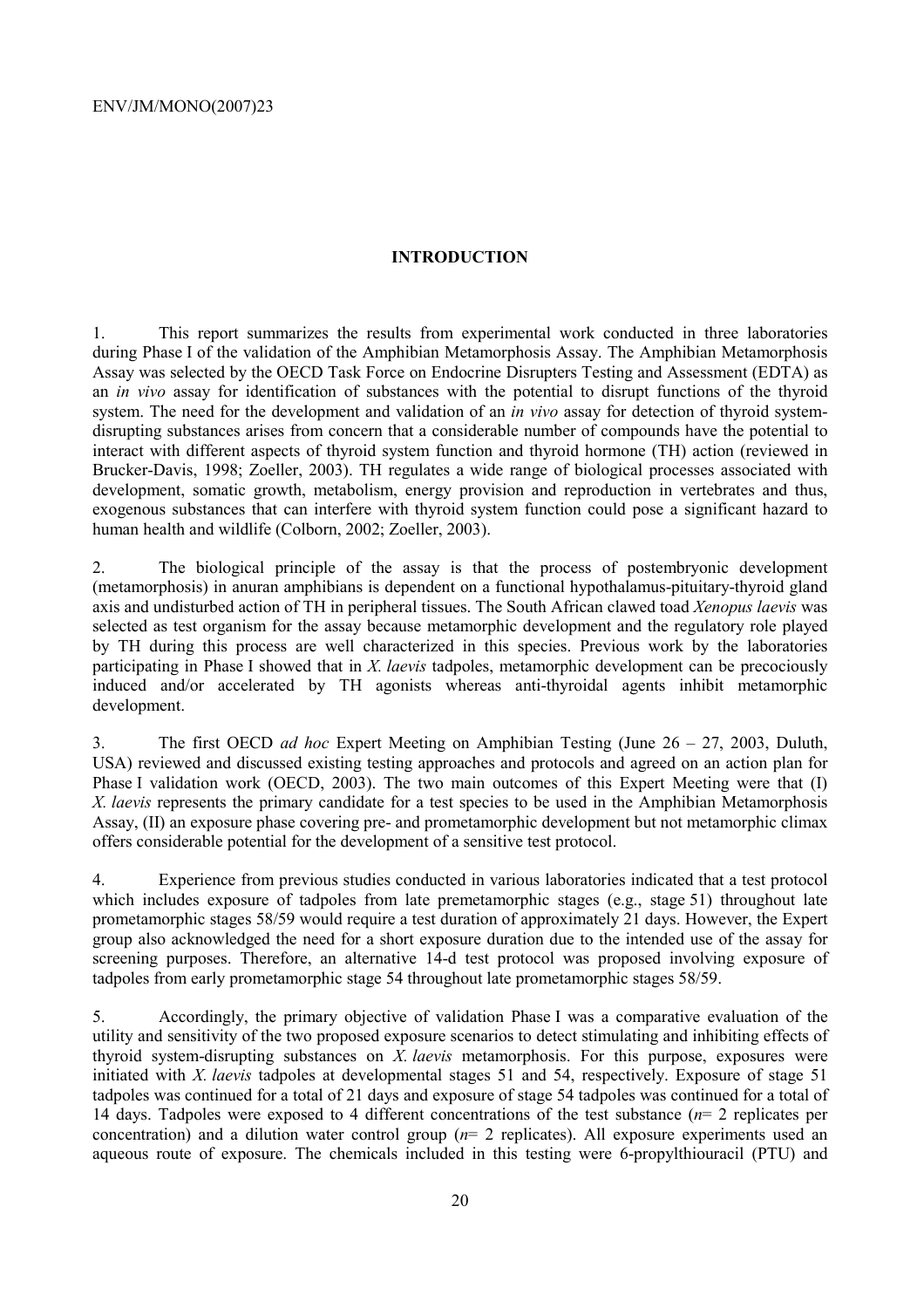thyroxine (T4). PTU is a well studied chemical known to inhibit thyroid hormone synthesis and T4 is the native prohormone. Test concentrations for both compounds were selected based on the experience of the three participating laboratories in conducting related work with *X. laevis*.

6. Participants of the first OECD *ad hoc* Expert meeting further agreed on a set of morphological, histological and molecular biological endpoints that should be evaluated during Phase I work with regard to their relevance, sensitivity and diagnostic value for detection of thyroid system-related effects caused by the test chemicals. In addition, efforts towards the standardization of endpoint measurements were regarded as another major objective of the Phase I validation studies.

7. To that end, determination of the developmental stage of test organisms according to the staging criteria of Nieuwkoop and Faber (1994) and qualitative histological analysis of the thyroid gland were used as core endpoints in Phase I studies. Optional endpoints included hind limb length measurements, quantitative morphometric analysis of thyroid gland histology and gene expression analysis in different tissues. Monitoring of tadpole growth and survival was considered as a means to identify possible toxic side effects of test compounds and therefore, determination of body length and body weight of the test organisms as well as daily recordings of mortality rates were included as endpoints in Phase I experimental work.

# **OBJECTIVE OF THE INTER-LABORATORY COMPARISON STUDY**

8. The overall goal of the Phase I validation study was to comparatively assess the utility and sensitivity of two different exposure scenarios to detect changes in metamorphic development and thyroid system function in response to substances considered to act as potent agonists (T4) and antagonists (PTU) of thyroid system function. The two testing scenarios tested were (1) exposure of stage 51 tadpoles for a total of 21 days and (2) exposure of stage 54 tadpoles for a total of 14 days.

- 9. Further objectives of Phase I validation work were to:
	- evaluate the intra- and inter-laboratory variability of developmental and growth rates of control animals
	- appraise the robustness of the assay when applied in slightly different experimental conditions
	- obtain data on the intra- and inter-laboratory variability and reproducibility among the selected core endpoints of the assay
	- compare the different endpoints with view to their relevance, sensitivity and diagnostic value
	- compare the two testing scenarios (stage 51 and stage 54 studies) in terms of sensitivity
	- identify general protocol changes and/or refinements to enhance reproducibility, sensitivity and diagnostic value of the assay
	- provide a proposal for a testing protocol to be used in Phase II of the validation process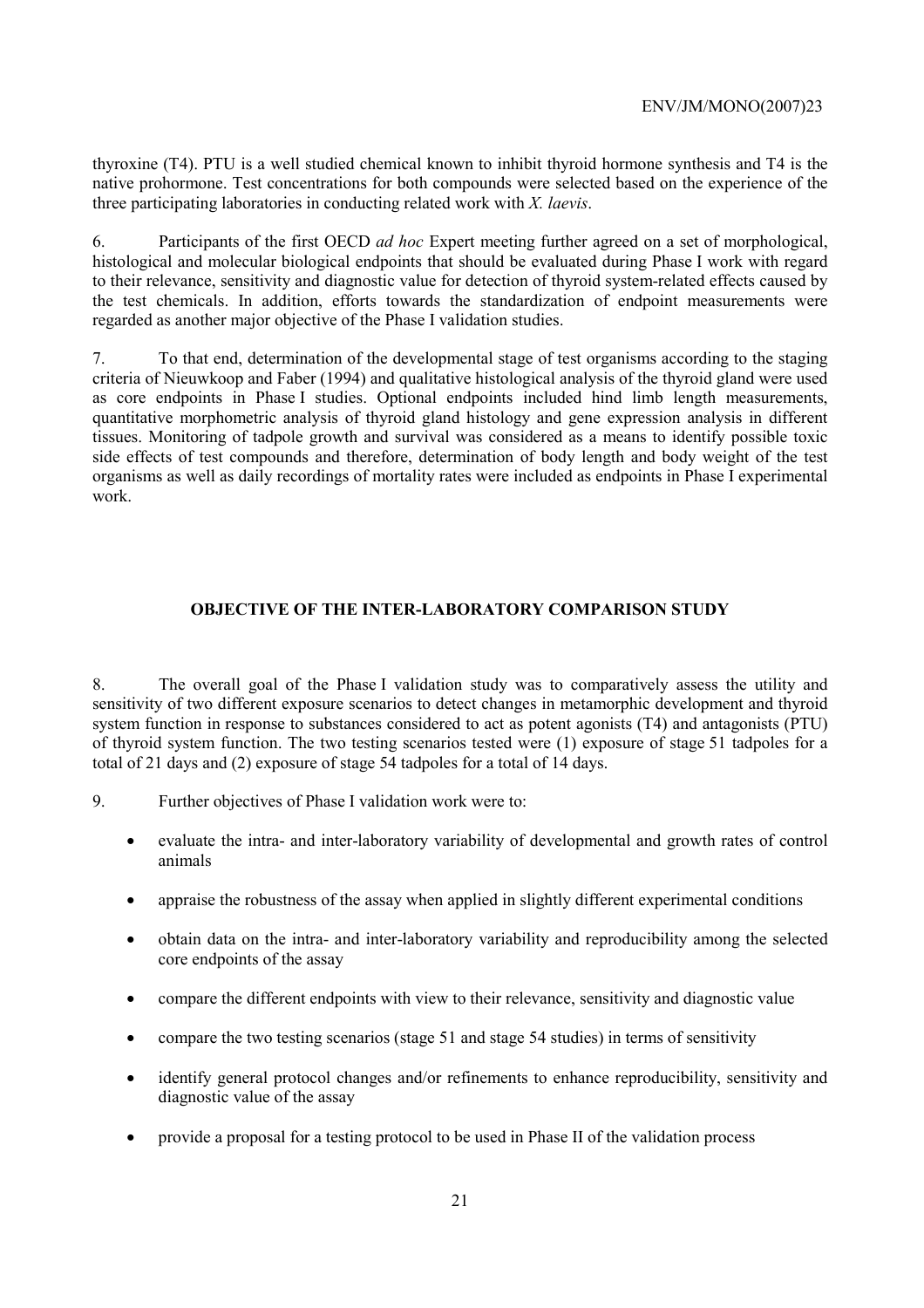# **METHODS**

## **Overview of Test Conditions**

10. Prior to initiation of the exposure studies, standard operating procedures (SOP; see Annex 5) for the conduct of the experimental part of the studies were developed and approved by the Validation Management Group for Ecotoxicity Testing (VMG-eco) for use in Phase I validation activities. An overview of the test conditions and techniques applied in the three participating laboratories is given in Annex 1 of this document. The main difference between the labs was that the US lab and the JPN lab used flow-through conditions whereas the GER lab used a static-renewal exposure system. Further differences between the labs included:

- **type of dilution water**; the JPN lab used activated carbon filtered, UV-irradiated tap water, the US lab used filtered, UV sterilized Lake Superior water, and the GER lab used a synthetic test medium.
- **the type of diet**; SeraMicron was used in the GER and JPN lab; the US lab used a customized mixture of trout starter, algae, TetraFin and brine shrimp.
- **number of test animals per replicate**; 20 tadpoles were used per replicate tank in the GER and JPN lab; the US lab used 25 tadpoles per replicate tank in the PTU studies.
- **developmental stage determination**; stages were recorded in the GER and JPN lab at day 0, 7, 14 and 21 of exposure; the US lab determined this endpoints only at test termination.
- **body length measurement**; the GER and JPN lab determined whole body length (WBL) from the snout to the tip of the tail; the US lab determined this endpoint as snout-to-vent length (SVL).
- **thyroid gland histology**; the GER analyzed transverse sections of the lower jaw from dorsal to ventral; the JPN lab analyzed sagittal sections of the whole body from left to right and the US lab analyzed transverse sections of the head from caudal to rostral.

### **Exposure Experiments**

11. Each lab conducted a total of four exposure studies according to the scheme depicted in Table 1.

| Test<br>chemical | Concentrations*               | Stage at<br>test initiation | Duration |
|------------------|-------------------------------|-----------------------------|----------|
| <b>PTU</b>       | 2.5, 5, 10, 20 mg/L           | 51                          | 21 days  |
| <b>PTU</b>       | 2.5, 5, 10, 20 mg/L           | 54                          | 14 days  |
| T4               | 0.25, 0.5, 1.0, 2.0 $\mu$ g/L | 51                          | 21 days  |

### **Table 1. Overview of exposure studies conducted by the three participating labs**

\* In addition to the concentrations listed above, the US lab also tested a PTU concentration of 1.25 mg/L and a T4 concentration of 4.0 µg/L

T4 0.25, 0.5, 1.0, 2.0 µg/L 54 14 days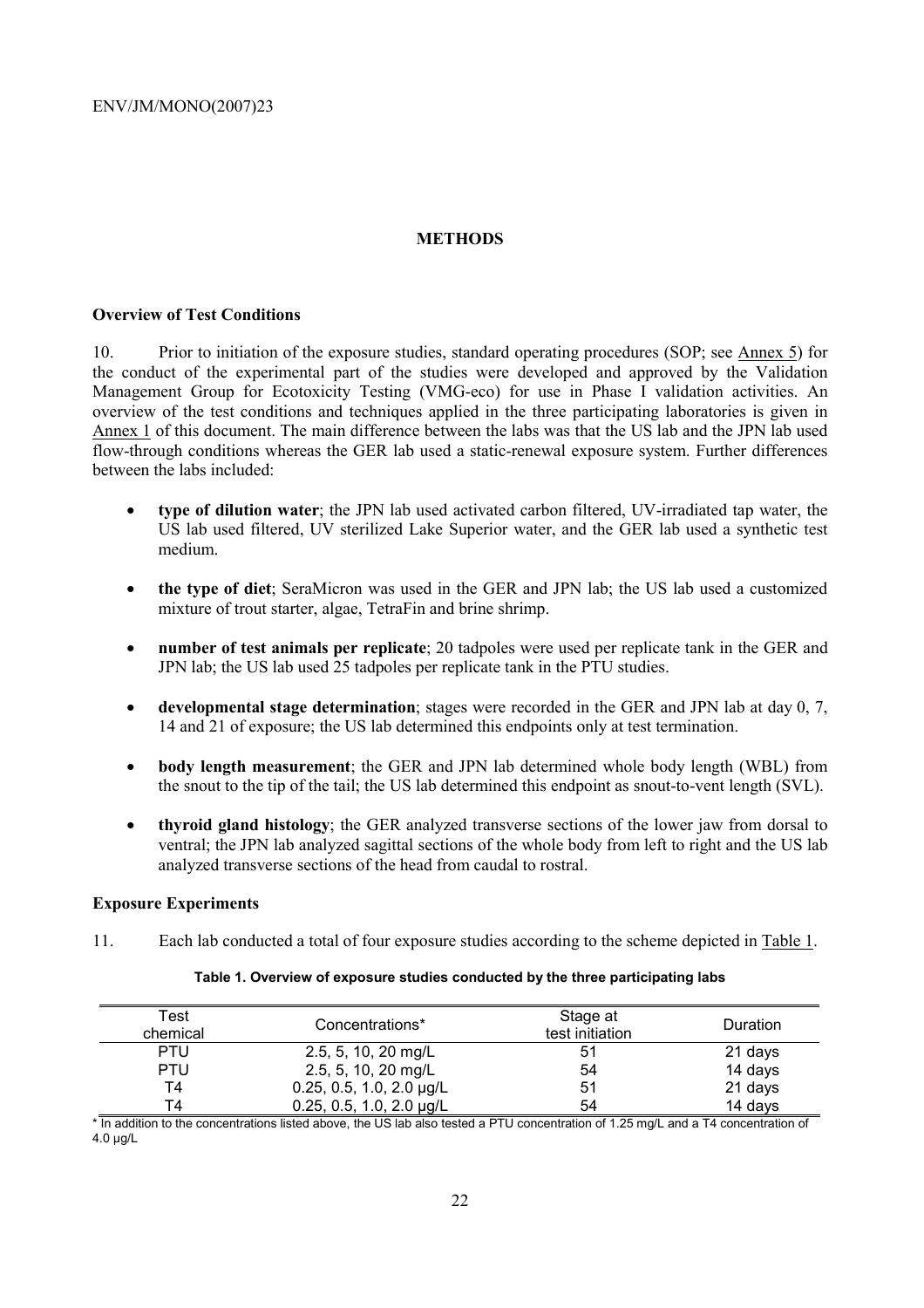# **Statistical Analysis**

12. Data sets for body length, hind limb length and body weight measurements were analyzed for normal distribution (Kolmogorov-Smirnov-test) and homogeneity of variance (Levene-test). Differences were considered significant at  $p<0.05$ . Upon verification of normality and variance homogeneity, twosided Dunnett's test was used to compare data from the control group to all other treatment groups.

13. Developmental stage data come from a ranking process, and thus do not lend themselves to analysis via parametric methods. They were analyzed by using the non-parametric Kruskal-Wallis test followed by Dunn's multiple comparison test to compare data from the control group to all other treatment groups. The same approach was followed for data that did not satisfy the conditions of normality and variance heterogeneity. Differences in developmental indices between treatments were considered significant at the level of  $p<0.05$ .

14. Gene expression data were presumed to follow a log-normal distribution and thus were log-transformed to satisfy the criteria of normality and homogeneity of variance. Dunnett's test was used to compare control data to all other treatment groups. Differences were considered significant at *p*<0.05.

15. All statistical tests were two-sided. Statistical analyses were performed on pooled data from both replicates (i.e. based on individual tadpoles) rather than replicate means. However, statisticians commented that this approach should only be considered if there is reason to believe that the within-replicate correlations are small and the between-replicate variance is small. Otherwise, the variability of the responses can be seriously misrepresented. Such an approach can be explored for continuous responses, since multiple variance components can be estimated from the data, provided the conditions for withintank normality are satisfied. Such an approach will be more difficult to justify for developmental and histological endpoints, since these are not continuous responses and standard variance components are not applicable.

# **RESULTS**

## **Analytical Chemistry**

## *Analytical Chemistry Results (US lab)*

16. PTU was measured four times for each replicate in the 21 day study and three times for each replicate in the 14 day study. Overall, the actual test concentrations were very close to the nominal concentrations as detailed in the following two tables.

17. Measured PTU concentrations (mg/L) in the NF51 study conducted for 21 days. Sample size for each replicate was 4.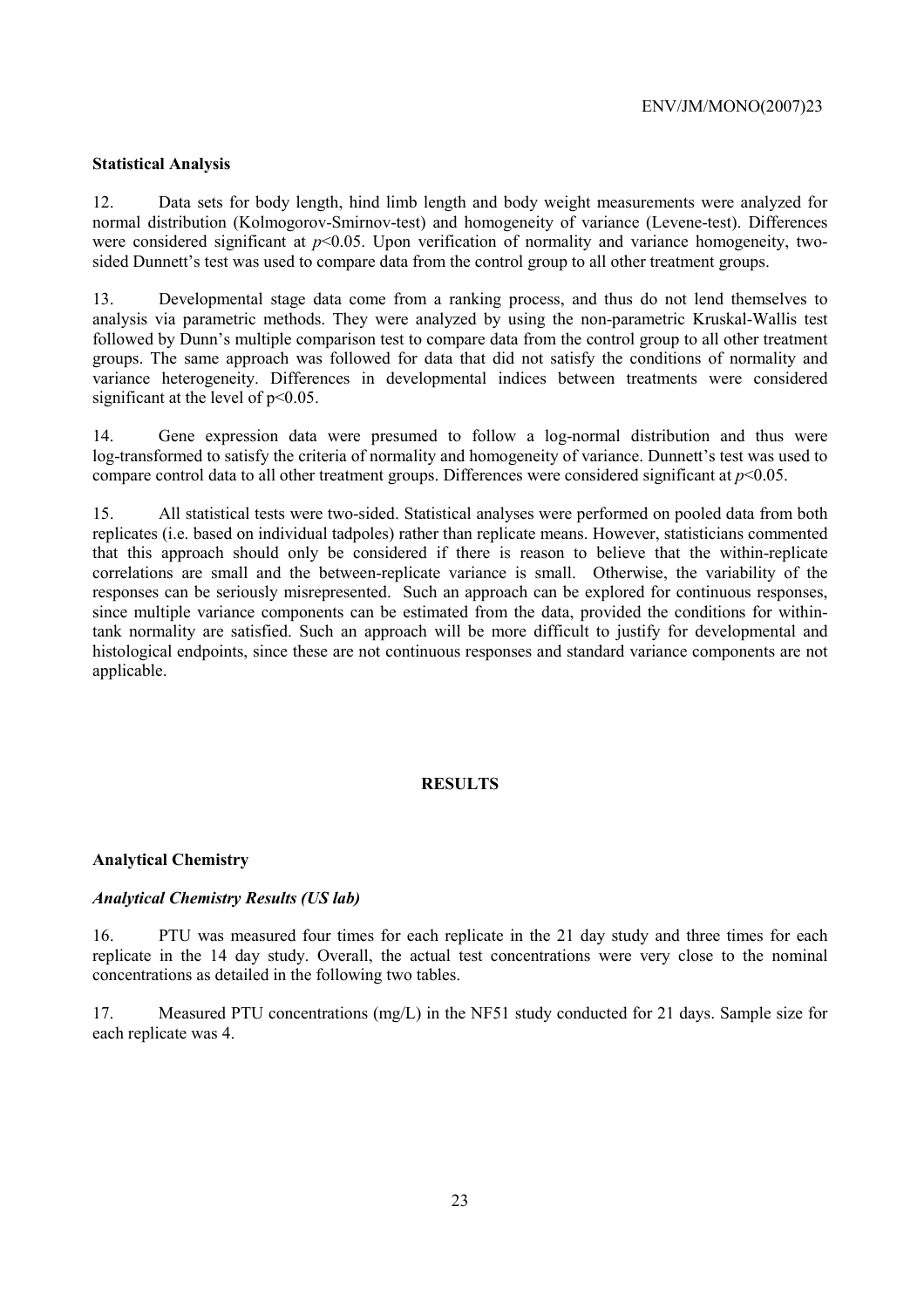|         | Replicate 1 |      |       | Replicate 2 | Combined |      |
|---------|-------------|------|-------|-------------|----------|------|
| Nominal | mean        | std  | mean  | std         | mean     | std  |
| Control | 0.00        | 0.00 | 0.00  | 0.00        | 0.00     | 0.00 |
| 1.25    | 1.54        | 0.04 | 1.51  | 0.05        | 1.52     | 0.05 |
| 2.50    | 2.77        | 0.04 | 2.81  | 0.03        | 2.79     | 0.04 |
| 5.00    | 5.54        | 0.05 | 5.56  | 0.05        | 5.55     | 0.05 |
| 10.00   | 10.78       | 0.11 | 10.84 | 0.10        | 10.81    | 0.10 |
| 20.00   | 21 21       | 0.22 | 21.19 | በ 17        | 21.20    | 0.19 |

### **Table 2. Measured PTU concentrations (mg/L) in the stage 51 study conducted for 21 days. Sample size for each replicate was 4.**

### **Table 3. Measured PTU concentrations (mg/L) in the stage 54 study conducted for 14 days. Sample size for each replicate was 3.**

|         | Replicate 1 |      | Replicate 2 |      | Combined |      |
|---------|-------------|------|-------------|------|----------|------|
| Nominal | mean        | std  | mean        | std  | mean     | std  |
| Control | 0.00        | 0.00 | 0.00        | 0.00 | 0.00     | 0.00 |
| 1.25    | 1.54        | 0.02 | 1.56        | 0.01 | 1.55     | 0.02 |
| 2.50    | 2.86        | 0.03 | 2.86        | 0.03 | 2.86     | 0.03 |
| 5.00    | 5.48        | 0.04 | 5.39        | 0.04 | 5.43     | 0.06 |
| 10.00   | 10.63       | 0.07 | 10.79       | 0.07 | 10.71    | 0.11 |
| 20.00   | 20.82       | 0.11 | 20.93       | 0.25 | 20.88    | 0.18 |

18. T4 was measured two times for each replicate in the 21 day study and one or two times for each replicate in the 14 day study. Overall, the actual test concentrations were very close to the nominal concentrations as detailed in the following two tables.

### **Table 4. Measured T4 concentrations (µg/L) in the stage 51 study conducted for 21 days. Sample size for each replicate was 2.**

| mean | std  | mean        | std  | mean        | std      |
|------|------|-------------|------|-------------|----------|
| 0.00 | 0.00 | 0.00        | 0.00 | 0.00        | 0.00     |
| 0.28 | 0.04 | 0.27        | 0.03 | 0.27        | 0.03     |
| 0.56 | 0.10 | 0.49        | 0.01 | 0.52        | 0.07     |
| 1.11 | 0.11 | 0.96        | 0.00 | 1.04        | 0.11     |
| 2.41 | 0.68 | 1.84        | 0.04 | 2.13        | 0.51     |
| 3.86 | 0.12 | 3.50        | 0.19 | 3.68        | 0.25     |
|      |      | Replicate 1 |      | Replicate 2 | Combined |

### **Table 5. Measured T4 concentrations (µg/L) in the stage 54 study conducted for 14 days. Sample size for replicate 1 was 2 and for replicate 2 was 1.**

|         | Replicate 1 |      | Replicate 2 |     | Combined |      |
|---------|-------------|------|-------------|-----|----------|------|
| Nominal | mean        | std  | mean        | std | mean     | std  |
| 0.00    | 0.00        | 0.00 | 0.00        | na  | 0.00     | 0.00 |
| 0.25    | 0.21        | 0.01 | 0.21        | na  | 0.21     | 0.01 |
| 0.50    | 0.45        | 0.06 | 0.51        | na  | 0.47     | 0.05 |
| 1.00    | 0.77        | 0.14 | 0.94        | na  | 0.83     | 0.14 |
| 2.00    | 1.65        | 0.11 | 1.83        | na  | 1.71     | 0.13 |
| 4.00    | 3.48        | 0.37 | 3.57        | na  | 3.51     | 0.27 |

### *Analytical Chemistry Results (JPN lab)*

19. PTU was measured four times in the stage 51 study and three times in the stage 54 study. Only one set of replicate tanks was measured.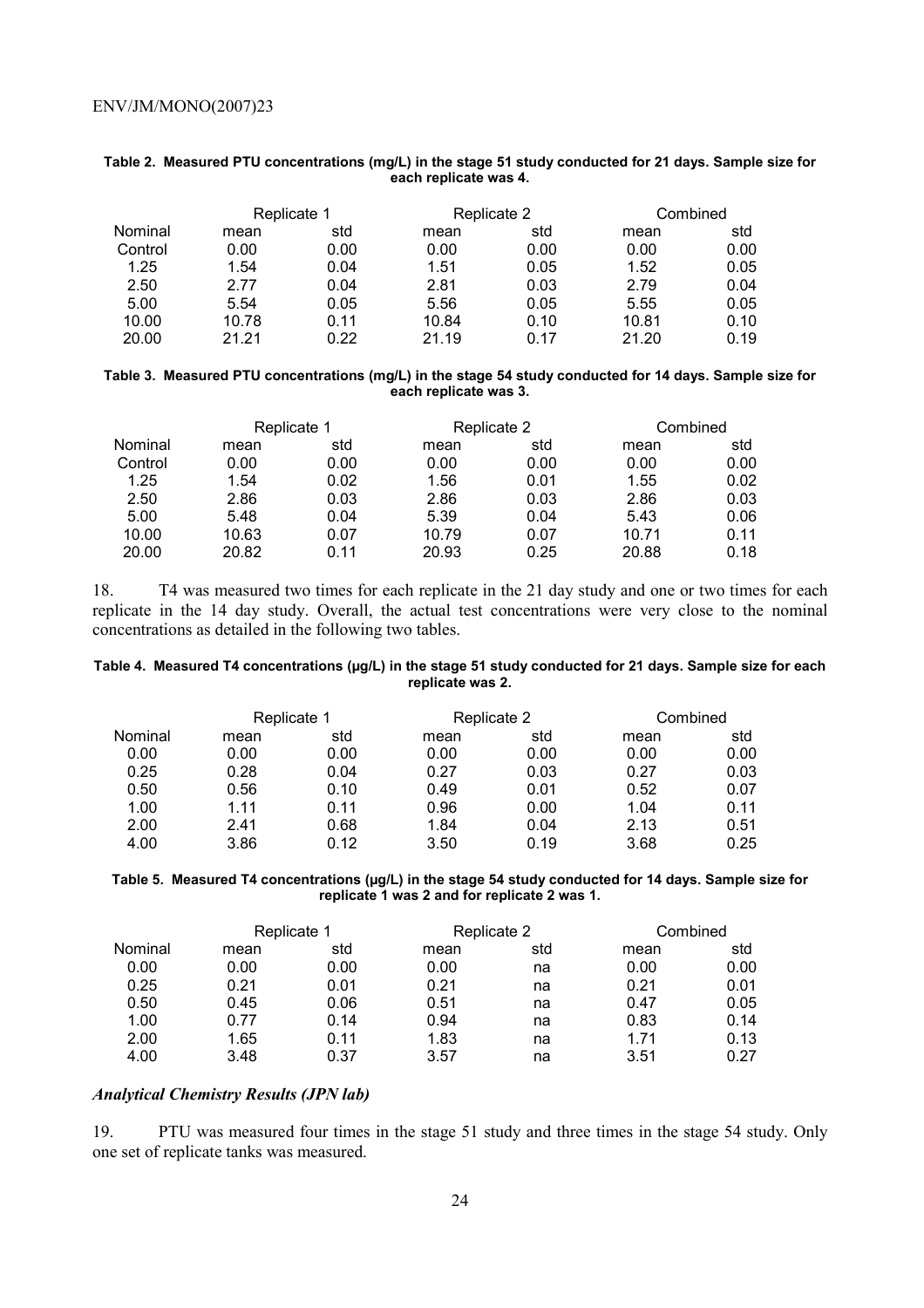### **Table 6. Measured PTU concentrations (mg/L) in the stage 51 study and the stage 54 study. Sample sizes of the stage 51 study and the stage 54 study were 4 and 3, respectively.**

|         | stage 51 study |      | stage 54 study |      |  |
|---------|----------------|------|----------------|------|--|
| Nominal | mean           | SD   | mean           | SD   |  |
| 2.50    | 2.03           | 0.78 | 2.93           | 0.75 |  |
| 5.00    | 4.35           | 2.17 | 5.15           | 0.28 |  |
| 10.00   | 11.20          | 1.91 | 11.17          | 0.37 |  |
| 20.00   | 27.62          | 5.98 | 24.19          | 0.42 |  |

20. T4 was measured four times in the stage 51 study and three times in the stage 54 study. Only one set of replicate tanks was measured.

### **Table 7. Measured T4 concentrations (mg/L) in the stage 51 study and the stage 54 study. Sample size of the stage 51 study was 2 or 3, and sample size of the stage 54 study was 2.**

|         | stage 51 study |      | stage 54 study |      |  |
|---------|----------------|------|----------------|------|--|
| Nominal | mean           | SD   | mean           | SD   |  |
| 0.25    | 0.32           | 0.11 | 0.35           | 0.08 |  |
| 0.50    | 0.48           | 0.01 | 0.65           | 0.05 |  |
| 1.00    | 1.22           | 0.11 | 1.06           | 0.23 |  |
| 2.00    | 2.74           | 0.42 | 2.00           | 0.84 |  |

### **Comparison of Control Data**

21. The baseline performance of test organisms in different laboratories is an important consideration for evaluating the robustness of any standardized protocol intended for broad use. Analysis of interlaboratory variability in control treatment groups included a comparison of the parameters mortality, developmental rate and growth rate.

22. Mortality was absent in the control groups of all 12 exposure studies conducted during Phase I validation indicating that the general rearing conditions selected for the assay allow for high survival rates of tadpoles. A first inspection of control data showed that developmental rates of untreated tadpoles were generally within the expected range as control tadpoles reached late prometamorphic stages within the exposure periods of 21 days (stage 51 study) and 14 days (stage 54 study). The inter-laboratory differences in the developmental rate of the control treatments are highlighted in Table 8 for the stage 51 studies and Table 9 in for the stage 54 studies. In three of the four studies conducted in the JPN lab, (PTU stage 54; T4 stage 51; and T4 stage 54), tadpole development was slightly retarded in comparison to the US and GER labs which demonstrated very similar developmental rates despite different conditions used in the studies. While there may be several factors involved, reduced availability of food in the JPN studies is likely the most important factor. This conclusion is based on unpublished data from the US lab where the two different diets were evaluated using the related species, *X. tropicalis*. In that study, different concentrations of SeraMicron diet were administered to larvae under static and differing flow through conditions. It was found that development under static conditions could be greater than flow through when the same amount of food was provided. This difference was overcome in flow through conditions with higher SeraMicron feeding rates. The interpretation of these data are that SeraMicron is a fine particulate that stays suspended in the water column for a long period of time and is subject to washing out with the flow, resulting in reduced availability. Therefore, if SeraMicron is chosen as the preferred diet under flow through conditions, feeding rates higher than those used in the JPN lab in this exercise should be used.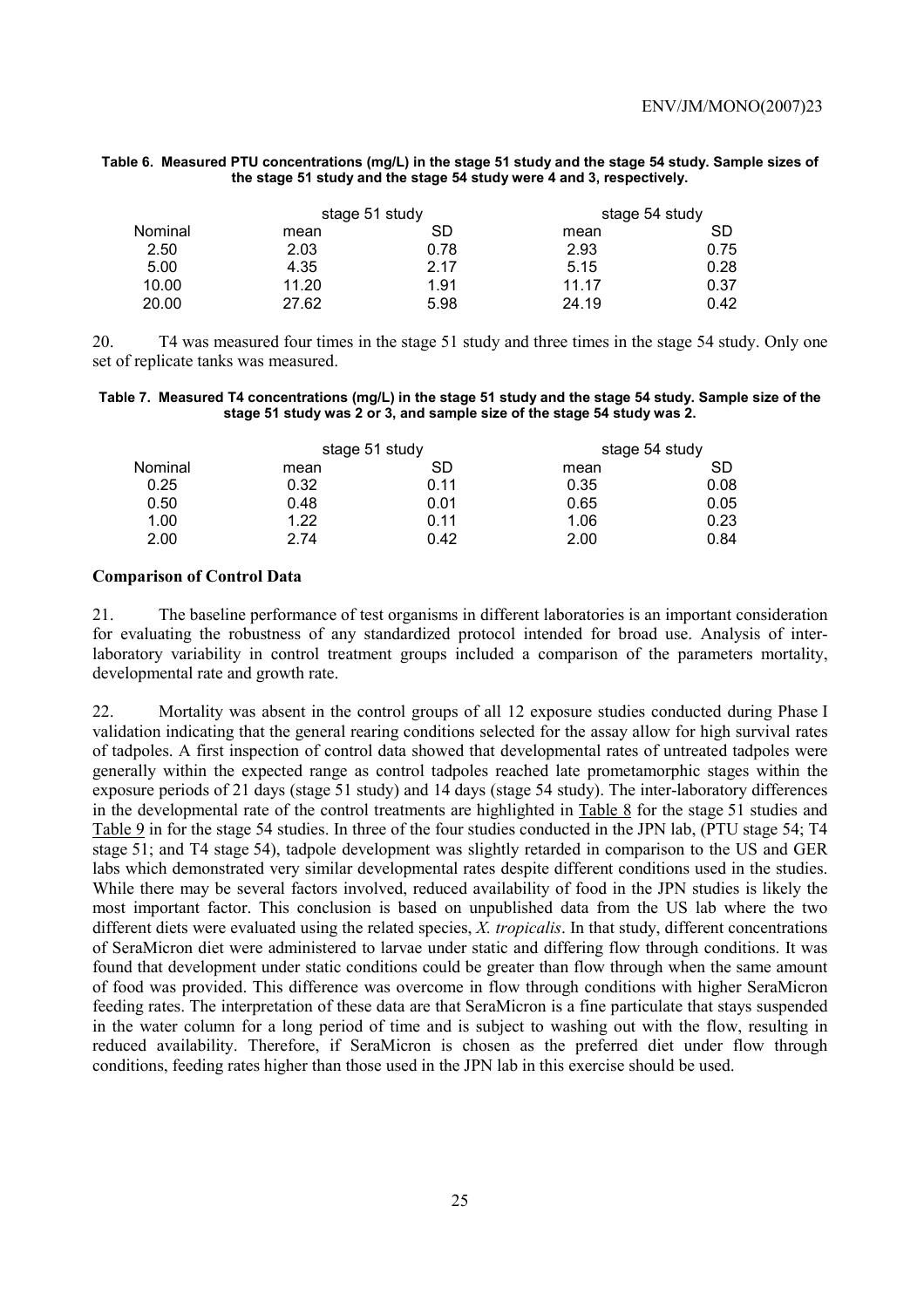|                  | Developmental stage |    |    |    |    |    |    |    |    |        |                         |  |  |  |
|------------------|---------------------|----|----|----|----|----|----|----|----|--------|-------------------------|--|--|--|
|                  |                     | 56 | 57 | 58 | 59 | 60 | 61 | 62 | 63 | median | a<br>range <sup>®</sup> |  |  |  |
|                  | US                  |    |    | 13 | 18 | 4  |    | 5  |    | 59     |                         |  |  |  |
| PTU <sup>b</sup> | JPN                 |    | 16 | 13 | 8  |    |    |    |    | 58     | 5                       |  |  |  |
|                  | GER                 | っ  |    | 4  | 14 |    |    |    |    | 58     | 6                       |  |  |  |
|                  |                     |    |    |    |    |    |    |    |    |        |                         |  |  |  |
|                  | US                  |    | 6  | 4  | 15 | 8  |    | 3  |    | 59     | 6                       |  |  |  |
| T4 <sup>b</sup>  | <b>JPN</b>          | っ  | 3  | 16 | 12 | 4  |    |    |    | 58     | 6                       |  |  |  |
|                  | GER                 |    |    | ◠  | 15 |    |    |    |    | 60     | 5                       |  |  |  |

### **Table 8. Distribution of developmental stages reached by control tadpoles within 21 days during exposure studies initiated at stage 51 in three different labs.**

Note: <sup>a</sup> value indicates the number of different stages determined for the control group

<sup>b</sup> test chemical used in the exposure study for which control data are shown

### **Table 9. Distribution of developmental stages reached by control tadpoles within 14 days during exposure studies initiated at stage 54 in three different labs.**

|                  |     |    |    |    | Developmental stage |    |    |    |    |        |                    |
|------------------|-----|----|----|----|---------------------|----|----|----|----|--------|--------------------|
|                  |     | 56 | 57 | 58 | 59                  | 60 | 61 | 62 | 63 | median | range <sup>a</sup> |
|                  | US  |    |    | 19 | 18                  | າ  |    |    |    | 58     |                    |
| PTU <sup>b</sup> | JPN | 6  | 32 | 2  |                     |    |    |    |    | 57     | ີ                  |
|                  | GER |    | 14 | 14 | 9                   | 2  |    |    |    | 58     | 5                  |
|                  |     |    |    |    |                     |    |    |    |    |        |                    |
|                  | US  |    | 14 |    | 13                  |    |    |    |    | 58     | 5                  |
| T4 <sup>b</sup>  | JPN |    | 25 | 6  |                     | ◠  |    |    |    | 57     |                    |
|                  | GER |    | 6  | 15 |                     |    |    |    |    | 58     |                    |

Note: <sup>a</sup> value indicates the number of different stages determined for the control group

<sup>b</sup> test chemical used in the exposure study for which control data are shown

23. Growth of tadpoles was assessed by means of whole body length (WBL) measurements throughout the exposure periods of 21 and 14 days, respectively. Body weight was only determined at test termination. Temporal changes in mean WBL of the control groups as determined in the JPN and GER labs are illustrated in Figure 1. At test initiation of stage 51 exposure experiments, mean WBL ranged between 24.0 and 28.1 mm. In the stage 54 exposure experiments, mean WBL ranged between 37.5 and 43.2 mm at test initiation. In all experiments, mean WBL values increased from day 0 of exposure to test termination. There were only slight differences in tadpole growth rates between the JPN and GER labs. The only exception was the stage 51 exposure study with T4 conducted in the JPN lab where lower growth rates were determined for the control group.

24. In the stage 51 exposure experiments, increases in WBL were relatively constant during the initial 14 days of exposure. However, particularly in the GER experiments, it was also observed that growth of tadpoles was reduced between exposure days 14 and 21. This was most likely due to the fact that tadpole growth ceased at stages 58/59 followed by a reduction in WBL due to reshaping of the head region and initiation of tail resorption.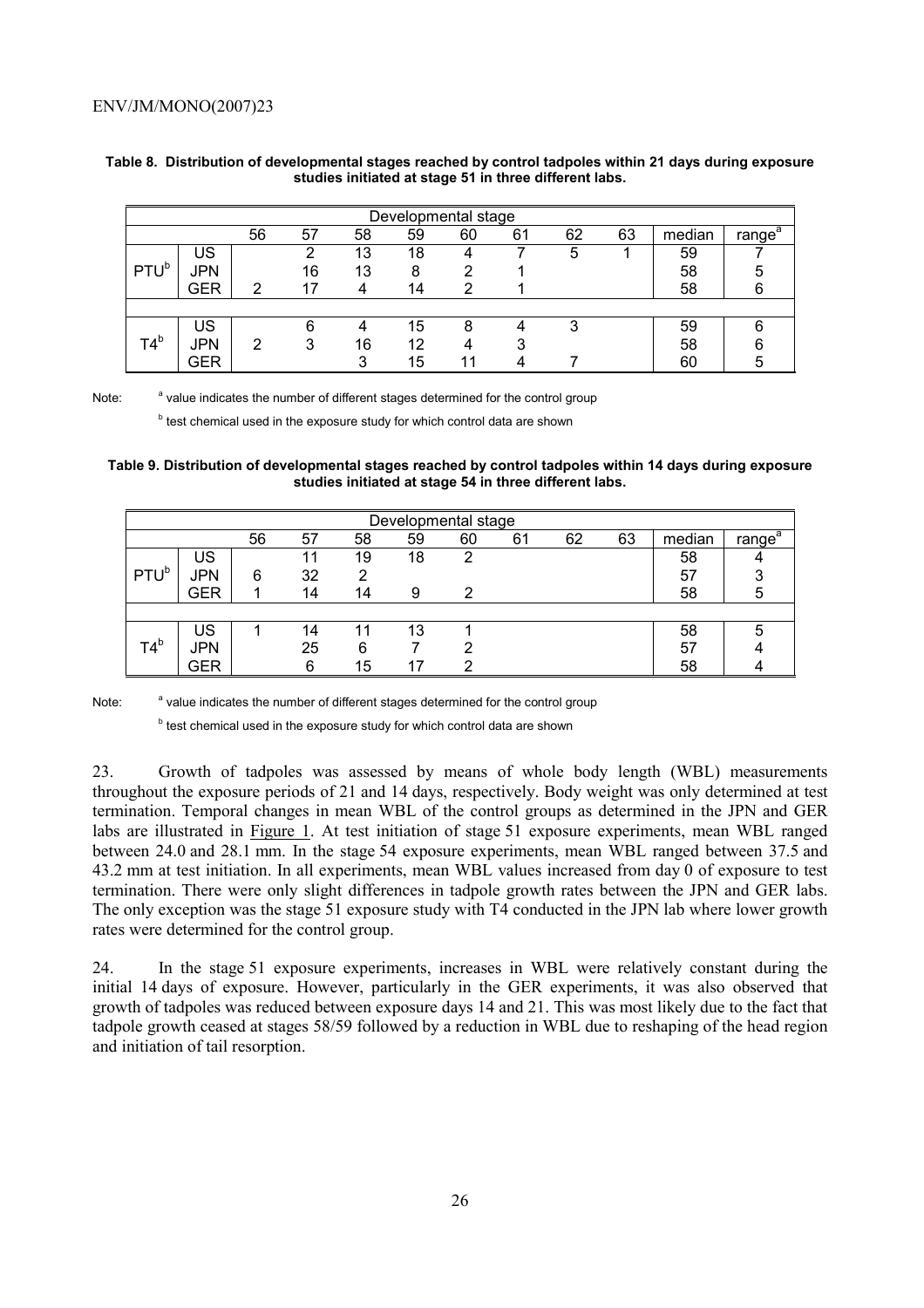

**Figure 1. Temporal changes in whole body length (WBL) as determined for control tadpoles during the conduct of stage 51 (21 days) and stage 54 (14 days) exposure studies. Data from 8 independent experiments performed in the JPN and GER lab are shown. Mean values are shown while standard deviation bars are omitted to reduce clutter.** 

25. Table 10 and Table 11 summarize the results from measurements of WBL, snout-to-vent length (SVL) and body weight at test termination for all studies conducted during Phase I validation work. Although results from WBL and body weight measurements during the stage 51 exposure studies conducted in the JPN lab indicated an increased intra-laboratory variability in tadpole growth, the overall comparison of tadpole growth rates showed a high similarity between laboratories during Phase I validation work.

**Table 10. Results from body length (mm) measurements of control tadpoles at test termination of 12 different tests. Means and standard deviations were calculated for pooled control data of each exposure study. Note that the US lab measured body length as snout-to-vent length (SVL) whereas the JPN and GER labs measured whole body length (WBL) from the tip of the snout to the tip of the tail.** 

|                |                  | US lab<br>(SVL) | <b>GER lab</b><br>(WBL) | JPN lab<br>(WBL) | mean<br>(WBL`  | CV <sup>a</sup><br>(WBL |
|----------------|------------------|-----------------|-------------------------|------------------|----------------|-------------------------|
| $21 d^{\circ}$ | PTU <sup>c</sup> | $19.5 \pm 1.9$  | $59.8 \pm 2.6$          | $64.2 \pm 3.9$   |                |                         |
| 21 d           | Τ4               | $19.5 \pm 1.7$  | $58.9 \pm 4.2$          | $56.1 \pm 3.4$   | $59.7 \pm 2.9$ | 4.8 %                   |
|                |                  |                 |                         |                  |                |                         |
| 14 d           | PTU              | $19.9 \pm 1.2$  | $59.7 \pm 2.9$          | $60.4 \pm 2.9$   |                |                         |
| 14 d           | Τ4               | $19.2 \pm 0.9$  | $59.6 \pm 2.4$          | $59.6 \pm 3.2$   | $59.8 \pm 0.3$ | 0.6%                    |

Note: coefficient of variation; test duration, <sup>c</sup> test chemical used in the exposure study for which control data are shown.

**Table 11. Results from body weight (mg) measurements of control tadpoles at test termination of 12 different tests. Means and standard deviations were calculated for pooled control data of each exposure study.** 

|       |                 |                           | US lab         | GER lab       | JPN lab        | mean                                                                      | CVª      |
|-------|-----------------|---------------------------|----------------|---------------|----------------|---------------------------------------------------------------------------|----------|
|       | $21 d^{\circ}$  | PTU <sup>c</sup>          | $1047 + 230$   | $919 \pm 162$ | $1065 \pm 153$ |                                                                           |          |
|       | 21 <sub>d</sub> | Τ4                        | $1042 + 202$   | $824 \pm 169$ | 761 ± 127      | $943 \pm 118$                                                             | 12.5%    |
|       |                 |                           |                |               |                |                                                                           |          |
|       | 14 <sub>d</sub> | PTU                       | $1069 \pm 161$ | $957 + 139$   | $896 \pm 113$  |                                                                           |          |
|       | 14 d            | Τ4                        | $943 \pm 157$  | $861 + 117$   | $882 \pm 131$  | $934 \pm 69$                                                              | $7.4 \%$ |
| Note: |                 | coefficient of variation: | test duration  |               |                | test chemical used in the exposure study for which control data are shown |          |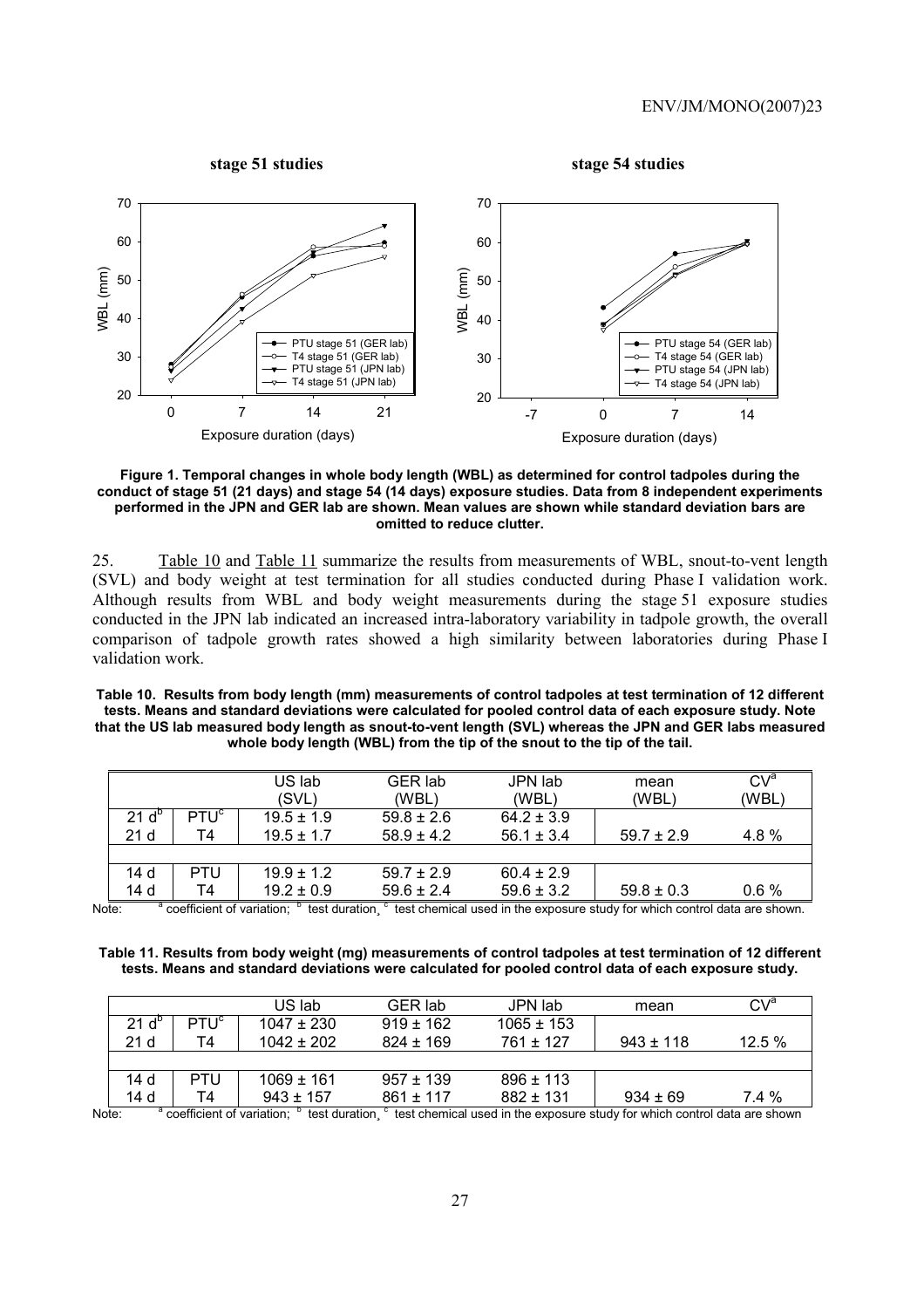# **Exposure Studies with Propylthiouracil (PTU)**

26. PTU was used as a model test compound with reported anti-thyroidal activities in mammals (Capen, 1996) as well as in anuran tadpoles (Goos *et al.*, 1968). Effects of PTU on the thyroid system of *Xenopus* tadpoles were comparatively assessed in a 21 day exposure study initiated with stage 51 tadpoles (stage 51 study) and in a 14 day exposure study initiated with stage 54 tadpoles (stage 54 study). Both exposure studies were performed in parallel with tadpoles from the same spawn. In both exposure scenarios, PTU treatment comprised nominal concentrations of 2.5, 5, 10 and 20 mg/L (the US lab also tested 1.25 mg/L PTU). Mortality was negligible in all exposure studies with PTU (data not shown).

# *Stage 51 Exposure Studies with PTU (21 Day Assay)*

# *Developmental stage*

27. Results from developmental stage determination in the different labs during the stage 51 exposure studies with PTU are summarized in Table 12. No significant effects on developmental stage were observed following 7 days of exposure to PTU in either the JPN or GER study. The US lab did not assess apical endpoints prior to test termination at day 21. Significant developmental retardation was observed at 5.0 and 20 mg/L PTU following 14 days of exposure in the JPN lab but not in the GER lab. All three labs showed significant differences following 21 days of exposure to 20 mg/L. In addition, the GER study showed a significant retardation following 21 days of exposure to 10 mg/L. The significant difference at 5 mg/L after 14 days of exposure in JPN study seems to be an anomalous result and driven by one of the two replicates which does not fit the pattern of the other tests. Furthermore, the apparent significance at 5 mg/L for 14 days by the JPN lab does not persist at 21 days, suggesting that this observation is not real.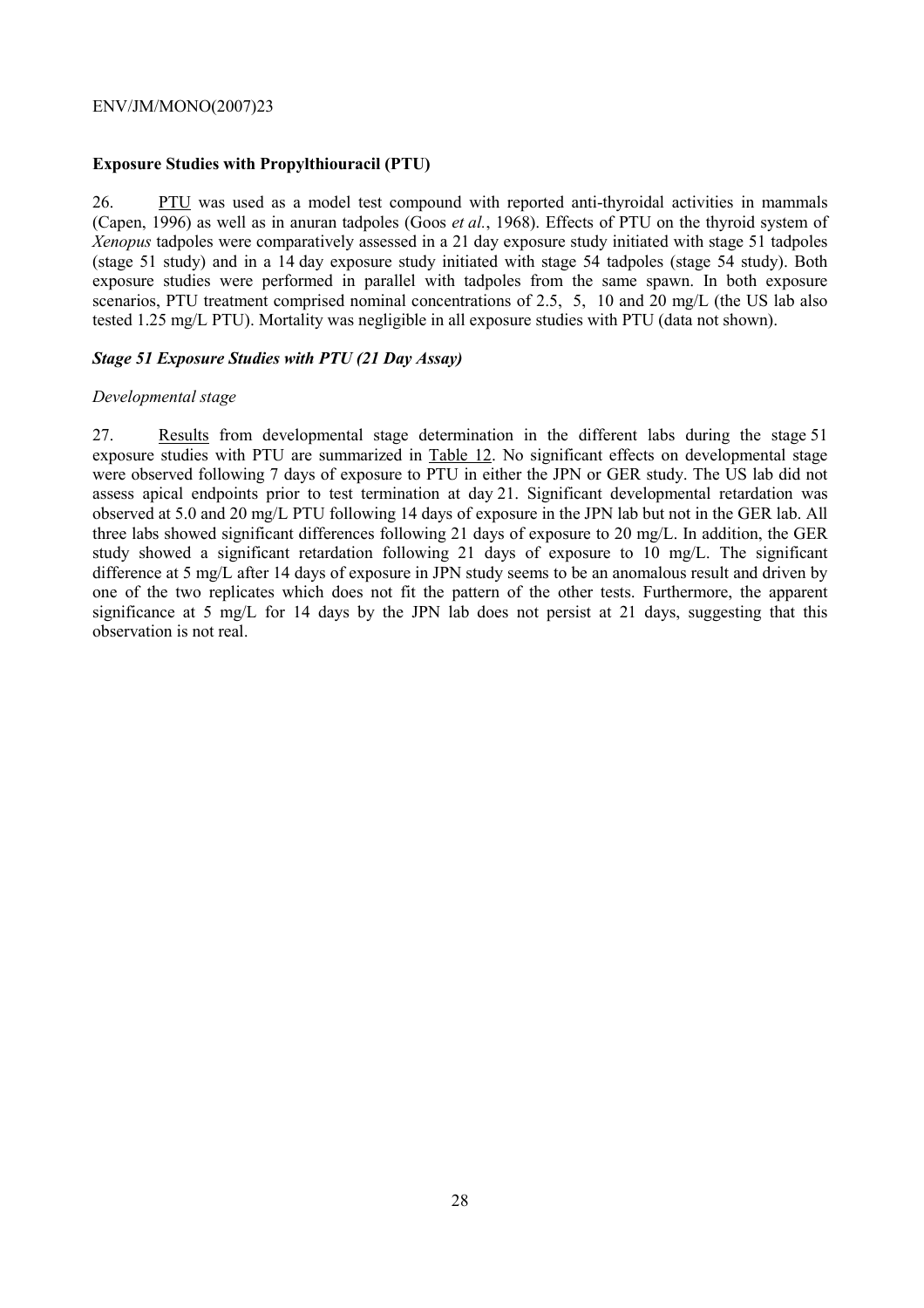|          | <b>PTU</b>    |                |             | Stage at 7 days |    |                |              |                         |                | Stage at 14 days |            |                |    |    |                |                         |                 | Stage at 21 days |                           |                           |                         |                           |             |
|----------|---------------|----------------|-------------|-----------------|----|----------------|--------------|-------------------------|----------------|------------------|------------|----------------|----|----|----------------|-------------------------|-----------------|------------------|---------------------------|---------------------------|-------------------------|---------------------------|-------------|
|          | Conc.<br>mg/L | 51             | 52          | 53              | 54 | 55             | 52           | 53                      | 54             | 55               | 56         | 57             | 53 | 54 | 55             | 56                      | 57              | 58               | 59                        | 60                        | 61                      | 62                        | 63          |
|          |               |                |             |                 |    |                |              |                         |                |                  |            |                |    |    |                |                         |                 |                  |                           |                           |                         |                           |             |
|          | $0.0\,$       |                |             | 6               | 32 | $\overline{2}$ |              |                         |                | $\overline{2}$   | 18         | 20             |    |    |                |                         | 16              | 13               | 8                         | $\overline{\mathbf{c}}$   | $\mathbf{1}$            |                           |             |
|          | 2.5           |                | 1           | $\overline{2}$  | 37 |                |              |                         |                | 4                | 22         | 13             |    |    |                | $\overline{\mathbf{c}}$ | $\overline{7}$  | 17               | 5                         | $\ensuremath{\mathsf{3}}$ | $\overline{\mathbf{4}}$ | $\overline{1}$            |             |
| Japan    | $\sqrt{5}$    |                | $\mathbf 1$ | 8               | 30 | $\mathbf{1}$   |              |                         | $\mathbf{3}$   | $10$             | 23         | $\mathfrak{S}$ |    |    | $\overline{2}$ | $\overline{c}$          | 17              | 14               | 3                         | $\pmb{0}$                 | $\mathbf 1$             |                           |             |
|          | 10            |                | 1           | $\overline{2}$  | 35 | $\overline{2}$ |              |                         | $\overline{2}$ | 9                | 18         | 11             |    |    | $\mathbf{1}$   | 4                       | $\overline{7}$  | 11               | 12                        | 5                         |                         |                           |             |
|          | 20            | $\overline{2}$ | 3           | $\bf 8$         | 27 |                | $\mathbf{1}$ | $\overline{\mathbf{4}}$ | 21             | $10$             | $\sqrt{2}$ | $\mathbf{1}$   |    | 14 | $10$           | 5                       | $\,6\,$         | $\sqrt{2}$       |                           |                           |                         |                           |             |
|          |               | 51             | 52          | 53              | 54 | 55             | 52           | 53                      | 54             | 55               | 56         | 57             | 53 | 54 | 55             | 56                      | 57              | 58               | 59                        | 60                        | 61                      | 62                        | 63          |
|          |               |                |             |                 |    |                |              |                         |                |                  |            |                |    |    |                |                         |                 |                  |                           |                           |                         |                           |             |
|          | $0.0\,$       |                |             | $\overline{2}$  | 32 | 6              |              |                         |                | 4                | 34         | $\mathbf{2}$   |    |    |                | $\overline{2}$          | 17              | 4                | 14                        | $\mathbf 2$               | $\mathbf{1}$            |                           |             |
|          | 2.5           |                |             | $\sqrt{3}$      | 37 |                |              |                         |                | 9                | 30         | $\mathbf 1$    |    |    |                | 3                       | 20              | $\boldsymbol{9}$ | $\overline{7}$            | $\pmb{0}$                 | $\mathbf 1$             |                           |             |
| Germany  | ${\bf 5}$     |                |             | $\mathbf 1$     | 34 | $\mathbf 5$    |              |                         |                | 5                | 32         | 3              |    |    |                |                         | 24              | 9                | $\overline{7}$            |                           |                         |                           |             |
|          | 10            |                |             | 1               | 38 | $\mathbf{1}$   |              |                         |                | 9                | 31         |                |    |    |                | $\mathfrak{S}$          | 25              | $\boldsymbol{9}$ | $\mathbf{3}$              |                           |                         |                           |             |
|          | ${\bf 20}$    |                |             | 10              | 29 | $\mathbf 1$    |              |                         | $\mathbf{1}$   | 13               | 26         |                |    |    | $\mathbf{1}$   | $\overline{\mathbf{4}}$ | 24              | $\bf 8$          | $\ensuremath{\mathsf{3}}$ |                           |                         |                           |             |
|          |               |                |             |                 |    |                |              |                         |                |                  |            |                |    |    |                |                         |                 |                  |                           |                           |                         |                           |             |
|          |               |                |             |                 |    |                |              |                         |                |                  |            |                | 53 | 54 | 55             | 56                      | 57              | 58               | 59                        | 60                        | 61                      | 62                        | 63          |
|          |               |                |             |                 |    |                |              |                         |                |                  |            |                |    |    |                |                         | $\overline{2}$  | 13               | $18$                      | $\overline{\mathbf{4}}$   | $\boldsymbol{7}$        | $\mathbf 5$               | $\mathbf 1$ |
|          | $0.0\,$       |                |             |                 |    |                |              |                         |                |                  |            |                |    |    |                |                         |                 |                  |                           |                           |                         |                           |             |
|          | 1.25          |                |             |                 |    |                |              |                         |                |                  |            |                |    |    |                |                         | 4               | 21               | 14                        | $\,6\,$                   | $\mathbf{2}$            | $\ensuremath{\mathsf{3}}$ |             |
| <u>ဗ</u> | $2.5\,$       |                |             |                 |    |                |              |                         |                |                  |            |                |    |    |                |                         | 9               | $\sqrt{5}$       | 23                        | 8                         | $\mathbf 1$             | $\ensuremath{\mathsf{3}}$ | 1           |
|          | $\sqrt{5}$    |                |             |                 |    |                |              |                         |                |                  |            |                |    |    |                |                         | 10              | 12               | 14                        | $\overline{7}$            | $\overline{\mathbf{c}}$ | $\mathbf 5$               |             |
|          | 10            |                |             |                 |    |                |              |                         |                |                  |            |                |    |    |                | 1                       | 7               | 12               | 22                        | $\overline{c}$            | 4                       | $\boldsymbol{2}$          |             |
|          | 20            |                |             |                 |    |                |              |                         |                |                  |            |                | 2  | 20 | 13             | 4                       | $5\phantom{.0}$ | 3                | $\overline{2}$            |                           |                         |                           |             |

**Table 12. Distribution of developmental stages of initial stage 51** *X. laevis* **tadpoles exposed to PTU for 7, 14, and 21 days. Open boxes highlight the normal development of the controls. Shaded boxes indicate statistical difference compared to controls by the Dunn's method (p<0.05).**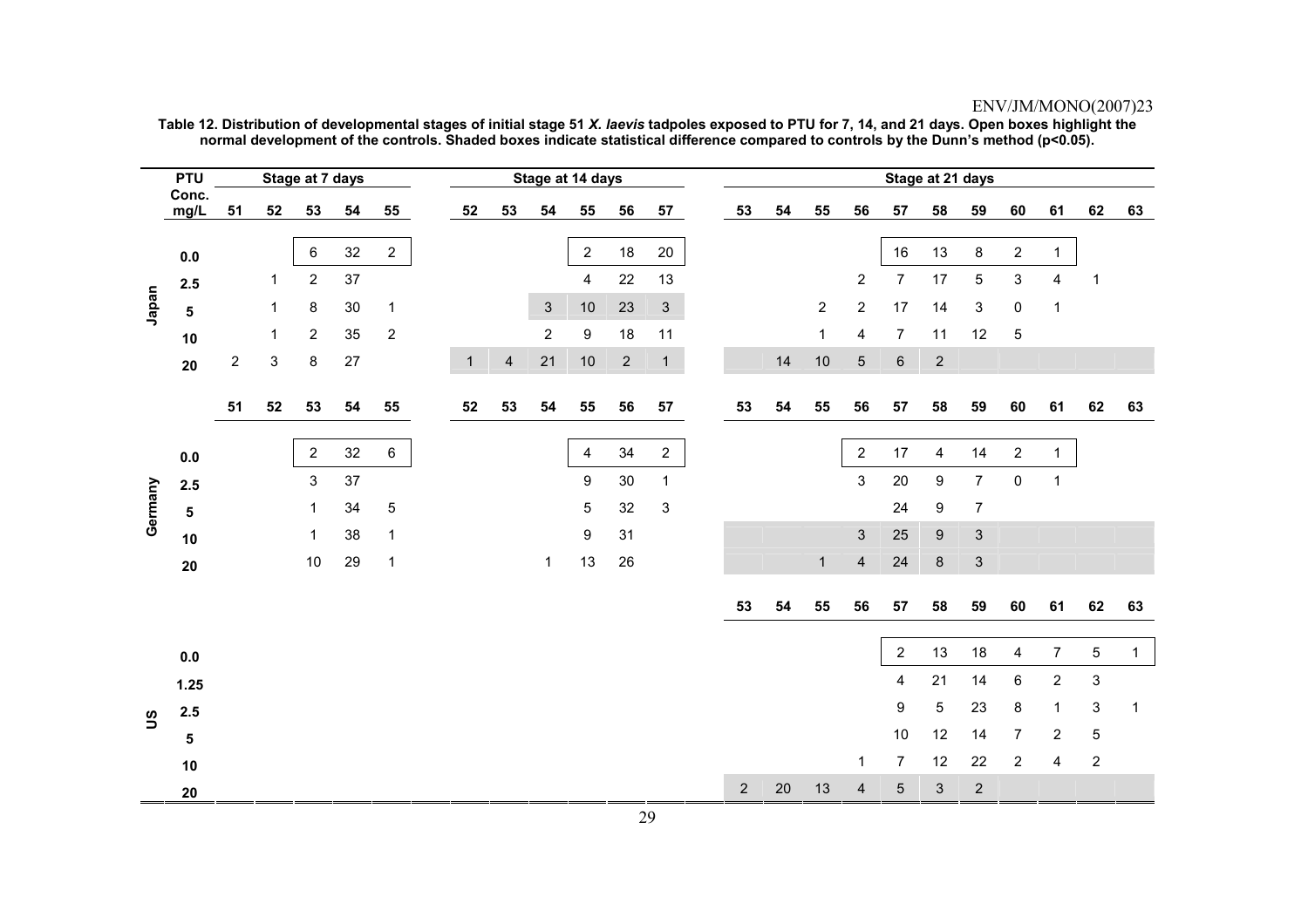# *Hind Limb Length*

28. In addition to stage determinations, measurements of hind limb length were used in the GER (Table 13) and JPN study (Table 15) to assess effects of PTU on hind limb morphogenesis. In both studies, exposure to the highest PTU concentration (20 mg/L) resulted in a significant retardation of hind limb growth at all timepoints studied (7, 14, 21 days). In the GER study, 10 mg/L PTU also caused a significant reduction in hind limb growth following 14 and 21 days of exposure. In the JPN study, 5.0 mg/L but not 10 mg/L PTU caused a significant reduction in hind limb length following 14 and 21 days of exposure.

# *Body Length*

29. Effects of PTU on tadpole growth were examined in the GER and JPN study by WBL measurements (Table 13 ; Table 15). In the GER study, weak growth-retarding effects were observed following 7 and 14 days of exposure to 10 and 20 mg/L PTU. Effects of PTU on tadpole growth were more variable in the JPN study. Similar to the GER study, 20 mg/L PTU caused a significant reduction in WBL following 7 and 14 days of exposure. 10 mg/L PTU caused a significant increase in WBL after7 days whereas 5 mg/L PTU caused a significant reduction in WBL after 14 days. At test termination (day 21), no significant effects of PTU treatment on WBL were detectable. The US lab measured SVL at test termination only and determined a significantly increased SVL at 20 mg/L PTU.

# *Body Weight*

30. Effects of PTU on tadpole growth were further examined in all labs by body weight measurements at test termination. No significant effects of PTU treatment on tadpole body weight were detectable in the GER study (Table 13). In the JPN study, PTU treatment at 5, 10 and 20 mg/L significantly decreased body weight (Table 15). In contrast, mean body weight of tadpoles exposed to 20 mg/L PTU was significantly increased in the US study (Table 17).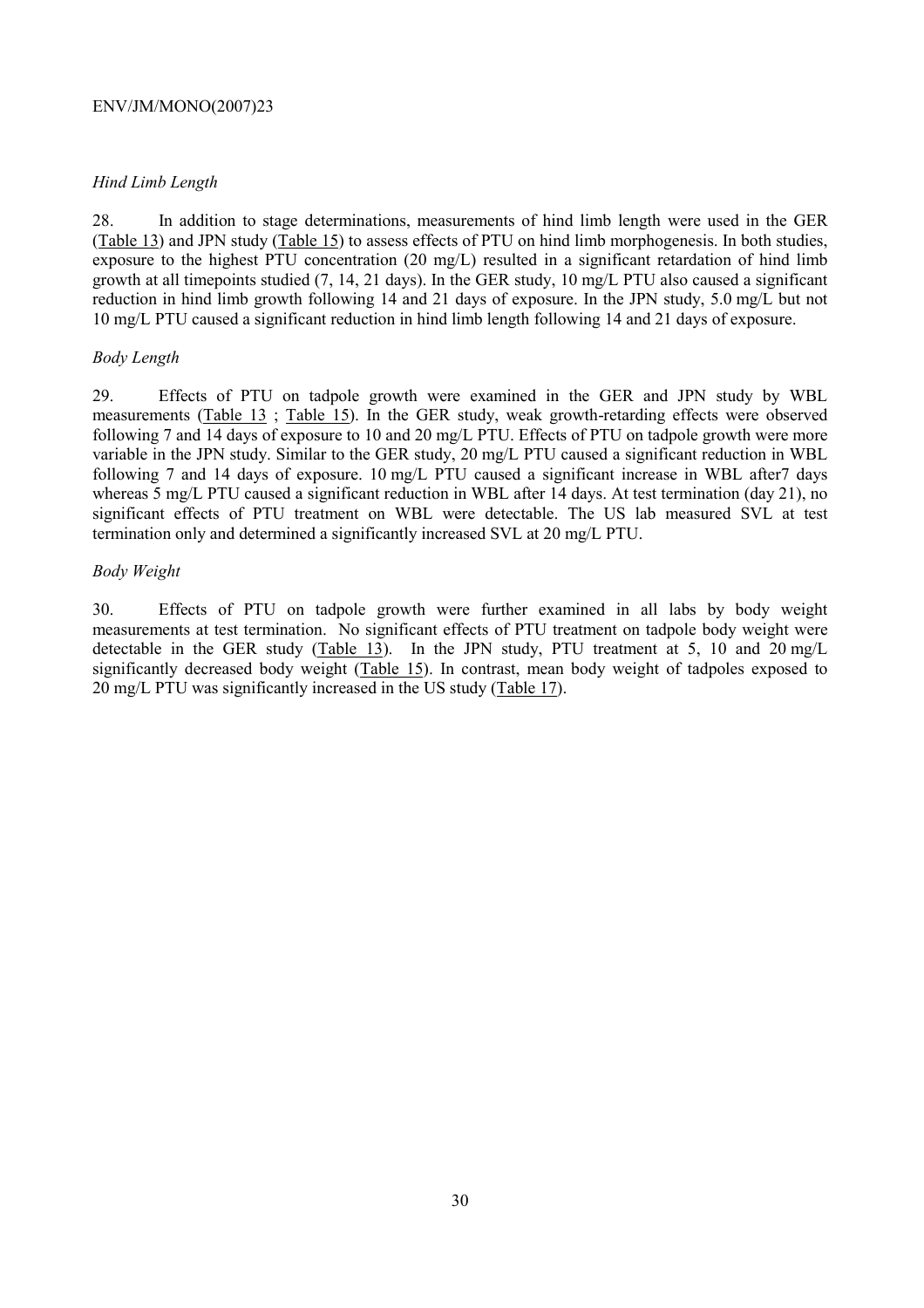|                |      |                   |                 |                        | Test substance: PTU |                   | Lab: GER        |
|----------------|------|-------------------|-----------------|------------------------|---------------------|-------------------|-----------------|
|                |      | control           | $2.5$ mg/L      | 5.0 mg/L               | 10 mg/L             | 20 mg/L           | <b>LOEC</b>     |
| day            | tank | $mean \pm SD$     | $mean \pm SD$   | $mean \pm SD$          | $mean \pm SD$       | $mean \pm SD$     | (mg/L)          |
|                |      |                   |                 | whole body length (mm) |                     |                   |                 |
|                |      |                   |                 |                        |                     |                   |                 |
| $\mathbf 0$    | A    | $28.2 \pm 1.0$    | $28.2 \pm 0.9$  | $27.8 \pm 1.0$         | $27.5 \pm 0.8$      | $28.0 \pm 1.0$    |                 |
|                | B    | $28.0 \pm 1.0$    | $28.0 \pm 1.1$  | $28.1 \pm 1.2$         | $27.7 \pm 0.8$      | $27.9 \pm 0.9$    |                 |
|                | Pool | $28.1 \pm 1.0$    | $28.1 \pm 1.0$  | $28.0 \pm 1.0$         | $27.6 \pm 0.8$      | $27.9 \pm 1.0$    |                 |
|                |      |                   |                 |                        |                     |                   |                 |
| $\overline{7}$ | A    | $46.1 \pm 2.5$    | $43.8 \pm 2.0$  | $44.0 \pm 2.1$         | $42.5 \pm 2.2$      | $44.1 \pm 2.6$    |                 |
|                | B    | $45.2 \pm 2.6$    | $44.7 \pm 3.0$  | $45.3 \pm 2.0$         | $43.9 \pm 2.0$      | $43.7 \pm 2.6$    |                 |
|                | Pool | $45.6 \pm 2.5$    | 44.2 ± 2.6 $*$  | $44.6 \pm 2.1$         | $43.2 \pm 2.2$ *    | $43.9 \pm 2.6$ *  | $10^{*}$        |
|                |      |                   |                 |                        |                     |                   |                 |
| 14             | A    | $56.9 \pm 3.6$    | $54.1 \pm 3.0$  | $54.2 \pm 2.6$         | $53.5 \pm 3.0$      | $54.4 \pm 3.4$    |                 |
|                | В    | $55.7 \pm 3.1$    | $55.3 \pm 4.1$  | $55.9 \pm 2.5$         | $54.4 \pm 3.5$      | $54.7 \pm 3.1$    |                 |
|                | Pool | $56.3 \pm 3.3$    | $54.7 \pm 3.6$  | $55.1 \pm 2.6$         | $53.9 \pm 3.2$ *    | $54.5 \pm 3.1$ *  | 10              |
|                |      |                   |                 |                        |                     |                   |                 |
| 21             | A    | $59.6 \pm 2.7$    | $58.1 \pm 3.0$  | $58.4 \pm 2.6$         | $58.0 \pm 2.3$      | $58.5 \pm 3.9$    |                 |
|                | B    | $60.0 \pm 2.6$    | $58.8 \pm 3.2$  | $59.3 \pm 2.1$         | $58.6 \pm 3.3$      | $58.9 \pm 3.2$    |                 |
|                | Pool | $59.8 \pm 2.6$    | $58.5 \pm 3.0$  | $58.8 \pm 2.4$         | $58.3 \pm 2.8$      | $58.7 \pm 3.5$    | ns              |
|                |      |                   |                 | hind limb length (mm)  |                     |                   |                 |
| $\overline{7}$ | A    | $2.3 \pm 0.3$     | $2.1 \pm 0.2$   | $2.2 \pm 0.3$          | $2.1 \pm 0.2$       | $2.1 \pm 0.2$     |                 |
|                | В    | $2.3 \pm 0.3$     | $2.0 \pm 0.3$   | $2.2 \pm 0.3$          | $2.1 \pm 0.3$       | $2.0 \pm 0.3$     |                 |
|                | Pool | $2.3 \pm 0.3$     | $2.1 \pm 0.2$ * | $2.2 \pm 0.3$          | $2.1 \pm 0.2$       | $2.0 \pm 0.2$ *   | 20 <sup>#</sup> |
|                |      |                   |                 |                        |                     |                   |                 |
| 14             | A    | $5.3 \pm 1.0$     | $4.4 \pm 0.8$   | $4.5 \pm 0.6$          | $4.3 \pm 0.9$       | $4.0 \pm 0.8$     |                 |
|                | B    | $5.0 \pm 0.9$     | $5.1 \pm 0.9$   | $5.0 \pm 0.8$          | $4.4 \pm 0.5$       | $4.5 \pm 0.8$     |                 |
|                | Pool | $5.1 \pm 0.9$     | $4.7 \pm 0.9$   | $4.8 \pm 0.7$          | $4.3 \pm 0.7$ *     | $4.2 \pm 0.8$ *   | $\overline{10}$ |
|                |      |                   |                 |                        |                     |                   |                 |
| 21             | A    | $12.1 \pm 3.5$    | $8.8 \pm 2.5$   | $9.3 \pm 2.0$          | $8.9 \pm 2.5$       | $8.0 \pm 2.7$     |                 |
|                | B    | $10.3 \pm 3.1$    | $10.6 \pm 3.3$  | $10.3 \pm 2.1$         | $8.8 \pm 2.2$       | $8.8 \pm 2.6$     |                 |
|                | Pool | $11.2 \pm 3.3$    | $9.7 \pm 3.0$   | $9.8 \pm 2.0$          | $8.9 \pm 2.3$ *     | $8.4 \pm 2.6$ *   | $\overline{10}$ |
|                |      |                   |                 | body weight (mg)       |                     |                   |                 |
|                |      |                   | $853.9 +$       | 824.8 $\pm$            | $827.5 \pm$         |                   |                 |
| 21             | A    | $878.5 \pm 139.2$ | 163.7           | 116.7                  | 112.3               | $838.4 \pm 191.0$ |                 |
|                |      |                   | $875.9 \pm$     | 895.0 ±                | $861.9 \pm$         |                   |                 |
|                | B    | $959.2 \pm 179.9$ | 183.9           | 130.2                  | 188.5               | $844.8 \pm 167.2$ |                 |
|                |      |                   | $864.9 \pm$     | 859.9 $\pm$            | $844.7 \pm$         |                   |                 |
|                | Pool | $918.8 \pm 161.9$ | 170.1           | 125.5                  | 152.2               | $841.6 \pm 175.0$ | ns              |
|                |      |                   |                 |                        |                     |                   |                 |

### **Table 13. Summary of results from whole body length, hind limb length and body weight measurements during the stage 51 study with PTU in the GER lab.**

ns no significant effects; asterisks denote significant differences from the control group (p< 0.05; Dunnett's Test)

# no concentration response relationship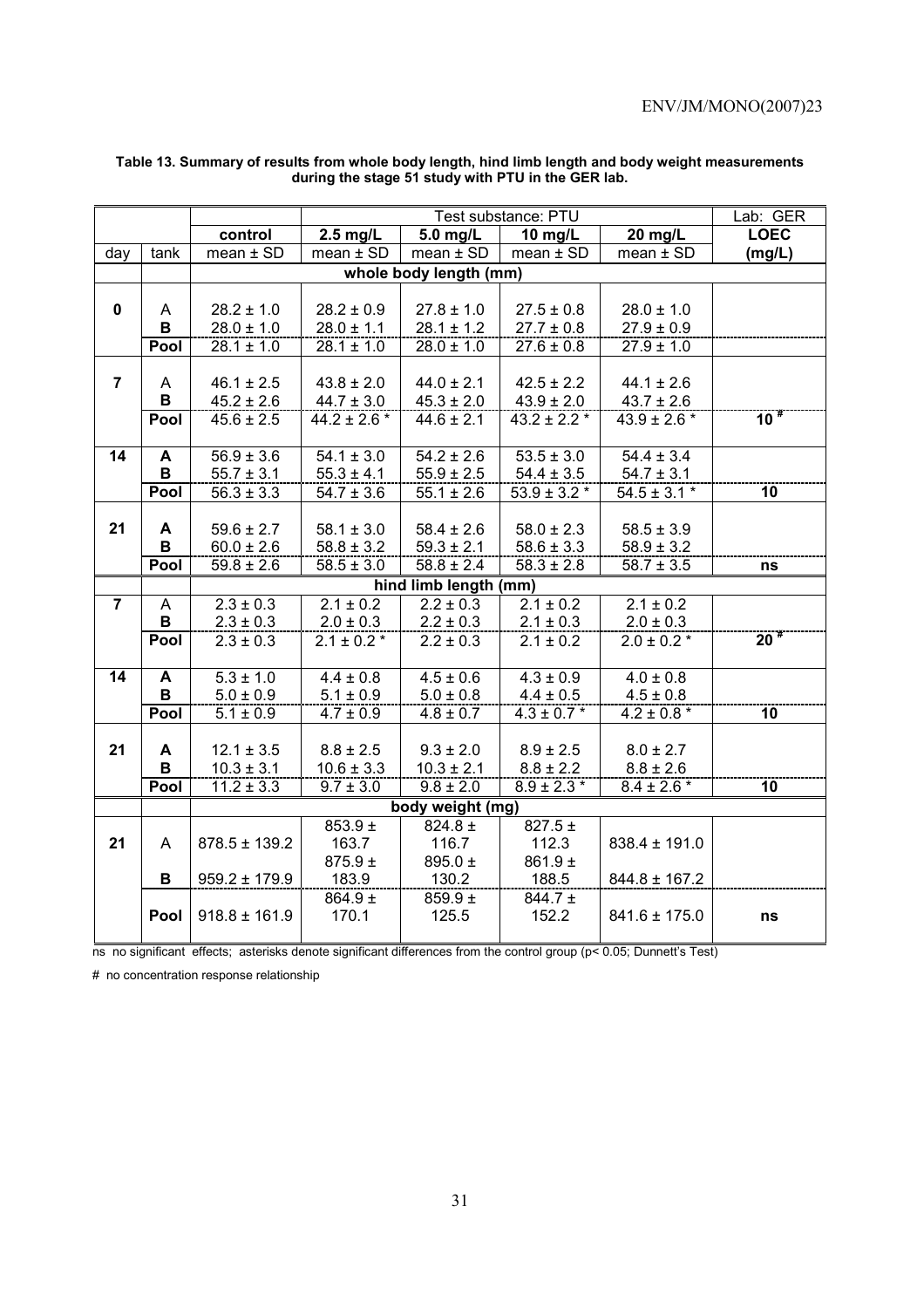|                |              |         |       |            |       | Test substance: |       | <b>PTU</b> |       |         |       | Lab: GER    |
|----------------|--------------|---------|-------|------------|-------|-----------------|-------|------------|-------|---------|-------|-------------|
|                |              | control |       | $2.5$ mg/L |       | 5.0 mg/L        |       | 10 mg/L    |       | 20 mg/L |       | <b>LOEC</b> |
| day            | tank         | median  | range | median     | range | median          | range | median     | range | median  | range | mg/L        |
| $\overline{7}$ | A            | 54      | 54-55 | 54         | 53-54 | 54              | 53-55 | 54         | 53-54 | 54      | 53-54 |             |
|                | В            | 54      | 53-55 | 54         | 53-54 | 54              | 53-54 | 54         | 54-55 | 54      | 53-55 |             |
|                | Pool         | 54      | 53-55 | 54         | 53-54 | 54              | 53-55 | 54         | 53-55 | 54      | 53-55 | ns          |
| 14             | $\mathsf{A}$ | 56      | 55-57 | 56         | 55-56 | 56              | 55-57 | 56         | 55-56 | 55      | 54-56 |             |
|                | В            | 56      | 55-56 | 56         | 55-57 | 56              | 55-57 | 56         | 55-56 | 56      | 55-56 |             |
|                | Pool         | 56      | 55-57 | 56         | 55-57 | 56              | 55-57 | 56         | 55-56 | 56      | 54-56 | ns          |
| 21             | A            | 59      | 57-61 | 57         | 56-59 | 57              | 57-59 | 57         | 57-59 | 57      | 55-59 |             |
|                | B            | 57      | 56-59 | 57.5       | 56-61 | 57              | 57-59 | 57         | 56-59 | 57      | 56-59 |             |
|                | Pool         | 58      | 56-61 | 57         | 56-61 | 57              | 57-59 | 57         | 56-59 | 57      | 55-59 | 10          |

**Table 14. Summary of results from developmental stage determination during the stage 51 study with PTU in the GER lab.** 

ns no significant effects; shaded cells indicate significant differences from the control group (p< 0.05; Dunn's Test)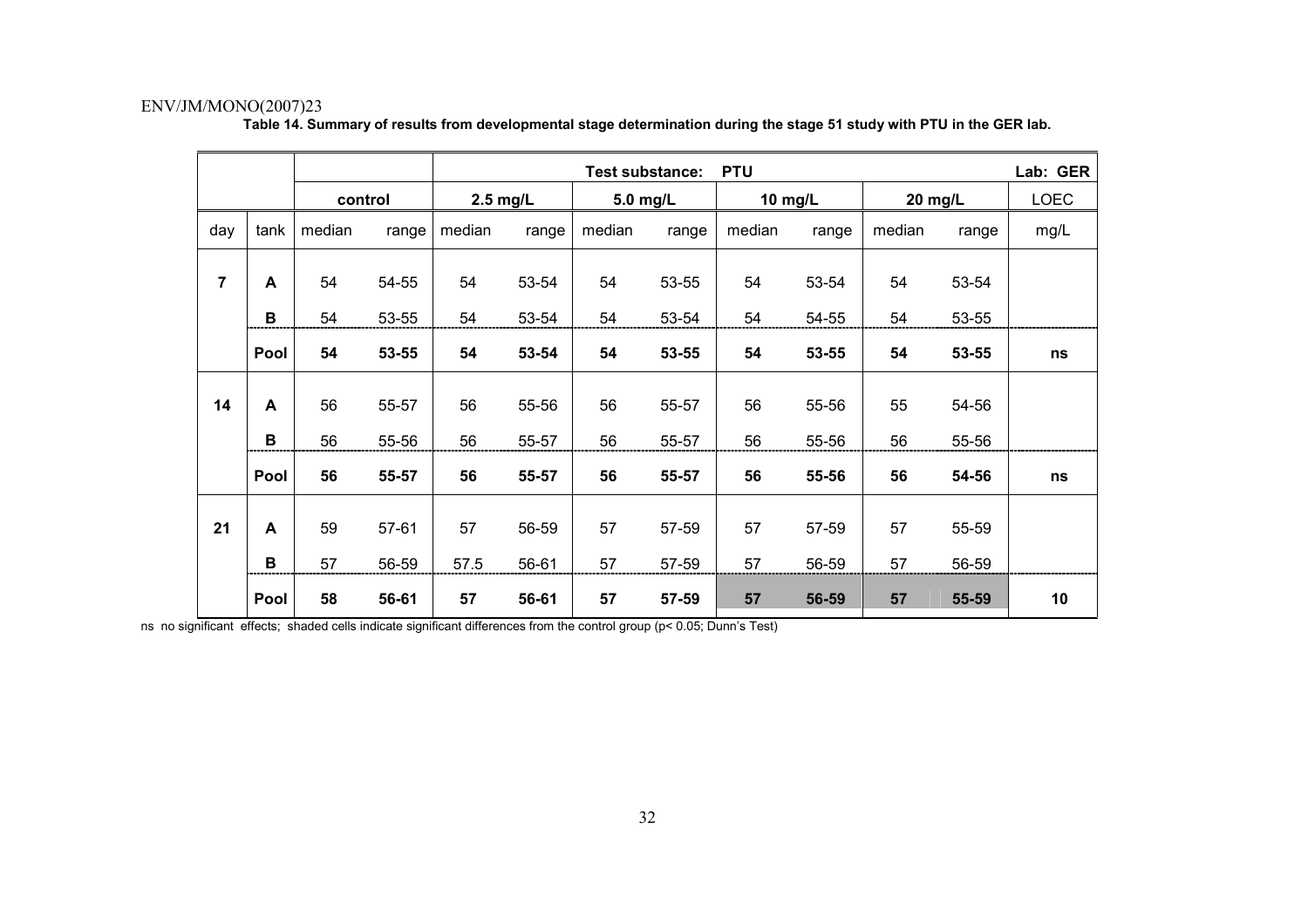|                |             |                  |                 |                        | Test substance: PTU       |                           | Lab: JPN           |
|----------------|-------------|------------------|-----------------|------------------------|---------------------------|---------------------------|--------------------|
|                |             | control          | $2.5$ mg/L      | 5.0 mg/L               | 10 mg/L                   | 20 $mg/L$                 | <b>LOEC</b>        |
| day            | tank        | $mean \pm SD$    | mean $\pm$ SD   | $mean \pm SD$          | $mean \pm SD$             | $mean \pm SD$             | (mg/L)             |
|                |             |                  |                 | whole body length (mm) |                           |                           |                    |
|                |             |                  |                 |                        |                           |                           |                    |
| 0              | A           | $26.7 \pm 1.6$   | $26.3 \pm 1.7$  | $26.2 \pm 1.7$         | $26.4 \pm 2.0$            | $26.7 \pm 1.3$            |                    |
|                | B           | $26.4 \pm 1.9$   | $26.1 \pm 1.8$  | $26.4 \pm 2.1$         | $26.8 \pm 2.4$            | $26.5 \pm 1.7$            |                    |
|                | Pool        | $26.5 \pm 1.7$   | $26.2 \pm 1.7$  | $26.3 \pm 1.9$         | $26.6 \pm 2.1$            | $26.6 \pm 1.5$            |                    |
|                |             |                  |                 |                        |                           |                           |                    |
| $\overline{7}$ | A           | $42.9 \pm 3.0$   | $44.7 \pm 3.7$  | $42.7 \pm 3.0$         | $44.8 \pm 3.9$            | $36.8 \pm 5.5$            |                    |
|                | В           | $42.2 \pm 3.4$   | $44.4 \pm 3.1$  | $39.7 \pm 4.3$         | $46.9 \pm 3.9$            | $43.1 \pm 2.4$            |                    |
|                | Pool        | $42.6 \pm 3.1$   | $44.6 \pm 3.3$  | $41.2 \pm 3.9$         | $45.9 \pm 3.9$ *          | $39.9 \pm 5.2$ *          | 10 <sup>#</sup>    |
|                |             |                  |                 |                        |                           |                           |                    |
| 14             | A           | $56.9 \pm 5.3$   | $58.1 \pm 4.4$  | $55.9 \pm 3.7$         | $\overline{56.9} \pm 4.5$ | $49.5 \pm 10.8$           |                    |
|                | B           | $57.7 \pm 3.6$   | $57.8 \pm 2.7$  | $50.5 \pm 5.1$         | $57.5 \pm 5.2$            | $57.3 \pm 3.6$            |                    |
|                | Pool        | $57.3 \pm 4.4$   | $57.9 \pm 3.5$  | $53.3 \pm 5.1$ *       | $57.2 \pm 4.7$            | $53.5 \pm 8.7$ *          | $20^{+}$           |
|                |             |                  |                 |                        |                           |                           |                    |
| 21             | A           | $63.2 \pm 4.6$   | $64.5 \pm 3.4$  | $63.8 \pm 3.1$         | $63.8 \pm 4.1$            | $61.1 \pm 8.7$            |                    |
|                | $\mathbf B$ | $65.3 \pm 2.7$   | $64.1 \pm 2.7$  | $60.7 \pm 5.2$         | $63.0 \pm 4.6$            | $65.7 \pm 3.7$            |                    |
|                | Pool        | $64.2 \pm 3.9$   | $64.3 \pm 3.0$  | $62.3 \pm 4.4$         | $63.4 \pm 4.3$            | $63.6 \pm 6.7$            | ns                 |
|                |             |                  |                 | hind limb length (mm)  |                           |                           |                    |
| $\overline{7}$ | A           | $2.2 \pm 0.4$    | $2.3 \pm 0.4$   | $2.2 \pm 0.4$          | $2.2 \pm 0.4$             | $1.8 \pm 0.5$             |                    |
|                | B           | $2.2 \pm 0.4$    | $2.4 \pm 0.5$   | $2.0 \pm 0.4$          | $2.4 \pm 0.5$             | $2.0 \pm 0.3$             |                    |
|                | Pool        | $2.2 \pm 0.4$    | $2.3 \pm 0.4$   | $2.1 \pm 0.4$          | $2.3 \pm 0.4$             | $1.9 \pm 0.4$ *           | $\overline{20}$    |
|                |             |                  |                 |                        |                           |                           |                    |
| 14             | A           | $5.6 \pm 1.1$    | $5.8 \pm 1.4$   | $5.4 \pm 1.0$          | $5.4 \pm 1.1$             | $3.0 \pm 1.0$             |                    |
|                | B           | $5.7 \pm 1.1$    | $6.0 \pm 1.3$   | $4.3 \pm 1.1$          | $5.7 \pm 1.4$             | $3.2 \pm 1.1$             |                    |
|                | Pool        | $5.7 \pm 1.1$    | $5.9 \pm 1.3$   | $4.8 \pm 1.2$ *        | $5.6 \pm 1.2$             | $\frac{1}{3.1 \pm 1.1}$ * | $20^{\frac{m}{2}}$ |
|                |             |                  |                 |                        |                           |                           |                    |
| 21             | A           | $12.4 \pm 3.2$   | $13.7 \pm 4.0$  | $12.1 \pm 3.1$         | $12.1 \pm 3.2$            | $4.6 \pm 2.2$             |                    |
|                | B           | $13.3 \pm 2.9$   | $13.6 \pm 3.6$  | $9.4 \pm 2.7$          | $12.9 \pm 4.3$            | $5.6 \pm 3.2$             |                    |
|                | Pool        | $12.8 \pm 3.0$   | $13.7 \pm 3.7$  | $10.8 \pm 3.1*$        | $12.5 \pm 3.7$            | $5.1 \pm 2.7$ *           | $20^{4}$           |
|                |             |                  |                 | body weight (mg)       |                           |                           |                    |
|                |             |                  | $1053 \pm$      |                        |                           |                           |                    |
| 21             | A           | $1028 \pm 150.2$ | 159.1           | $948 \pm 125.2$        | $969 \pm 170.7$           | $819 \pm 261.0$           |                    |
|                | B           | $1101 \pm 154.1$ | $996 \pm 119.1$ | $775 \pm 171.9$        | $965 \pm 150.8$           | $995 \pm 167.9$           |                    |
|                |             |                  | $1023 \pm$      | 864 ± 169.6            | $967 \pm 157.0$           |                           |                    |
|                | Pool        | $1065 \pm 152.7$ | 139.3           |                        |                           | $914 \pm 227.2$ *         | 5.0                |
|                |             |                  |                 |                        |                           |                           |                    |

### **Table 15. Summary of results from whole body length, hind limb length and body weight measurements during the stage 51 study with PTU in the JPN lab.**

ns no significant effects; asterisks denote significant differences from the control group (p< 0.05; Dunnett's Test)

# no concentration response relationship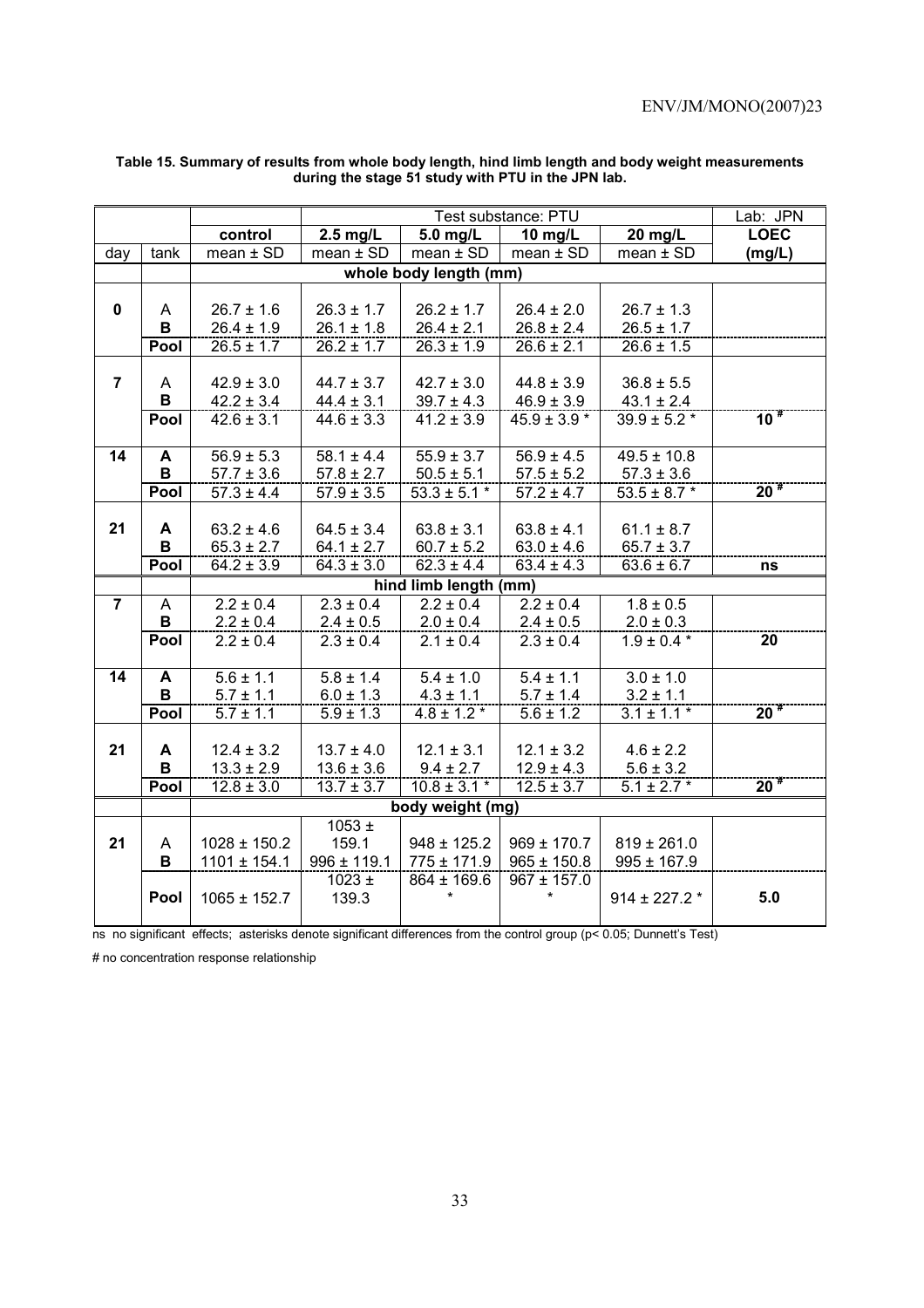|                |      |         |       |            |       |        | <b>Test substance:</b> | <b>PTU</b> |       |        |           | Lab: JPN    |
|----------------|------|---------|-------|------------|-------|--------|------------------------|------------|-------|--------|-----------|-------------|
|                |      | control |       | $2.5$ mg/L |       |        | 5.0 mg/L               | 10 mg/L    |       |        | 20 mg/L   | <b>LOEC</b> |
| day            | tank | median  | range | median     | range | median | range                  | median     | range | median | range     | mg/L        |
| $\overline{7}$ | A    | 54      | 53-55 | 54         | 52-54 | 54     | 53-54                  | 54         | 52-54 | 54     | 51-54     |             |
|                | B    | 54      | 53-54 | 54         | 53-54 | 54     | 52-55                  | 54         | 53-55 | 54     | 52-54     |             |
|                | Pool | 54      | 53-55 | 54         | 52-54 | 54     | 52-55                  | 54         | 52-55 | 54     | $51 - 54$ | ns          |
| 14             | A    | 56      | 55-57 | 56         | 55-57 | 56     | 55-57                  | 56         | 54-57 | 54     | 52-55     |             |
|                | B    | 57      | 55-57 | 56         | 55-57 | 55     | 54-57                  | 56         | 54-57 | 54     | 53-57     |             |
|                | Pool | 56.5    | 55-57 | 56         | 55-57 | 56     | 54-57                  | 56         | 54-57 | 54     | 52-57     | $20^{\#}$   |
| 21             | A    | 57.5    | 57-61 | 58         | 56-61 | 58     | 57-61                  | 58         | 55-60 | 55     | 54-57     |             |
|                | B    | 58      | 57-60 | 58         | 56-62 | 57     | 55-59                  | 58         | 56-60 | 55     | 54-58     |             |
|                | Pool | 58      | 57-61 | 58         | 56-62 | 57     | 55-61                  | 58         | 55-60 | 55     | 54-58     | 20          |

**Table 16. Summary of results from developmental stage determination during the stage 51 study with PTU in the JPN lab.** 

ns no significant effects; # no concentration response relationship

shaded cells indicate significant differences from the control group (p< 0.05; Dunn's Test)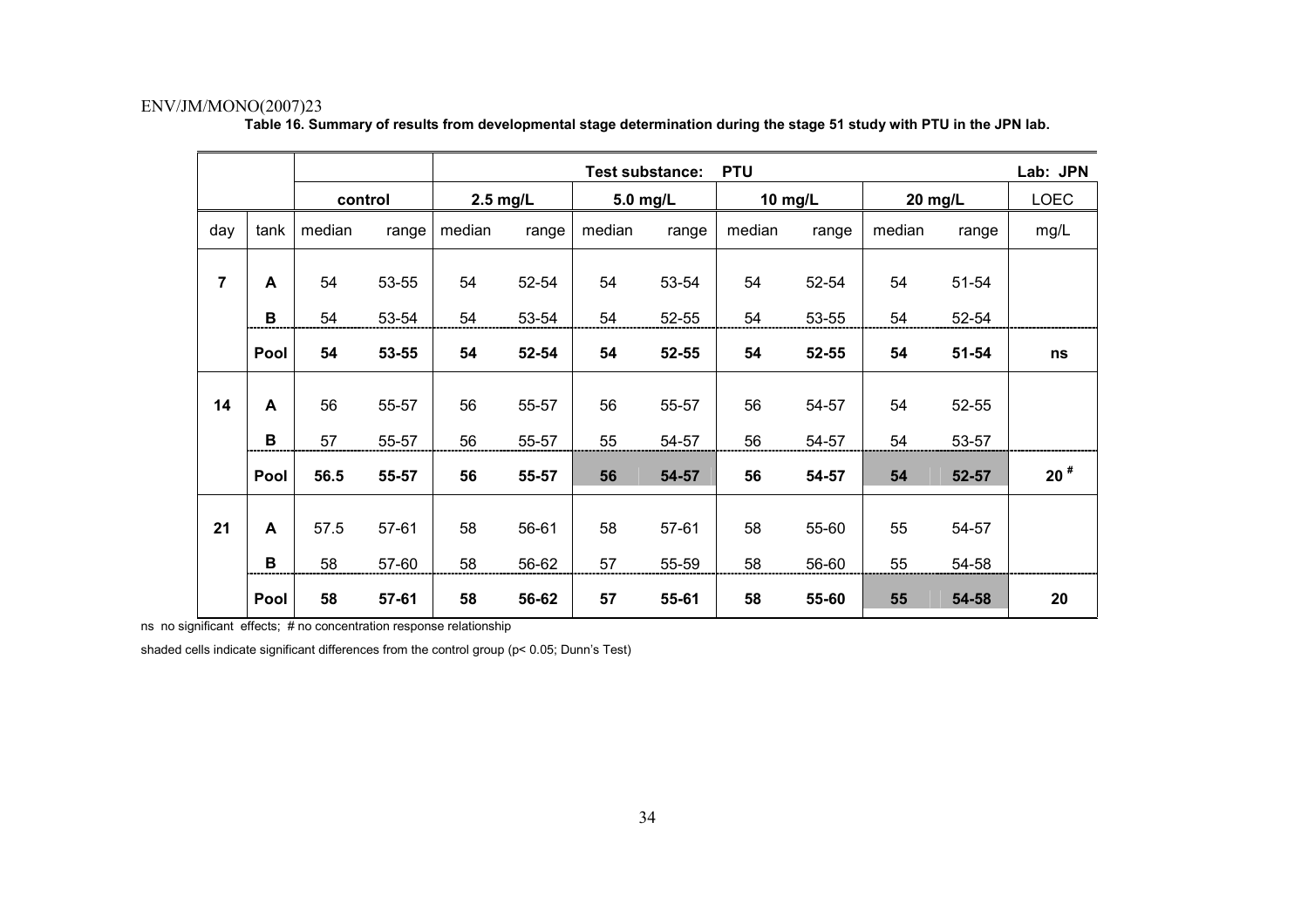|     |             |                                               |                                             | Test substance: PTU                            |                                               |                                                |             |  |  |  |  |  |
|-----|-------------|-----------------------------------------------|---------------------------------------------|------------------------------------------------|-----------------------------------------------|------------------------------------------------|-------------|--|--|--|--|--|
|     |             | control                                       | $2.5$ mg/L                                  | $5.0$ mg/L                                     | 10 $mg/L$                                     | $20$ mg/L                                      | <b>LOEC</b> |  |  |  |  |  |
| day | tank        | mean $\pm$ SD                                 | mean $\pm$ SD                               | mean $\pm$ SD                                  | $mean \pm SD$                                 | mean $\pm$ SD                                  | (mg/L)      |  |  |  |  |  |
|     |             |                                               |                                             | snout-to-vent length (mm)                      |                                               |                                                |             |  |  |  |  |  |
| 21  | A           | $19.7 \pm 1.6$                                | $19.2 \pm 1.3$                              | $19.6 \pm 2.0$                                 | $19.8 \pm 1.6$                                | $21.6 \pm 1.4$                                 |             |  |  |  |  |  |
|     | в           | $19.5 \pm 2.2$                                | $19.6 \pm 2.0$                              | $20.5 \pm 1.7$                                 | $20.1 \pm 1.6$                                | $22.0 \pm 1.3$                                 |             |  |  |  |  |  |
|     | <b>Pool</b> | $19.5 \pm 1.9$                                | $19.4 \pm 1.5$                              | $20.0 \pm 1.9$                                 | $19.7 \pm 1.6$                                | $21.8 \pm 1.3$ *                               | 20          |  |  |  |  |  |
|     |             |                                               |                                             | body weight (mg)                               |                                               |                                                |             |  |  |  |  |  |
| 21  | A<br>в      | 1084.4 $\pm$<br>1945<br>$1009.5 \pm$<br>263.8 | 967.2 $\pm$<br>1458<br>1040.1 $\pm$<br>1799 | $1043.3 \pm$<br>220.9<br>1119.8 $\pm$<br>212.5 | $1084.3 \pm$<br>174 1<br>1066.6 $\pm$<br>1988 | 1152.1 $\pm$<br>208.1<br>$1272.6 \pm$<br>190.5 |             |  |  |  |  |  |
|     | Pool        | 1047.0 $\pm$<br>230.2                         | 1003.7 $\pm$<br>164.5                       | $1081.5 \pm$<br>2158                           | $1075.5 \pm$<br>1833                          | $1211.1 \pm$<br>$2046*$                        | 20          |  |  |  |  |  |

### **Table 17. Summary of results from snout-to-vent length and body weight measurements during the stage 51 study with PTU in the US lab.**

asterisks denote significant differences from the control group (p< 0.05; Dunnett's Test)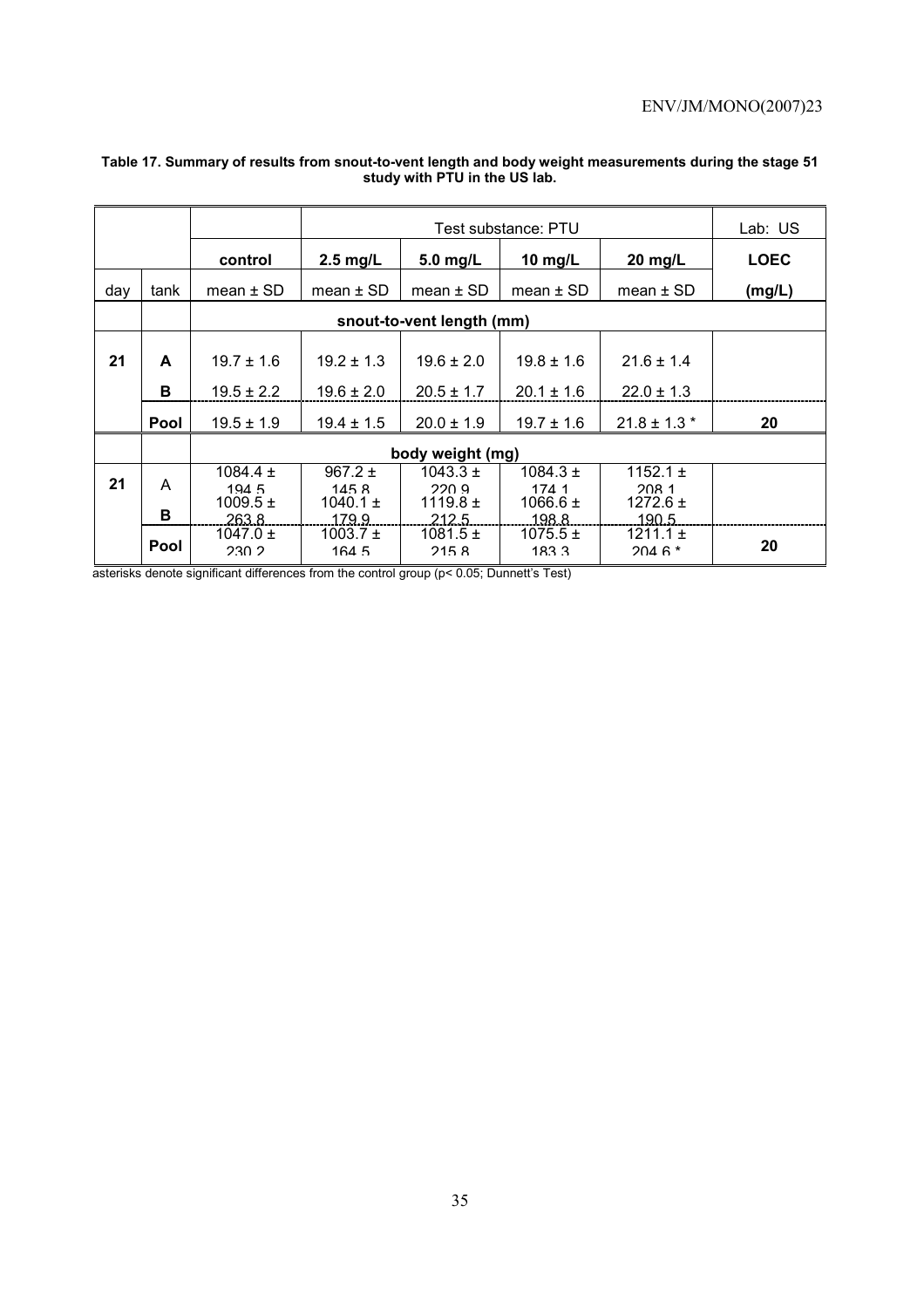|     |        |          |                |                    |                | <b>Test substance:</b> |                | <b>PTU</b> |                |          |                | Lab: US     |
|-----|--------|----------|----------------|--------------------|----------------|------------------------|----------------|------------|----------------|----------|----------------|-------------|
|     |        | control  |                | $2.5 \text{ mg/L}$ |                | 5.0 mg/L               |                | 10 mg/L    |                | 20 mg/L  |                | <b>LOEC</b> |
| day | tank   | median   | range          | median             | range          | median                 | range          | median     | range          | median   | range          | mg/L        |
| 21  | A<br>B | 59<br>59 | 57-62<br>58-63 | 59<br>59           | 57-62<br>57-63 | 59<br>58               | 57-62<br>57-62 | 59<br>59   | 57-62<br>56-62 | 55<br>55 | 54-59<br>53-59 |             |
|     | Pool   | 59       | 57-63          | 59                 | 57-63          | 59                     | 57-62          | 59         | 56-62          | 55       | 53-59          | 20          |

**Table 18. Summary of results from developmental stage determination during the stage 51 study with PTU in the US lab.** 

shaded cells indicate significant differences from the control group (p< 0.05; Dunn's Test)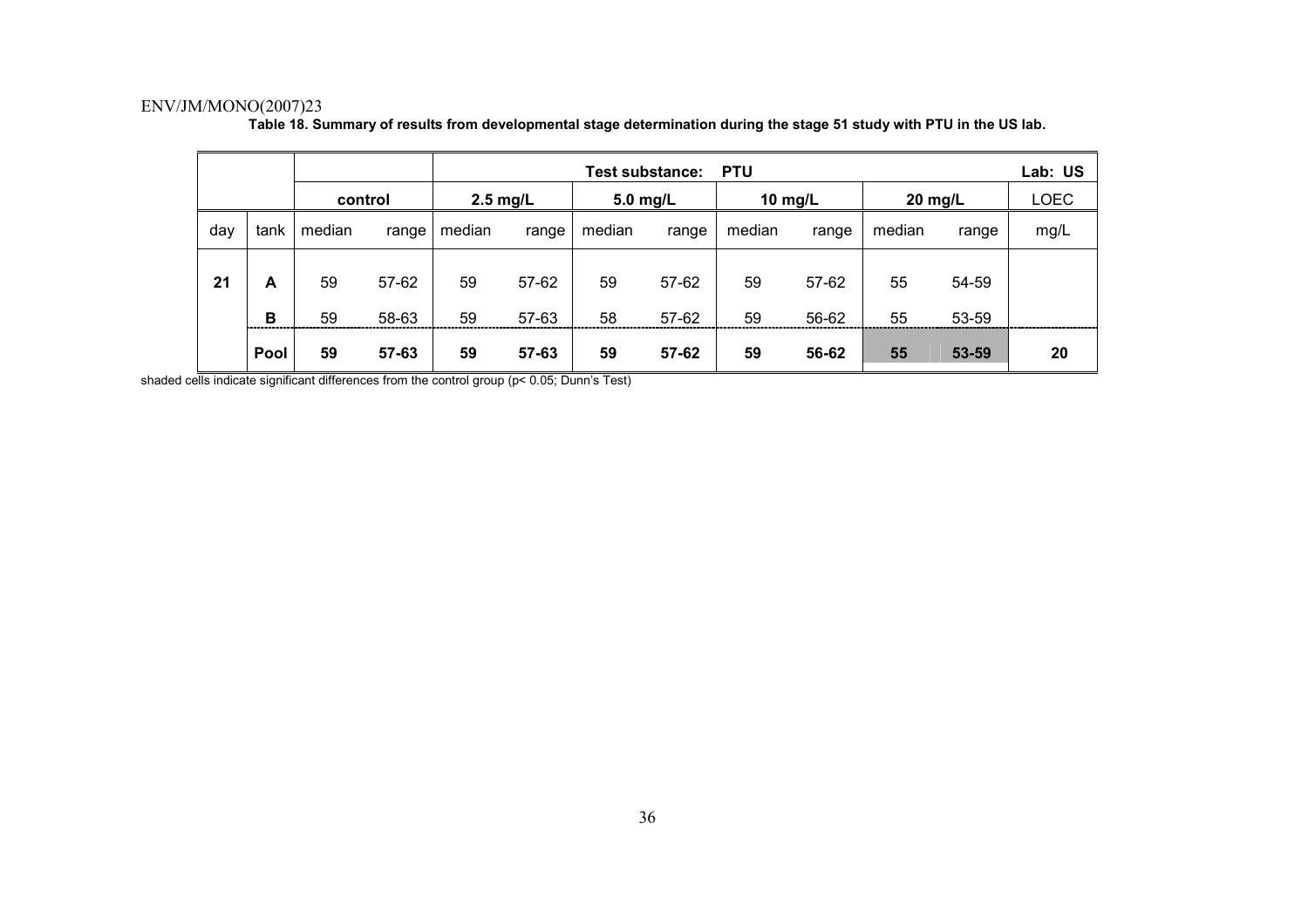# *Histopathology*

31. The detailed reports of the histopathological analyses conducted by the US lab, GER lab and JPN lab are presented in Annex 2, Annex 3, and Annex 4, respectively. In summary, these analyses revealed exposure-related changes in the thyroid gland, which included distension of thyroid follicles, diffuse enlargement of the thyroid glands, colloid depletion and follicular cell hyperplasia. A low incidence of changes in the thyroid gland (minimal distension of thyroid follicles) was observed for tadpoles exposed to the lower PTU concentrations of 1.25 mg/L (only in the US study) and 2.5 mg/L. However, at higher PTU concentrations, follicular distension accompanied by diffuse enlargement of the thyroid glands increased in prevalence and severity in a concentration-dependent manner. An increase in the thickness of the epithelial cell layer (follicular cell hypertrophy) was observed at the two highest PTU concentrations of 10 and 20 mg/L. Hyperplasia of follicular cells was prominent in the 20 mg/L PTU treatment group but was also evident in some thyroid glands from the 10 mg/L PTU treatment. The degree of colloid depletion was also enhanced at the two highest PTU concentration and collapsed follicles devoid of colloid were detected in some glands from the 20 mg/L PTU treatment. Quantitative methods (morphometric analysis) were successfully applied to confirm the increase in epithelial cell height and the enlargement of the thyroid gland.

### *Gene Expression in Brain/Pituitary*

32. Samples of whole brain tissue including the pituitary (brain/pituitary) taken at test termination of the GER study were analysed for changes in gene expression by means of semi-quantitative RT-PCR. Results from these RT-PCR analyses revealed increased expression of the β-subunit of thyrotropin (TSHβ) at 20 mg/L PTU (Figure 2). In addition, mRNA expression levels of several genes that are positively regulated by thyroid hormones were also analysed in brain/pituitary tissue. Thyroid hormone receptor β (TRβ) mRNA expression was slighly reduced at 10 and 20 mg/L PTU though these differences were not statistically significant. Reduced mRNA expression levels were also observed at 10 and 20 mg/L PTU for other genes including basic transcription element binding protein (BTEB), b/ZIP, prolactin, and type III monodeiodinase. However, due to the relatively small sample number that has been analysed so far (*n*=3-5 per treatment group), effects did not always reach statistical significance.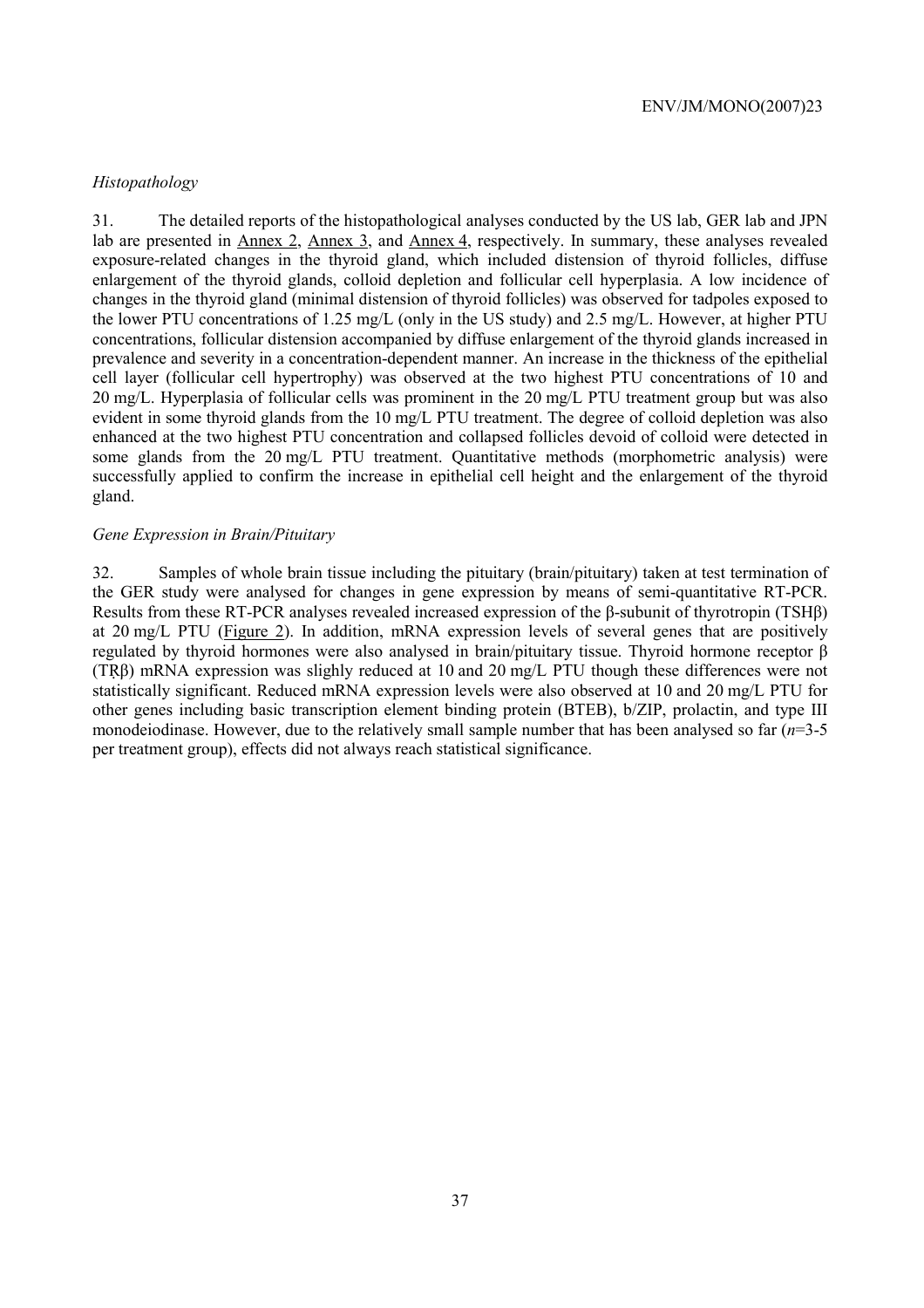

**Figure 2. Effects of PTU on gene expression in tadpole brain.** 

RNA was isolated from brain/pituitary tissue samples taken at test termination of the stage 51 exposure study with PTU in the GER lab. Semiquantitative RT-PCR analyses of mRNA expression of thyrotropin β -subunit (TSH β), thyroid hormone receptor β (TR β) and basic transcription element binding protein (BTEB) were performed and results from densitometric analysis of scanned agarose gels are shown. Results were expressed relative to the control group (ctrl). Columns and bars represent mean values  $\pm$  SEM of triplicate analyses. Statistically significant differences from the control are marked by asterisks ( $*$  p<0.05; Dunnett's test).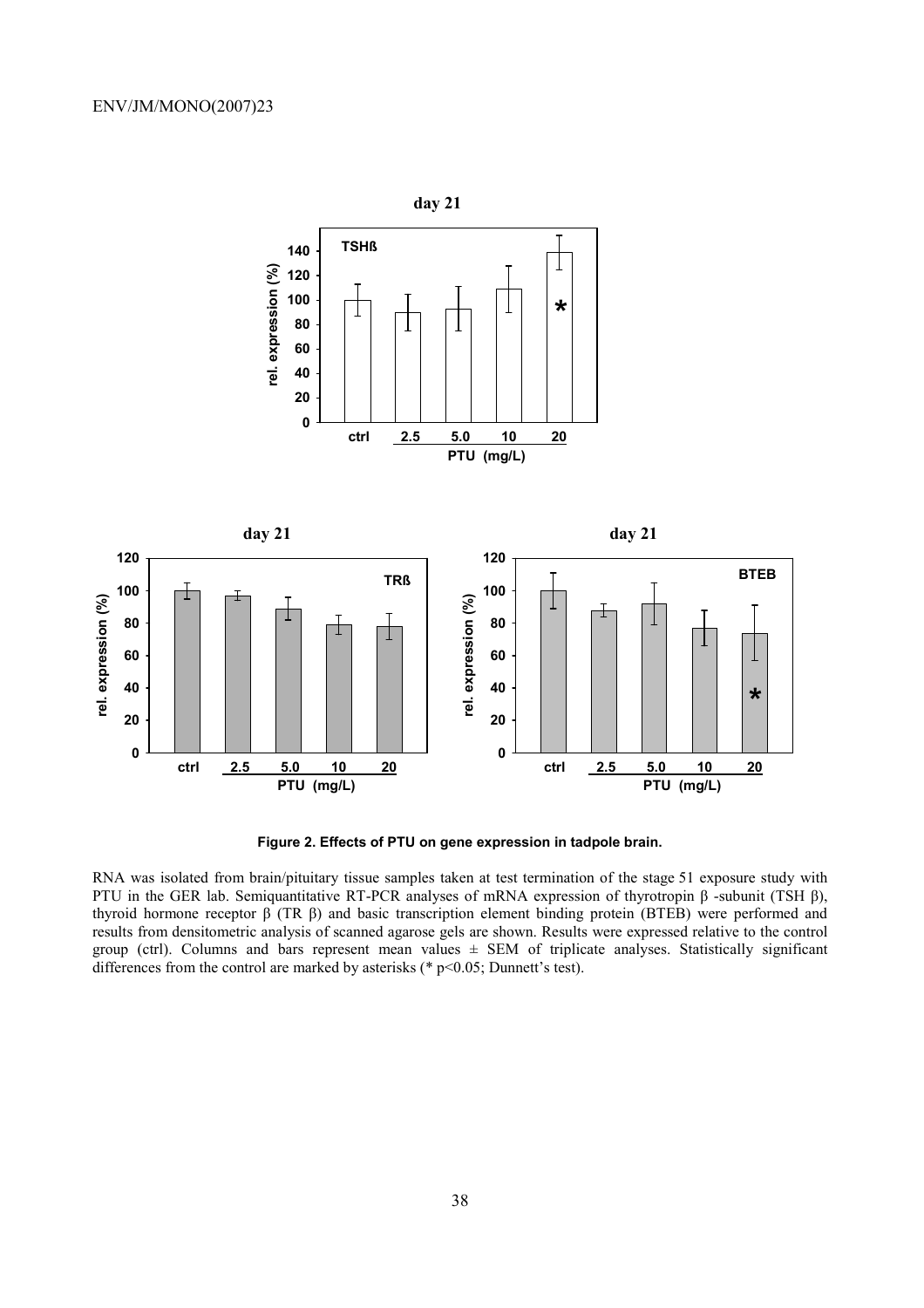# *Stage 54 Exposure Studies with PTU (14 Day Assay)*

# *Developmental Stage*

33. Results from developmental stage determination in the different labs during the stage 54 exposure studies with PTU are summarized in Table 19. No significant effects on stage development were observed following 7 days of exposure to PTU in either the JPN or GER study. The US lab did not analyze apical endpoints prior to test termination at day 14. However, after 14 days of exposure, all three labs demonstrated significant retardation of development at 20 mg/L PTU. The US study also was significant at 10 mg/L.

# *Hind Limb Length*

34. In addition to stage determinations, measurements of hind limb length were used in the JPN and the GER study to assess effects of PTU on development (Table 20; Table 22). No significant differences in hind limb length were observed following 7 days of exposure to PTU. At day 14, hind limb length was reduced in the 20 mg/L PTU treatment group but the effect was significant only in the JPN study.

## *Body Length*

35. Effects of PTU on tadpole growth were examined in the JPN and the GER study by WBL measurements (Table 20; Table 22). Significant reductions in mean WBL were observed in the GER study for 5 and 20 mg/L PTU at day 7. At test termination, no significant effects of PTU treatment on WBL were detectable. The US lab measured SVL at test termination only and determined a significantly increased SVL at 20 mg/L PTU.

# *Body Weight*

36. Effects of PTU on tadpole growth were further examined in all labs by body weight measurements at test termination (Table 20; Table 22; Table 24). No significant effects of PTU treatment on tadpole body weight were detectable at day 14.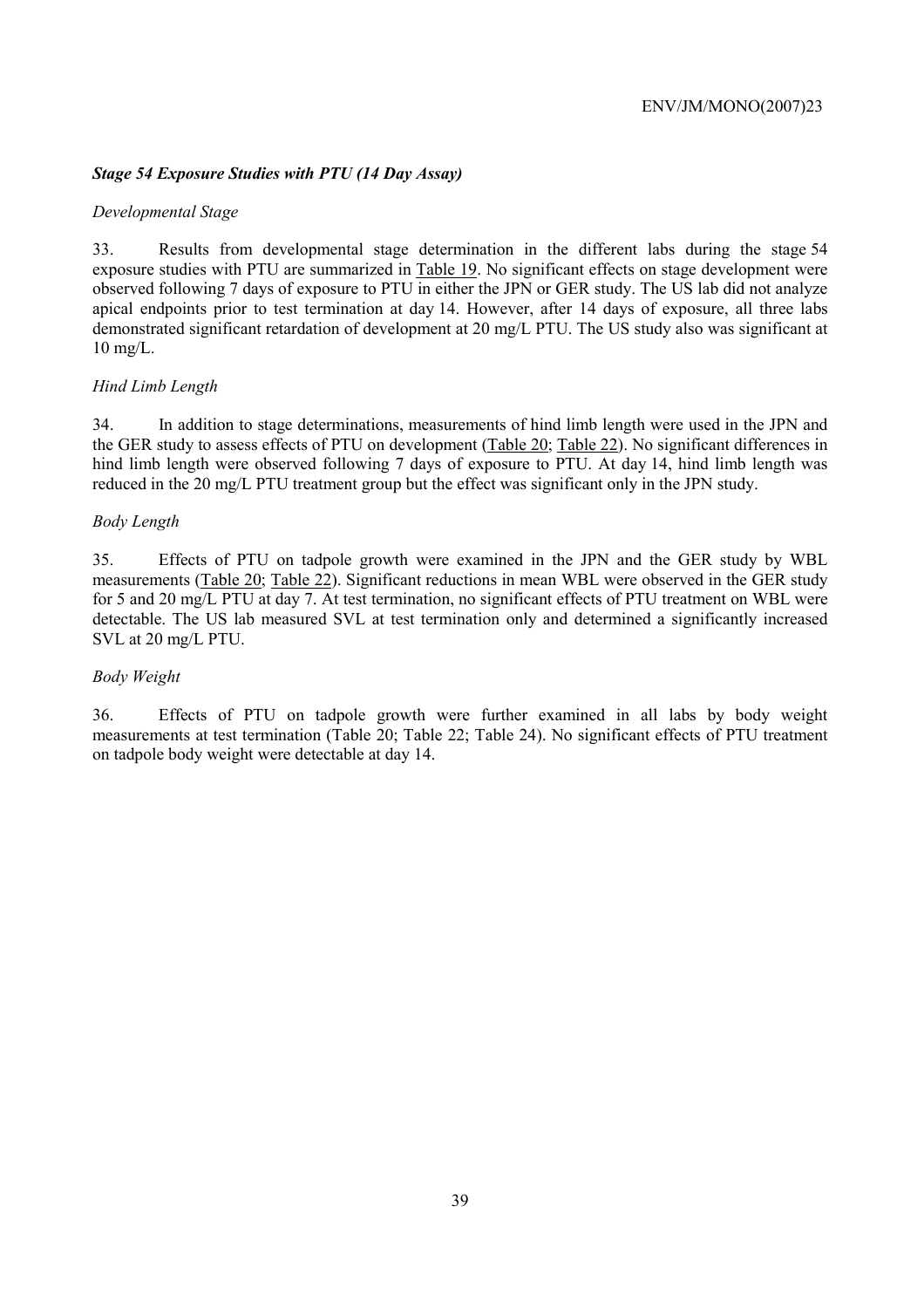**Table 19. Distribution of developmental stages of initial stage 54** *X. laevis* **tadpoles exposed to PTU for 7 and 14 days. Open boxes highlight the normal development of the controls. Shaded boxes indicate statistical difference compared to controls by the Dunn's method (p<0.05).** 

|          | <b>PTU</b>              |                           |    | Stage at 7 days |    |    |                | Stage at 14 days |                |                  |                |
|----------|-------------------------|---------------------------|----|-----------------|----|----|----------------|------------------|----------------|------------------|----------------|
|          | Conc.<br>mg/L           | 54                        | 55 | 56              | 57 | 55 | 56             | 57               | 58             | 59               | 60             |
|          |                         |                           |    |                 |    |    |                |                  |                |                  |                |
|          | 0.0                     |                           | 26 | 14              |    |    | 6              | 32               | $\overline{2}$ |                  |                |
|          | 2.5                     | $\ensuremath{\mathsf{3}}$ | 26 | 11              |    |    | 12             | 25               | 1              | $\overline{2}$   |                |
| Japan    | $\overline{\mathbf{5}}$ | 1                         | 33 | $\,6\,$         |    |    | $\overline{7}$ | 32               | 1              |                  |                |
|          | 10                      | 1                         | 29 | 10              |    |    | 5              | 32               | 1              | $\overline{2}$   |                |
|          | 20                      | 1                         | 34 | 5               |    |    | 19             | 20               | $\mathbf 0$    | $\mathbf{1}$     |                |
|          |                         | 54                        | 55 | 56              | 57 | 55 | 56             | 57               | 58             | 59               | 60             |
|          | 0.0                     |                           | 1  | 29              | 10 |    | 1              | 14               | 14             | 9                | $\overline{c}$ |
| Germany  | 2.5                     |                           |    | 34              | 6  | 1  | $\mathbf 0$    | 21               | 11             | $\,6\,$          | $\mathbf 1$    |
|          | 5                       |                           | 3  | 31              | 6  |    | 1              | 25               | 6              | 8                |                |
|          | 10                      |                           |    | 34              | 6  |    |                | 25               | 12             | $\overline{2}$   | 1              |
|          | 20                      |                           | 3  | 33              | 4  |    | $\overline{2}$ | 24               | 11             | $\mathbf{3}$     |                |
|          |                         |                           |    |                 |    | 55 | 56             | 57               | 58             | 59               | 60             |
|          |                         |                           |    |                 |    |    |                |                  |                |                  |                |
|          | 0.0                     |                           |    |                 |    |    |                | 11               | 19             | 18               | $\overline{2}$ |
|          | 1.25                    |                           |    |                 |    |    |                | 16               | 17             | 17               |                |
| <u>ဗ</u> | 2.5                     |                           |    |                 |    |    |                | 16               | 13             | 21               |                |
|          | 5                       |                           |    |                 |    |    |                | 22               | 14             | 14               |                |
|          | 10                      |                           |    |                 |    |    |                | 28               | 13             | $\boldsymbol{9}$ |                |
|          | 20                      |                           |    |                 |    | 11 | 30             | $\overline{7}$   | $\pmb{0}$      | $\overline{2}$   |                |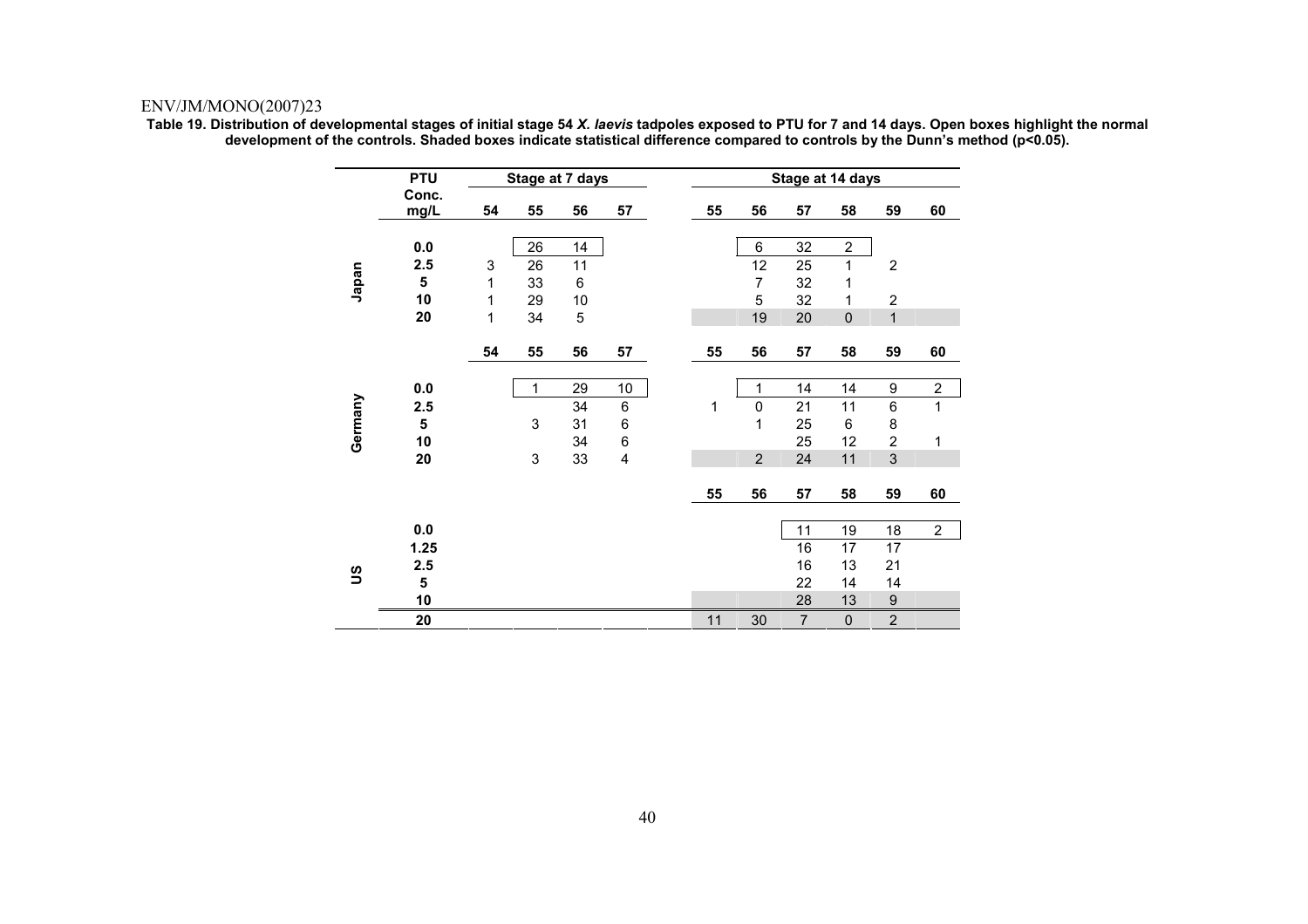|                |      |                   |                      |                                         | Lab: GER             |                           |              |
|----------------|------|-------------------|----------------------|-----------------------------------------|----------------------|---------------------------|--------------|
|                |      | control           | $2.5$ mg/L           | 5.0 mg/L                                | 10 mg/L              | 20 mg/L                   | <b>LOEC</b>  |
| day            | tank | $mean \pm SD$     | mean $\pm$ SD        | $mean \pm SD$                           | $mean \pm SD$        | mean $\pm$ SD             | (mg/L)       |
|                |      |                   |                      | whole body length (mm)                  |                      |                           |              |
| $\mathbf 0$    | A    | $43.4 \pm 1.3$    | $42.6 \pm 1.6$       | $42.7 \pm 1.9$                          | $42.6 \pm 1.6$       | $43.1 \pm 1.4$            |              |
|                | В    | $43.1 \pm 1.6$    | $42.7 \pm 1.6$       | $42.5 \pm 1.3$                          | $42.8 \pm 1.6$       | $42.7 \pm 1.3$            |              |
|                |      |                   |                      |                                         |                      |                           |              |
|                | Pool | $43.2 \pm 1.4$    | $42.6 \pm 1.6$       | $42.6 \pm 1.6$                          | $42.7 \pm 1.5$       | $42.9 \pm 1.4$            |              |
| $\overline{7}$ | A    | $57.0 \pm 2.8$    | $56.0 \pm 3.4$       | $55.6 \pm 2.3$                          | $55.5 \pm 2.5$       | $55.8 \pm 2.5$            |              |
|                | В    | $57.2 \pm 3.3$    | $56.3 \pm 2.4$       | $55.5 \pm 2.1$                          | $55.9 \pm 2.0$       | $54.8 \pm 2.6$            |              |
|                | Pool | $57.1 \pm 3.0$    | $56.1 \pm 2.9$       | $55.5 \pm 2.2$ *                        | $55.7 \pm 2.2$       | $55.3 \pm 2.5$ $^{\star}$ | $20$ $^{\#}$ |
| 14             | A    | $59.7 \pm 3.1$    | $58.5 \pm 3.6$       | $58.8 \pm 1.7$                          | $58.4 \pm 2.7$       | $58.6 \pm 2.3$            |              |
|                | В    | $59.8 \pm 2.7$    | $59.3 \pm 2.1$       | $58.0 \pm 2.6$                          | $58.5 \pm 2.0$       | $58.0 \pm 2.7$            |              |
|                | Pool | $59.7 \pm 2.8$    | $58.9 \pm 2.9$       | $58.4 \pm 2.2$                          | $58.5 \pm 2.3$       | $58.3 \pm 2.5$            | ns           |
|                |      |                   |                      | hind limb length (mm)                   |                      |                           |              |
| $\overline{7}$ | A    | $5.7 \pm 0.9$     | $5.5 \pm 0.9$        | $5.0 \pm 1.0$                           | $5.5 \pm 0.9$        | $5.2 \pm 0.9$             |              |
|                | В    | $5.6 \pm 0.9$     | $5.3 \pm 0.7$        | $5.5 \pm 0.8$                           | $5.3 \pm 0.8$        | $5.1 \pm 0.7$             |              |
|                | Pool | $5.6 \pm 0.9$     | $5.4 \pm 0.8$        | $5.3 \pm 0.9$                           | $5.4 \pm 0.8$        | $5.2 \pm 0.8$             | ns           |
| 14             | A    | $11.0 \pm 2.9$    | $10.0 \pm 2.6$       | $9.3 \pm 2.4$                           | $10.1 \pm 2.3$       | $9.5 \pm 2.3$             |              |
|                | В    | $10.8 \pm 2.8$    | $9.6 \pm 2.5$        | $10.2 \pm 2.7$                          | $9.6 \pm 1.9$        | $9.1 \pm 2.0$             |              |
|                | Pool | $10.9 \pm 2.8$    | $9.8 \pm 2.5$        | $9.8 \pm 2.5$                           | $9.9 \pm 2.1$        | $9.3 \pm 2.1$             | ns           |
|                |      |                   |                      |                                         |                      |                           |              |
| 14             | A    | $944.1 \pm 126.3$ | 925.9 $\pm$<br>1927  | body weight (mg)<br>928.7 $\pm$<br>1122 | $906.5 \pm$<br>130.9 | $878.2 \pm 135.5$         |              |
|                | в    | $969.5 \pm 156.1$ | $922.6 \pm$<br>122.9 | 917.6 $\pm$<br>149.6                    | $926.4 \pm 95.5$     | $879.0 \pm 138.5$         |              |
|                | Pool | $956.8 \pm 139.0$ | 924.2 $\pm$<br>1575  | 923.1 $\pm$<br>1290                     | 916.4 $\pm$<br>1121  | $878.6 \pm 133.6$         | ns           |
|                |      |                   |                      |                                         |                      |                           |              |

#### **Table 20. Summary of results from whole body length, hind limb length and body weight measurements during the stage 54 study with PTU in the GER lab.**

ns no significant effects; asterisks denote significant differences from the control group (p< 0.05; Dunnett's Test)

# no concentration response relationship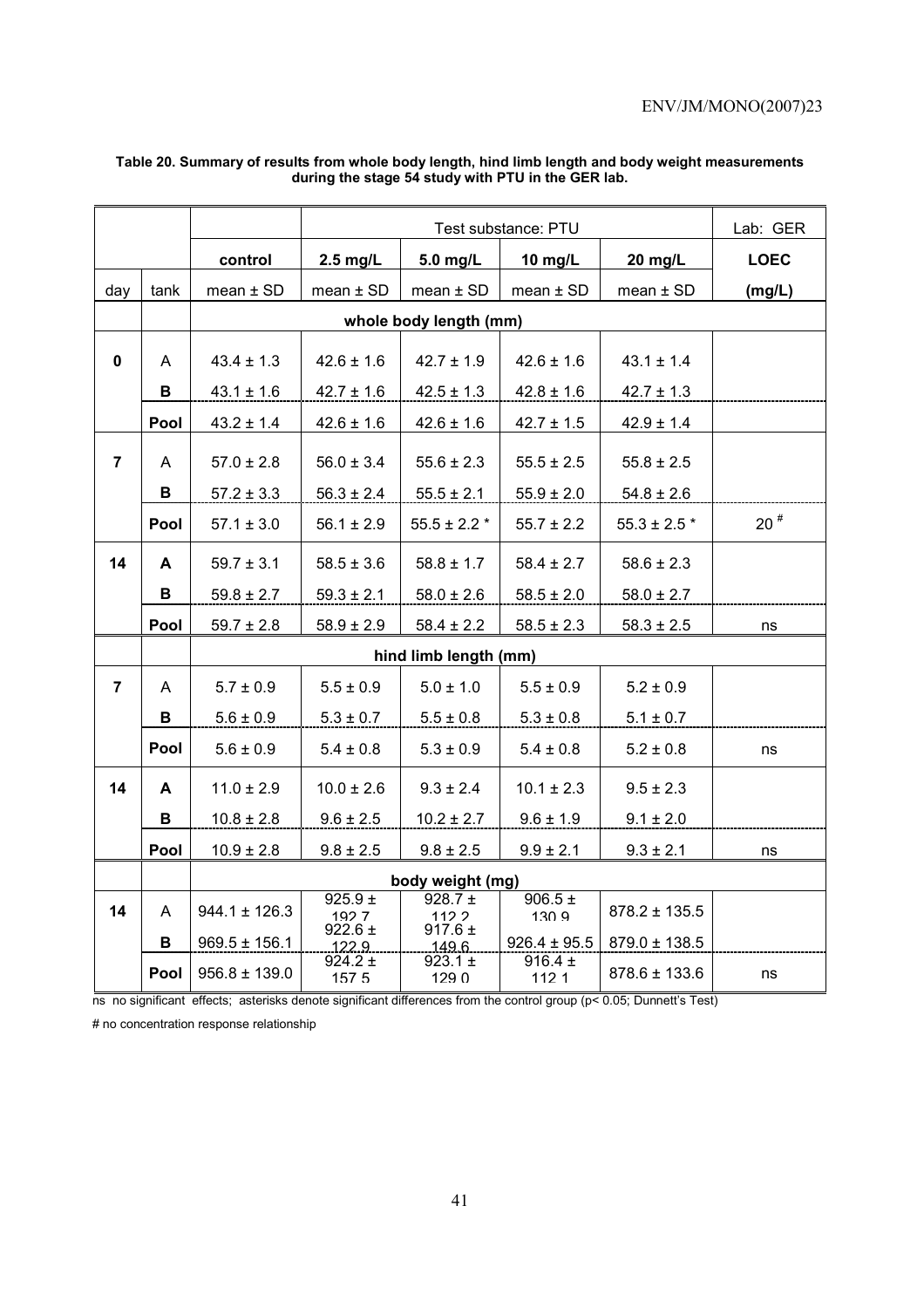|                |      |         |       | <b>PTU</b><br><b>Test substance:</b> |                 |          |       |         |       |         | Lab: GER |             |
|----------------|------|---------|-------|--------------------------------------|-----------------|----------|-------|---------|-------|---------|----------|-------------|
|                |      | control |       | $2.5$ mg/L                           |                 | 5.0 mg/L |       | 10 mg/L |       | 20 mg/L |          | <b>LOEC</b> |
| day            | tank | median  | range | median                               | median<br>range |          | range | median  | range | median  | range    | mg/L        |
| $\overline{7}$ | A    | 56      | 56-57 | 56                                   | 56-57           | 56       | 55-57 | 56      | 56-57 | 56      | 55-57    |             |
|                | B    | 56      | 55-57 | 56                                   | 56-57           | 56       | 56-57 | 56      | 56-57 | 56      | 55-57    |             |
|                | Pool | 56      | 55-57 | 56                                   | 56-57           | 56       | 55-57 | 56      | 56-57 | 56      | 55-57    | ns          |
| 14             | A    | 58      | 56-60 | 58                                   | 57-59           | 57       | 56-59 | 57      | 57-60 | 57      | 56-59    |             |
|                | B    | 58      | 57-59 | 57                                   | 55-60           | 57       | 57-59 | 57      | 57-59 | 57      | 57-59    |             |
|                | Pool | 58      | 56-60 | 57                                   | 55-60           | 57       | 56-59 | 57      | 57-60 | 57      | 56-59    | 20          |

**Table 21. Summary of results from developmental stage determination during the stage 54 study with PTU in the GER lab.** 

ns no significant effects; shaded cells indicate significant differences from the control group (p< 0.05; Dunn's Test)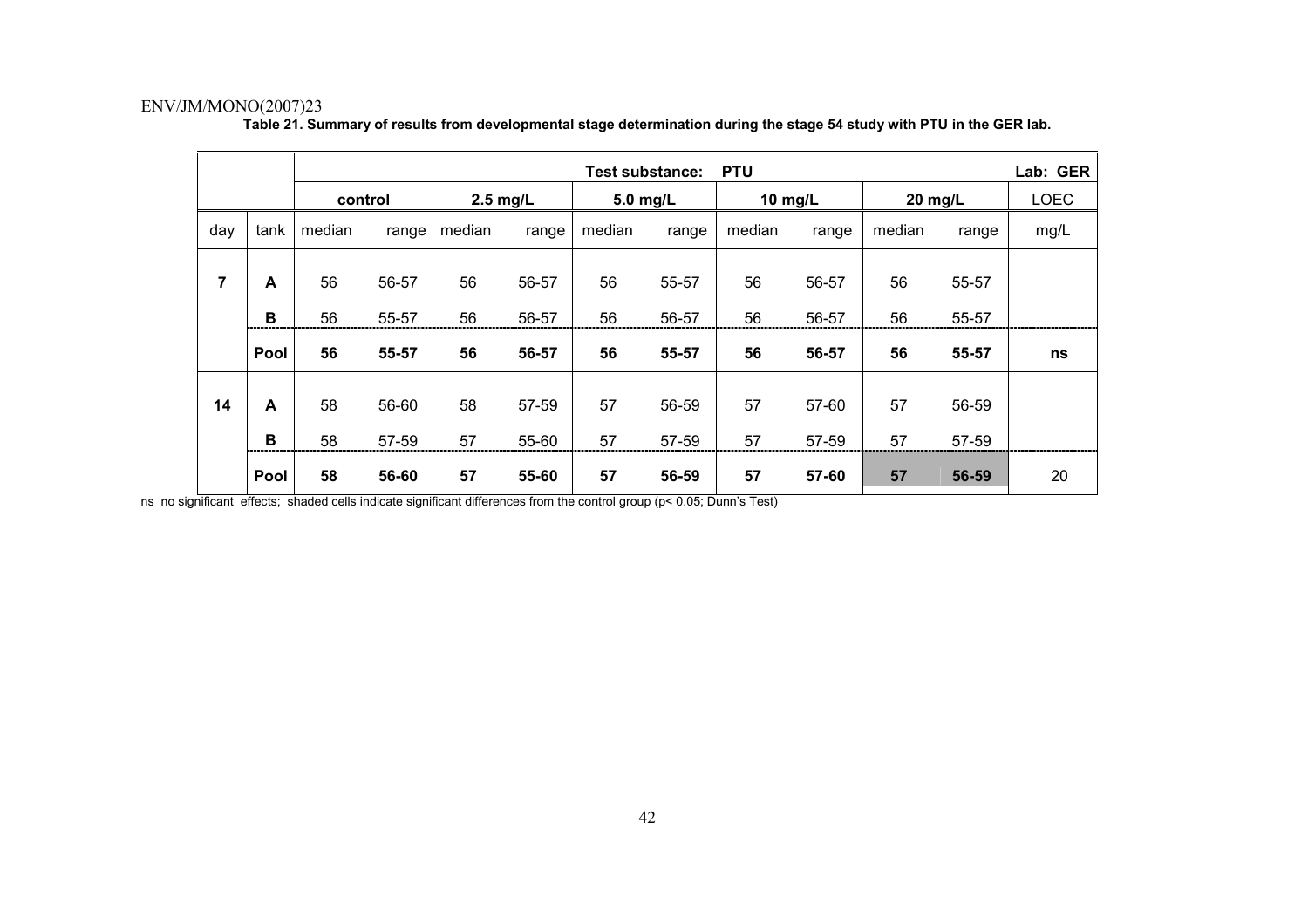|                |             |                   |                      |                                              | Lab: JPN         |                   |             |
|----------------|-------------|-------------------|----------------------|----------------------------------------------|------------------|-------------------|-------------|
|                |             | control           | $2.5$ mg/L           | 5.0 mg/L                                     | 10 mg/L          | 20 mg/L           | <b>LOEC</b> |
| day            | tank        | mean $\pm$ SD     | mean $\pm$ SD        | mean $\pm$ SD                                | mean $\pm$ SD    | $mean \pm SD$     | (mg/L)      |
|                |             |                   |                      | whole body length (mm)                       |                  |                   |             |
| $\mathbf 0$    | A           |                   |                      | $38.1 \pm 2.0$                               | $39.5 \pm 2.3$   |                   |             |
|                |             | $39.4 \pm 2.3$    | $38.7 \pm 2.0$       |                                              |                  | $38.6 \pm 1.9$    |             |
|                | в           | $38.7 \pm 1.9$    | $38.5 \pm 4.1$       | $38.9 \pm 2.4$                               | $39.3 \pm 2.4$   | $38.2 \pm 2.3$    |             |
|                | Pool        | $39.0 \pm 2.1$    | $38.6 \pm 3.2$       | $38.5 \pm 2.2$                               | $39.4 \pm 2.3$   | $38.4 \pm 2.1$    |             |
| $\overline{7}$ | A           | $51.6 \pm 2.5$    | $48.9 \pm 1.9$       | $49.7 \pm 2.6$                               | $51.9 \pm 2.1$   | $51.9 \pm 2.8$    |             |
|                | В           | $51.9 \pm 2.5$    | $51.8 \pm 3.3$       | $51.6 \pm 2.7$                               | $51.9 \pm 3.2$   | $52.6 \pm 2.7$    |             |
|                | Pool        | $51.8 \pm 2.4$    | $50.4 \pm 3.0$       | $50.7 \pm 2.7$                               | $51.9 \pm 2.6$   | $52.2 \pm 2.7$    | ns          |
| 14             | A           | $59.7 \pm 3.0$    | $59.3 \pm 2.0$       | $59.2 \pm 2.6$                               | $60.3 \pm 1.9$   | $60.3 \pm 3.8$    |             |
|                | в           | $61.2 \pm 2.6$    | $61.2 \pm 3.1$       | $59.0 \pm 2.5$                               | $60.1 \pm 2.6$   | $61.5 \pm 3.3$    |             |
|                | Pool        | $60.4 \pm 2.9$    | $60.2 \pm 2.7$       | $59.1 \pm 2.5$                               | $60.2 \pm 2.2$   | $60.9 \pm 3.5$    | ns          |
|                |             |                   |                      | hind limb length (mm)                        |                  |                   |             |
| $\overline{7}$ | A           | $4.2 \pm 0.7$     | $3.7 \pm 0.7$        | $4.0 \pm 0.5$                                | $4.4 \pm 0.6$    | $4.1 \pm 0.8$     |             |
|                | В           | $4.3 \pm 0.6$     | $4.3 \pm 0.9$        | $3.9 \pm 0.6$                                | $4.0 \pm 0.7$    | $3.8 \pm 0.6$     |             |
|                | Pool        | $4.2 \pm 0.6$     | $4.0 \pm 0.8$        | $3.9 \pm 0.5$                                | $4.2 \pm 0.7$    | $3.9 \pm 0.7$     | ns          |
| 14             | A           | $9.1 \pm 1.8$     | $7.8 \pm 1.4$        | $8.8 \pm 1.6$                                | $9.4 \pm 1.8$    | $7.8 \pm 1.9$     |             |
|                | в           | $8.8 \pm 1.4$     | $9.9 \pm 2.2$        | $8.4 \pm 1.7$                                | $8.4 \pm 2.1$    | $7.2 \pm 1.6$     |             |
|                | Pool        | $8.9 \pm 1.6$     | $8.8 \pm 2.1$        | $8.6 \pm 1.6$                                | $8.9 \pm 1.9$    | $7.5 \pm 1.7$ *   | 20          |
|                |             |                   |                      | body weight (mg)                             |                  |                   |             |
| 14             | A           | $868.0 \pm 114.9$ | $842.6 \pm 73.2$     | $848.4 \pm$<br>126.3                         | $869.6 \pm 88.3$ | $845.6 \pm 130.4$ |             |
|                | в           | $924.0 \pm 110.4$ | $919.3 \pm$<br>141.7 | $827.6 \pm$<br>$835.7 \pm$<br>111.7<br>112.8 |                  | $877.3 \pm 133.0$ |             |
|                | <b>Pool</b> | 896.0 ± 113.4     | 881.0 ±<br>116.4     | 838.0 ±<br>117.2                             | $852.6 \pm 99.6$ | 861.4 ± 129.3     | ns          |

#### **Table 22. Summary of results from whole body length, hind limb length and body weight measurements during the stage 54 study with PTU in the JPN lab.**

ns no significant effects; asterisks denote significant differences from the control group (p< 0.05; Dunnett's Test)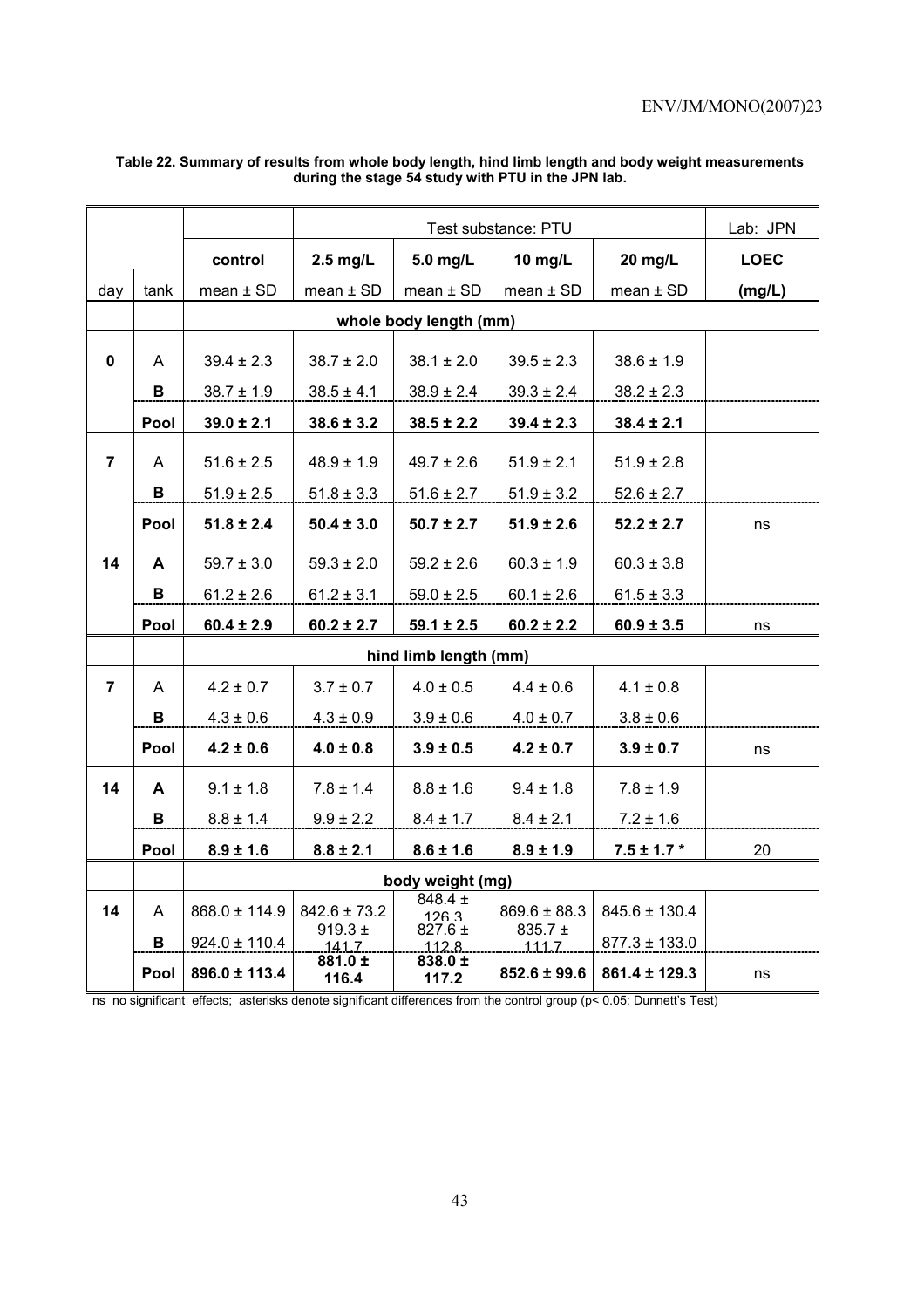|                |      |        |         |            | <b>PTU</b><br><b>Test substance:</b> |          |       |         |       |         | Lab: JPN |             |
|----------------|------|--------|---------|------------|--------------------------------------|----------|-------|---------|-------|---------|----------|-------------|
|                |      |        | control | $2.5$ mg/L |                                      | 5.0 mg/L |       | 10 mg/L |       | 20 mg/L |          | <b>LOEC</b> |
| day            | tank | median | range   | median     | median<br>range                      |          | range | median  | range | median  | range    | mg/L        |
| $\overline{7}$ | A    | 55     | 55-56   | 55         | 54-56                                | 55       | 54-56 | 55      | 55-56 | 55      | 55-56    |             |
|                | B    | 55     | 55-56   | 55         | 55-56                                | 55       | 55-56 | 55      | 54-56 | 55      | 54-56    |             |
|                | Pool | 55     | 55-56   | 55         | 54-56                                | 55       | 54-56 | 55      | 54-56 | 55      | 54-56    | ns          |
| 14             | A    | 57     | 56-58   | 57         | 56-57                                | 57       | 56-57 | 57      | 57-59 | 57      | 56-59    |             |
|                | B    | 57     | 56-57   | 57         | 56-59                                | 57       | 56-58 | 57      | 56-59 | 56      | 56-57    |             |
|                | Pool | 57     | 56-58   | 57         | 56-59                                | 57       | 56-58 | 57      | 56-59 | 57      | 56-59    | 20          |

**Table 23. Summary of results from developmental stage determination during the stage 54 study with PTU in the JPN lab.** 

ns no significant effects; shaded cells indicate significant differences from the control group (p< 0.05; Dunn's Test)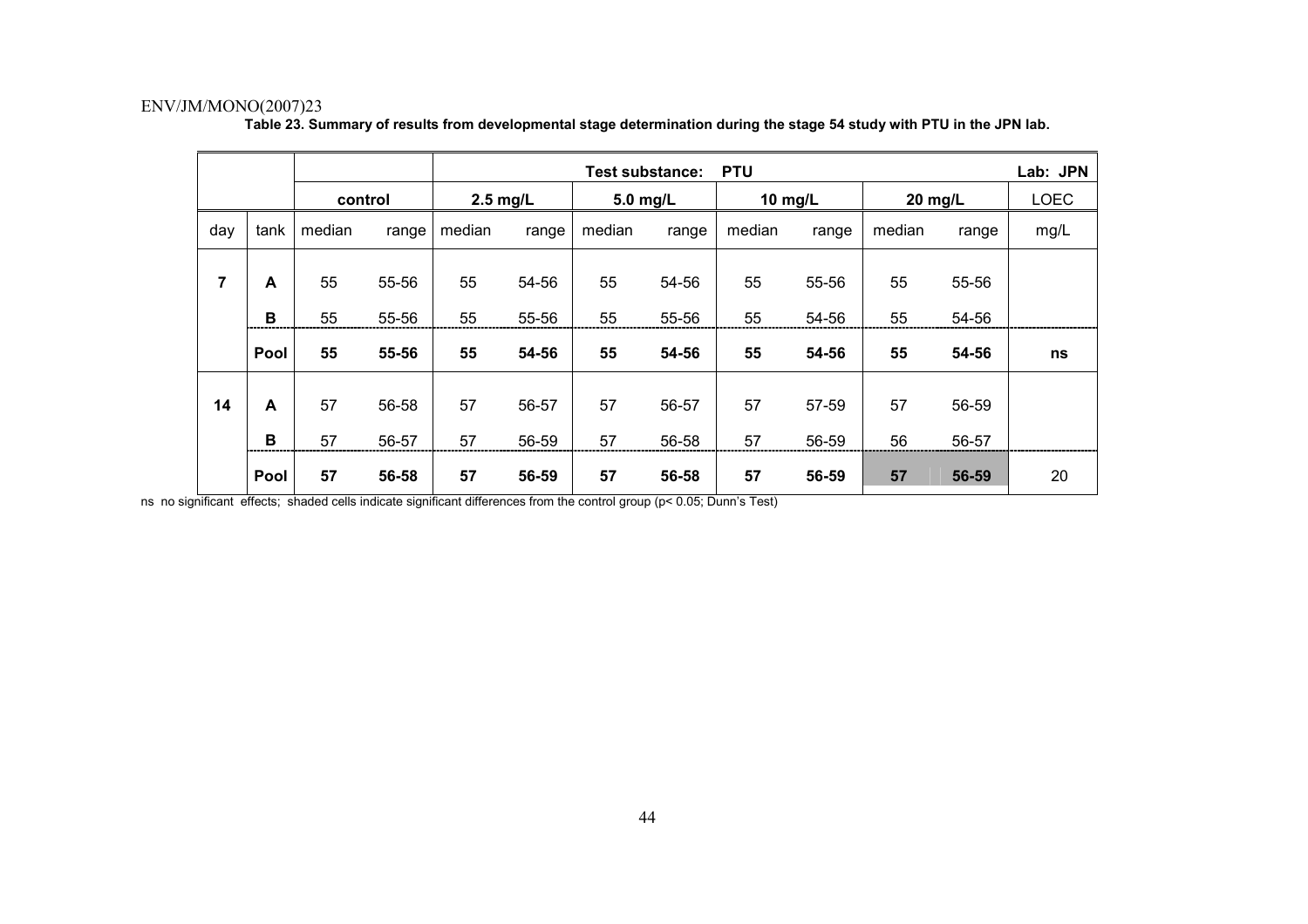|     |             |                                              |                                             |                                                | Lab: US                                       |                                                          |             |
|-----|-------------|----------------------------------------------|---------------------------------------------|------------------------------------------------|-----------------------------------------------|----------------------------------------------------------|-------------|
|     |             | control                                      | $2.5$ mg/L                                  | $5.0$ mg/L                                     | 10 $mg/L$                                     | $20$ mg/L                                                | <b>LOEC</b> |
| day | tank        | mean $\pm$ SD                                | mean $\pm$ SD                               | $mean \pm SD$                                  | mean $\pm$ SD                                 | mean $\pm$ SD                                            | (mg/L)      |
|     |             |                                              |                                             | snout vent length (mm)                         |                                               |                                                          |             |
| 14  | A           | $19.9 \pm 1.4$                               | $20.2 \pm 1.2$                              | $20.0 \pm 1.1$                                 | $19.1 \pm 1.2$                                | $20.9 \pm 1.2$                                           |             |
|     | в           | $20.0 \pm 1.0$                               | $19.4 \pm 1.3$                              | $20.0 \pm 0.9$                                 | $20.5 \pm 1.2$                                | $21.2 \pm 1.0$                                           |             |
|     | <b>Pool</b> | $19.9 \pm 1.2$                               | $19.8 \pm 1.3$                              | $20.0 \pm 1.0$                                 | $19.8 \pm 1.4$                                | $21.1 \pm 1.1$ *                                         | 20          |
|     |             |                                              |                                             | body weight (mg)                               |                                               |                                                          |             |
| 14  | A<br>в      | $1052.5 \pm$<br>1946<br>1085.1 $\pm$<br>1237 | $1089.8 \pm$<br>1360<br>996.4 $\pm$<br>1546 | 1062.2 $\pm$<br>1586<br>$1055.0 \pm$<br>.112.9 | $933.5 \pm$<br>176 1<br>1101.6 $\pm$<br>164.1 | 1115.6 $\pm$<br>1961<br>1162.7 $\pm$<br>146 <sub>0</sub> |             |
|     | <b>Pool</b> | $1068.8 \pm$<br>160 6                        | 1043.1 $\pm$<br>150 <sub>1</sub>            | 1058.6 $\pm$<br>134.9                          | 1017.6 $\pm$<br>1867                          | 1139.2 $\pm$<br>1710                                     | ns          |

### **Table 24. Summary of results from snout-to-vent length and body weight measurements during the stage 54 study with PTU in the US lab.**

ns no significant effects; asterisks denote significant differences from the control group (p< 0.05; Dunnett's Test)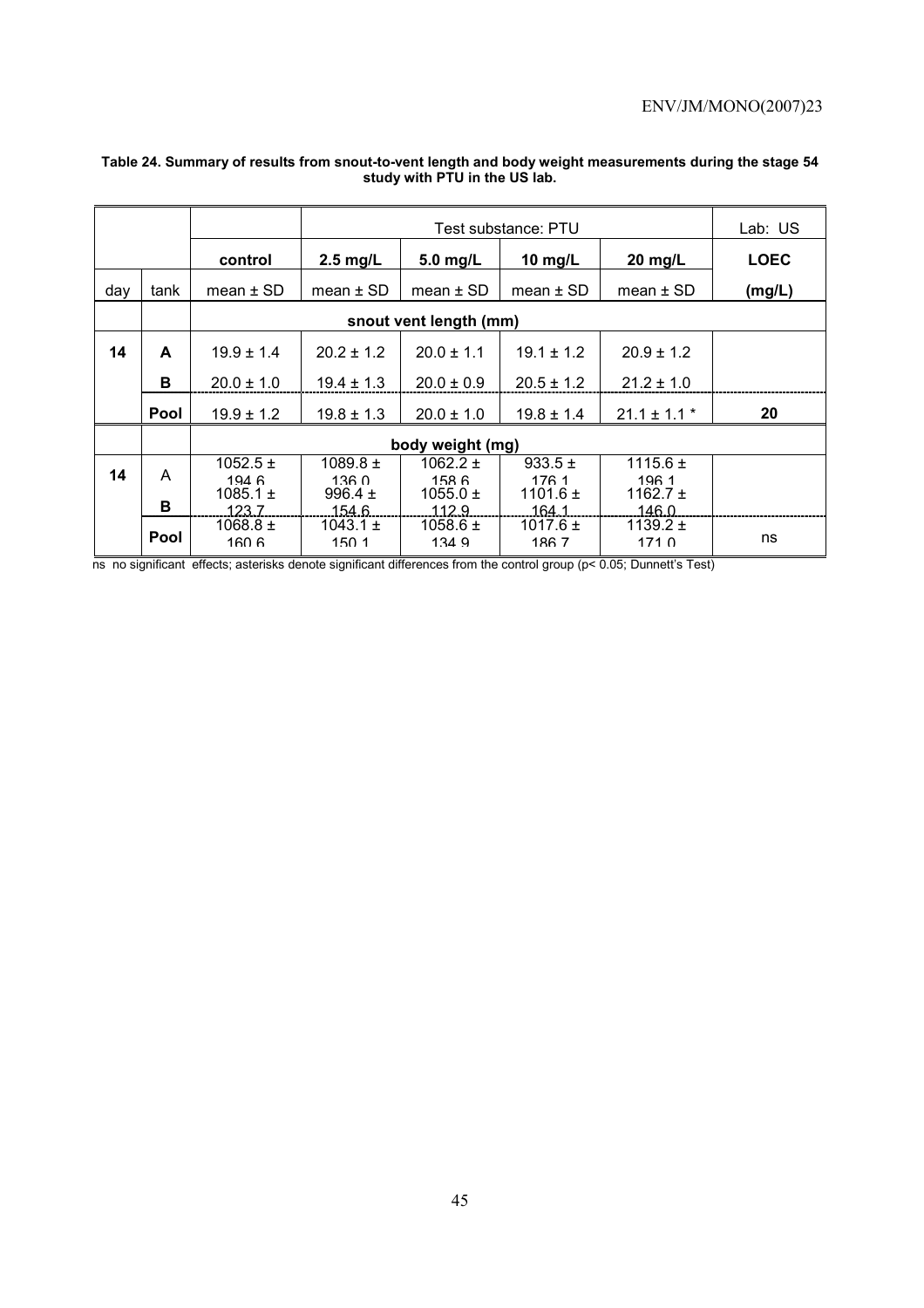|     |                  |          |                |            |                | <b>Test substance:</b> |                | <b>PTU</b> |                |           |                | Lab: US     |
|-----|------------------|----------|----------------|------------|----------------|------------------------|----------------|------------|----------------|-----------|----------------|-------------|
|     |                  | control  |                | $2.5$ mg/L |                | $5.0$ mg/L             |                | 10 $mg/L$  |                | $20$ mg/L |                | <b>LOEC</b> |
| day | tank             | median   | range          | median     | range          | median                 | range          | median     | range          | median    | range          | mg/L        |
| 14  | A                | 59       | 57-60          | 58         | 57-59          | 58                     | 57-59          | 58         | 57-59          | 56        | 55-59          |             |
|     | B<br><b>Pool</b> | 58<br>58 | 57-60<br>57-60 | 58<br>58   | 57-59<br>57-59 | 58<br>58               | 57-59<br>57-59 | 57<br>57   | 57-59<br>57-59 | 56<br>56  | 55-59<br>55-59 | 10          |

**Table 25. Summary of results from developmental stage determination during the stage 54 study with PTU in the US lab.** 

shaded cells indicate significant differences from the control group (p< 0.05; Dunn's Test)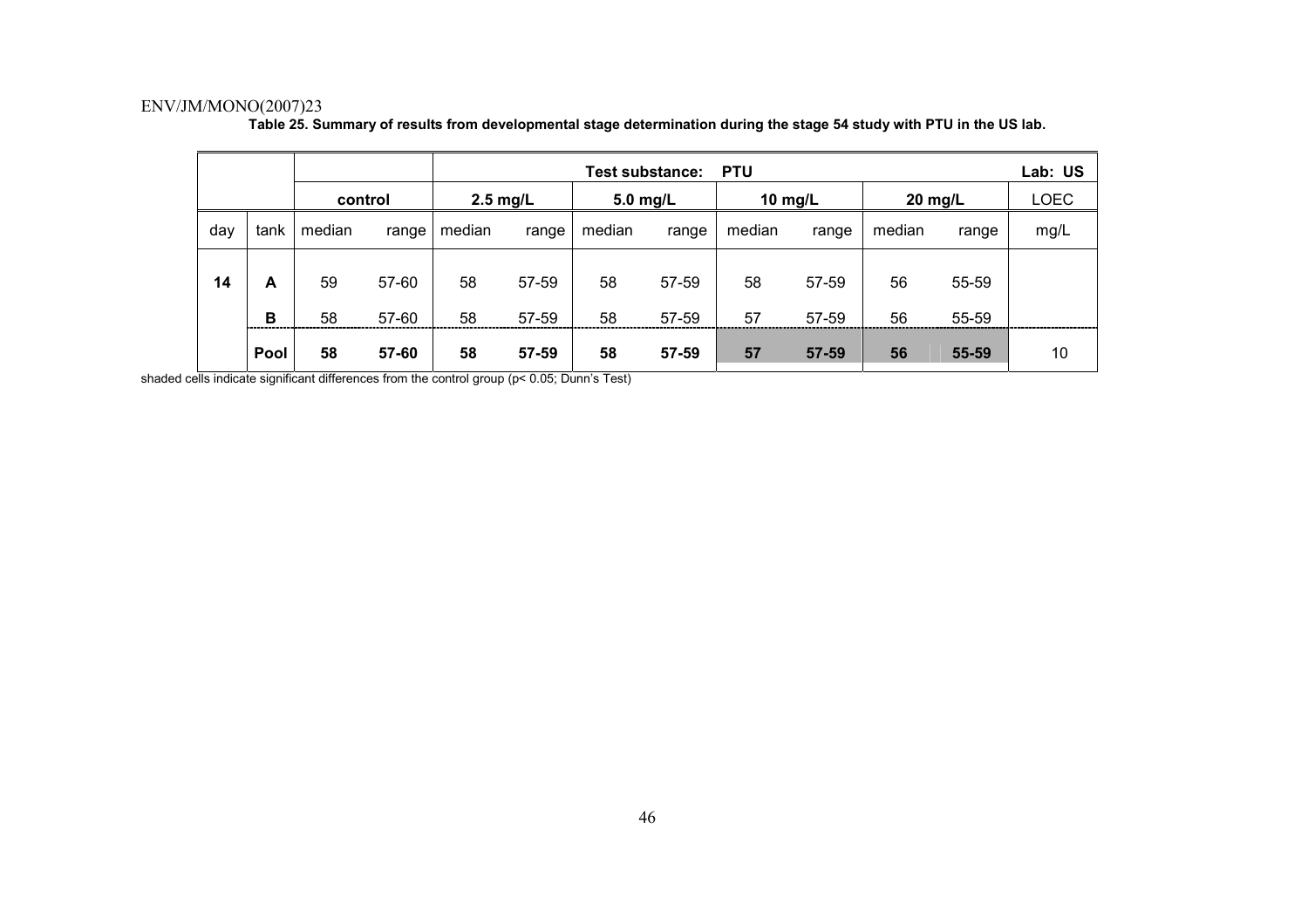### *Histopathology*

37. The detailed reports of the histopathological analyses conducted by the US lab, GER lab and JPN lab are presented in Annex 2, Annex 3, and Annex 4, respectively. In summary, these analyses revealed exposure-related changes in the thyroid gland, which included distension of thyroid follicles, diffuse enlargement of the thyroid glands, colloid depletion and follicular cell hyperplasia. A low incidence of changes in the thyroid gland (minimal distension of thyroid follicles) was observed for tadpoles exposed to PTU concentrations of 1.25 mg/L (only in the US study) 2.5 and 5.0 mg/L. At 10 and 20 mg/L PTU, follicular distension accompanied by diffuse enlargement of the thyroid glands increased in prevalence and severity in a concentration-dependent manner. An increase in the thickness of the epithelial cell layer (follicular cell hypertrophy) was observed at the two highest PTU concentrations of 10 and 20 mg/L whereas hyperplasia of follicular cells was only observed in the 20 mg/L PTU treatment group. Colloid depletion was also observed at the two highest PTU concentration and collapsed follicles devoid of colloid were detected in some glands from the 20 mg/L PTU treatment. Quantitative methods (morphometric analysis) were successfully applied to confirm the increase in epithelial cell height and the enlargement of the thyroid gland.

## *Gene Expression in Brain/Pituitary*

38. Samples of whole brain tissue including the pituitary (brain/pituitary) taken at test termination of the GER study were analysed for changes in gene expression by means of semi-quantitative RT-PCR (Figure 3). Results from RT-PCR revealed increased mRNA expression of TSH β at 20 mg/L PTU. In addition, reduced mRNA expression levels were also observed at 10 and 20 mg/L PTU for other genes including BTEB, b/ZIP, prolactin, and type III monodeiodinase. However, due to the relatively small sample number that has been analysed so far (*n*=3-5 per treatment group), effects did not always reach statistical significance.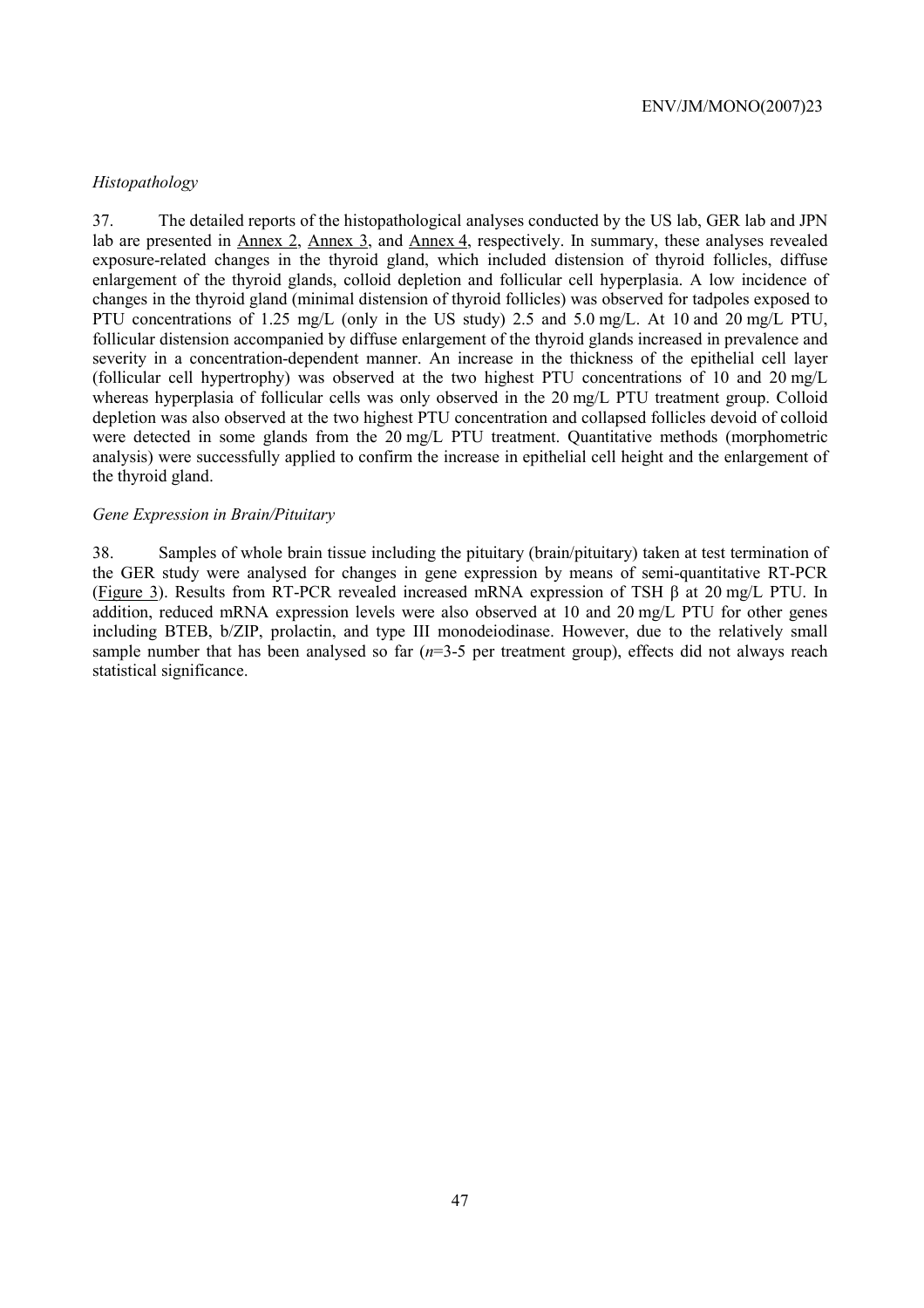

**Figure 3. Effects of PTU on gene expression in tadpole brain.** 

RNA was isolated from brain/pituitary tissue samples taken at test termination of the stage 54 exposure study with PTU in the GER lab. Semiquantitative RT-PCR analyses of mRNA expression of thyrotropin β -subunit (TSH β), thyroid hormone receptor β (TR β) and basic transcription element binding protein (BTEB) were performed and results from densitometric analysis of scanned agarose gels are shown. Results were expressed relative to the control group (ctrl). Columns and bars represent mean values  $\pm$  SEM of triplicate analyses. Statistically significant differences from the control are marked by asterisks (\* p<0.05; Dunnett's test).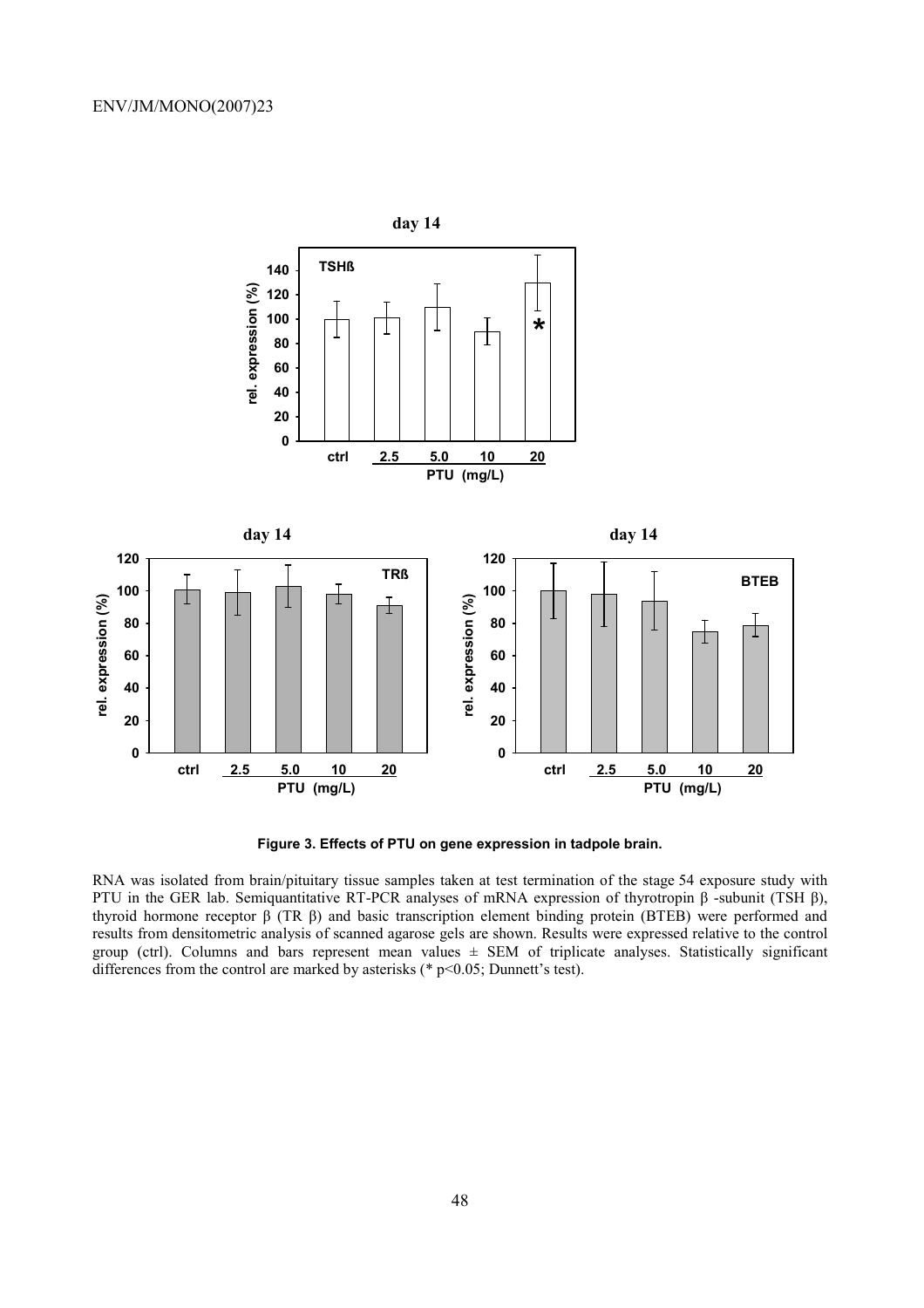## **Exposure Studies with Thyroxine (T4)**

39. T4 was used as a model test compound because this thyroid hormone has been shown to stimulate metamorphosis in anuran tadpoles at low concentrations without causing toxic side effects (Opitz *et al.*, in press). Effects of T4 on *Xenopus* metamorphosis were comparatively assessed in a 21 day exposure study initiated with stage 51 tadpoles (stage 51 study) and in a 14 day exposure study initiated with stage 54 tadpoles (stage 54 study). Both exposure studies were performed in parallel with tadpoles from the same spawn. In both exposure scenarios, T4 treatment comprised nominal concentrations of 0.25, 0.5, 1.0 and 2.0 µg/L (the US lab also tested 4.0 µg/L T4). Mortality was negligible in all exposure studies with T4 (data not shown).

## *Stage 51 Exposure Studies with T4 (21 Day Assay)*

## *Developmental Stage*

40. Results from developmental stage determination in the different labs during the stage 51 exposure study with T4 are summarized in Table 26. Significant acceleration of stage development was observed in the JPN study at 1.0 and 2.0 µg/L T4 after 7, 14, and 21 days of exposure. The GER study showed significant acceleration at 2.0 µg/L T4 after 7 and 14 days, as well as at 1.0 µg/L after 21 days of exposure. The US study was significant at 2.0 µg/L after 21 days of exposure (the US lab did not analyze the stages prior to test termination at day 21). The US lab showed further developmental acceleration in the 4.0 µg/L T4 treatment after 21 days of exposure.

## *Hind Limb Length*

41. In addition to stage determinations, measurements of hind limb length were used to assess stimulatory effects of T4 on hind limb morphogenesis in the GER and JPN study (Table 27; Table 29). In the GER study, significant acceleration of hind limb morphogenesis was observed for T4 concentrations of 0.5, 1.0 and 2.0 µg/L at exposure day 7. At later time points of the GER study (day 14 and 21), hind limb length at T4 concentrations of 1.0 and  $2.0 \mu g/L$  was significantly greater than in untreated controls. Significant acceleration of hind limb morphogenesis was also observed in the JPN study for 1.0 and 2.0 µg/L T4 at days 7, 14 and 21.

# *Body Length*

42. Effects of T4 on tadpole growth were examined in the GER and JPN study by WBL measurements (Table 27; Table 29). None of the tested T4 concentrations affected tadpole growth during the initial 7 days of exposure. Treatment with 2.0 µg/L T4 caused a significant reduction in mean WBL at day 14 (JPN study) and at day 21 (GER and JPN study). The US lab measured SVL at test termination only and observed significantly reduced SVL at 1.0, 2.0 and 4.0 µg/L T4 (Table 31).

## *Body Weight*

43. Effects of T4 on tadpole growth were further examined in all labs by body weight measurements at test termination (Table 27; Table 29; Table 31). Significant reductions in body weight were observed at 1.0 and 2.0 µg/L T4 in the GER and US studies. In the US study, a strong and significant reduction in body weight was also observed after treatment with 4.0  $\mu$ g/L T4. Effects of T4 on body weight at day 21 occurred in a concentration-dependent manner in the GER and US labs. The effects detected in the JPN study were more difficult to interpret. In the JPN study, T4 treatment at 0.25 µg/L significantly increased body weight at day 21 whereas 2.0 µg/L T4 caused a significant reduction in body weight at day 21.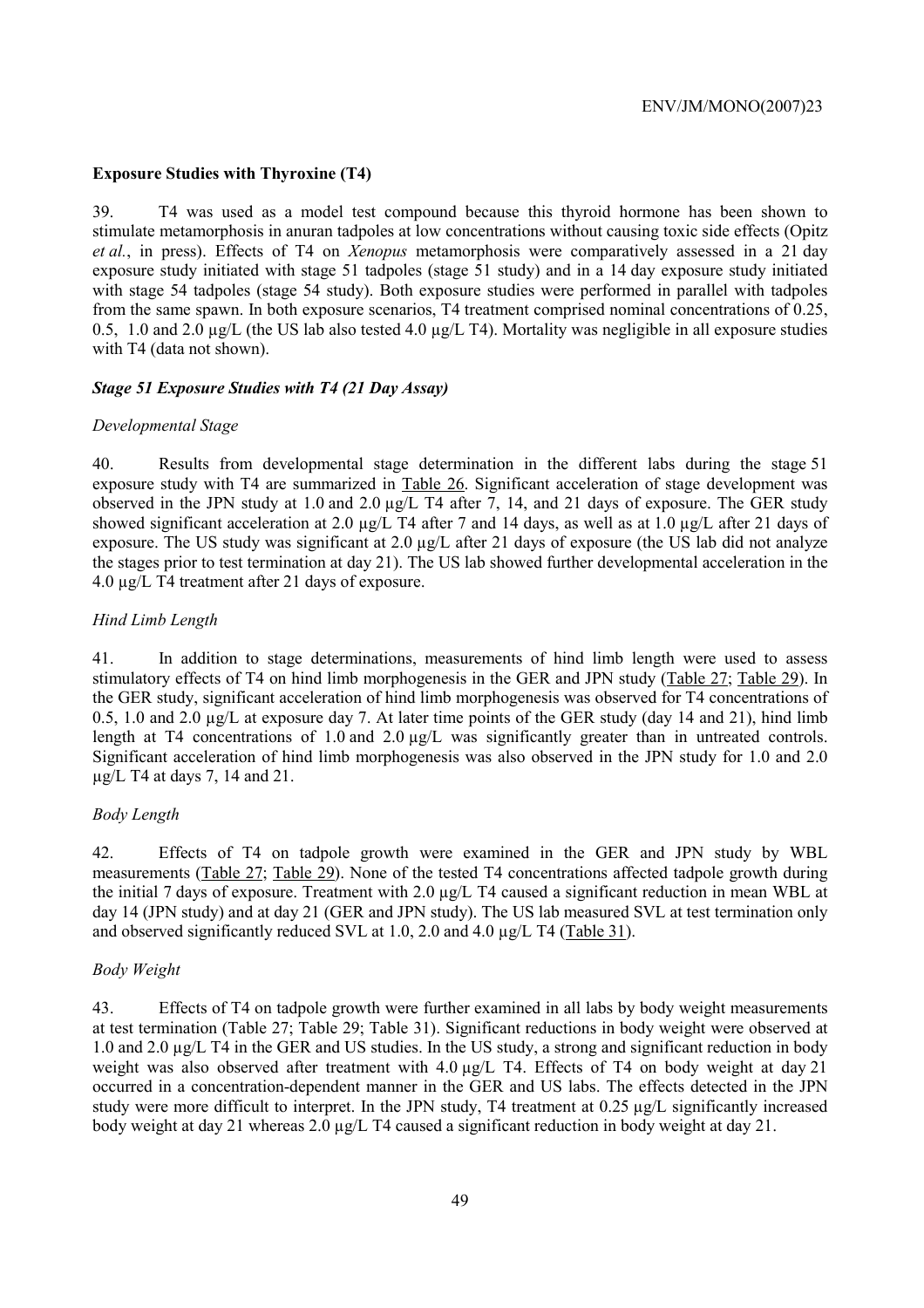**Table 26. Distribution of developmental stages of initial stage 51** *X. laevis* **tadpoles exposed to T4 for 7, 14, and 21 days. Open boxes highlight the normal development of the controls. Shaded boxes indicate statistical difference compared to controls by the Dunn's method (p<0.05).** 

|          | <b>T4</b>   |                | Stage at 7 days |    |                |    |    | Stage at 14 days |                |                |                |                |                |                | Stage at 21 days |                |                     |            |           |              |
|----------|-------------|----------------|-----------------|----|----------------|----|----|------------------|----------------|----------------|----------------|----------------|----------------|----------------|------------------|----------------|---------------------|------------|-----------|--------------|
|          | Conc.       |                |                 |    |                |    |    |                  |                |                |                |                |                |                |                  |                |                     |            |           |              |
|          | $(\mu g/L)$ | 53             | 54              | 55 | 56             | 54 | 55 | 56               | 57             | 58             | 56             | 57             | 58             | 59             | 60               | 61             | 62                  | 63         | 64        | 65           |
|          | 0.0         | 11             | 29              |    |                | 3  | 6  | 31               |                |                | $\overline{2}$ | $\mathsf 3$    | 16             | 12             | 4                | 3              |                     |            |           |              |
|          |             | $\overline{2}$ | 38              |    |                |    | 11 | 21               |                |                |                | $\overline{7}$ |                | 13             | $\overline{4}$   | $\mathbf 0$    |                     |            |           |              |
|          | 0.25        |                |                 |    |                |    |    |                  | 8              |                |                | 3              | 14             |                |                  |                | $\overline{2}$      |            |           |              |
| Japan    | 0.5         |                | 34              | 6  |                |    |    | 29<br>29         | 10<br>11       |                |                |                | 15             | 13             | $\overline{2}$   | 5              | $\overline{2}$<br>5 |            |           |              |
|          | 1.0         |                | 14              | 26 |                |    |    |                  |                |                |                |                | 6              | 19             | $\boldsymbol{9}$ | $\mathbf{1}$   |                     |            |           |              |
|          | 2.0         |                | 2               | 38 |                |    |    |                  |                | 40             |                |                | $\mathbf{1}$   | $\bf 8$        | 15               | $6\phantom{1}$ | 10                  |            |           |              |
|          |             | 53             | 54              | 55 | 56             | 54 | 55 | 56               | 57             | 58             | 56             | 57             | 58             | 59             | 60               | 61             | 62                  | 63         | 64        | 65           |
|          |             |                |                 |    |                |    |    |                  |                |                |                |                |                |                |                  |                |                     |            |           |              |
|          | 0.0         |                | 12              | 28 |                |    |    | $\overline{7}$   | 33             |                |                |                | 3              | 15             | 11               | $\overline{4}$ | $\overline{7}$      |            |           |              |
|          | 0.25        |                | 6               | 34 |                |    |    | 6                | 34             |                |                | 1              |                | 8              | 13               | 15             | $\overline{2}$      |            |           |              |
| Germany  | 0.5         |                | $\overline{2}$  | 38 |                |    |    | 3                | 37             |                |                |                | $\overline{2}$ | 11             | 13               | $\overline{7}$ | $\overline{7}$      |            |           |              |
|          | $1.0$       |                |                 | 40 |                |    |    |                  | 38             | $\overline{2}$ |                |                |                | 3              | 18               | $\overline{7}$ | 12                  |            |           |              |
|          | 2.0         |                |                 | 38 | $\overline{2}$ |    |    |                  | $\overline{7}$ | 33             |                |                |                |                |                  | 13             | 25                  | 1          | $\pmb{0}$ | $\mathbf{1}$ |
|          |             |                |                 |    |                |    |    |                  |                |                |                |                |                |                |                  |                |                     |            |           |              |
|          |             |                |                 |    |                |    |    |                  |                |                | 56             | 57             | 58             | 59             | 60               | 61             | 62                  | 63         | 64        | 65           |
|          |             |                |                 |    |                |    |    |                  |                |                |                |                |                |                |                  |                |                     |            |           |              |
|          | 0.0         |                |                 |    |                |    |    |                  |                |                |                | $\,6\,$        | 4              | 15             | 8                | 4              | $\mathbf{3}$        |            |           |              |
|          | 0.25        |                |                 |    |                |    |    |                  |                |                |                | 3              | 3              | 22             | $\overline{7}$   | 1              | 4                   |            |           |              |
| <u>ဗ</u> | $0.5\,$     |                |                 |    |                |    |    |                  |                |                |                | 1              | $\overline{2}$ | 20             | $\overline{7}$   | 5              | 5                   |            |           |              |
|          | 1.0         |                |                 |    |                |    |    |                  |                |                |                |                |                | 18             | 10               | 5              | 7                   |            |           |              |
|          | 2.0         |                |                 |    |                |    |    |                  |                |                |                |                |                | $\overline{3}$ | $\bf 8$          | 11             | 16                  | $\sqrt{2}$ |           |              |
|          | 4.0         |                |                 |    |                |    |    |                  |                |                |                |                |                |                |                  |                |                     | 11         | 15        | $\bf 8$      |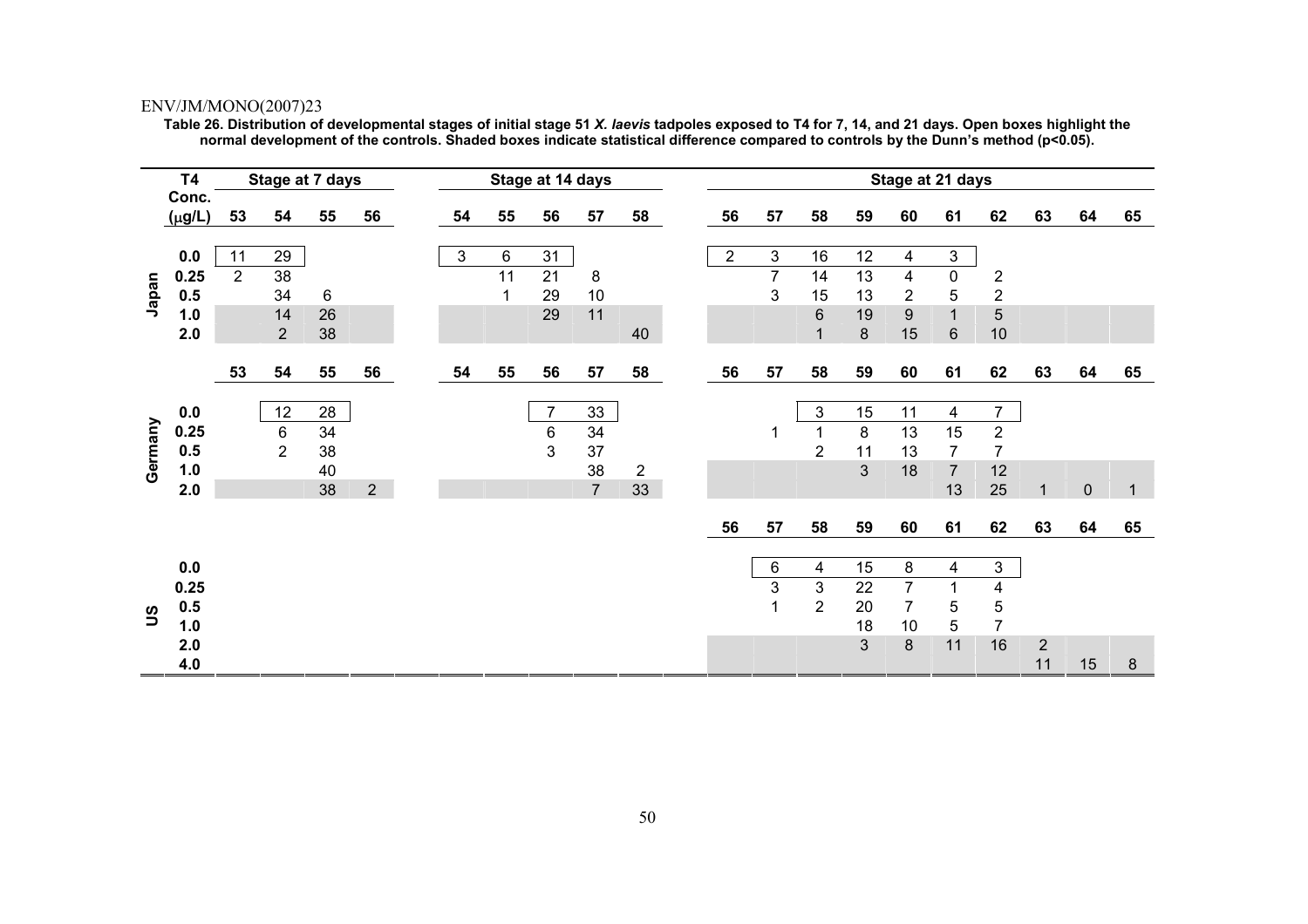|                |      |                   |                | Lab: GER                  |                 |                            |             |
|----------------|------|-------------------|----------------|---------------------------|-----------------|----------------------------|-------------|
|                |      | control           | $2.0 \mu g/L$  | <b>LOEC</b>               |                 |                            |             |
| day            | tank | $mean \pm SD$     | $mean \pm SD$  | $mean \pm SD$             | $mean \pm SD$   | $mean \pm SD$              | $(\mu g/L)$ |
|                |      |                   |                | whole body length (mm)    |                 |                            |             |
|                |      |                   |                |                           |                 |                            |             |
| $\mathbf 0$    | A    | $27.4 \pm 0.5$    | $27.5 \pm 0.5$ | $27.5 \pm 0.5$            | $27.4 \pm 0.5$  | $27.4 \pm 0.5$             |             |
|                | B    | $27.4 \pm 0.5$    | $27.5 \pm 0.5$ | $27.4 \pm 0.5$            | $27.4 \pm 0.5$  | $27.5 \pm 0.5$             |             |
|                | Pool | $27.4 \pm 0.5$    | $27.5 \pm 0.5$ | $27.5 \pm 0.5$            | $27.4 \pm 0.5$  | $27.4 \pm 0.5$             |             |
|                |      |                   |                |                           |                 |                            |             |
| $\overline{7}$ | A    | $46.2 \pm 1.8$    | $46.6 \pm 2.5$ | $47.3 \pm 2.6$            | $47.1 \pm 3.1$  | $45.7 \pm 2.5$             |             |
|                | B    | $46.5 \pm 2.8$    | $46.3 \pm 2.9$ | $46.9 \pm 3.2$            | $46.6 \pm 3.0$  | $45.2 \pm 2.4$             |             |
|                | Pool | $46.3 \pm 2.3$    | $46.5 \pm 2.6$ | $47.1 \pm 2.8$            | $46.9 \pm 3.0$  | $45.5 \pm 2.4$             | ns          |
|                |      |                   |                |                           |                 |                            |             |
| 14             | A    | $58.5 \pm 2.0$    | $59.1 \pm 3.1$ | $\overline{59.0} \pm 3.1$ | $59.2 \pm 4.2$  | $\overline{57.5} \pm 3.3$  |             |
|                | B    | $58.7 \pm 2.7$    | $58.7 \pm 4.0$ | $58.1 \pm 3.7$            | $57.9 \pm 3.1$  | $56.4 \pm 2.5$             |             |
|                | Pool | $58.6 \pm 2.3$    | $58.9 \pm 3.5$ | $58.6 \pm 3.3$            | $58.6 \pm 3.6$  | $57.0 \pm 2.9$             | ns          |
|                |      |                   |                |                           |                 |                            |             |
| 21             | A    | $58.8 \pm 3.2$    | $58.7 \pm 3.6$ | $59.1 \pm 2.9$            | $57.1 \pm 4.3$  | $53.6 \pm 4.7$             |             |
|                | B    | $59.0 \pm 5.2$    | $59.9 \pm 3.4$ | $59.1 \pm 2.9$            | $57.1 \pm 4.2$  | $46.8 \pm 10.4$            |             |
|                | Pool | $58.9 \pm 4.2$    | $59.3 \pm 3.4$ | $59.1 \pm 2.9$            | $57.1 \pm 4.1$  | $\frac{1}{50.2 \pm 8.6}$ * | 2.0         |
|                |      |                   |                | hind limb length (mm)     |                 |                            |             |
| $\overline{7}$ | A    | $2.4 \pm 0.3$     | $2.8 \pm 0.3$  | $2.9 \pm 0.5$             | $3.1 \pm 0.3$   | $3.7 \pm 0.3$              |             |
|                | B    | $2.4 \pm 0.3$     | $2.6 \pm 0.3$  | $2.9 \pm 0.4$             | $3.1 \pm 0.3$   | $3.8 \pm 0.3$              |             |
|                | Pool | $2.4 \pm 0.3$     | $2.7 \pm 0.3$  | $2.9 \pm 0.4$ *           | $3.1 \pm 0.3$ * | $3.7 \pm 0.3$ *            | 0.5         |
|                |      |                   |                |                           |                 |                            |             |
| 14             | A    | $7.0 \pm 0.7$     | $7.3 \pm 0.7$  | $7.3 \pm 0.8$             | $7.7 \pm 1.0$   | $8.7 \pm 1.2$              |             |
|                | B    | $6.8 \pm 1.0$     | $6.8 \pm 1.0$  | $7.0 \pm 0.9$             | $7.4 \pm 1.0$   | $9.4 \pm 0.8$              |             |
|                | Pool | $6.9 \pm 0.8$     | $7.0 \pm 0.9$  | $7.1 \pm 0.8$             | $7.6 \pm 1.0*$  | $9.1 \pm 1.0$ *            | 1.0         |
|                |      |                   |                |                           |                 |                            |             |
| 21             | A    | $17.2 \pm 2.2$    | $18.0 \pm 1.7$ | $17.4 \pm 2.5$            | $18.3 \pm 2.6$  | $19.2 \pm 1.6$             |             |
|                | В    | $16.2 \pm 3.0$    | $16.0 \pm 3.5$ | $16.8 \pm 3.0$            | $18.2 \pm 1.8$  | $19.6 \pm 1.1$             |             |
|                | Pool | $16.7 \pm 2.6$    | $17.0 \pm 2.9$ | $17.1 \pm 2.7$            | $18.2 \pm 2.2$  | $19.4 \pm 1.4$ *           | 2.0         |
|                |      |                   |                | body weight (mg)          |                 |                            |             |
|                |      |                   | $715.0 \pm$    | $727.8 \pm$               | $700.2 \pm$     |                            |             |
| 21             | A    | $827.4 \pm 161.3$ | 103.7          | 129.6                     | 125.3           | $590.0 \pm 93.4$           |             |
|                |      |                   | 808.8 $\pm$    | 782.6 ±                   | 682.7 $\pm$     |                            |             |
|                | В    | $819.7 \pm 184.0$ | 145.7          | 129.6                     | 136.9           | $509.2 \pm 101.6$          |             |
|                |      |                   | 761.9 ±        | $755.9 +$                 | 691.5 $\pm$     | $549.6 \pm 103.4$          |             |
|                | Pool | $823.5 \pm 168.7$ | 131.9          | 129.1                     | 128.2*          |                            | 1.0         |
|                |      |                   |                |                           |                 |                            |             |

#### **Table 27. Summary of results from whole body length, hind limb length and body weight measurements during the stage 51 study with T4 in the GER lab.**

ns no significant effects; asterisks denote significant differences from the control group (p< 0.05; Dunnett's Test)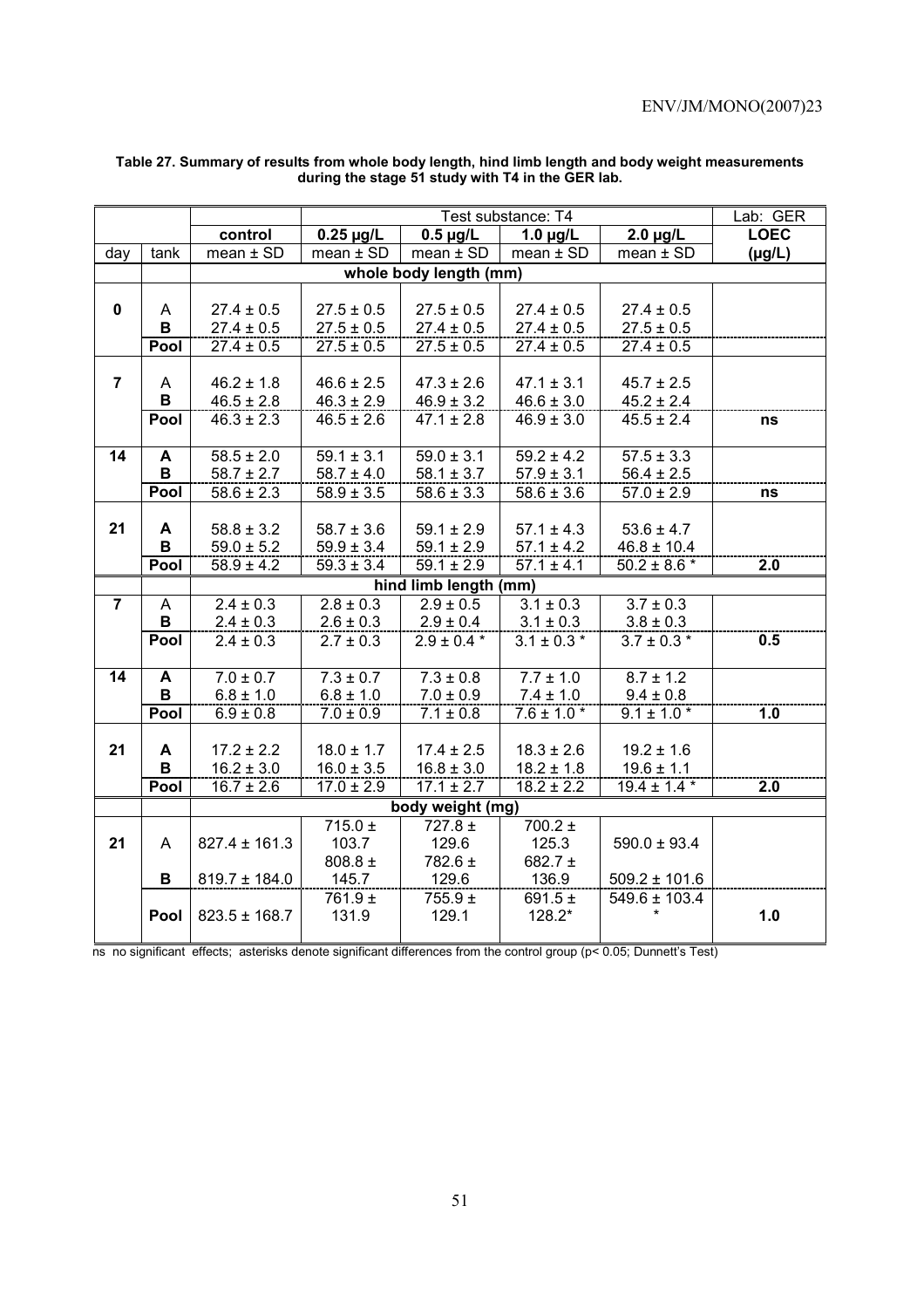|                |              |         |       |                |       | Test substance: |       | T4            |       |               |       | Lab: GER    |
|----------------|--------------|---------|-------|----------------|-------|-----------------|-------|---------------|-------|---------------|-------|-------------|
|                |              | control |       | $0.25 \mu g/L$ |       | $0.5 \mu g/L$   |       | $1.0 \mu g/L$ |       | $2.0 \mu g/L$ |       | <b>LOEC</b> |
| day            | tank         | median  | range | median         | range | median          | range | median        | range | median        | range | µg/L        |
| $\overline{7}$ | A            | 55      | 54-55 | 55             | 54-55 | 55              | 54-55 | 55            | 55-55 | 55            | 55-56 |             |
|                | В            | 55      | 54-55 | 55             | 54-55 | 55              | 55-55 | 55            | 55-55 | 55            | 55-56 |             |
|                | Pool         | 55      | 54-55 | 55             | 54-55 | 55              | 54-55 | 55            | 55-55 | 55            | 55-56 | 2.0         |
| 14             | $\mathsf{A}$ | 57      | 56-57 | 57             | 56-57 | 57              | 56-57 | 57            | 57-58 | 58            | 57-58 |             |
|                | В            | 57      | 56-57 | 57             | 56-57 | 57              | 56-57 | 57            | 57-58 | 58            | 57-58 |             |
|                | Pool         | 57      | 56-57 | 57             | 56-57 | 57              | 56-57 | 57            | 57-58 | 58            | 57-58 | 2.0         |
| 21             | A            | 60      | 58-62 | 61             | 59-62 | 60              | 59-62 | 60            | 59-62 | 61.5          | 61-62 |             |
|                | B            | 59      | 58-62 | 60             | 57-61 | 60              | 58-62 | 60            | 60-62 | 62            | 61-65 |             |
|                | Pool         | 60      | 58-62 | 60             | 57-62 | 60              | 58-62 | 60            | 59-62 | 62            | 61-65 | 1.0         |

**Table 28. Summary of results from developmental stage determination during the stage 51 study with T4 in the GER lab.** 

ns no significant effects; shaded cells indicate significant differences from the control group (p< 0.05; Dunn's Test)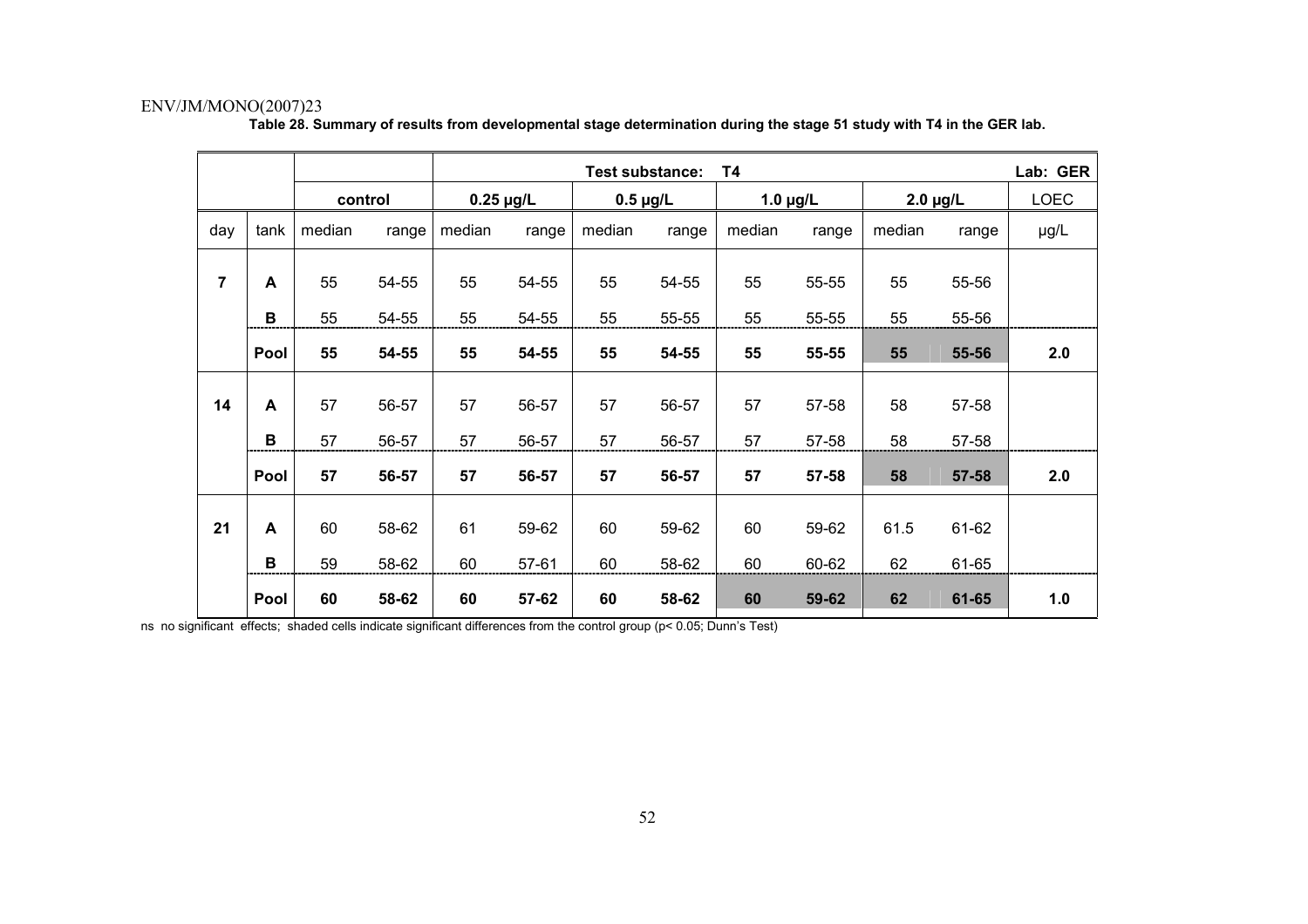|                |             |                   |                | Lab: JPN               |                  |                   |             |
|----------------|-------------|-------------------|----------------|------------------------|------------------|-------------------|-------------|
|                |             | control           | $0.25 \mu g/L$ | $0.5 \mu g/L$          | $1.0 \mu g/L$    | $2.0 \mu g/L$     | <b>LOEC</b> |
| day            | tank        | $mean \pm SD$     | $mean \pm SD$  | $mean \pm SD$          | $mean \pm SD$    | $mean \pm SD$     | $(\mu g/L)$ |
|                |             |                   |                | whole body length (mm) |                  |                   |             |
|                |             |                   |                |                        |                  |                   |             |
| $\mathbf 0$    | A           | $24.0 \pm 1.7$    | $23.2 \pm 1.4$ | $23.7 \pm 1.6$         | $23.7 \pm 1.5$   | $23.8 \pm 1.2$    |             |
|                | $\mathbf B$ | $23.8 \pm 1.3$    | $23.8 \pm 1.1$ | $23.9 \pm 1.7$         | $23.6 \pm 2.0$   | $23.3 \pm 1.7$    |             |
|                | Pool        | $23.9 \pm 1.4$    | $23.5 \pm 1.3$ | $23.8 \pm 1.6$         | $23.6 \pm 1.7$   | $23.6 \pm 1.5$    |             |
|                |             |                   |                |                        |                  |                   |             |
| $\overline{7}$ | A           | $37.3 \pm 2.4$    | $42.6 \pm 2.6$ | $36.8 \pm 2.9$         | $39.0 \pm 2.6$   | $38.0 \pm 3.1$    |             |
|                | B           | $41.1 \pm 2.6$    | $37.1 \pm 3.3$ | $41.9 \pm 3.2$         | $39.0 \pm 3.1$   | $38.8 \pm 3.1$    |             |
|                | Pool        | $39.2 \pm 3.1$    | $39.8 \pm 4.0$ | $39.3 \pm 3.9$         | $39.0 \pm 2.8$   | $38.4 \pm 3.0$    | ns          |
|                |             |                   |                |                        |                  |                   |             |
| 14             | A           | $49.0 \pm 3.4$    | $54.8 \pm 3.2$ | $49.3 \pm 3.6$         | $51.8 \pm 3.2$   | $49.7 \pm 3.6$    |             |
|                | B           | $53.4 \pm 3.0$    | $48.7 \pm 4.7$ | $54.3 \pm 3.1$         | $52.2 \pm 3.4$   | $47.7 \pm 3.2$    |             |
|                | Pool        | $51.2 \pm 3.8$    | $51.8 \pm 5.0$ | $51.8 \pm 4.1$         | $52.0 \pm 3.2$   | $48.7 \pm 3.4$ *  | 2.0         |
|                |             |                   |                |                        |                  |                   |             |
| 21             | A           | $54.2 \pm 3.4$    | $58.5 \pm 3.1$ | $53.4 \pm 2.8$         | $55.8 \pm 2.9$   | $52.1 \pm 5.0$    |             |
|                | В           | $57.9 \pm 2.4$    | $57.1 \pm 3.6$ | $58.2 \pm 2.7$         | $56.6 \pm 2.6$   | $50.2 \pm 3.6$    |             |
|                | Pool        | $56.1 \pm 3.4$    | $57.8 \pm 3.4$ | $55.8 \pm 3.6$         | $56.2 \pm 2.7$   | $51.1 \pm 4.4$ *  | 2.0         |
|                |             |                   |                | hind limb length (mm)  |                  |                   |             |
| $\overline{7}$ | A           | $1.9 \pm 0.2$     | $2.3 \pm 0.3$  | $2.1 \pm 0.2$          | $2.6 \pm 0.3$    | $2.9 \pm 0.4$     |             |
|                | B           | $2.1 \pm 0.3$     | $2.0 \pm 0.2$  | $2.3 \pm 0.3$          | $2.7 \pm 0.8$    | $2.8 \pm 0.4$     |             |
|                | Pool        | $2.0 \pm 0.3$     | $2.2 \pm 0.3$  | $2.2 \pm 0.3$          | $2.6 \pm 0.6*$   | $2.9 \pm 0.4$ *   | 1.0         |
|                |             |                   |                |                        |                  |                   |             |
| 14             | A           | $4.4 \pm 1.0$     | $5.6 \pm 0.9$  | $4.8 \pm 0.9$          | $6.0 \pm 0.8$    | $7.4 \pm 1.0$     |             |
|                | В           | $5.1 \pm 0.8$     | $4.2 \pm 0.6$  | $5.5 \pm 1.2$          | $5.9 \pm 0.9$    | $7.4 \pm 0.8$     |             |
|                | Pool        | $4.8 \pm 1.0$     | $4.9 \pm 1.0$  | $5.2 \pm 1.1$          | $5.9 \pm 0.8*$   | $7.4 \pm 0.9*$    | 1.0         |
|                |             |                   |                |                        |                  |                   |             |
| 21             | A           | $10.3 \pm 3.0$    | $13.2 \pm 2.2$ | $11.0 \pm 2.7$         | $14.0 \pm 1.8$   | $14.8 \pm 1.8$    |             |
|                | B           | $12.3 \pm 1.7$    | $10.1 \pm 2.4$ | $13.0 \pm 2.7$         | $14.3 \pm 2.1$   | $14.4 \pm 1.5$    |             |
|                | Pool        | $11.3 \pm 2.6$    | $11.7 \pm 2.7$ | $12.0 \pm 2.8$         | $14.1 \pm 1.9$ * | $14.6 \pm 1.6$ *  | 1.0         |
|                |             |                   |                | body weight (mg)       |                  |                   |             |
|                |             |                   | $851.2 \pm$    | 680.0 $\pm$            | $703.2 \pm$      |                   |             |
| 21             | A           | $709.0 \pm 131.1$ | 118.7          | 107.9                  | 127.4            | $587.8 \pm 123.7$ |             |
|                |             |                   | 838.8 ±        | $824.3 \pm$            |                  |                   |             |
|                | в           | $813.5 \pm 106.1$ | 121.0          | 134.1                  | $767.1 \pm 83.4$ | $525.2 \pm 79.6$  |             |
|                |             |                   | $845.0 \pm$    | $752.1 \pm$            | $735.2 \pm$      | $556.5 \pm 106.1$ |             |
|                | Pool        | $761.2 \pm 127.4$ | $117.0*$       | 138.8                  | 109.7            |                   | $2.0$ #     |
|                |             |                   |                |                        |                  |                   |             |

#### **Table 29. Summary of results from whole body length, hind limb length and body weight measurements during the stage 51 study with T4 in the JPN lab.**

ns no significant effects; asterisks denote significant differences from the control group (p< 0.05; Dunnett's Test)

# no concentration response relationship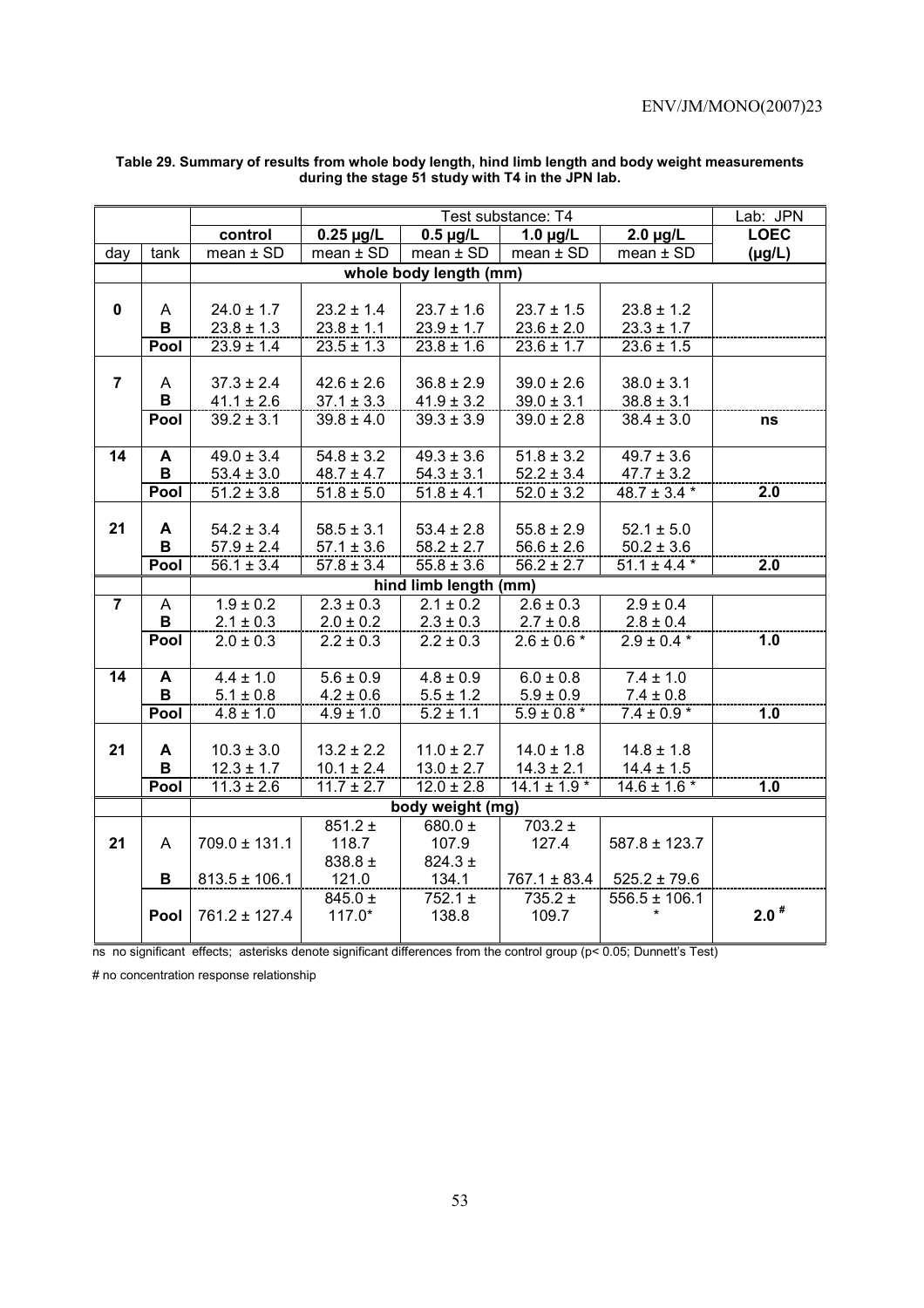|                |              |         |       |                |       | Test substance: |           | T4            |       |               |       | Lab: JPN    |
|----------------|--------------|---------|-------|----------------|-------|-----------------|-----------|---------------|-------|---------------|-------|-------------|
|                |              | control |       | $0.25 \mu g/L$ |       | $0.5 \mu g/L$   |           | $1.0 \mu g/L$ |       | $2.0 \mu g/L$ |       | <b>LOEC</b> |
| day            | tank         | median  | range | median         | range | median          | range     | median        | range | median        | range | µg/L        |
| $\overline{7}$ | A            | 54      | 53-54 | 54             | 54-54 | 54              | 54-55     | 55            | 54-55 | 55            | 54-55 |             |
|                | B            | 54      | 53-54 | 54             | 53-54 | 54              | 54-55     | 55            | 54-55 | 55            | 54-55 |             |
|                | Pool         | 54      | 53-54 | 54             | 53-54 | 54              | 54-55     | 55            | 54-55 | 55            | 54-55 | 1.0         |
| 14             | $\mathbf{A}$ | 56      | 54-56 | 56             | 56-57 | 56              | 55-57     | 56            | 56-57 | 58            | 58-58 |             |
|                | В            | 56      | 55-56 | 55             | 55-56 | 56              | 56-57     | 56            | 56-57 | 58            | 58-58 |             |
|                | Pool         | 56      | 54-56 | 56             | 55-57 | 56              | 55-57     | 56            | 56-57 | 58            | 58-58 | 1.0         |
| 21             | A            | 58      | 56-61 | 59             | 58-62 | 59              | $57 - 61$ | 59            | 58-62 | 60            | 58-62 |             |
|                | B            | 59      | 58-61 | 58             | 57-60 | 58              | 57-62     | 59            | 58-62 | 60            | 59-62 |             |
|                | Pool         | 58      | 56-61 | 58             | 57-62 | 59              | 57-62     | 59            | 58-62 | 60            | 58-62 | 1.0         |

**Table 30. Summary of results from developmental stage determination during the stage 51 study with T4 in the JPN lab.** 

ns no significant effects; shaded cells indicate significant differences from the control group (p< 0.05; Dunn's Test)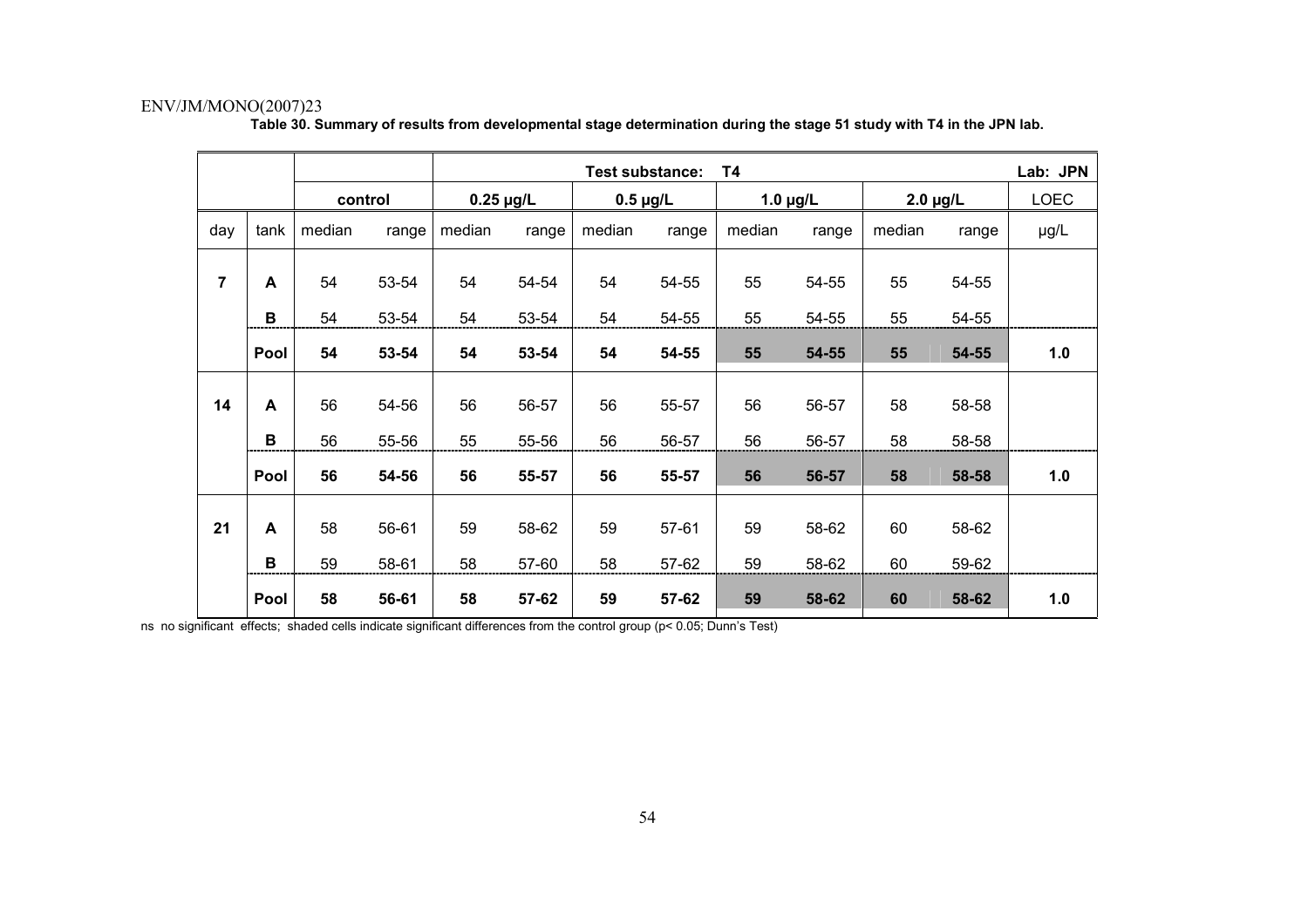|     |             |                                   |                                       |                                      | Test substance: T4                 |                              | Lab: US     |
|-----|-------------|-----------------------------------|---------------------------------------|--------------------------------------|------------------------------------|------------------------------|-------------|
|     |             | control                           | $0.25 \mu g/L$                        | $0.5 \mu g/L$                        | 1.0 $\mu$ g/L                      | $2.0 \mu g/L$                | <b>LOEC</b> |
| day | tank        | mean $\pm$ SD                     | $mean \pm SD$                         | $mean \pm SD$                        | mean $\pm$ SD                      | mean $\pm$ SD                | $(\mu g/L)$ |
|     |             |                                   |                                       | snout vent length (mm)               |                                    |                              |             |
| 21  | A           | $19.1 \pm 1.7$                    | $19.2 \pm 1.5$                        | $18.9 \pm 1.3$                       | $18.1 \pm 1.9$                     | $15.9 \pm 1.6$               |             |
|     | в           | $19.8 \pm 1.6$                    | $19.6 \pm 1.5$                        | $18.9 \pm 1.6$                       | $17.5 \pm 1.8$                     | $16.8 \pm 2.2$               |             |
|     | <b>Pool</b> | $19.5 \pm 1.7$                    | $19.4 \pm 1.5$                        | $18.9 \pm 1.4$                       | $17.8 \pm 1.8$ *                   | $16.4 \pm 1.9$ *             | 1.0         |
|     |             |                                   |                                       | body weight (mg)                     |                                    |                              |             |
| 21  | A           | $983.8 \pm 191.6$<br>1099.7 $\pm$ | 1006.2 $\pm$<br>198.5<br>1097.3 $\pm$ | 1005.1 $\pm$<br>169 2<br>990.1 $\pm$ | $876.1 \pm$<br>1931<br>$813.5 \pm$ | $597.2 \pm 146.7$            |             |
|     | в           | 205 <sub>1</sub>                  | 192.7                                 | 1430                                 | 154 9                              | $682.2 \pm 272.1$            |             |
|     | Pool        | $1041.8 \pm$<br>2019              | 1051.7 $\pm$<br>196 <sub>0</sub>      | 997.6 $\pm$<br>152.9                 | $844.8 \pm$<br>$173.5*$            | $639.7 \pm 217.3$<br>$\star$ | 1.0         |

#### **Table 31. Summary of results from snout-to-vent length and body weight measurements during the stage 51 study with T4 in the US lab.**

asterisks denote significant differences from the control group (p< 0.05; Dunnett's Test)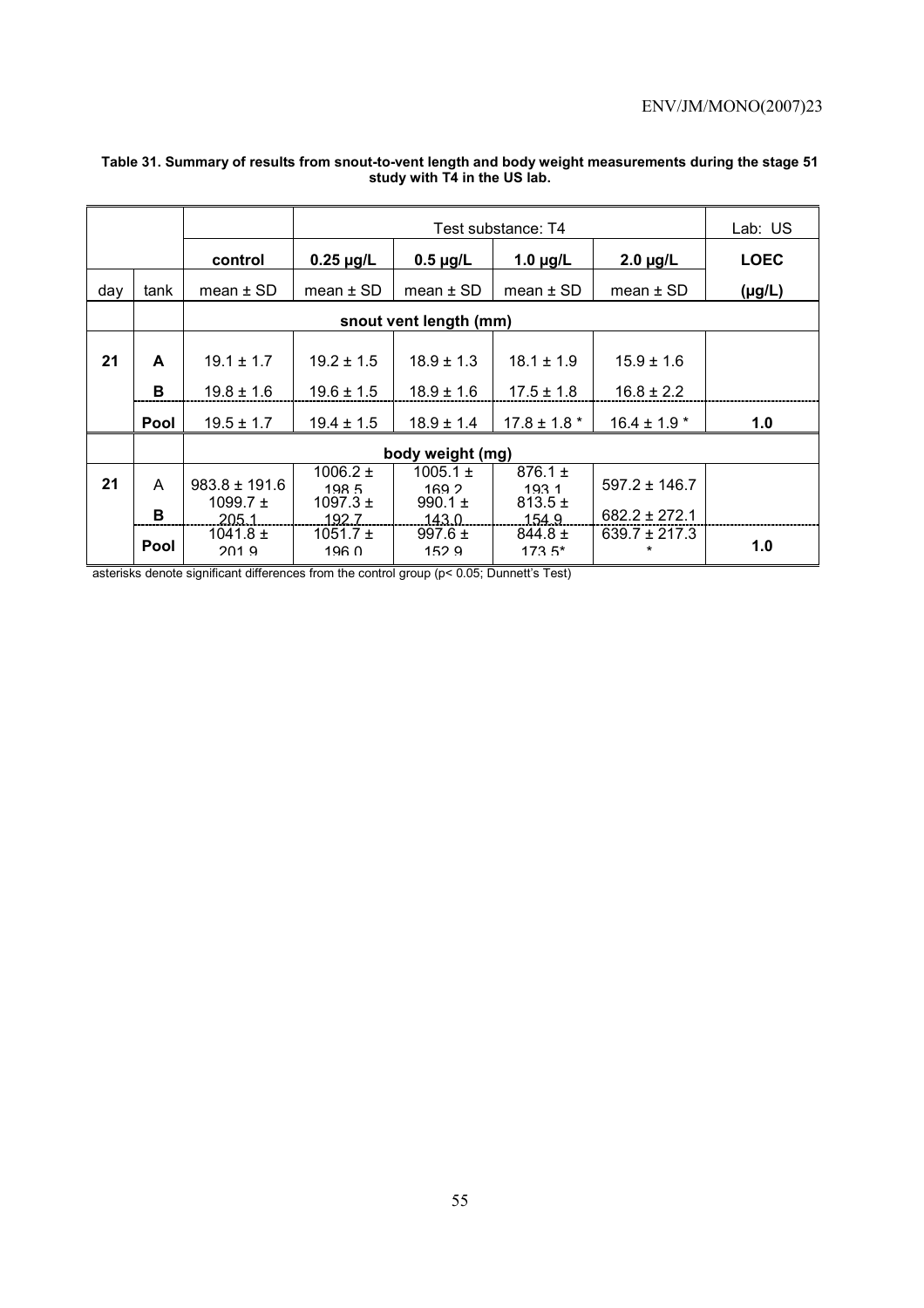|     |        |          |                           |          |                | <b>Test substance:</b> |                | T4            |                |               |                | Lab: US     |
|-----|--------|----------|---------------------------|----------|----------------|------------------------|----------------|---------------|----------------|---------------|----------------|-------------|
|     |        |          | $0.25 \mu g/L$<br>control |          |                | $0.5 \mu g/L$          |                | 1.0 $\mu$ g/L |                | $2.0 \mu g/L$ |                | <b>LOEC</b> |
| day | tank   | median   | range                     | median   | range          | median                 | range          | median        | range          | median        | range          | µg/L        |
| 21  | A<br>B | 59<br>59 | 57-62<br>$57 - 61$        | 59<br>59 | 57-62<br>57-62 | 59<br>59.5             | 57-62<br>58-62 | 59<br>60      | 59-62<br>59-62 | 61<br>61.5    | 59-62<br>59-63 |             |
|     | Pool   | 59       | 57-62                     | 59       | 57-62          | 59                     | 57-62          | 60            | 59-62          | 61            | 59-63          | 2.0         |

**Table 32. Summary of results from developmental stage determination during the stage 51 study with T4 in the US lab.** 

Shaded cells indicate significant differences from the control group (p< 0.05; Dunn's Test)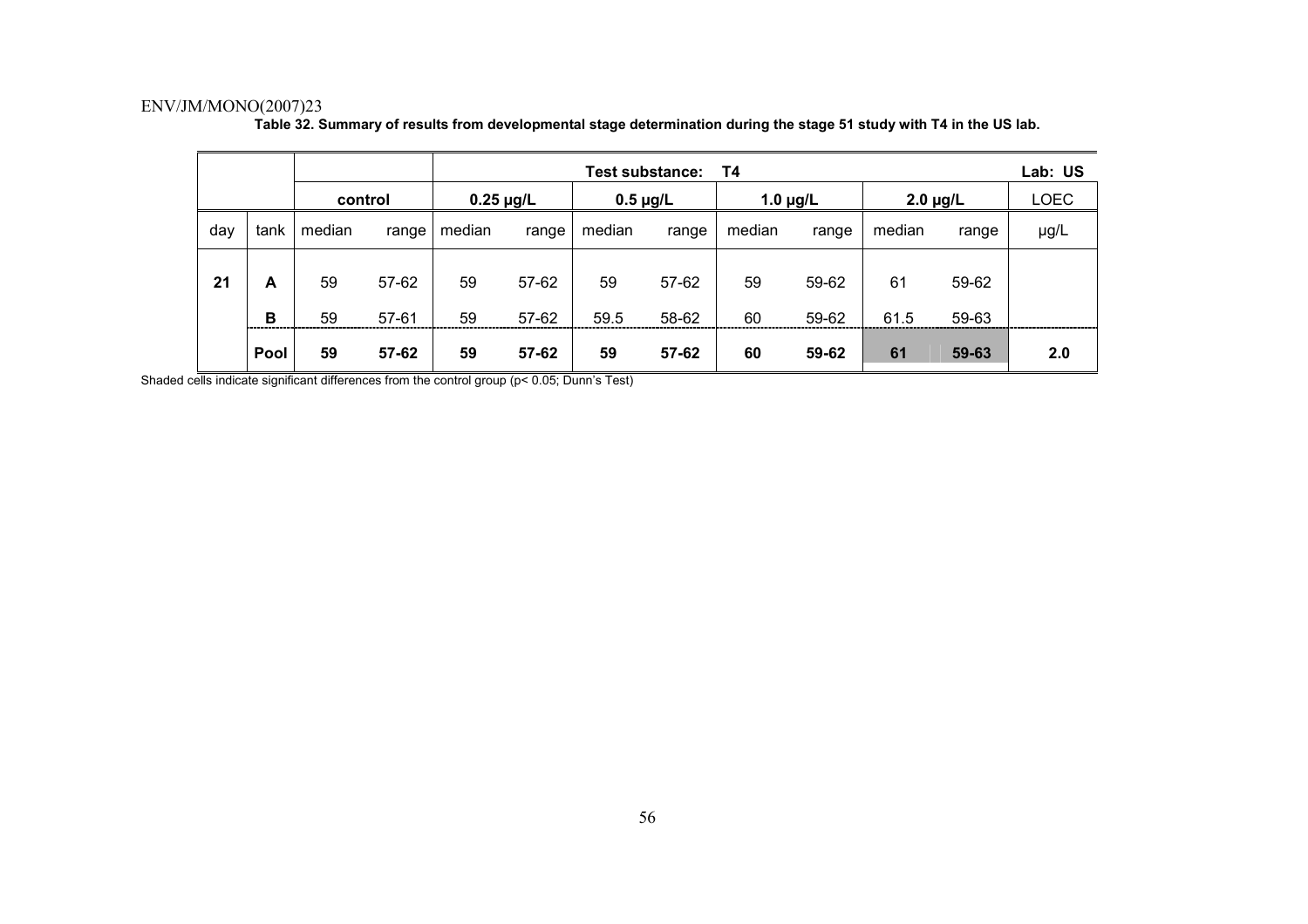# *Histopathology*

44. The detailed reports of the histopathological analyses conducted by the US lab, GER lab and JPN lab are presented in Annex 2, Annex 3, and Annex 4, respectively. In summary, the light microscopical appearance of thyroid glands from tadpoles exposed to T4 concentrations of 0.25 and 0.5 µg/L did not differ markedly from the control group. The US lab mainly noted changes in colloid content and colloid density at the two highest T4 concentrations including collapsed follicles and reduced or absent colloid in these follicles. In the GER study, an increase in the number of follicles lined by columnar epithelial cells was observed at 1.0 and 2.0  $\mu$ g/L T4 and minimal increases in the degree of peripheral vacuolation of the colloid were noted in tadpoles exposed to the highest T4 concentration  $(2.0 \mu g/L)$ . Quantitative analysis as conducted by the JPN lab revealed no significant change in follicular lumen area and thyroid gland area.

## *Gene Expression in Brain/Pituitary*

45. Samples of whole brain tissue including the pituitary (brain/pituitary) taken at test termination of the GER study were analysed for changes in gene expression by means of semi-quantitative RT-PCR (Figure 4). Results from RT-PCR revealed no significant changes in mRNA expression of TSH β and TSH β mRNA following T4 treatment. There was, however, a slight trend towards elevated TSH β mRNA expression at the highest T4 concentration. TR β mRNA expression was significantly increased at 2.0 µg/L T4. Elevated mRNA expression levels were also observed at 1.0 and 2.0 µg/L T4 for other genes including BTEB, b/ZIP, prolactin, and type III monodeiodinase.

# *Stage 54 Exposure Studies with T4 (14 Day Assay)*

## *Developmental Stage*

46. Results from developmental stage determination in the different labs during the stage 54 exposure study with T4 are summarized in Table 33. Significant acceleration of developmental stage was observed in all studies following 7 and 14 days of expoure to T4 concentrations of 2.0 µg/L. There were no differences between the laboratories. The degree of acceleration was enhanced in the 4 µg/L treatment used by the US lab. The other labs did not test this concentration.

## *Hind Limb Length*

47. In addition to stage determinations, measurements of hind limb length were used to assess stimulatory effects of T4 on hind limb morphogenesis in the GER and JPN study (Table 34; Table 36). In the GER study, significant acceleration of hind limb morphogenesis was observed for 0.25 and 2.0 µg/L T4 at exposure day 7 and for 2.0  $\mu$ g/L T4 at exposure day 14. Effects of T4 on hind limb growth were more variable in the JPN study. Following 7 days of exposure, a strong stimulating effect was observed for 2.0 µg/L T4. A slight increase in mean hind limb length was still detectable at day 14 in this treatment group but the effect was not significant. In contrast, a significant reduction in hind limb length was detected for 0.25 and 1.0 µg/L T4 at day 14.

## *Whole Body Length*

48. Effects of T4 on tadpole growth were examined in the GER and JPN study by whole body length measurements (Table 34; Table 36). The highest T4 concentration (2.0 µg/L) reduced WBL in the GER study (day 14) and the JPN study (day 7 and day 14). In the JPN study, WBL was also significantly reduced following treatment with 0.25 and 1.0 µg/L T4 at day 7 and 0.25, 0.5 and 1.0 µg/L T4 at day 14. The US lab measured SVL at test termination only and observed significantly reduced SVL at 2.0 and 4.0 µg/L T4 (Table 38).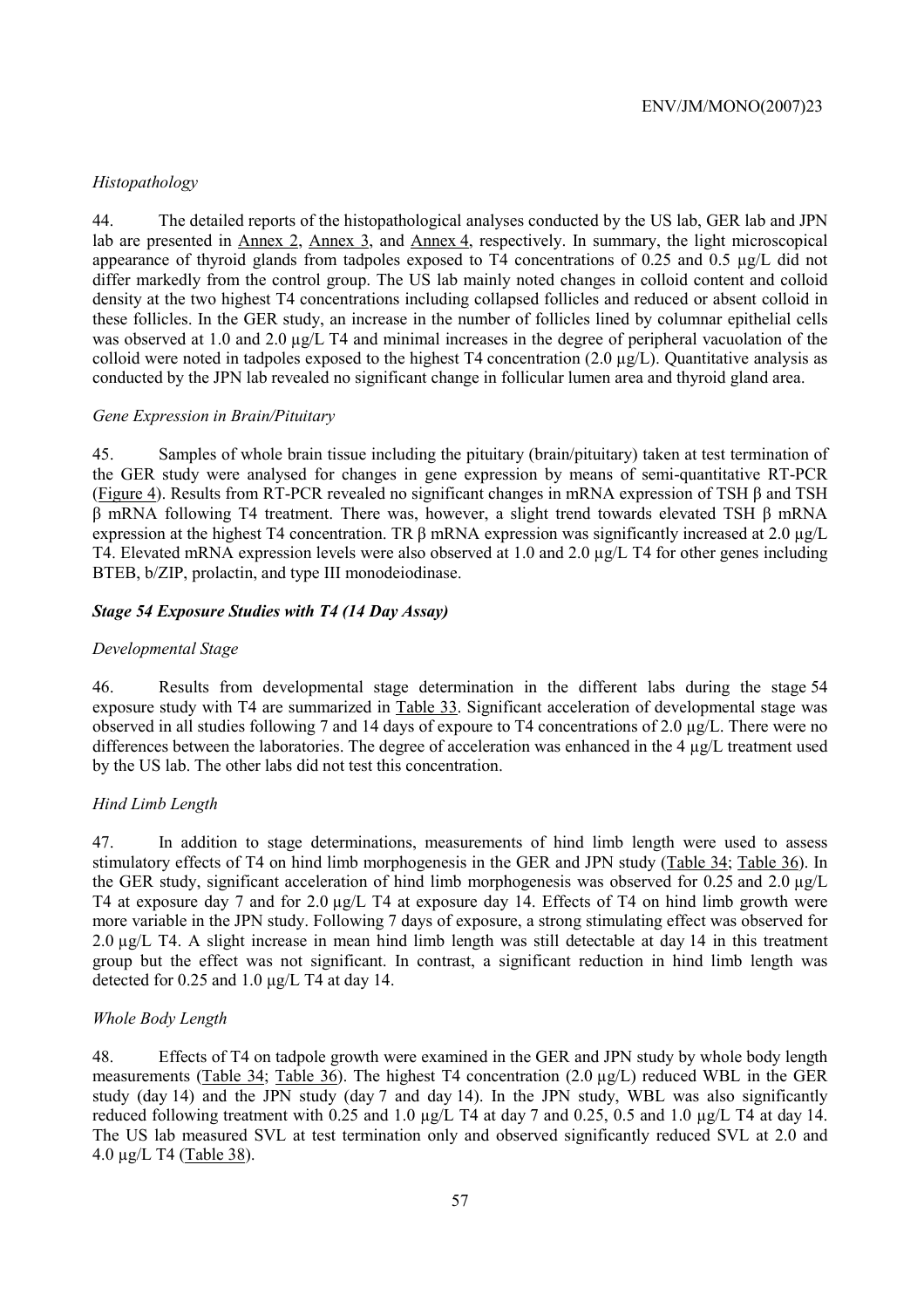

**Figure 4. Effects of T4 on gene expression in tadpole brain.** 

RNA was isolated from brain/pituitary tissue samples taken at test termination of the stage 51 exposure study with T4 in the GER lab. Semiquantitative RT-PCR analyses of mRNA expression of thyrotropin β -subunit (TSH β), thyroid hormone receptor β (TR β) and basic transcription element binding protein (BTEB) were performed and results from densitometric analysis of scanned agarose gels are shown. Results were expressed relative to the control group (ctrl). Columns and bars represent mean values  $\pm$  SEM of triplicate analyses. Statistically significant differences from the control are marked by asterisks (\* p<0.05; Dunnett's test).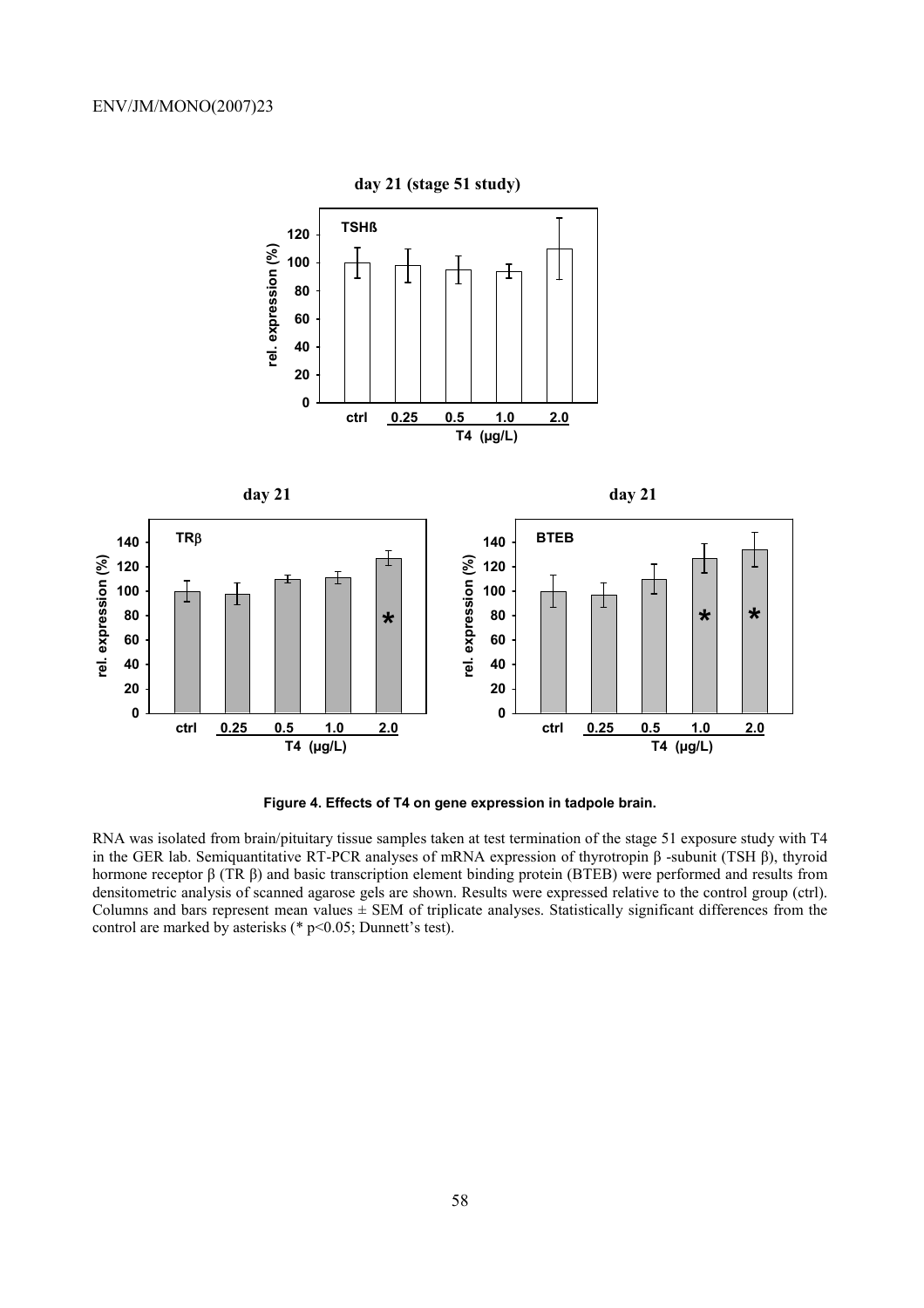|              | <b>T4</b>            |                | Stage at 7 days |                         |    |    |                         |                |                         | Stage at 14 days        |                |    |
|--------------|----------------------|----------------|-----------------|-------------------------|----|----|-------------------------|----------------|-------------------------|-------------------------|----------------|----|
|              | Conc.<br>$(\mu g/L)$ | 55             | 56              | 57                      | 58 | 56 | 57                      | 58             | 59                      | 60                      | 61             | 62 |
|              | 0.0                  | 21             | 17              | $\overline{2}$          |    |    | 25                      | 6              | $\overline{7}$          | $\overline{c}$          |                |    |
|              | 0.25                 | 25             | 12              | 3                       |    | 1  | 25                      | 6              | 5                       | $\mathfrak{S}$          |                |    |
| Japan        | 0.5                  | 22             | 17              | $\mathbf{1}$            |    |    | 22                      | 14             | $\overline{\mathbf{4}}$ |                         |                |    |
|              | 1.0                  | 21             | 19              |                         |    |    | 27                      | 10             | 3                       |                         |                |    |
|              | 2.0                  |                | 26              | 14                      |    |    |                         | 12             | 24                      | $\overline{4}$          |                |    |
|              |                      |                |                 |                         |    |    |                         |                |                         |                         |                |    |
|              |                      | 55             | 56              | 57                      | 58 | 56 | 57                      | 58             | 59                      | 60                      | 61             | 62 |
|              | 0.0                  | 4              | 35              | 1                       |    |    | $\,6$                   | 15             | 17                      | $\overline{2}$          |                |    |
|              | 0.25                 | 3              | 31              | $\,6$                   |    |    | 3                       | 12             | 18                      | $\overline{\mathbf{4}}$ | $\overline{2}$ | 1  |
|              | 0.5                  | $\overline{2}$ | 36              | $\overline{2}$          |    |    | $\overline{\mathbf{4}}$ | 18             | 16                      | 1                       |                |    |
| Germany      | 1.0                  |                | 35              | $\overline{\mathbf{4}}$ |    |    | $\overline{2}$          | 15             | 17                      | $\overline{4}$          | $\pmb{0}$      | 1  |
|              | 2.0                  |                | 12              | 27                      | 1  |    |                         | $\overline{2}$ | 20                      | 12                      | $\,6$          |    |
|              |                      |                |                 |                         |    |    |                         |                |                         |                         |                |    |
|              |                      |                |                 |                         |    | 56 | 57                      | 58             | 59                      | 60                      | 61             | 62 |
|              |                      |                |                 |                         |    |    |                         |                |                         |                         |                |    |
|              | 0.0                  |                |                 |                         |    | 1  | 14                      | 11             | 13                      | 1                       |                |    |
|              | 0.25                 |                |                 |                         |    |    | 16                      | 6              | 15                      | $\sqrt{3}$              |                |    |
| $\mathbf{S}$ | 0.5                  |                |                 |                         |    | 1  | 10                      | 10             | 15                      | 3                       | 1              |    |
|              | 1.0                  |                |                 |                         |    |    |                         | 23             | 17                      |                         |                |    |
|              | 2.0                  |                |                 |                         |    |    |                         | $\overline{1}$ | 32                      | 5                       | $\pmb{0}$      | 1  |
|              | 4.0                  |                |                 |                         |    |    |                         |                |                         | 13                      | 13             | 14 |

**Table 33. Distribution of developmental stages of initial stage 54** *X. laevis* **tadpoles exposed to T4 for 7 and 14 days. Open boxes highlight the normal development of the controls. Shaded boxes indicate statistical difference compared to controls by the Dunn's method (p<0.05).**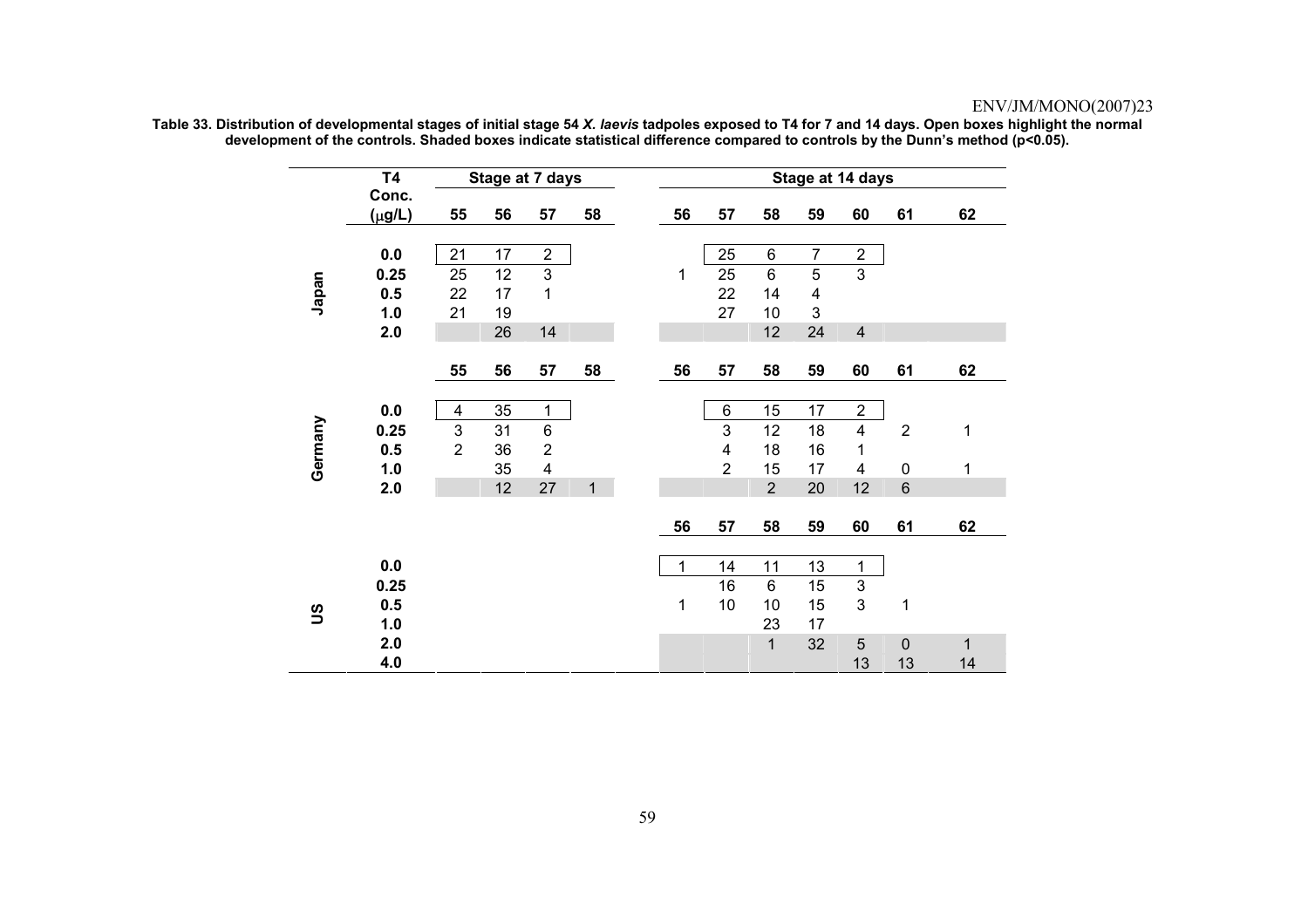|                |      |                   |                 | Lab: GER                |                          |                   |             |
|----------------|------|-------------------|-----------------|-------------------------|--------------------------|-------------------|-------------|
|                |      | control           | $0.25 \mu g/L$  | $0.5 \mu g/L$           | 1.0 $\mu$ g/L            | $2.0 \mu g/L$     | <b>LOEC</b> |
| day            | tank | $mean \pm SD$     | $mean \pm SD$   | $mean \pm SD$           | $mean \pm SD$            | $mean \pm SD$     | $(\mu g/L)$ |
|                |      |                   |                 | whole body length (mm)  |                          |                   |             |
|                |      |                   |                 |                         |                          |                   |             |
| $\mathbf{0}$   | A    | $38.8 \pm 0.9$    | $39.4 \pm 1.3$  | $38.7 \pm 0.7$          | $38.8 \pm 0.8$           | $38.8 \pm 1.0$    |             |
|                | B    | $38.7 \pm 0.9$    | $39.1 \pm 1.1$  | $38.9 \pm 0.9$          | $38.8 \pm 1.0$           | $38.8 \pm 1.1$    |             |
|                | Pool | $38.8 \pm 0.9$    | $39.2 \pm 1.2$  | $38.8 \pm 0.8$          | $38.8 \pm 0.9$           | $38.8 \pm 1.0$    |             |
|                |      |                   |                 |                         |                          |                   |             |
| $\overline{7}$ | A    | $54.2 \pm 2.2$    | $54.7 \pm 2.6$  | $54.2 \pm 2.2$          | $53.4 \pm 2.0$           | $52.9 \pm 1.7$    |             |
|                | B    | $53.2 \pm 2.3$    | $54.1 \pm 2.1$  | $53.9 \pm 2.0$          | $54.2 \pm 2.3$           | $52.7 \pm 2.7$    |             |
|                | Pool | $53.7 \pm 2.3$    | $54.4 \pm 2.3$  | $54.1 \pm 2.1$          | $53.7 \pm 2.1$           | $52.8 \pm 2.2$    | ns          |
|                |      |                   |                 |                         |                          |                   |             |
| 14             | A    | $59.8 \pm 2.2$    | $59.0 \pm 3.2$  | $60.1 \pm 2.8$          | $58.6 \pm 2.4$           | $57.3 \pm 3.0$    |             |
|                | B    | $59.5 \pm 2.6$    | $59.6 \pm 2.0$  | $59.2 \pm 3.6$          | $59.7 \pm 3.6$           | $55.7 \pm 3.7$    |             |
|                | Pool | $59.6 \pm 2.4$    | $59.3 \pm 2.6$  | $59.6 \pm 3.2$          | $59.2 \pm 3.0$           | $56.5 \pm 3.4$ *  | 2.0         |
|                |      |                   |                 | hind limb length (mm)   |                          |                   |             |
| $\overline{7}$ | A    | $5.0 \pm 0.8$     | $5.7 \pm 0.7$   | $\frac{1}{5.3 \pm 0.5}$ | $\overline{5.5} \pm 0.6$ | $6.6 \pm 0.5$     |             |
|                | B    | $5.0 \pm 0.7$     | $5.3 \pm 0.8$   | $5.1 \pm 0.6$           | $5.4 \pm 0.7$            | $6.5 \pm 0.6$     |             |
|                | Pool | $5.0 \pm 0.7$     | $5.5 \pm 0.7$ * | $5.2 \pm 0.6$           | $5.5 \pm 0.6$            | $6.5 \pm 0.5*$    | $2.0^{*}$   |
|                |      |                   |                 |                         |                          |                   |             |
| 14             | A    | $12.4 \pm 2.5$    | $13.0 \pm 2.6$  | $12.4 \pm 2.1$          | $13.1 \pm 2.2$           | $14.6 \pm 1.3$    |             |
|                | B    | $11.9 \pm 2.7$    | $13.3 \pm 2.7$  | $11.8 \pm 2.1$          | $13.2 \pm 2.3$           | $15.2 \pm 1.9$    |             |
|                | Pool | $12.2 \pm 2.6$    | $13.1 \pm 2.6$  | $12.1 \pm 2.1$          | $13.1 \pm 2.2$           | $14.9 \pm 1.6$ *  | 2.0         |
|                |      |                   |                 | body weight (mg)        |                          |                   |             |
|                |      |                   | $875.9 \pm$     | $881.2 \pm$             | $860.9 +$                |                   |             |
| 14             | A    | $858.2 \pm 90.2$  | 109.2           | 157.5                   | 148.3                    | 753.9 ± 132.2     |             |
|                |      |                   | $865.3 \pm$     | $871.0 \pm$             | $855.8 \pm$              |                   |             |
|                | В    | $863.3 \pm 143.1$ | 116.3           | 127.2                   | 165.9                    | $716.3 \pm 120.9$ |             |
|                |      |                   | 870.6 ±         | $875.9 \pm$             | $858.4 \pm$              | $735.1 \pm 124.9$ |             |
|                | Pool | $860.7 \pm 116.6$ | 110.1           | 139.1                   | 153.0                    |                   | 2.0         |
|                |      |                   |                 |                         |                          |                   |             |

#### **Table 34. Summary of results from whole body length, hind limb length and body weight measurements during the stage 54 study with T4 in the GER lab.**

ns no significant effects; asterisks denote significant differences from the control group (p< 0.05; Dunnett's Test)

# no concentration response relationship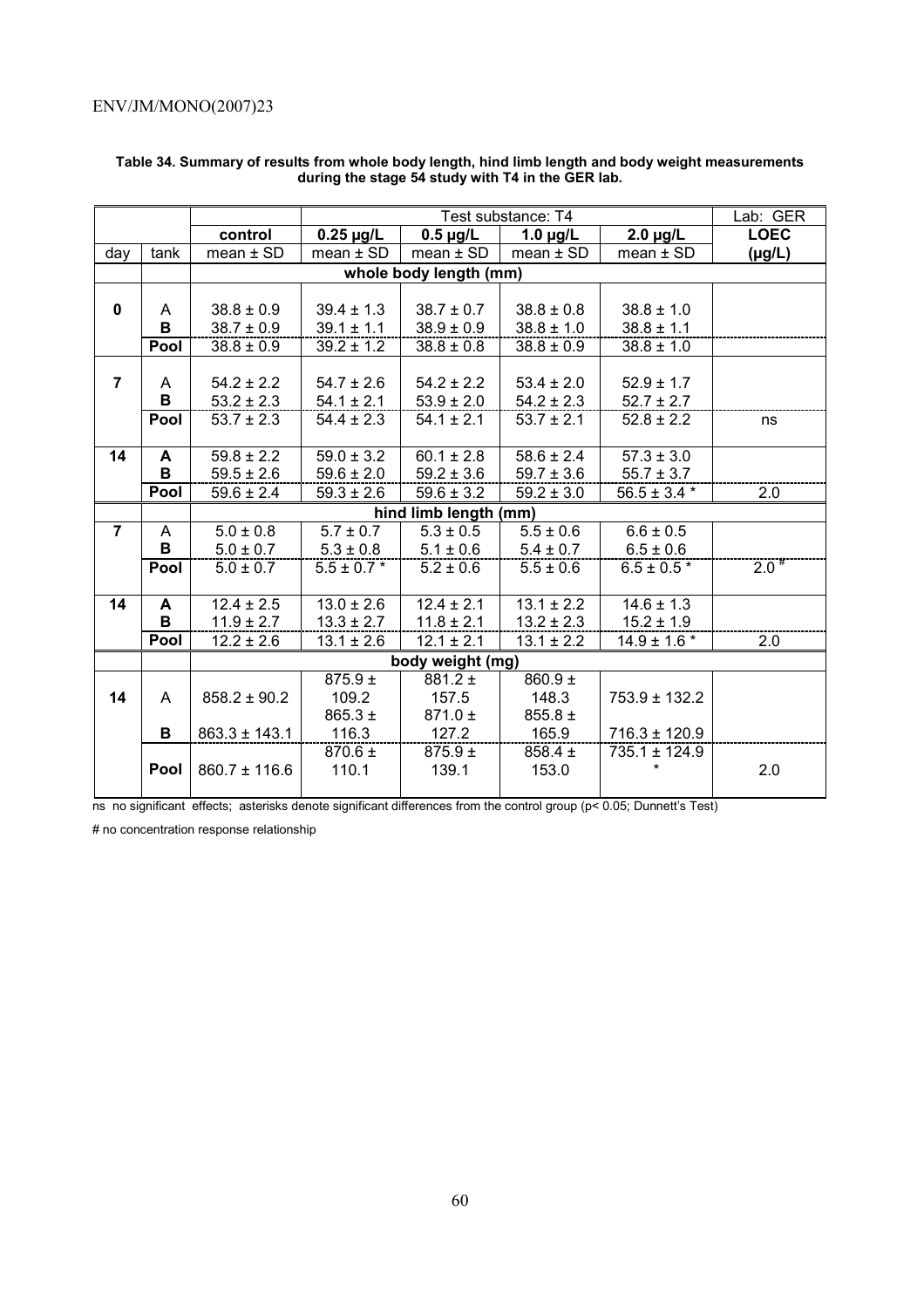|     |        |            |                |                | Lab: GER<br>Τ4<br><b>Test substance:</b> |               |                |               |                |               |                |             |  |
|-----|--------|------------|----------------|----------------|------------------------------------------|---------------|----------------|---------------|----------------|---------------|----------------|-------------|--|
|     |        | control    |                | $0.25 \mu g/L$ |                                          | $0.5 \mu g/L$ |                | 1.0 $\mu$ g/L |                | $2.0 \mu g/L$ |                | <b>LOEC</b> |  |
| day | tank   | median     | range          | median         | range                                    | median        | range          | median        | range          | median        | range          | µg/L        |  |
| 7   | A      | 56         | 55-56          | 56             | 55-57                                    | 56            | 55-57          | 56            | 56-57          | 57            | 56-57          |             |  |
|     | в      | 56         | 55-57          | 56             | 55-57                                    | 56            | 55-57          | 56            | 56-57          | 57            | 56-58          |             |  |
|     | Pool   | 56         | 55-57          | 56             | 55-57                                    | 56            | 55-57          | 56            | 56-57          | 57            | 56-58          | 2.0         |  |
| 14  | A<br>B | 58<br>58.5 | 57-60<br>57-60 | 59<br>59       | 57-60<br>57-62                           | 59<br>58      | 57-59<br>57-60 | 59<br>59      | 57-60<br>57-62 | 59<br>59.5    | 58-61<br>59-61 |             |  |
|     | Pool   | 58         | 57-60          | 59             | 57-62                                    | 58            | 57-60          | 59            | 57-62          | 59            | 58-61          | 2.0         |  |

#### **Table 35. Summary of results from developmental stage determination during the stage 54 study with T4 in the GER lab.**

ns no significant effects; shaded cells indicate significant differences from the control group (p< 0.05; Dunn's Test)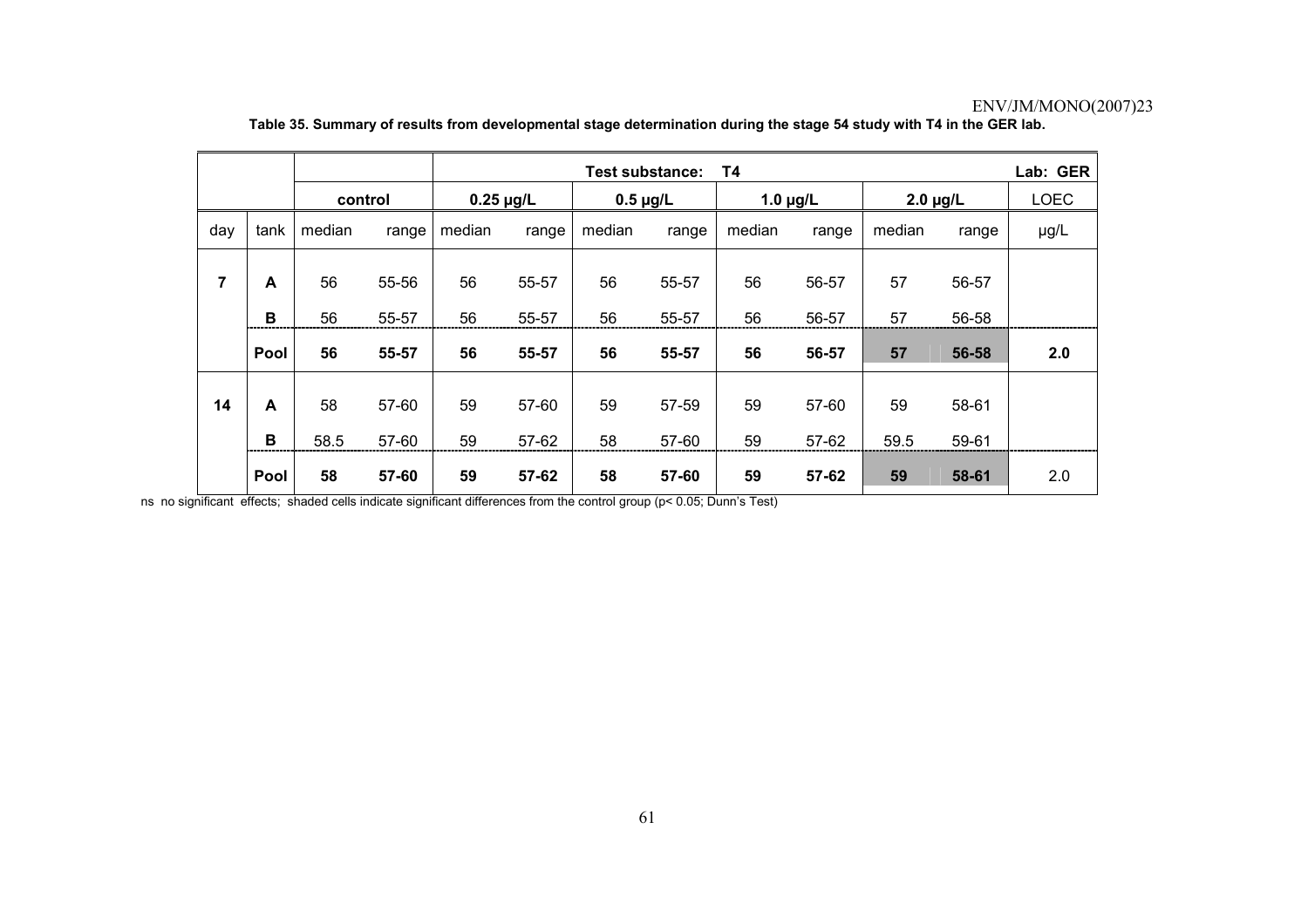|                |      |                   |                  | Lab: JPN                          |                  |                   |             |
|----------------|------|-------------------|------------------|-----------------------------------|------------------|-------------------|-------------|
|                |      | control           | $0.25 \mu g/L$   | $0.5 \mu g/L$                     | 1.0 $\mu$ g/L    | $2.0 \mu g/L$     | <b>LOEC</b> |
| day            | tank | $mean \pm SD$     | $mean \pm SD$    | $mean \pm SD$                     | $mean \pm SD$    | mean $\pm$ SD     | $(\mu g/L)$ |
|                |      |                   |                  | whole body length (mm)            |                  |                   |             |
|                |      |                   |                  |                                   |                  |                   |             |
| $\mathbf{0}$   | A    | $37.8 \pm 2.9$    | $37.4 \pm 2.0$   | $37.5 \pm 2.1$                    | $37.2 \pm 2.0$   | $37.2 \pm 2.3$    |             |
|                | B    | $37.3 \pm 2.6$    | $37.9 \pm 3.0$   | $37.2 \pm 1.9$                    | $37.7 \pm 2.4$   | $37.4 \pm 2.3$    |             |
|                | Pool | $37.5 \pm 2.7$    | $37.6 \pm 2.5$   | $37.3 \pm 2.0$                    | $37.4 \pm 2.2$   | $37.3 \pm 2.3$    |             |
|                |      |                   |                  |                                   |                  |                   |             |
| $\overline{7}$ | A    | $52.6 \pm 3.1$    | $47.6 \pm 3.0$   | $50.6 \pm 2.8$                    | $42.7 \pm 2.3$   | $43.8 \pm 3.2$    |             |
|                | B    | $50.4 \pm 3.4$    | $48.3 \pm 3.7$   | $49.1 \pm 3.2$                    | $47.4 \pm 2.6$   | $48.4 \pm 3.1$    |             |
|                | Pool | $51.5 \pm 3.4$    | $47.9 \pm 3.3$ * | $49.8 \pm 3.1$                    | $45.0 \pm 3.4$ * | $46.1 \pm 3.8$ *  | $1.0^{*}$   |
|                |      |                   |                  |                                   |                  |                   |             |
| 14             | A    | $60.1 \pm 3.1$    | $54.0 \pm 2.2$   | $60.3 \pm 2.6$                    | $48.0 \pm 2.2$   | $49.3 \pm 2.8$    |             |
|                | В    | $59.1 \pm 3.4$    | $54.9 \pm 3.2$   | $54.1 \pm 3.0$                    | $56.5 \pm 2.9$   | $55.1 \pm 3.1$    |             |
|                | Pool | $59.6 \pm 3.2$    | $54.5 \pm 2.7$ * | $57.2 \pm 4.1$ *                  | $52.3 \pm 5.0$ * | $52.2 \pm 4.1$ *  | 0.25        |
|                |      |                   |                  | hind limb length (mm)             | $3.9 \pm 0.4$    |                   |             |
| $\overline{7}$ | A    | $4.2 \pm 1.1$     | $4.0 \pm 0.7$    | $\frac{4.3 \pm 0.6}{4.3 \pm 0.6}$ | $4.9 \pm 0.5$    |                   |             |
|                | В    | $4.2 \pm 0.8$     | $4.1 \pm 1.1$    | $4.2 \pm 0.6$                     | $4.0 \pm 0.5$    | $5.1 \pm 0.5$     |             |
|                | Pool | $4.2 \pm 0.9$     | $4.1 \pm 0.9$    | $4.2 \pm 0.6$                     | $4.0 \pm 0.4$    | $5.0 \pm 0.5$ *   | 2.0         |
|                |      |                   |                  |                                   |                  |                   |             |
| 14             | A    | $10.2 \pm 2.9$    | $8.6 \pm 2.2$    | $9.9 \pm 1.7$                     | $7.7 \pm 1.2$    | $10.5 \pm 1.6$    |             |
|                | B    | $10.1 \pm 2.4$    | $9.2 \pm 2.6$    | $8.7 \pm 1.5$                     | $9.1 \pm 1.4$    | $11.2 \pm 1.1$    |             |
|                | Pool | $10.1 \pm 2.6$    | $8.9 \pm 2.4$ *  | $9.3 \pm 1.7$                     | $8.4 \pm 1.4$ *  | $10.8 \pm 1.4$    | #           |
|                |      |                   |                  | body weight (mg)                  |                  |                   |             |
|                |      |                   |                  | $941.1 \pm$                       |                  |                   |             |
| 14             | A    | $913.2 \pm 103.6$ | $667.9 \pm 88.5$ | 107.9                             | $470.2 \pm 73.9$ | $517.4 \pm 66.5$  |             |
|                |      |                   | $710.4 \pm$      |                                   | $737.3 \pm$      |                   |             |
|                | В    | $850.9 \pm 152.2$ | 105.6            | $680.2 \pm 93.0$                  | 112.6            | $689.9 \pm 116.0$ |             |
|                |      |                   | $689.1 \pm 97.4$ | $810.6 \pm$                       | 603.7 $\pm$      | $603.6 \pm 126.2$ |             |
|                | Pool | $882.0 \pm 130.7$ | *                | 163.3                             | 162.6*           | $\star$           | $1.0^{\#}$  |
|                |      |                   |                  |                                   |                  |                   |             |

#### **Table 36. Summary of results from whole body length, hind limb length and body weight measurements during the stage 54 study with T4 in the JPN lab.**

ns no significant effects; asterisks denote significant differences from the control group (p< 0.05; Dunnett's Test)

# no concentration response relationship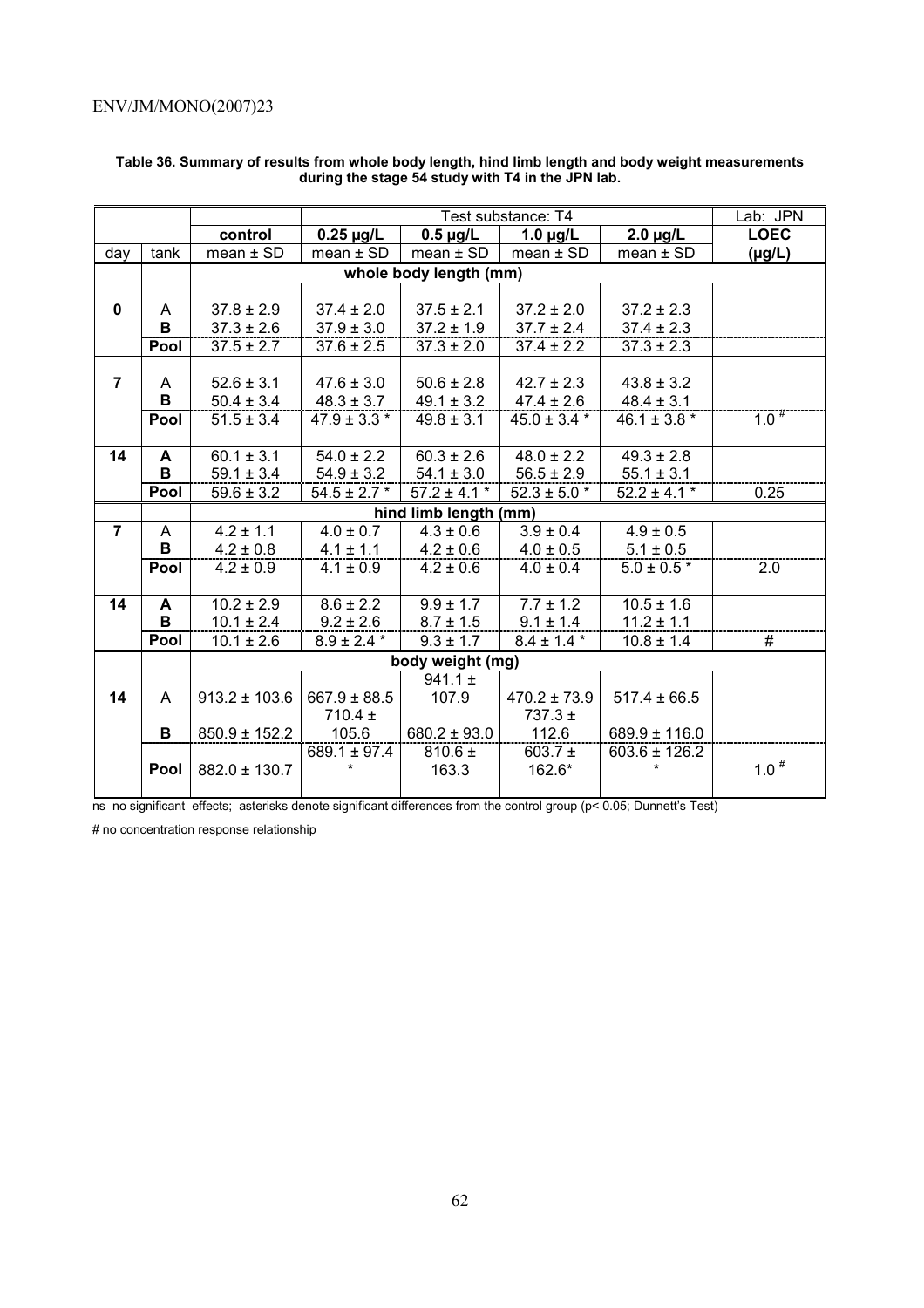|     |        |          |                |                | Lab: JPN<br>Τ4<br><b>Test substance:</b> |               |                |               |                |               |                |             |  |
|-----|--------|----------|----------------|----------------|------------------------------------------|---------------|----------------|---------------|----------------|---------------|----------------|-------------|--|
|     |        | control  |                | $0.25 \mu g/L$ |                                          | $0.5 \mu g/L$ |                | 1.0 $\mu$ g/L |                | $2.0 \mu g/L$ |                | <b>LOEC</b> |  |
| day | tank   | median   | range          | median         | range                                    | median        | range          | median        | range          | median        | range          | µg/L        |  |
| 7   | A      | 55       | 55-57          | 55             | 55-57                                    | 55            | 55-56          | 56            | 55-56          | 56            | 56-57          |             |  |
|     | в      | 55.5     | 55-56          | 55             | 55-57                                    | 55.5          | 55-57          | 55            | 55-56          | 56            | 56-57          |             |  |
|     | Pool   | 55       | 55-57          | 55             | 55-57                                    | 55            | 55-57          | 55            | 55-56          | 56            | 56-57          | 2.0         |  |
| 14  | A<br>B | 57<br>57 | 57-60<br>57-59 | 57<br>57       | 57-60<br>57-60                           | 58<br>57      | 57-59<br>57-59 | 57<br>57      | 57-59<br>57-59 | 59<br>59      | 58-60<br>59-60 |             |  |
|     | Pool   | 57       | 57-60          | 57             | 57-60                                    | 57            | 57-59          | 57            | 57-59          | 59            | 58-60          | 2.0         |  |

**Table 37. Summary of results from developmental stage determination during the stage 54 study with T4 in the JPN lab.** 

ns no significant effects; shaded cells indicate significant differences from the control group (p< 0.05; Dunn's Test)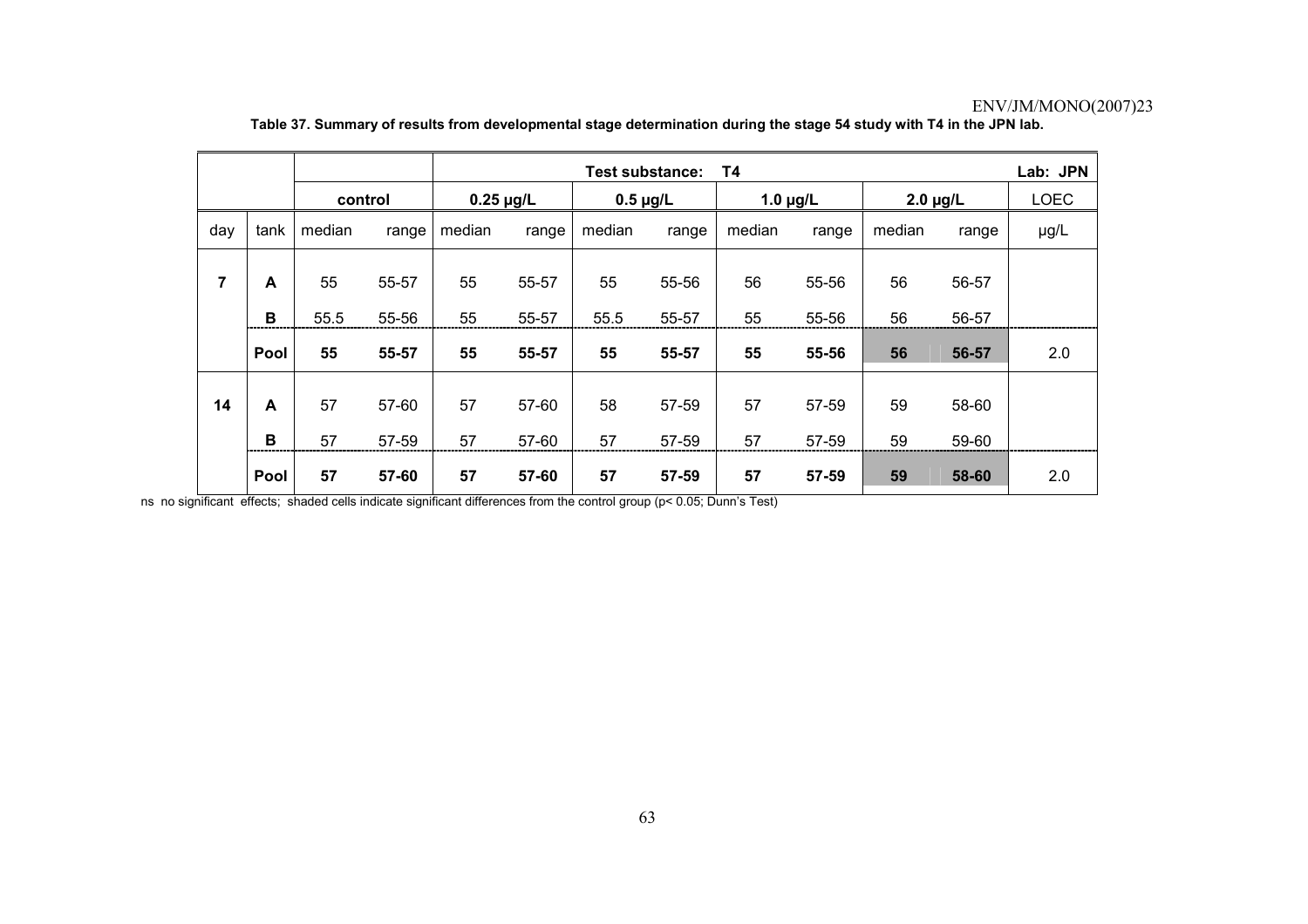|     |      |                   |                      |                      | Lab: US              |                          |             |
|-----|------|-------------------|----------------------|----------------------|----------------------|--------------------------|-------------|
|     |      | control           | $0.25 \mu g/L$       | $0.5 \mu g/L$        | 1.0 $\mu$ g/L        | $2.0 \mu g/L$            | <b>LOEC</b> |
| day | tank | mean $\pm$ SD     | mean $\pm$ SD        | mean $\pm$ SD        | mean $\pm$ SD        | mean $\pm$ SD            | $(\mu g/L)$ |
|     |      |                   |                      |                      |                      |                          |             |
| 14  | A    | $19.4 \pm 0.9$    | $18.1 \pm 1.1$       |                      |                      |                          |             |
|     | B    | $19.1 \pm 0.9$    | $19.1 \pm 1.1$       | $19.2 \pm 1.1$       | $19.1 \pm 0.9$       | $18.1 \pm 1.0$           |             |
|     | Pool | $19.2 \pm 0.9$    | $19.3 \pm 1.1$       | $19.0 \pm 1.0$       | $19.1 \pm 0.9$       | $18.1 \pm 1.0$ *         | 2.0         |
|     |      |                   |                      | body weight (mg)     |                      |                          |             |
| 14  | A    | $932.7 \pm 164.6$ | 998.3 $\pm$<br>179 R | 912.4 $\pm$<br>1199  | $922.2 \pm$<br>1431  | $825.2 \pm 144.9$        |             |
|     | B    | $952.6 \pm 156.0$ | 969.8 $\pm$<br>169.3 | $950.6 \pm$<br>146.2 | $926.2 \pm$<br>140.1 | $802.6 \pm 130.4$        |             |
|     | Pool | $942.7 \pm 156.6$ | $984.1 \pm$<br>170.7 | $931.5 \pm$<br>131.7 | $924.2 \pm$<br>138.0 | 813.6 ± 134.6<br>$\star$ | 2.0         |

### **Table 38. Summary of results from snout-to-vent length and body weight measurements during the stage 54 study with T4 in the US lab.**

asterisks denote significant differences from the control group (p< 0.05; Dunnett's Test)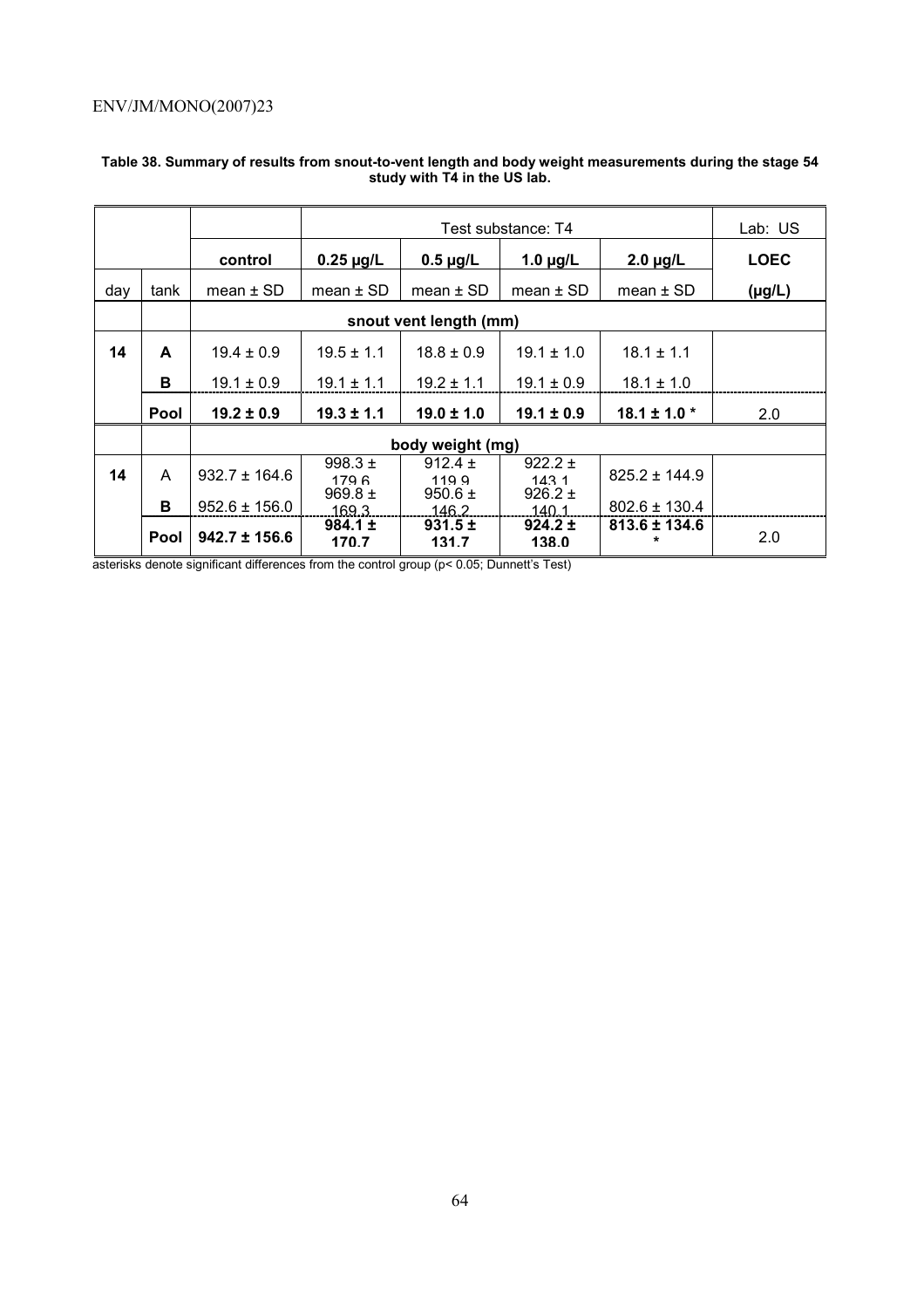|     |        |          |                |            |                |          | <b>Test substance:</b> | T4       |                |          |                | Lab: US     |
|-----|--------|----------|----------------|------------|----------------|----------|------------------------|----------|----------------|----------|----------------|-------------|
|     |        |          | control        |            | $0.25 \mu$ g/L |          | $0.5 \mu g/L$          |          | $1.0 \mu g/L$  |          | $2.0 \mu g/L$  | <b>LOEC</b> |
| day | tank   | median   | range          | median     | range          | median   | range                  | median   | range          | median   | range          | $\mu$ g/L   |
| 14  | A<br>B | 58<br>58 | 56-59<br>57-60 | 58<br>58.5 | 57-60<br>57-60 | 59<br>58 | 57-61<br>56-60         | 58<br>59 | 58-59<br>58-59 | 59<br>59 | 58-62<br>59-60 |             |
|     | Pool   | 58       | 56-60          | 58         | $57 - 60$      | 58       | 56-61                  | 58       | 58-59          | 59       | 58-62          | 2.0         |

**Table 39. Summary of results from developmental stage determination during the stage 54 study with T4 in the US lab.** 

Shaded cells indicate significant differences from the control group (p< 0.05; Dunn's Test)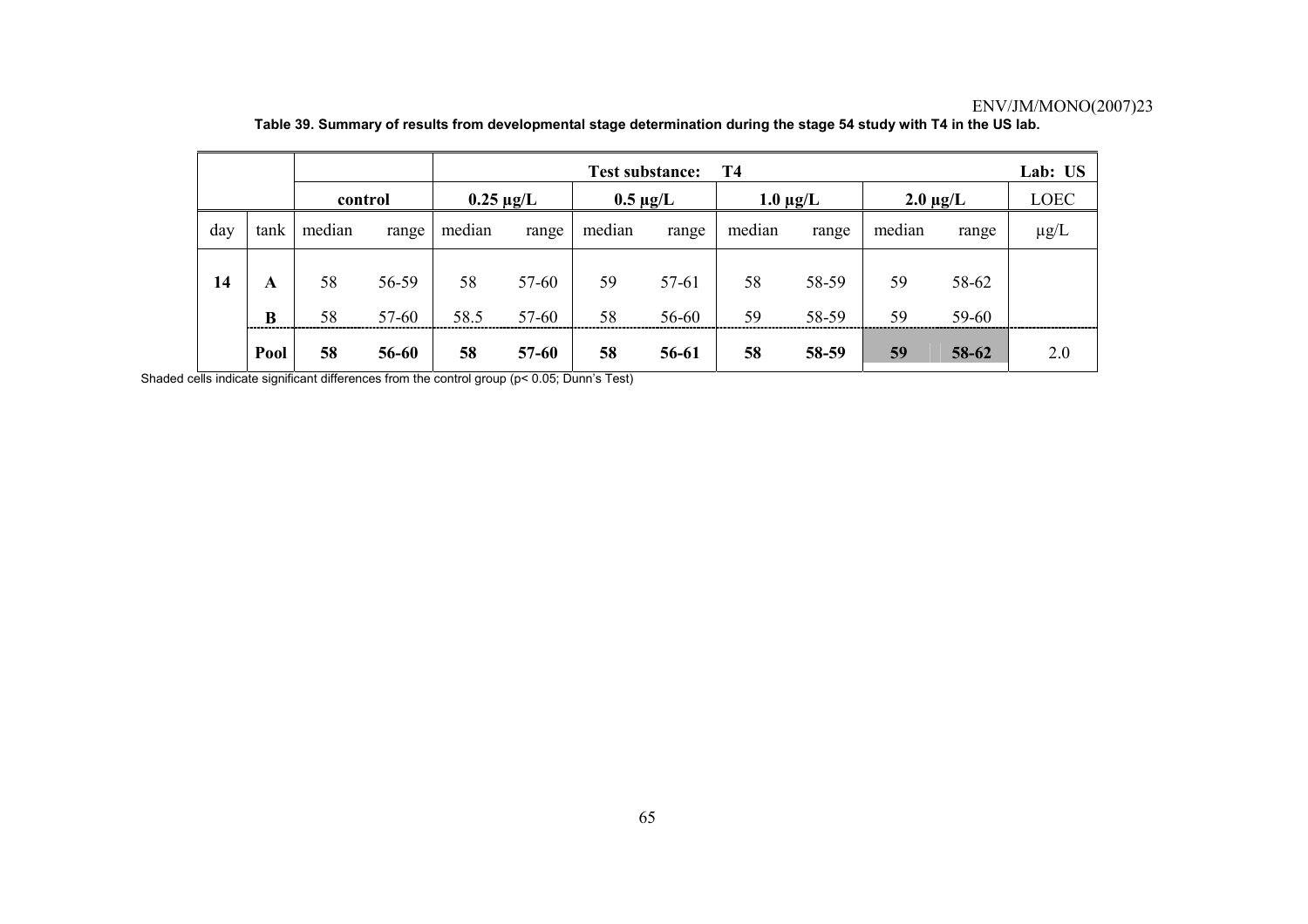# *Body Weight*

49. Effects of T4 on tadpole growth were further examined in all labs by body weight measurements at test termination (Table 34, Table 36, Table 38). Significant reductions in body weight were observed at 2.0  $\mu$ g/L T4 in the GER and US studies. In the US study, a strong and significant reduction in body weight was also observed after treatment with 4.0  $\mu$ g/L T4. In the JPN study, T4 treatment at 0.25, 1.0 and 2.0  $\mu$ g/L significantly reduced body weight at day 21.

# *Histopathology*

50. The detailed reports of the histopathological analyses conducted by the US lab, GER lab and JPN lab are presented in Annex 2, Annex 3, and Annex 4, respectively. In summary, the light microscopical appearance of thyroid glands from tadpoles exposed to T4 concentrations of 0.25 and 0.5 µg/L did not differ markedly from the control group. The US lab mainly noted changes in colloid content and colloid density at the two highest T4 concentrations including collapsed follicles and reduced or absent colloid in these follicles. In the GER study, an increase in the number of follicles lined by columnar epithelial cells was observed at 1.0 and 2.0  $\mu$ g/L T4 and minimal increases in the degree of peripheral vacuolation of the colloid were noted in tadpoles exposed to the highest T4 concentration  $(2.0 \mu g/L)$ . Quantitative analysis as conducted by the JPN lab revealed a significant reduction in follicular lumen area and thyroid gland area at 1.0 and 2.0 µg/L T4.

# *Gene Expression in Brain/Pituitary*

51. Samples of whole brain tissue including the pituitary (brain/pituitary) taken at test termination of the GER study were analysed for changes in gene expression by means of semi-quantitative RT-PCR (Figure 5). Results from RT-PCR revealed no significant changes in mRNA expression of TSHβ and TSHβ mRNA following T4 treatment. TRβ mRNA expression was significantly increased at 2.0 µg/L T4. Elevated mRNA expression levels were also observed at 2.0 µg/L T4 for other genes including BTEB, b/ZIP, prolactin, and type III monodeiodinase.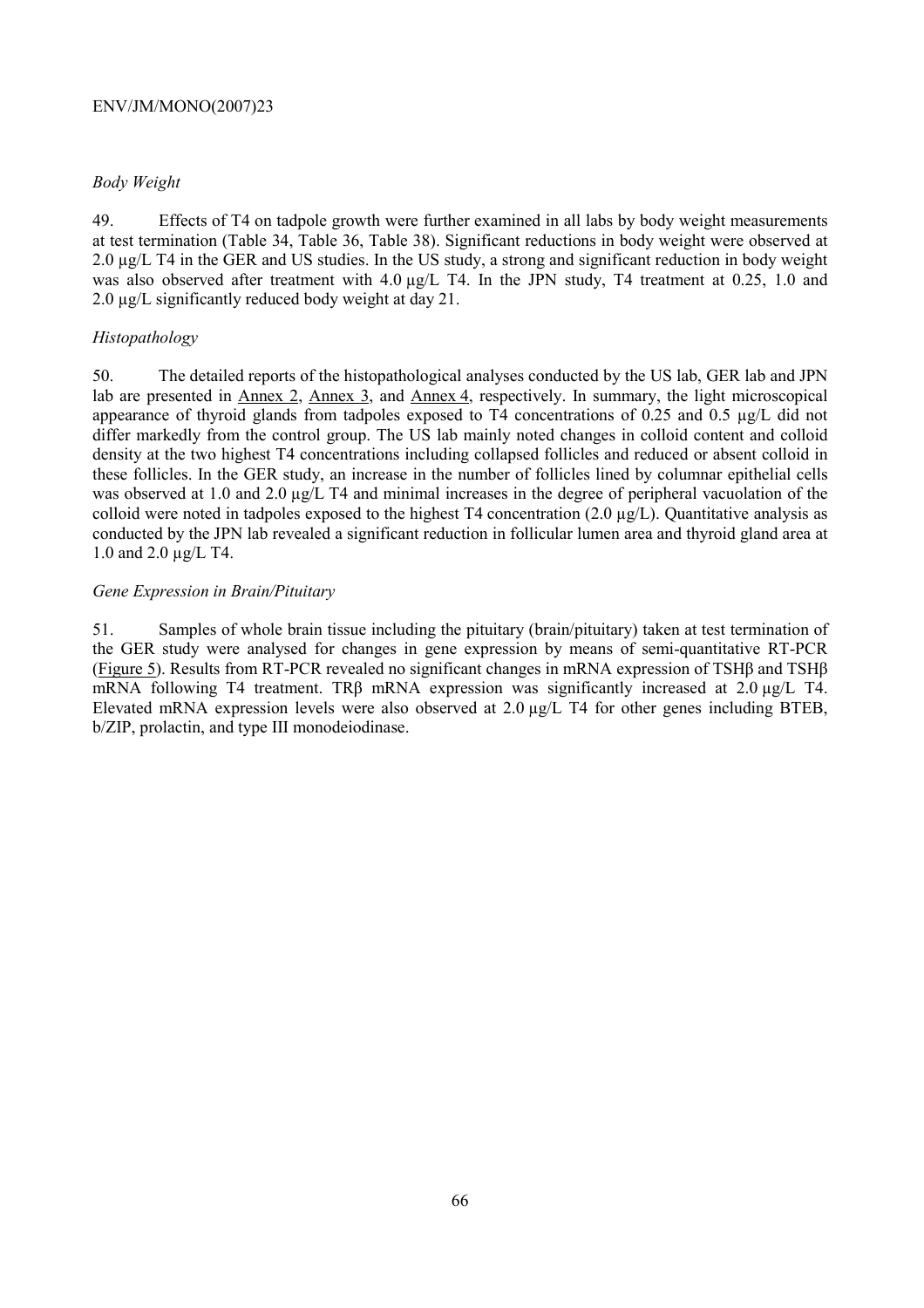

**Figure 5. Effects of T4 on gene expression in tadpole brain.** 

RNA was isolated from brain/pituitary tissue samples taken at test termination of the stage 54 exposure study with T4 in the GER lab. Semiquantitative RT-PCR analyses of mRNA expression of thyrotropin β-subunit (TSHβ), thyroid hormone receptor β (TRβ) and basic transcription element binding protein (BTEB) were performed and results from densitometric analysis of scanned agarose gels are shown. Results were expressed relative to the control group (ctrl). Columns and bars represent mean values  $\pm$  SEM of triplicate analyses. Statistically significant differences from the control are marked by asterisks (\* p<0.05; Dunnett's test).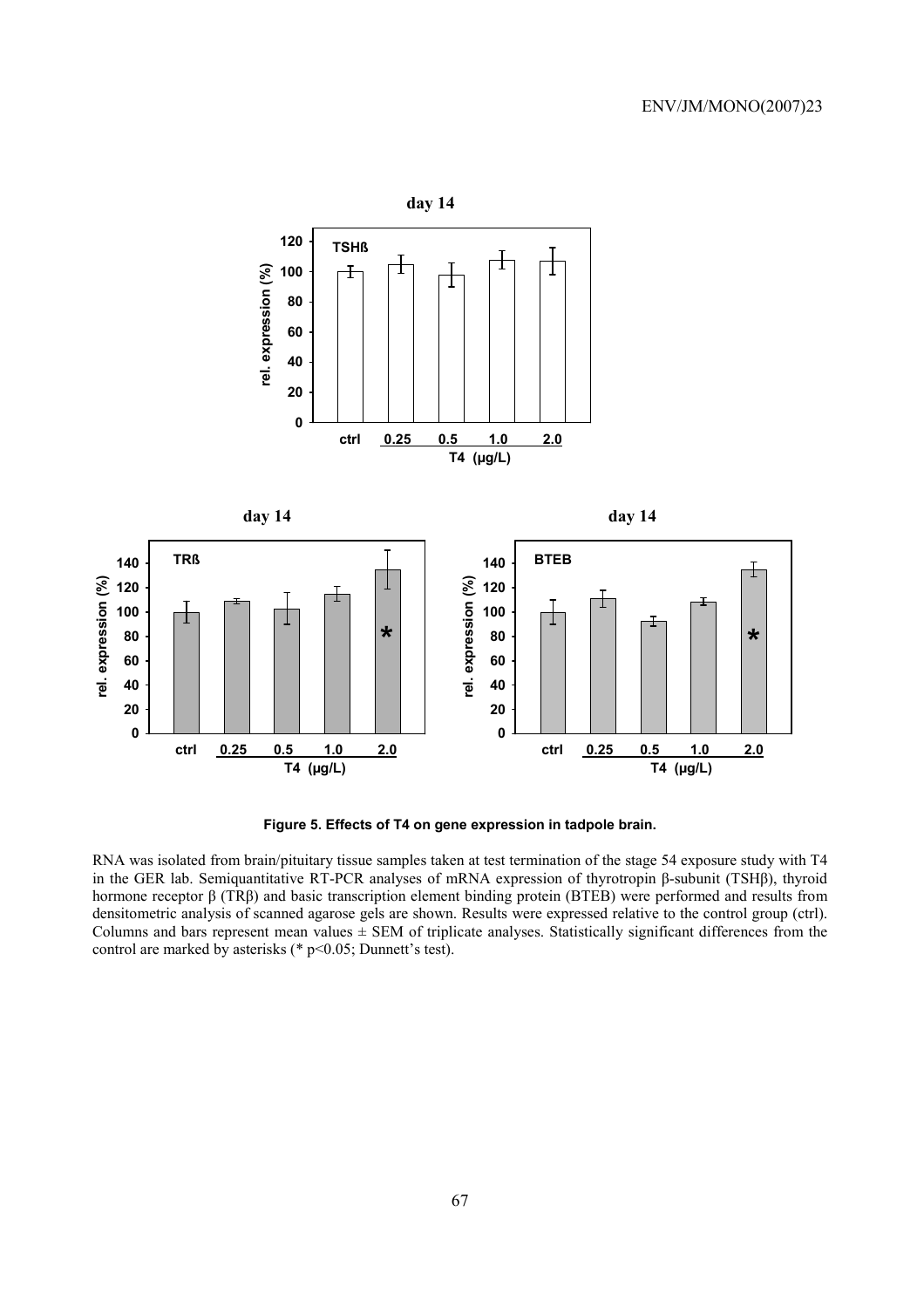### **DISCUSSION**

### **Control Organism Performance**

52. A total of 12 exposure experiments with *X. laevis* tadpoles were conducted during the first validation phase of the Amphibian Metamorphosis Assay. Despite differences in testing conditions between the three laboratories, the overall performance of control organisms, as judged from mortality, developmental and growth rates was remarkably similar. Slightly lower rates of development were observed in the control group during some of the experiments conducted in the JPN lab. This lab had to cope with some technical problems of the newly established flow-through exposure system, which may explain some of the slight differences in control animal performance. Further potential factors (e.g., reduced food availability) which may be responsible for these deviations have also been identified and it is expected that further optimization and standardization of test conditions during the ongoing validation work will minimize inter-laboratory variation in future studies. Moreover, since the effects caused by a given test chemical are evaluated on a relative basis, slight differences in performance of control organisms do not represent a major concern for the robustness of the assay. In particular, the high degree of similarity of developmental and growth rates between the GER lab (static renewal system) and US lab (flow-through system) indicates that *X. laevis* development is relatively insensitive to different exposure conditions if water quality and food supply are optimized. This fact strongly supports the robustness and practicability of the *Xenopus* metamorphosis model with regard to a broad use in different laboratories.

# **Effects Pattern of PTU on Metamorphosis and Thyroid System**

53. PTU was used as a test substance during Phase I validation work because of its well investigated anti-thyroidal activity in mammals (Capen, 1996) and *X. laevis* tadpoles (Goos *et al.*, 1968). In mammals, PTU inhibits the synthesis of TH in the thyroid gland by inactivating the critically important enzyme thyroid peroxidase (Cooper *et al.*, 1983) and the same mode of action is expected to occur in amphibian tadpoles. The test concentrations of PTU used in the present study were selected based on experience of the participating laboratories in conducting related work with *X. laevis*. All labs could clearly identify inhibiting effects of PTU on metamorphic development in *X. laevis* tadpoles based on determination of developmental stages of test organisms. Hind limb growth and differentiation represent the most obvious morphological modifications that occur during the developmental phase covered by the exposure protocols used in this study. Morphometric analysis of hind limb growth as performed in two labs confirmed the inhibition of metamorphic development by PTU. The observation of anti-metamorphic effects by PTU is consistent with the fact that normal development of tadpoles is dependent on sufficient supply of TH by the thyroid gland and the anticipated inhibitory activity of PTU on TH synthesis in the thyroid gland. Moreover, results from thyroid gland histology and analysis of TSH- β gene expression in the pituitary provided further confirmation that PTU caused alterations in function of the pituitary-thyroid gland axis. Histopathological analysis of thyroid gland sections revealed distension of thyroid follicles, diffuse enlargement of the thyroid gland, depletion of colloid and follicular cell hyperplasia, while expression of TSH- β mRNA was increased at the highest PTU concentrations in response to the inhibition of TH production by PTU. These findings strongly suggest that PTU acts as an anti-thyroidal agent in *X. laevis*  tadpoles.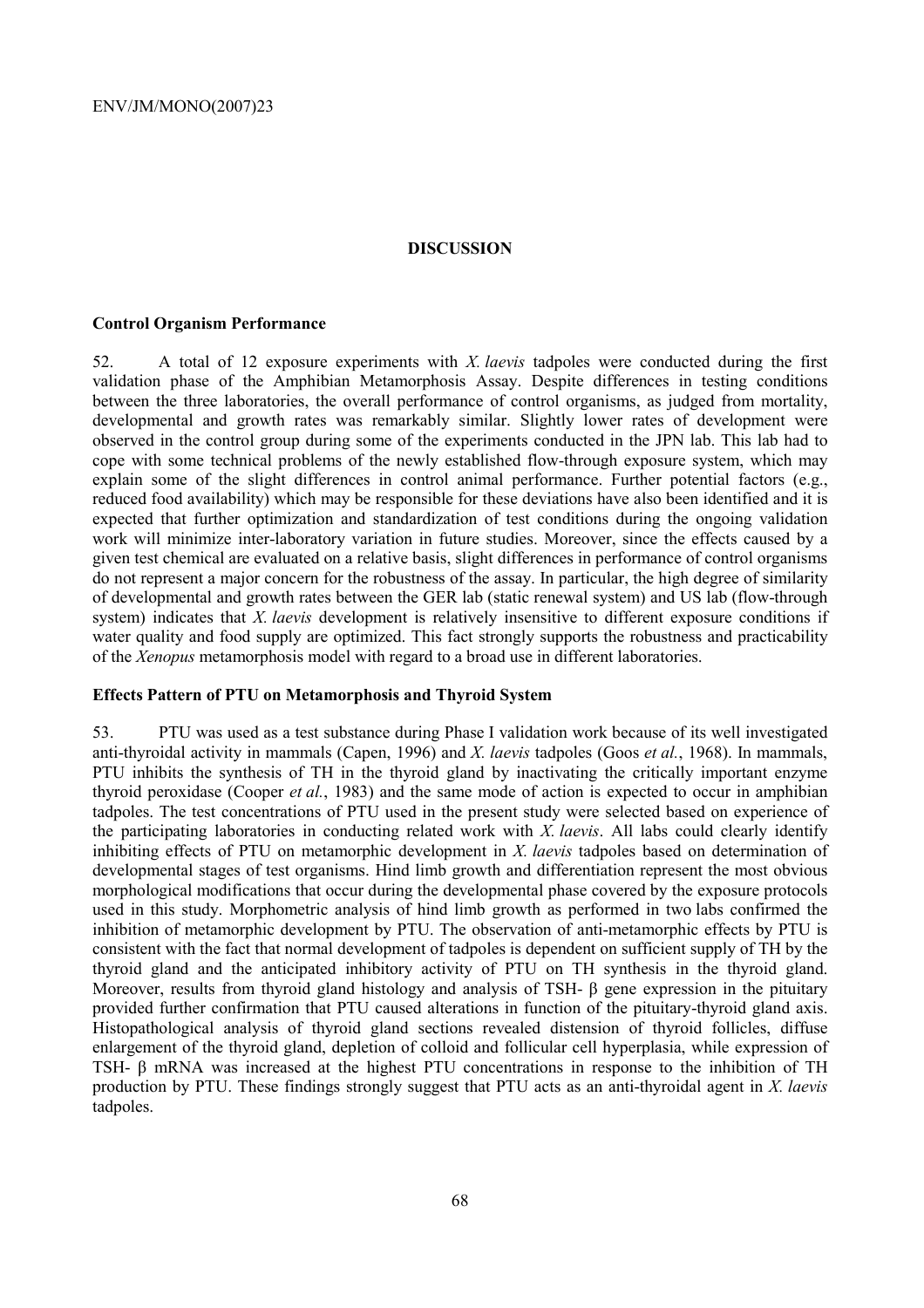### **Endpoint Sensitivity in PTU Studies**

#### *Developmental Stage*

54. Determination of the developmental stage of test organisms was the primary endpoint to detect effects of PTU on metamorphic development. All laboratories were able to detect significant retardation of tadpole development at the highest test concentration of PTU (20 mg/L). This was independent of whether exposure of tadpoles was initiated at stage 51 or at stage 54. Results from the GER and JPN studies showed that exposure of stage 51 and 54 organisms with 20 mg/L PTU for 7 days was not sufficient to detect statistically significant deviations from the control group, although trends towards developmental retardation were evident. The increased sensitivity of the assay at later time points can be explained in that development continues in the control organisms and the degree of developmental stage separation from the treated (i.e., inhibited) organisms continues to increase during the exposure period. Different observations were made in the three laboratories with regard to the sensitivity of the two exposure protocols for detection of inhibitory effects on developmental stage (Table 40; Table 41). No sensitivity differences were observed in the JPN lab (LOEC: 20 mg/L PTU for both protocols). Results from the GER lab showed a higher sensitivity of the stage 51 exposure protocol (LOECs: 10 mg/L PTU for stage 51 and 20 mg/L PTU for stage 54) whereas the US lab observed a higher sensitivity when the stage 54 exposure protocol was used (LOECs: 20 mg/L PTU for stage 51 and 10 mg/L PTU for stage 54). Thus, based on developmental stage data, it was not possible to conclude whether a stage 51 exposure for 21 days or a stage 54 exposure for 14 days represents the more sensitive testing approach. Overall, the LOEC values determined from this endpoint differed by not more than a factor of two between the laboratories and between different exposure protocols within a lab.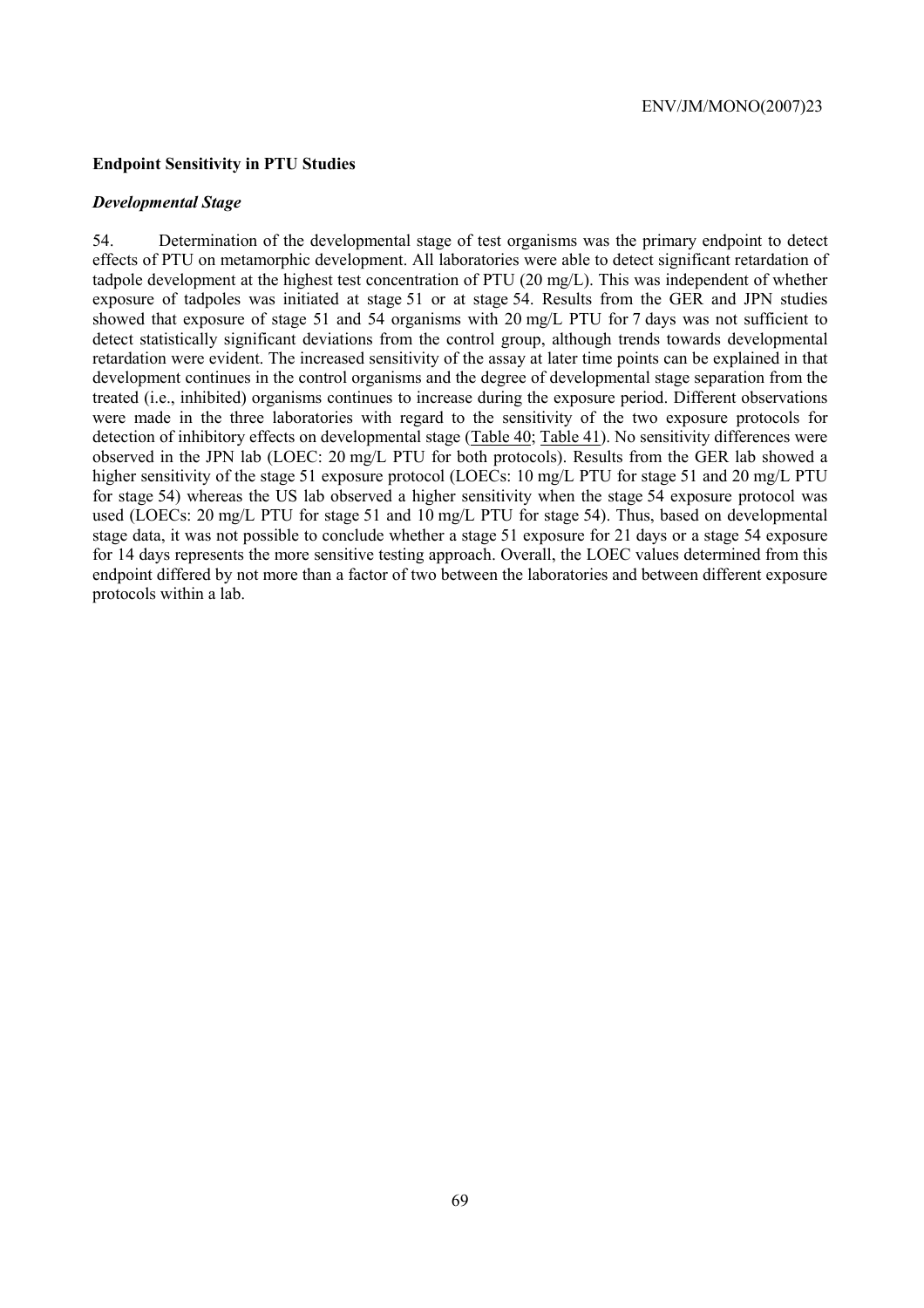### **Table 40. Comparison of statistical results from the three participating laboratories on the developmental stage of initial stage 51** *X. laevis* **larvae exposed to PTU for 7, 14, and 21 days.**

Initial nonparametric analysis by Kruskal-Wallis test was significant ( $p \leq 0.05$ ) for all analyses. Multiple comparisons between all treatment groups and the controls by Dunn's method are summarized in this table.

| Comparison  |       | Laboratory |                   |       |                          |                                       |     |  |  |
|-------------|-------|------------|-------------------|-------|--------------------------|---------------------------------------|-----|--|--|
|             |       | German     |                   |       | Japan                    |                                       | US  |  |  |
| Control vs. |       | 14 d       | 21 <sub>d</sub>   | d     | 14 d                     | 21 <sub>d</sub>                       | 21d |  |  |
| 1.25 mg/L   | $- -$ | $\sim$     | $\hspace{0.05cm}$ | $- -$ | $\overline{\phantom{a}}$ | $\hspace{0.05cm}$ – $\hspace{0.05cm}$ | ns  |  |  |
| 2.5 mg/L    | ns    | ns         | ns                | ns    | ns                       | ns                                    | ns  |  |  |
| 5.0 mg/L    | ns    | ns         | ns                | ns    |                          | ns                                    | ns  |  |  |
| 10 mg/L     | ns    | ns         |                   | ns    | ns                       | ns                                    | ns  |  |  |
| 20 mg/L     | ns    | ns         |                   | ns    | $\star$                  |                                       |     |  |  |

 $p \leq 0.05$ 

- - not tested ns not significant

#### **Table 41. Comparison of statistical results from the three participating laboratories on the developmental stage of initial stage 54** *X. laevis* **larvae exposed to PTU for 7 and 14 days.**

Initial nonparametric analysis by Kruskal-Wallis test was significant ( $p \le 0.05$ ) for all three laboratories at 14 days, but not significant at 7 days. Multiple comparisons between all treatment groups and the controls by Dunn's method are summarized in this table.

| Comparison  | Laboratory               |       |       |         |                 |  |  |  |
|-------------|--------------------------|-------|-------|---------|-----------------|--|--|--|
|             | German                   |       |       | Japan   | US              |  |  |  |
| Control vs. |                          | 14 d  |       | 14 d    | 14 <sub>d</sub> |  |  |  |
| 1.25 mg/L   | $\overline{\phantom{a}}$ | $- -$ | $- -$ | $- -$   | ns              |  |  |  |
| $2.5$ mg/L  | na                       | ns    | na    | ns      | ns              |  |  |  |
| 5.0 mg/L    | na                       | ns    | na    | ns      | ns              |  |  |  |
| $10$ mg/L   | na                       | ns    | na    | ns      |                 |  |  |  |
| 20 mg/L     | na                       |       | na    | $\star$ |                 |  |  |  |

\*  $p \leq 0.05$ 

<sup>1</sup>KW not significant

- - not tested

na not analyzed ns not significant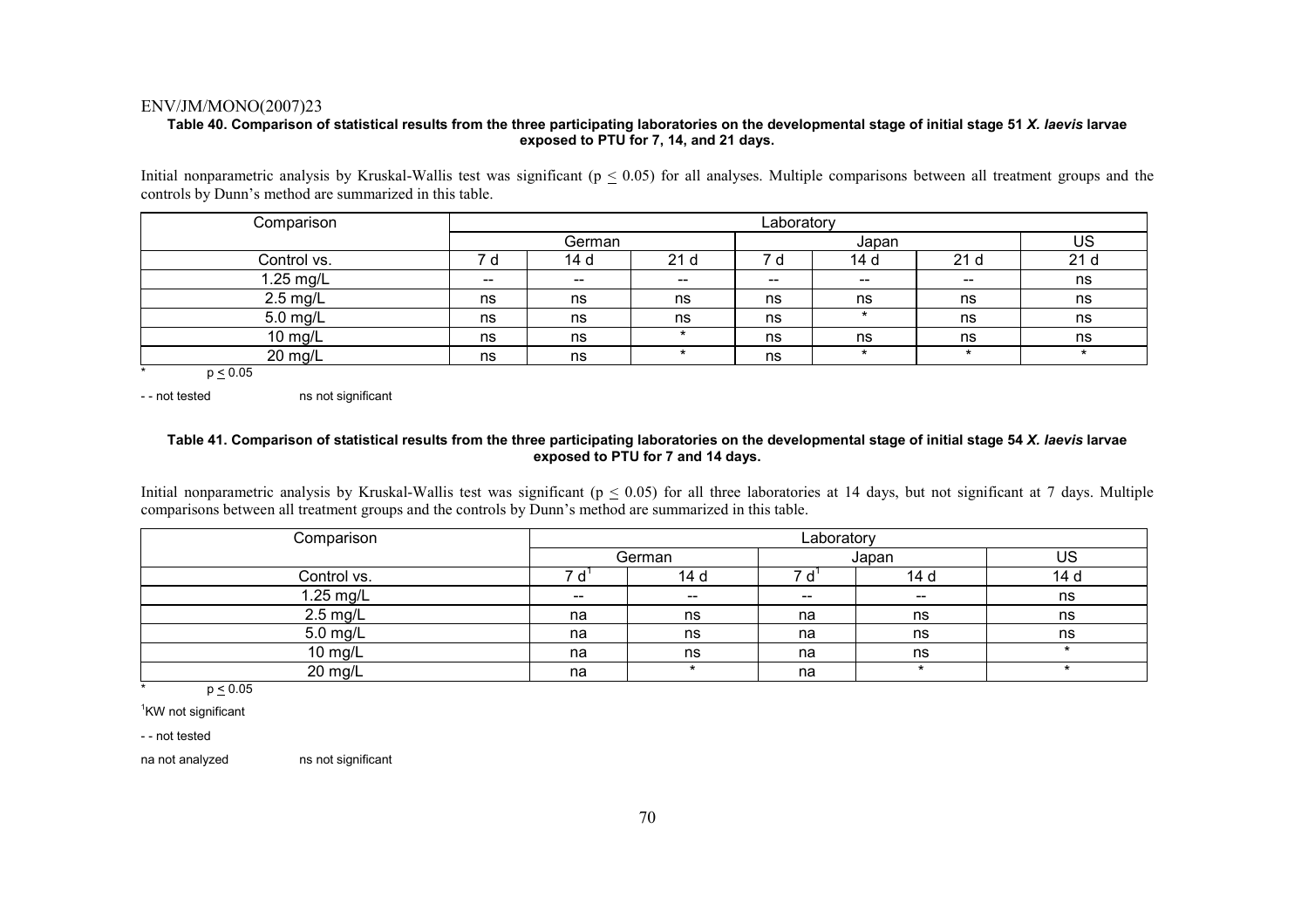### *Hind Limb Length*

55. Hind limb length was used in the JPN and GER studies as an additional endpoint to detect exposure-related alterations in development. Data from both laboratories indicated a sensitivity difference of this parameter between the two exposure protocols (Table 42; Table 43). In the stage 51 experiments, inhibitory effects of 20 mg/L PTU on hind limb growth were already detectable at day 7 and persisted until test termination. In the GER stage 51 study, 10 and 20 mg/L PTU caused a significant retardation in hind limb growth at day 14 and day 21 whereas stage determination could only detect significant retardation of development at test termination (day 21). Thus, developmental delay caused by PTU (10 and 20 mg/L) was more readily detected by hind limb length compared to stage measurements in the stage 51 exposure studies. In contrast, no significant effects on hind limb growth were detectable in the GER stage 54 exposure study and significant retardation of hind limb growth was only detected at day 14 (20 mg/L PTU) in the JPN stage 54 exposure study. Together, these data indicate that hind limb length measurements in a stage 51 exposure protocol could provide a valuable and sensitive endpoint to more rapidly detect developmental retardation caused by anti-thyroidal substances.

### *Thyroid Histopathology*

56. Developmental stage determination and hind limb length measurements represent apical endpoints that can be used to evaluate exposure-related changes in metamorphic development. However, both endpoints suffer from a lack of diagnostic value regarding confirmation of thyroid system-related modes of action. Thyroid gland histopathology was proposed as a core endpoint for the Amphibian Metamorphosis Assay in order to enhance the assay's specificity for thyroid system-related mechanisms of action. Thyroid histopathology represents a classical approach to identify anti-thyroidal activities of chemicals (Capen and Martin, 1989), but little was known about changes of histological endpoints in the thyroid gland of anuran tadpoles in response to anti-thyroidal substances (Goleman *et al.*, 2002b). This lack of information made it difficult to provide a standardized protocol to guide histological evaluation of thyroid glands in the different laboratories and different approaches were used in different laboratories during validation Phase I. The overall aim was to collect information about the responsiveness of a set of different histological parameters that may bear a potential to indicate changes in the functional state of the thyroid gland.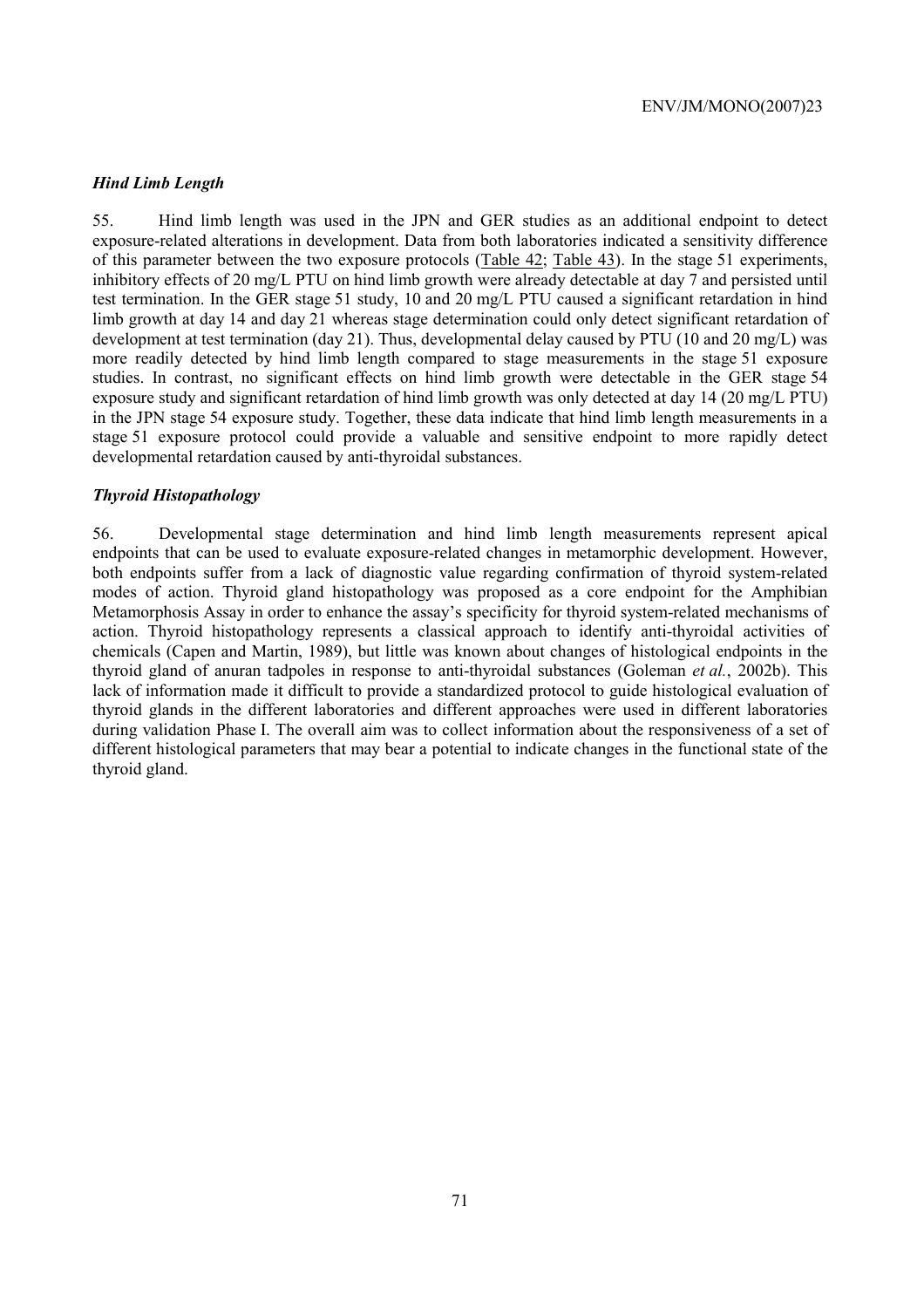|                             | lab            |                | <b>GER</b> |          |                |            | <b>US</b>  |                          |
|-----------------------------|----------------|----------------|------------|----------|----------------|------------|------------|--------------------------|
|                             | day            | $\overline{7}$ | 14         | 21       | $\overline{7}$ | 14         | 21         | 21                       |
| morphology                  | stage          | ns             | ns         | $10(-)$  | ns             | $20 (-)^*$ | $20(-)$    | $20(-)$                  |
|                             | <b>HL</b>      | $20 (-)^*$     | $10(-)$    | $10(-)$  | $20(-)$        | 20 $(-)^*$ | 20 $(-)^*$ | $-$                      |
| histology<br>(qualitative)  |                | --             |            | 5.0      |                |            | 2.5        | 5.0                      |
| histology<br>(quantitative) | cell<br>height | --             | --         | $20 (+)$ | --             | --         | $-$        | $-$                      |
|                             | gland<br>area  | --             | --         | $10 (+)$ | --             | --         | $20 (+)$   |                          |
|                             | lumen<br>area  |                |            |          | --             |            | ns         |                          |
| molecular                   | $TSH \beta$    | --             | $-$        | $20 (+)$ | --             | --         | $-$        | $-$                      |
| biology                     | $TR \beta$     | --             | --         | ns       | $-$            | --         | $-$        |                          |
|                             | <b>BTEB</b>    | --             | $-$        | $20(-)$  | --             | --         | --         | $\overline{\phantom{a}}$ |
| body length                 | <b>WBL</b>     | 10 $(-)^*$     | $10(-)$    | ns       | $10(-)$        | 20 $(-)^*$ | ns         | --                       |
|                             | SVL            | --             | $-$        | --       | --             | $-$        | $-$        | $20 (+)$                 |
| body weight                 |                | --             |            | ns       |                |            | ns         | $20 (+)$                 |

### **Table 42. Summary of endpoint sensitivities as detected in stage 51 studies with PTU. LOEC values (mg/L) as determined by the different endpoint measurements are shown.**

ns not significant; -- not determined; (-) significant reduction; (+) significant increase;

\* transient effects at lower concentrations or no dose response

BTEB basic transcription element binding protein; HL hind limb length; SVL snout-to-vent length; TR β thyroid hormone receptor β; THS β thyrotropin β -subunit; WBL whole body length;

57. This information was needed to identify evaluation criteria which provide the basis for a more structured histopathological assessment scheme to be used in future studies. The consultation of recognized experts in thyroid histopathology (Environmental Pathology Laboratories, Inc.) by the US lab helped to develop a catalogue of candidate evaluation criteria to be used in a standard grading system for consistent evaluation of changes in thyroid gland histology. Further orientation is given by a recent publication which reports about the successful application of an enhanced grading system to evaluate changes in rat thyroid glands following treatment with anti-thyroidal substances (Hooth *et al.*, 2001). This approach has also been applied to the evaluation of *X. laevis* thyroids following exposure to sodium perchlorate (Tietge *et al.*, 2004).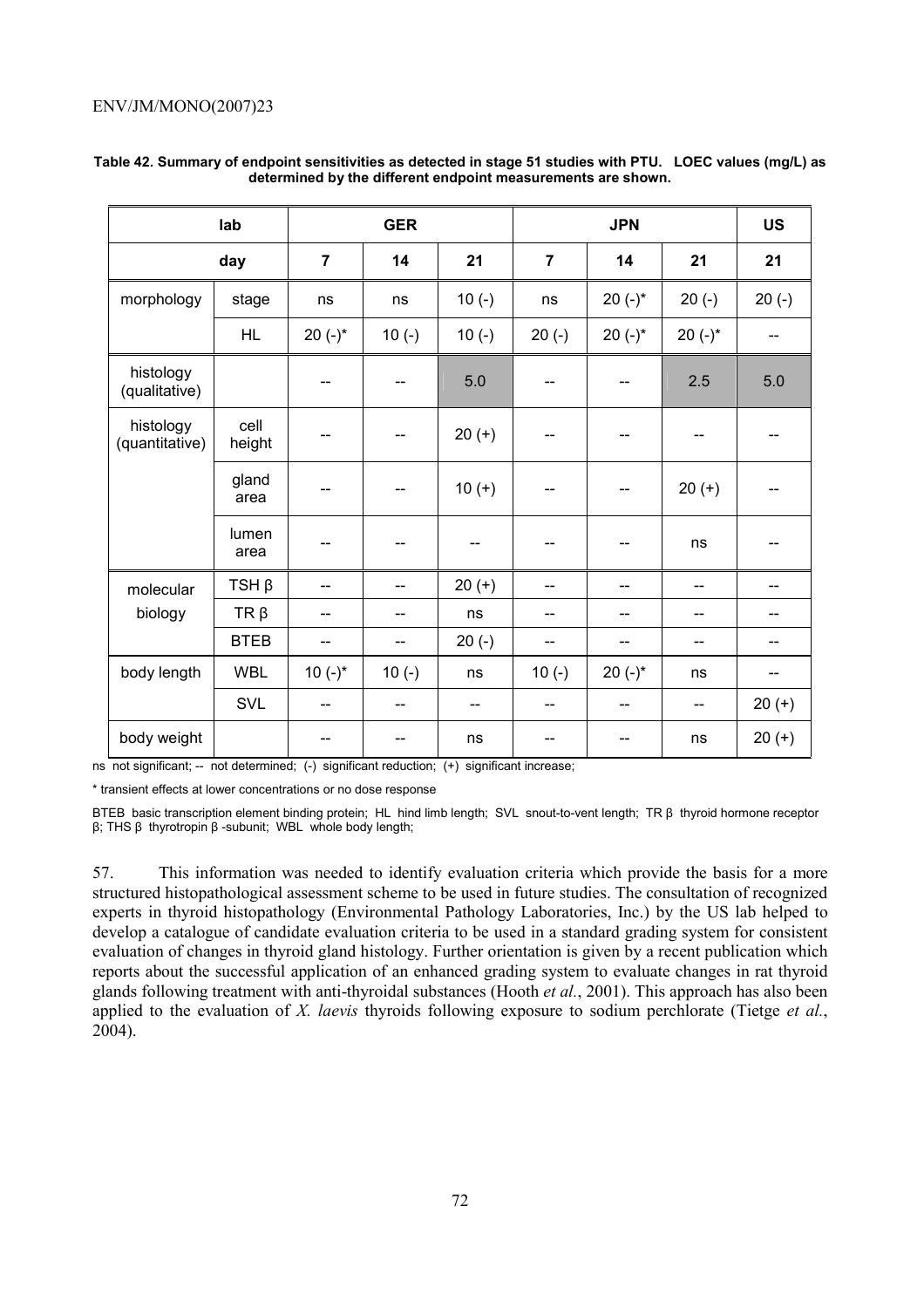|                             | lab            |                | <b>GER</b>               |                | <b>JPN</b>  |  | <b>US</b> |
|-----------------------------|----------------|----------------|--------------------------|----------------|-------------|--|-----------|
|                             | day            | $\overline{7}$ | 14                       | $\overline{7}$ | 14          |  | 14        |
| morphology                  | stage          | ns             | $20(-)$                  | ns             | $20(-)$     |  | $20(-)$   |
|                             | <b>HL</b>      | ns             | ns                       | ns             | $20(-)$     |  | --        |
| histology<br>(qualitative)  |                | --             | 5.0                      |                | 2.5         |  | 5.0       |
| histology<br>(quantitative) | cell<br>height | --             | $10 (+)$                 | --             | --          |  | --        |
|                             | gland<br>area  | --             | $10 (+)$                 | --             | $20 (+)$    |  |           |
|                             | lumen<br>area  | --             | --                       |                | $5.0 (+)^*$ |  |           |
| molecular                   | $TSH \beta$    | --             | $20 (+)$                 | $-$            | --          |  | --        |
| biology                     | $TR \beta$     | --             | ns                       | --             | --          |  | --        |
|                             | <b>BTEB</b>    | --             | ns                       | --             | $-$         |  | --        |
| body length                 | <b>WBL</b>     | 20 $(-)^*$     | ns                       | ns             | ns          |  | --        |
|                             | SVL            | --             | $\overline{\phantom{m}}$ | --             | --          |  | $20 (+)$  |
| body weight                 |                | --             | ns                       |                | ns          |  | ns        |

## **Table 43. Summary of endpoint sensitivities as detected in stage 54 studies with PTU. LOEC values (mg/L) as determined by the different endpoint measurements are shown.**

For footnotes see after Table 42

58. Pronounced changes in thyroid gland histology were observed in *X. laevis* tadpoles exposed to PTU from either stage 51 or stage 54. While the light microscopical appearance of thyroid glands from the 2.5 mg/L PTU treatment group did not differ markedly from the control group, exposure-related changes in the thyroid glands of tadpoles treated with higher PTU concentrations included distension of thyroid follicles, diffuse enlargement of the thyroid glands, colloid depletion, follicular cell hypertrophy and hyperplasia. Prevalence and severity of these changes increased in a concentration-dependent manner in all experiments. At the highest exposure concentration of PTU (20 mg/L), tadpoles were markedly affected with thyroid follicular cell hypertrophy and hyperplasia accompanied by diffuse thyroid gland enlargement, irrespective of the stage at which exposure was initiated. These changes are consistent with previous studies in which *X. laevis* tadpoles were treated with relatively high concentrations of PTU (Degitz *et al.*, 2004; Goos *et al.*, 1968; unpublished data from the GER lab). The foamy appearance of the colloid in thyroid glands that are inhibited in hormone production by 20 mg/L PTU may reflect the loss of TH as it is being utilized but not replaced. The observed effect pattern at the high PTU concentration suggests an increased stimulation of the thyroid glands by TSH (confirmed through gene expression analysis of TSHβ), consistent with the anticipated disruption of negative feedback signalling between the thyroid gland and the pituitary by PTU. Together, results from the qualitative histological evaluation of thyroid glands were relatively consistent among the laboratories and provided strong confirmation for antithyroidal activity of PTU in *X. laevis* tadpoles.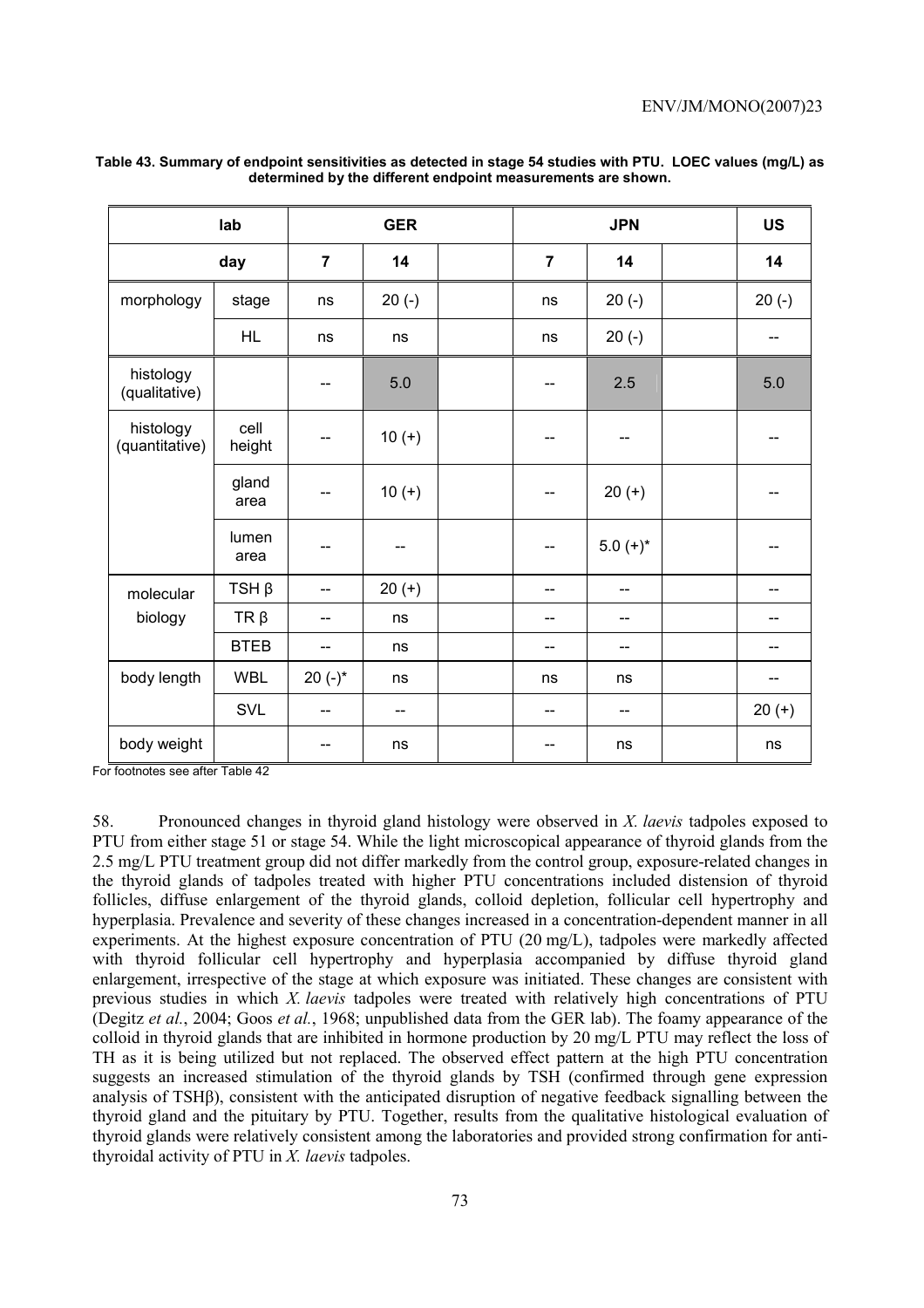59. The JPN and GER laboratories also performed morphometric analyses in order to quantify changes in selected histological endpoints. By using image analysis techniques, measurements of epithelial cell heights, follicular lumen area and thyroid gland area could confirm the presence of follicular cell hypertrophy, diffuse enlargement of follicles and diffuse thyroid gland enlargement at high PTU concentrations. However, a high variability in measured values for the selected endpoints prevented the detection of statistically significant differences at low PTU concentrations. Determination of changes in thyroid follicular epithelial cell heights is a classical approach used in many mammalian studies to evaluate alterations in the functional state of the thyroid gland (Delverdier *et al.*, 1991; Herrmann *et al.*, 1989). In the present study, it was found that changes in this particular parameter provided a less sensitive endpoint compared to follicle size and thyroid gland size.

60. As noted above, a direct inter-laboratory comparison of thyroid histology results is difficult due to the different evaluation approaches that were used in the three laboratories. The qualitative analyses conducted by the US and GER laboratories were consistent in that both laboratories observed very little changes at the lowest PTU concentrations (1.25 and 2.5 mg/L PTU). Histopathology reports from both laboratories noted that the effect patterns caused by PTU were the same for both exposure protocols whereas prevalence and severity of selected changes were increased at lower PTU concentrations in the stage 51 exposure studies compared to the stage 54 exposure studies. Assuming that the detection of some histopathological changes may be enhanced if the changes are more severe and prevalent, the stage 51 exposure protocol could be considered a slightly more sensitive approach to detect changes in thyroid histology. However, no conclusion can be drawn as to whether the increased severity of histopathological changes is due to the earlier stage at which exposure was initiated in the stage 51 studies or due to the longer exposure period.

61. In summary, thyroid histology greatly enhanced the diagnostic value of the assay for detection of thyroid system-related modes of action. Qualitative analysis of histopathological changes provided a more sensitive approach to detect exposure-related alterations than quantification of changes by image analysis. For future studies, development of a more standardized and structured assessment scheme is necessary to ensure sensitivity and consistency of histopathological evaluations among different laboratories. In addition, quantitative techniques should be further optimized. In particular, the endpoint selection for quantitative measurements requires refinement in order to accommodate the effects pattern observed in the present study.

# *Gene Expression Analysis*

62. Analysis of gene expression profiles is currently considered as an optional endpoint for the Amphibian Metamorphosis Assay. A potential advantage of gene expression analysis is that it may provide mechanistic information about modes of action of a test compound in *X. laevis* tadpoles. Selection of appropriate target tissues and marker genes is essential to a successful application of molecular techniques. During validation Phase I, gene expression analysis was only conducted by the GER lab with the general aim to identify and evaluate potential marker genes in brain/pituitary of tadpoles. Results from semiquantitative RT-PCR experiments provided further confirmation for the anticipated mode of PTU action. The increased expression of TSH β mRNA detected in tadpoles exposed to the highest PTU concentration (20 mg/L) suggests disruption of negative feedback between the thyroid gland and the pituitary by PTU. This effect was consistent with histological findings in that marked hypertrophic changes in the epithelial cell layer were also observed at 20 mg/L PTU. Expression of several TH-responsive genes (e.g. TR β, BTEB) was repressed in brain/pituitary of tadpoles showing retarded development due to PTU exposure. Brain/pituitary tissue samples were collected during all four studies performed in the GER lab. However, gene expression analysis has not yet been completed and so far only a limited number of samples (approximately 50% of the samples taken at test termination of the 4 exposure experiments) have been analyzed. Low sample numbers prevented in many cases the detection of statistically significant effects.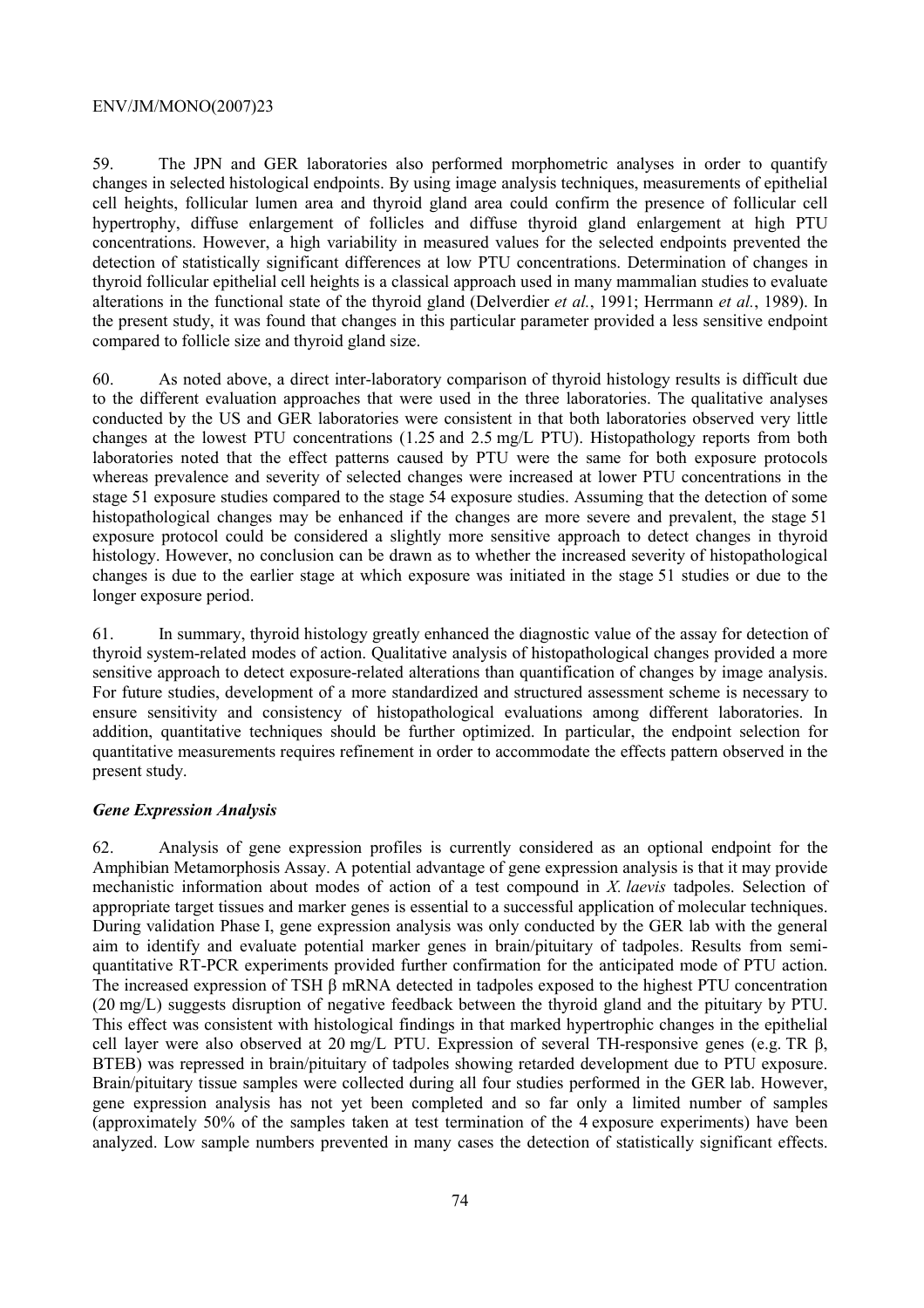Therefore, results from molecular biological analyses could not contribute data for the sensitivity comparison of the two exposure protocols. The preliminary data indicate, however, that gene expression analysis offers the potential to provide mechanistic information (e.g., increased TSH β expression following PTU treatment) and a further enhancement of molecular analyses by using real-time quantitative PCR is proposed for future studies.

## *Body Length and Body Weight*

63. The distinction between thyroid system-related and unrelated mechanisms altering metamorphic development is an important problem that needs to be thoroughly investigated in order to ensure the specificity of any metamorphosis assay for thyroid system-related effects. The use of thyroid systemrelated endpoints such as thyroid gland histology represents one approach taken during test protocol development. In addition, this issue was further addressed by assessing the utility of growth parameters (body length and body weight) to serve as indicators of non-specific mechanisms affecting tadpole development.

64. Measurements of whole body length (from the tip of the snout to the tip of the tail) at early time points during the exposure phase indicated the presence of weak growth-retarding effects at higher PTU concentrations. The observation of a weak inhibition of tadpole growth due to PTU treatment in the present experiments is consistent with results from previous exposure studies using PTU concentrations from 50 to 100 mg/L (Opitz *et al.*, in press). Results from experiments with other anti-thyroidal compounds (e.g. ethylenethiourea, amitrole, perchlorate) suggest that even complete blockage of TH synthesis and thus, complete inhibition of metamorphosis, does not necessarily inhibit growth of tadpoles (Kloas *et al.*, 2003; Goleman *et al.*, 2002a; Opitz *et al.*, in press). Because PTU has been shown to produce biological effects through various extrathyroidal modes of action (Bandyopadhyay *et al.*, 2002), the reduced growth rates as observed in this study may be the result of PTU mechanisms that are not related to the thyroid system. However, further studies are necessary to investigate the relationship between tadpole growth and disrupted functions of the thyroid system in *X. laevis*.

## *Effects Pattern of T4 on Metamorphosis and Thyroid System*

65. T4 was used as a reference substance with agonist properties during Phase I validation work. T4 is the native prohormone synthetized by the thyroid gland of all vertebrates. Acceleration of amphibian metamorphosis by T4 is a well-documented phenomenon. Previous studies conducted by the three participating laboratories showed that low T4 concentrations stimulate metamorphosis without disrupting the normal sequence of morphological changes or causing overt toxicity. During the present study, all laboratories could clearly identify accelerating effects of T4 on metamorphic development in *X. laevis* tadpoles based on determination of developmental stages of test organisms. Hind limb growth and differentiation are the first visible changes in morphology that occur under the influence of the still very low endogenous concentrations of TH during early prometamorphosis. Morphometric analyses of hind limb growth as performed by two labs confirmed the stimulating effect of T4 on metamorphic development. The observation of accelerated development due to T4 treatment is consistent with the fact that rate of metamorphic development is dependent on circulating TH concentrations. Histopathological analysis of thyroid gland sections revealed less marked changes compared to the PTU studies. Exposurerelated changes in the thyroid gland included reduced follicular lumen area, collapsed follicles and reduced or absent colloid in these follicles. Furthermore, an increased prevalence of follicles lined by columnar epithelial cell (hypertrophic cells) was observed at the two highest concentrations (1.0 and 2.0 µg/L T4).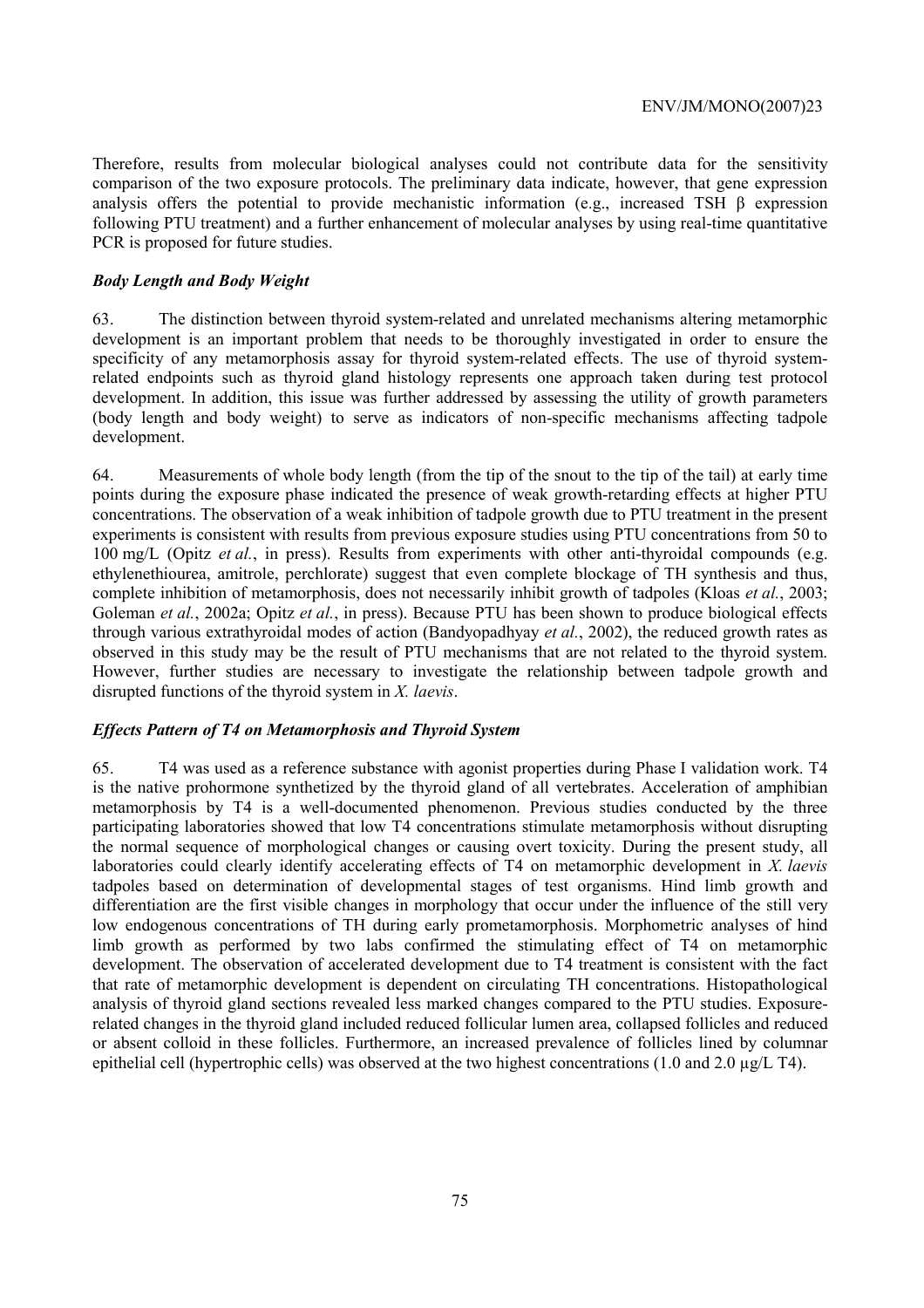# **Comparison of Endpoint Sensitivities in T4 Studies**

# *Developmental Stage*

66. Determination of the developmental stage of test organisms was the primary endpoint to detect effects of T4 on metamorphic development. All laboratories were able to detect significant acceleration of tadpole development at the highest test concentration of T4 (2.0 µg/L). This was independent of whether exposure of tadpoles was initiated at stage 51 or at stage 54. Results from the GER and JPN studies showed that exposure of stage 51 and 54 organisms with 2.0  $\mu$ g/L T4 for 7 days was sufficient to detect statistically significant deviations from the control group. The rapid detection of stimulating effects of T4 on development can be explained in that endogenous TH concentrations are very low during premetamorphosis and early prometamorphosis (Leloup and Buscaglia, 1977). Thus, exogenous addition of even low concentrations of T4 may produce a biologically relevant increase in circulating T4 levels during this early developmental phase. In this respect, it should be noted that a previously proposed amphibian testing protocol (tail-resorption-assay) using tadpoles at later developmental stages (stage 60) was limited in its ability to detect stimulating effects at even higher T4 concentrations (US lab unpublished data). The failure of TH treatment to enhance development relative to the untreated controls in the tail resorption assay was most likely due to the high endogenous level of TH already present in tadpoles at late stages and thus, additional exogenous TH could not significantly affect the system. Both testing protocols employed in the current validation study clearly displayed an increased sensitivity to detect agonistic activities compared to the tail resorption assay.

67. Different observations were made in the three laboratories with regard to the sensitivity of the two exposure protocols for detection of stimulatory effects of T4 on development (Table 44; Table 45). No sensitivity differences were observed in the US lab (LOEC: 2.0 µg/L T4 for both protocols). Results from the GER and JPN labs showed a higher sensitivity of the stage 51 exposure protocol (LOECs: 1.0 µg/L T4 for stage 51 and 2.0 µg/L T4 for stage 54). Thus, based on developmental stage data from at least two labs, it appeared that a stage 51 exposure for 21 days represents the more sensitive testing approach than a stage 54 exposure for 14 days. Overall, the LOEC values determined from stage data differed by not more than a factor of two between the laboratories and between different exposure protocols within a lab.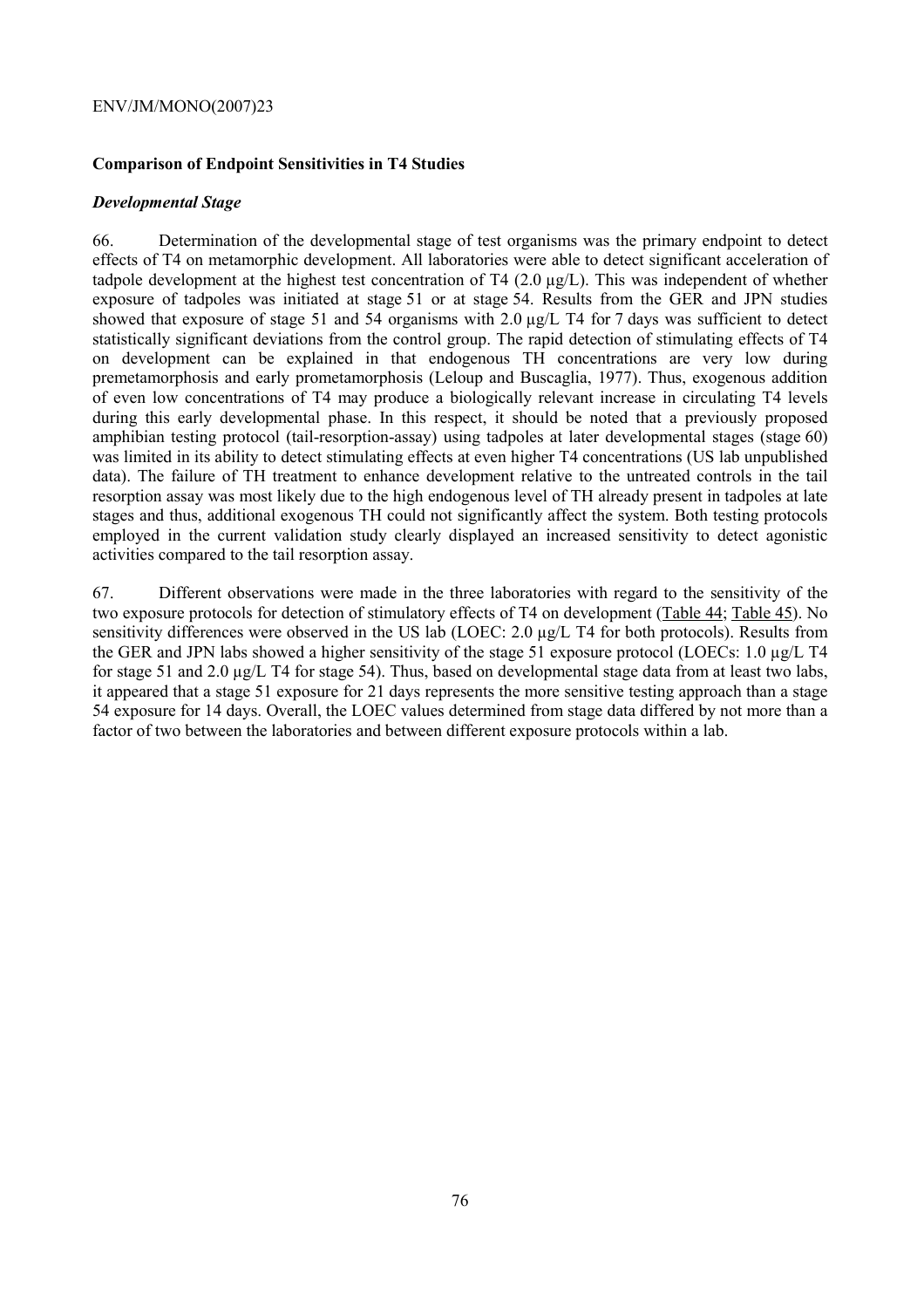### **Table 44. Comparison of statistical results from the three participating laboratories on the developmental stage of initial stage 51** *X. laevis* **larvae exposed to T4 for 7, 14, and 21 days.**

Initial nonparametric analysis by Kruskal-Wallis test was significant for all analyses. Multiple comparisons between all treatment groups and the controls by Dunn's method are summarized in this table.

| Comparison     | Laboratory |                          |                   |       |         |                          |     |
|----------------|------------|--------------------------|-------------------|-------|---------|--------------------------|-----|
|                |            | German                   |                   |       | Japan   |                          | US  |
| Control vs.    | d          | 14 d                     | 21 <sub>d</sub>   | d     | 14 d    | 21 <sub>d</sub>          | 21d |
| $0.25 \mu g/L$ | ns         | ns                       | ns                | ns    | ns      | ns                       | ns  |
| $0.5 \mu g/L$  | ns         | ns                       | ns                | ns    | ns      | ns                       | ns  |
| $1.0 \mu g/L$  | ns         | ns                       | $\star$           | *     | $\star$ | $\star$                  | ns  |
| $2.0 \mu g/L$  | $\star$    | $\star$                  | $\star$           |       | $\star$ | $\star$                  |     |
| $4.0 \mu g/L$  | $- -$      | $\overline{\phantom{a}}$ | $\hspace{0.05cm}$ | $- -$ | $- -$   | $\overline{\phantom{a}}$ |     |

 $\frac{1}{2}$  p < 0.05

- - not tested

ns not significant

### **Table 45. Comparison of statistical results from the three participating laboratories on the developmental stage of initial stage 54** *X. laevis* **larvae exposed to T4 for 7 and 14 days.**

Initial nonparametric analysis by Kruskal-Wallis test was significant for all analyses. Multiple comparisons between all treatment groups and the controls by Dunn's method are summarized in this table.

| Comparison            | Laboratory               |        |       |         |      |
|-----------------------|--------------------------|--------|-------|---------|------|
|                       |                          | German |       | Japan   | US   |
| Control vs.           | 7 a                      | 14 d   |       | 14 d    | 14 d |
| $0.25 \mu g/L$        | ns                       | ns     | ns    | ns      | ns   |
| $0.5 \mu g/L$         | ns                       | ns     | ns    | ns      | ns   |
| $1.0 \mu g/L$         | ns                       | ns     | ns    | ns      | ns   |
| $2.0 \mu g/L$         |                          |        |       | $\star$ |      |
| $4.0 \mu g/L$<br>---- | $\overline{\phantom{m}}$ | $- -$  | $- -$ | $- -$   |      |

\*  $p \le 0.05$ 

- - not tested

ns not significant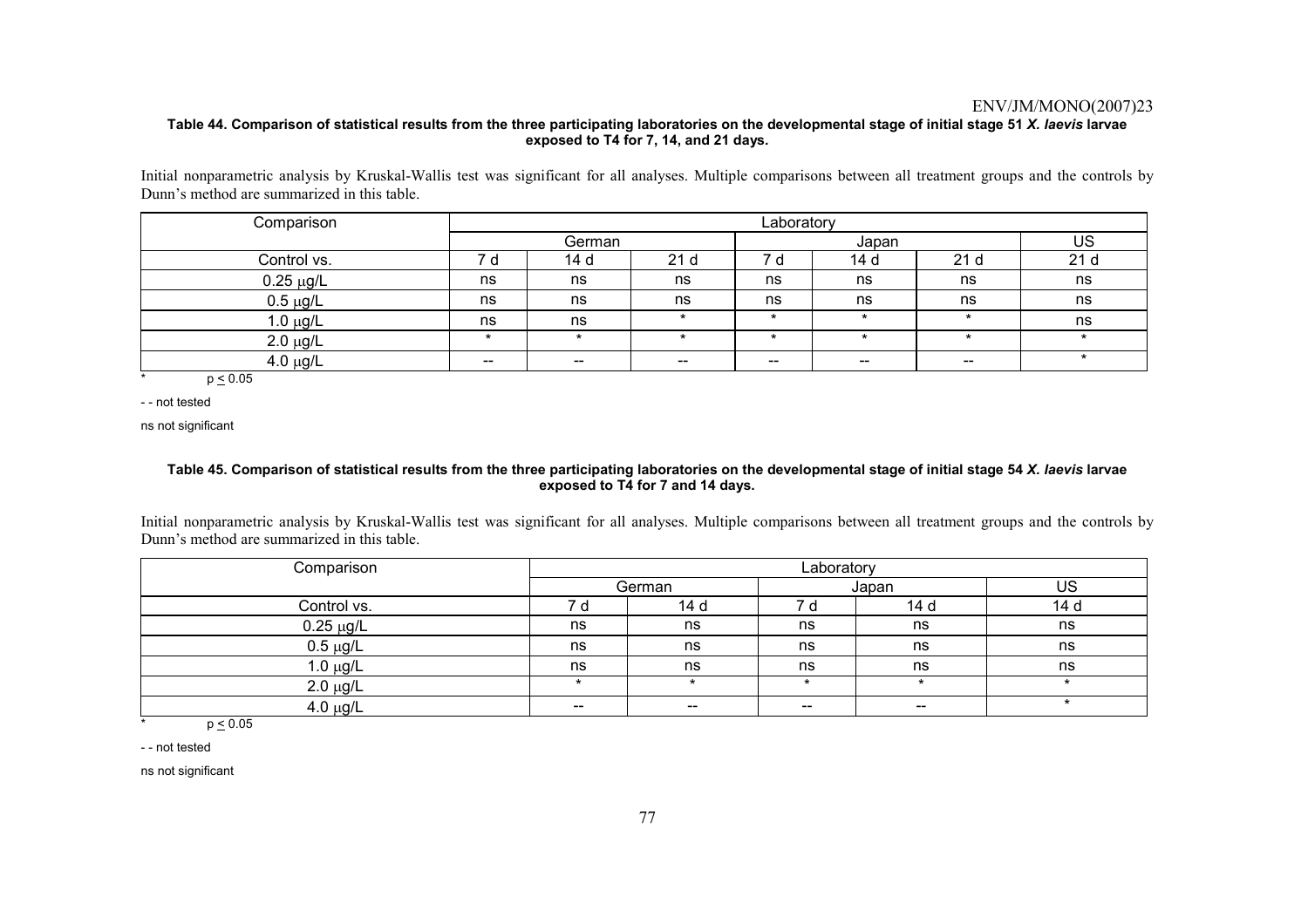# *Hind Limb Length*

68. Hind limb length was used in the JPN and GER studies as an additional endpoint to detect exposure-related alterations in development. Data from both laboratories indicated a sensitivity difference of this endpoint between the two exposure protocols (Table 46; Table 47). In the stage 51 experiments, hind limb length measurements at day 7 provided the most sensitive endpoint to detect the stimulatory effects of T4 (LOEC:  $0.5 \mu g/L$  T4 in the GER lab and  $1.0 \mu g/L$  in the JPN lab). In the stage 54 experiments, hind limb length measurements were as sensitive as developmental stage determinations. During spontaneous metamorphosis, the hind limbs are the first tissues that undergo obvious morphological changes (growth and differentiation) under the influence of relatively low endogenous TH concentrations. It should be noted that the sensitivity of hind limb length measurements to detect T4 effects was diminished at later time points in the GER stage 51 exposure study. Together, these data indicate that hind limb length measurements at day 7 in a stage 51 exposure protocol could provide a very sensitive endpoint to detect agonist activities. One factor that may contribute the different sensitivities of the endpoints hind limb length and developmental stage may be that parametric statistical methods were used for analysis of hind limb length data whereas non-parametric approaches were used for evaluation of developmental stage data. Future studies should further address a comparative evaluation of the sensitivities of these two apical endpoints.

# *Thyroid Histopathology*

69. Results from histopathological analyses of thyroid glands of T4-treated tadpoles were less consistent between the laboratories and are more difficult to interpret compared to the effect pattern seen in the PTU studies. The US lab mainly noted changes in colloid content and colloid density. At the two highest T4 concentrations, prevalent changes included collapsed follicles and reduced or absent colloid in these follicles. Similar effects on follicular colloid content were only rarely observed at the highest T4 concentration (2.0 µg/L) in the GER lab. Quantitative analysis as conducted by the JPN lab revealed a significant reduction in follicular lumen area and thyroid gland area at the two highest T4 concentrations (1.0 and 2.0 µg/L T4) in the stage 54 experiment but not in the stage 51 experiment. The most obvious change determined in the GER experiments was an increase in the number of follicles lined by columnar epithelial cells at the two higher T4 concentrations.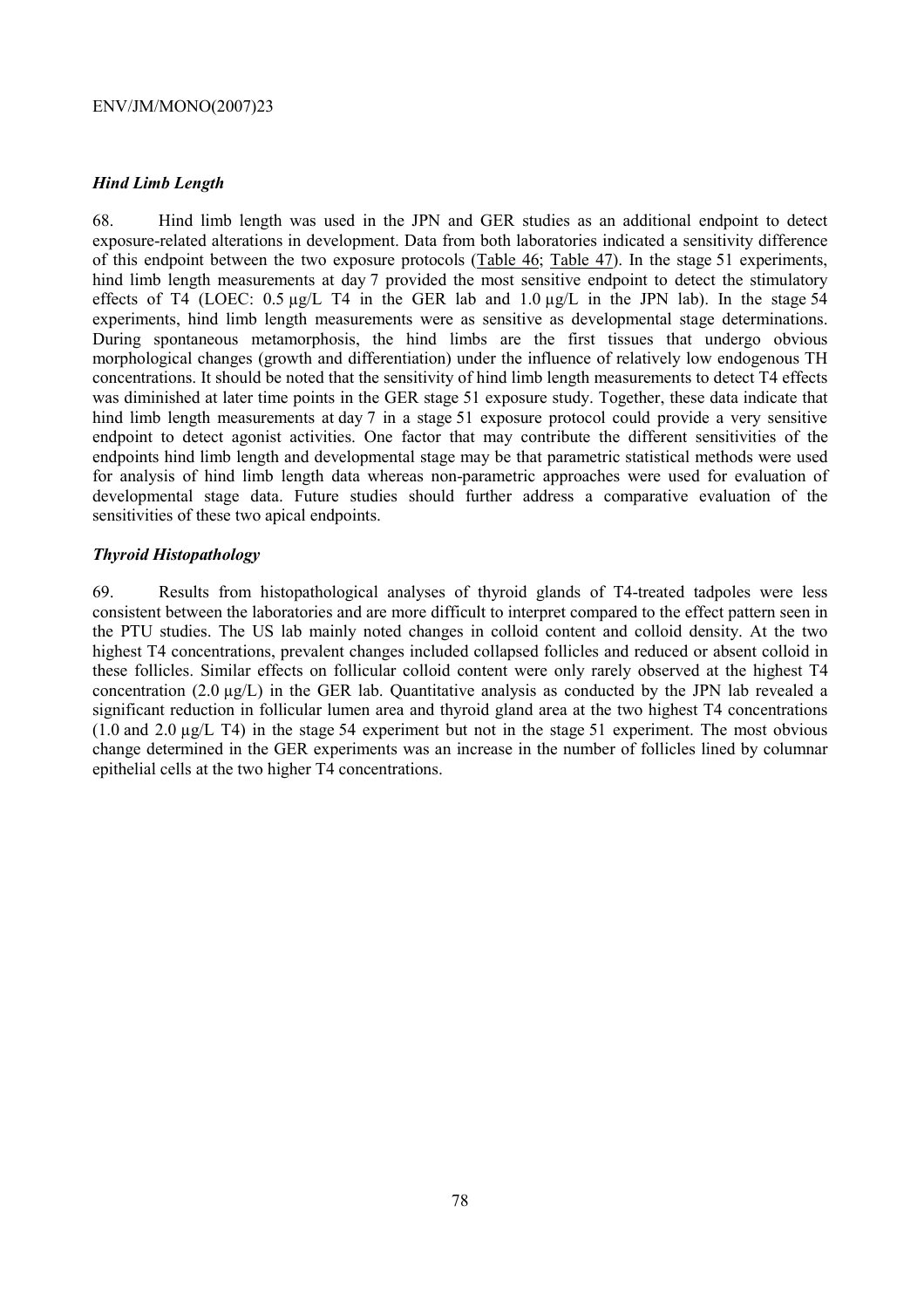|                             | lab            |          | <b>GER</b> |              |              | <b>JPN</b> |          | <b>US</b> |
|-----------------------------|----------------|----------|------------|--------------|--------------|------------|----------|-----------|
|                             | day            | 7        | 14         | 21           | 7            | 14         | 21       | 14        |
| morphology                  | stage          | $2.0(+)$ | $2.0(+)$   | $1.0(+)$     | $1.0(+)$     | $1.0(+)$   | $1.0(+)$ | $2.0(+)$  |
|                             | HL             | $0.5(+)$ | $1.0(+)$   | $2.0(+)$     | 1.0<br>$(+)$ | $1.0(+)$   | $1.0(+)$ | $- -$     |
| histology<br>(qualitative)  |                |          |            | 2.0          |              |            | ns       | 1.0       |
| histology<br>(quantitative) | cell<br>height |          |            | $2.0 (+)$    |              |            |          |           |
|                             | gland<br>area  |          |            |              |              |            | ns       |           |
|                             | lumen<br>area  |          |            |              |              |            | ns       |           |
| molecular                   | TSH β          | --       | --         | ns           |              |            |          |           |
| biology                     | $TR \beta$     | --       | --         | $2.0(+)$     |              |            |          |           |
|                             | <b>BTEB</b>    | --       | --         | 1.0<br>$(+)$ | --           |            |          |           |
| body length                 | <b>WBL</b>     | ns       | ns         | $2.0(-)$     | ns           | $2.0(-)$   | $2.0(-)$ |           |
|                             | <b>SVL</b>     | --       |            |              | --           |            |          | $1.0(-)$  |
| body weight                 |                |          |            | $1.0(-)$     |              |            | $2.0(-)$ | $1.0(-)$  |

**Table 46. Summary of endpoint sensitivities as detected in stage 51 studies with T4** 

ns not significant; -- not determined; (-) significant reduction; (+) significant increase;

\* transient effects at lower concentrations or no dose response

BTEB basic transcription element binding protein; HL hind limb length; SVL snout-to-vent length; TR β thyroid hormone receptor β; THS β thyrotropin β -subunit; WBL whole body length;

|                             |                |                |            | Table 47. Summary of endpoint sensitivities as detected in stage 54 studies with T4 |                |            |          |
|-----------------------------|----------------|----------------|------------|-------------------------------------------------------------------------------------|----------------|------------|----------|
|                             | lab            |                | <b>GER</b> |                                                                                     |                | <b>JPN</b> | US       |
|                             | day            | $\overline{7}$ | 14         |                                                                                     | $\overline{7}$ | 14         | 14       |
| morphology                  | stage          | $2.0(+)$       | $2.0(+)$   |                                                                                     | $2.0(+)$       | $2.0(+)$   | $2.0(+)$ |
|                             | HL             | $2.0 (+)^*$    | $2.0 (+)$  |                                                                                     | $2.0 (+)$      | $\star$    |          |
| histology<br>(qualitative)  |                |                | 2.0        |                                                                                     |                | 1.0        | 1.0      |
| histology<br>(quantitative) | cell<br>height |                | $1.0(+)$   |                                                                                     |                |            |          |
|                             | gland<br>area  |                |            |                                                                                     | --             | $1.0(-)$   |          |
|                             | lumen<br>area  |                |            |                                                                                     |                | $1.0(-)$   |          |
| molecular                   | TSH β          |                | ns         |                                                                                     |                |            |          |
| biology                     | TR β           |                | $2.0(+)$   |                                                                                     |                |            |          |
|                             | <b>BTEB</b>    |                | $2.0(+)$   |                                                                                     |                |            |          |
| body length                 | <b>WBL</b>     | ns             | $2.0(-)$   |                                                                                     | $1.0(-)^{*}$   | $0.25(-)$  |          |
|                             | <b>SVL</b>     |                |            |                                                                                     |                |            | $2.0(-)$ |
| body weight                 |                |                | $2.0(-)$   |                                                                                     |                | $1.0(-)$   | $2.0(-)$ |

For footnotes see after Table 46

70. Depletion of colloid stores and increases in epithelial cell height are known to occur at climax stages during normal development (Regard, 1978) when TSH synthesis and release by the pituitary (Buckbinder and Brown, 1993; Manzon and Denver, 2004) and T4 synthesis and secretion by the thyroid gland (Leloup and Buscaglia, 1977; Regard, 1978) reach maximum levels. Early studies by Saxen *et al.* (1957) reported marked colloid depletion and also collapse of follicles in *X. laevis* tadpoles at climax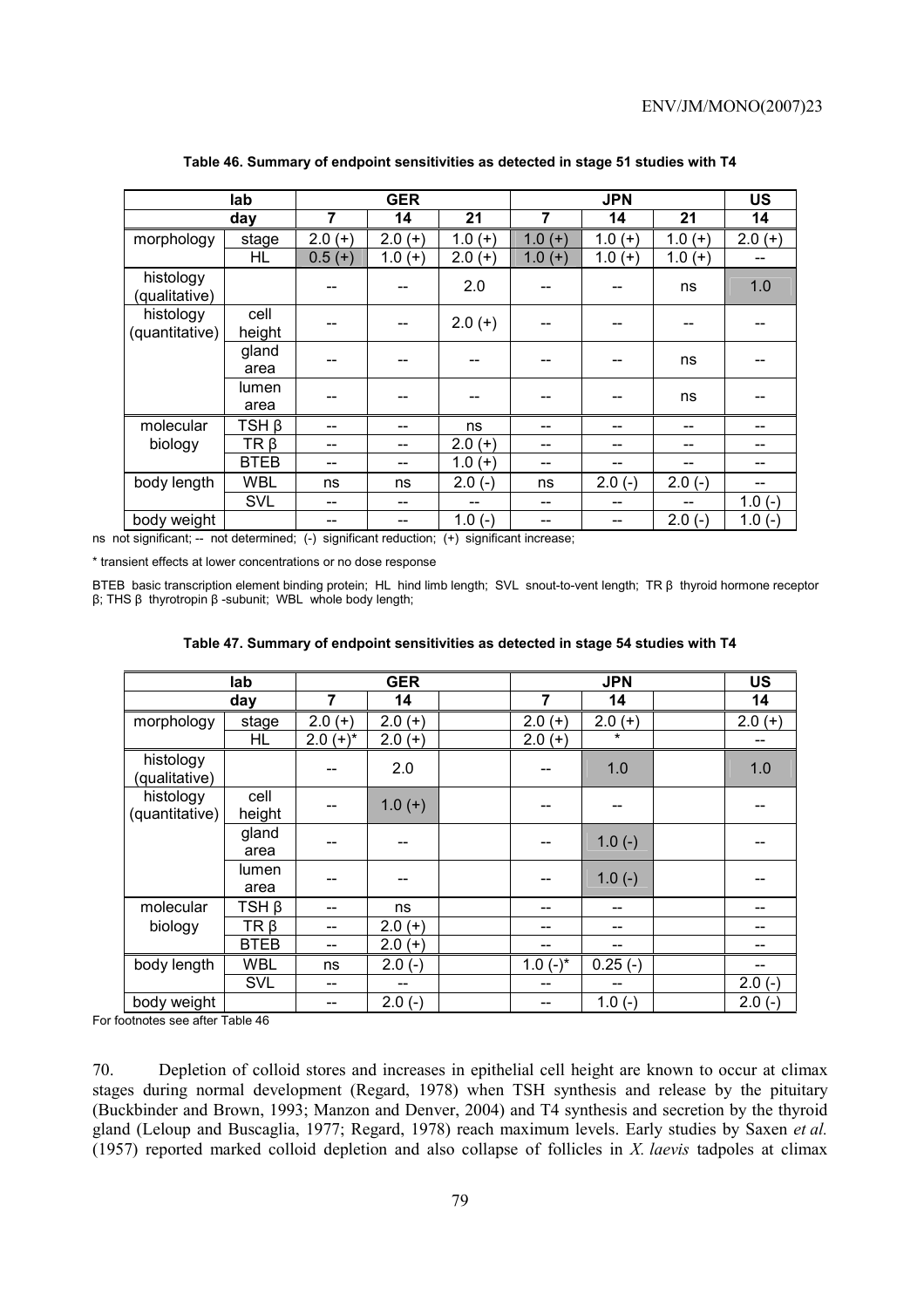stages. Similarly, results from an unpublished study by the GER lab showed that the degree of colloid resorption and the thickness of the epithelial cell layer were maximal at stages 60 to 62 in *X. laevis*  tadpoles during spontaneous metamorphosis. Therefore, the challenge in interpreting the histological findings of the present study is to distinguish whether the selected changes occurred in response to T4-induced alterations of the functional state of the hypothalamus-pituitary-thyroid gland axis or merely reflect the advanced stage of the tadpoles in the corresponding T4 treatment groups.

# *Gene Expression Analysis*

71. Analysis of mRNA expression was performed with tissue samples taken at test termination of the T4 studies. Results from semi-quantitative RT-PCR experiments did not indicate differences in pituitary expression of TSH β mRNA between control and T4-treated tadpoles. TSH β mRNA expression was slightly elevated at the highest T4 concentration. Thus, by means of semi-quantitative RT-PCR analysis, there was no indication for negative feedback effects of the tested T4 concentrations on TSH β mRNA expression. However, tadpoles were randomly selected at test termination for tissue dissection and subsequent RNA extraction and were therefore not necessarily at the same developmental stage. Because TSH β mRNA, like many other genes, shows a developmental expression profile with peak expression at climax stages, the slightly elevated expression level observed at 2.0 µg/L T4 may reflect the advanced stage of the tadpoles in the corresponding T4 treatment group. Further, the absence of a down-regulation of pituitary TSH β mRNA expression by T4 (when analyzed at test termination) does not preclude the possibility that negative feedback by T4 may occur at earlier exposure time points.

72. Expression of several TH-responsive genes in brain (e.g. TR β, BTEB) was elevated in tadpoles showing accelerated development due to T4 exposure. However, the observed differences in TR β and BTEB mRNA expression between control and T4-exposed tadpoles correlate closely with the stagedependent changes in expression that occur during spontaneous development.

# *Body Length and Body Weight*

73. Measurements of whole body length (from the tip of the snout to the tip of the tail) at early time points during T4 exposure did not indicate effects of T4 on initial tadpole growth (Table 46; Table 47). At termination, however, reduced mean values of whole body length, snout-to-vent length and body weight were consistently determined at higher T4 concentrations in the GER and US labs. In the JPN studies with T4, heterogeneous effects on tadpole growth were observed for the different T4 concentrations. Overall, the results indicate that the tested T4 concentrations did not affect initial tadpole growth but that accelerated development occurring at high T4 concentrations (which was accompanied by resorption of gill and tail tissue) led to decreased mean values of whole body length, snout-to-vent length and body weight at test termination. Similar to the PTU studies, evaluation of growth-related endpoints at early time points during the exposure period may provide relevant information to identify possible toxic effects.

# **Critical Review of Results from Validation Phase 1 and Proposal for Phase 2 Validation Activities**

74. The data presented in this report have been initially reviewed and discussed by representatives from all three participating laboratories at a status meeting held in Hiroshima, Japan, in March 2004 (see Annex 6). As an outcome of this meeting, a draft report presenting a compilation and initial discussion of Phase 1 study results as well as a protocol proposal for validation Phase 2 were prepared and submitted to OECD. These documents provided the basis for further discussion of Phase 1 study results at the second OECD meeting of the *ad hoc* Expert Group on Amphibian Testing in Paris, France, in June 2004 (OECD 2004). In this section, the main outcome of the two meetings is summarized in order to provide the rationale for the test protocol proposal that will be developed for validation Phase 2.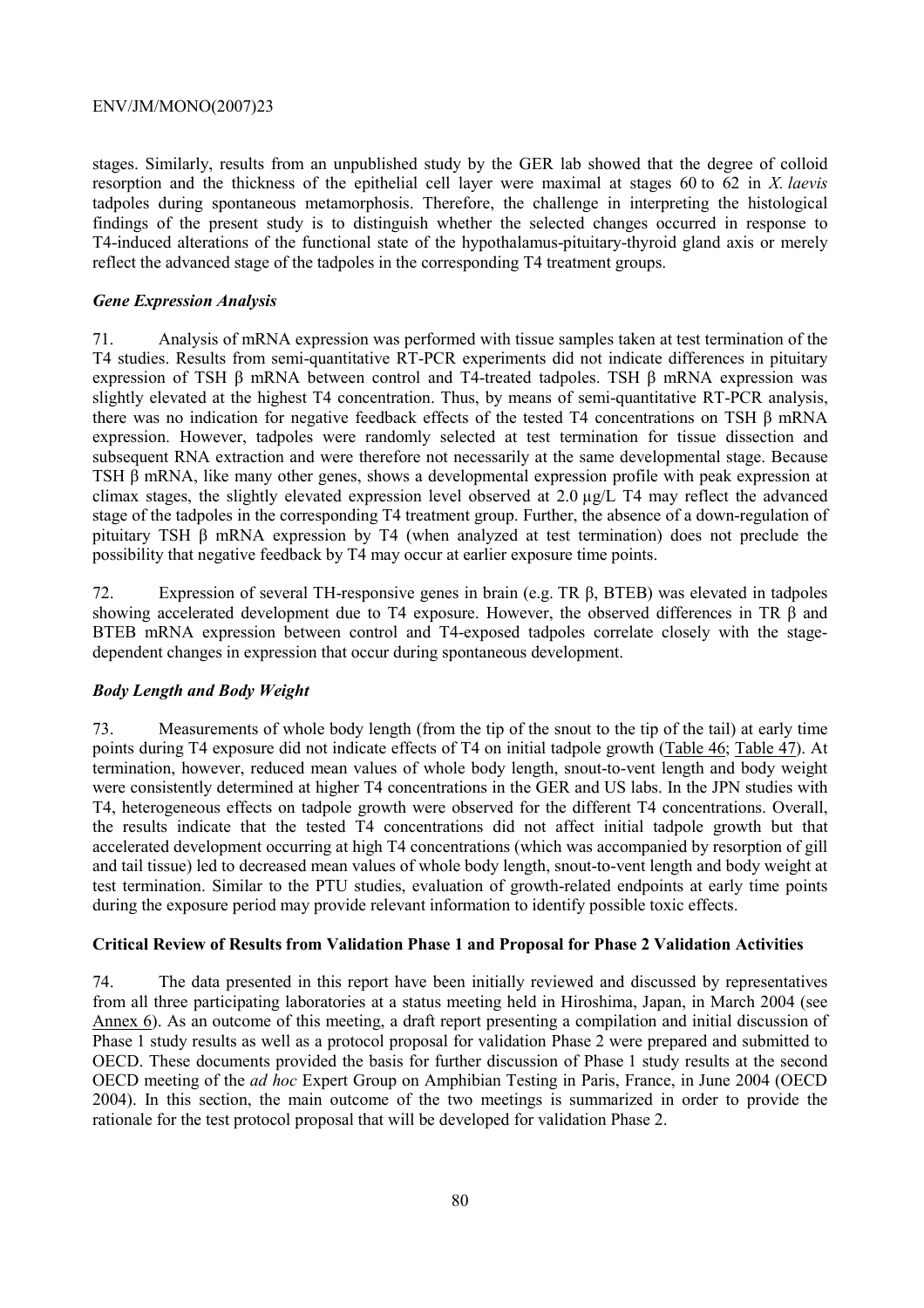75. The analysis of control data from the studies performed during Phase 1 showed that mortality, development and growth of *X. laevis* tadpoles was very similar across the three participating laboratories despite differences in several aspects of test conditions and test performance. Further, all labs could clearly detect inhibitory effects of the anti-thyroidal model compound PTU and stimulatory effects of the agonist model compound T4 on metamorphic development. Analysis of histological and molecular biological endpoints provided diagnostic power for thyroid system-related mechanisms of action. Together, these results suggest that *X. laevis* represents a suitable test organism and strongly confirm the practicability, robustness, and specificity of the Amphibian Metamorphosis Assay for detection of thyroid systemdisrupting activities.

76. For further standardization and optimization of the assay in validation Phase 2, the following changes in general testing conditions were agreed upon:

- only flow-through systems should be used for exposure experiments,
- Sera micron, a widely available commercial tadpole and fish fry food, should be used as a standard food type.

77. These protocol modifications are expected to further minimize the slight variations in control organism performance.

78. A major aim of validation Phase 1 work was to compare two previously proposed exposure protocols with regard to their utility and sensitivity to detect the agonistic and antagonistic effects of T4 and PTU on TH-dependent metamorphic development. The two protocols differed in the developmental stage at which exposure of tadpoles was initiated and in their duration. In one protocol, premetamorphic stage 51 tadpoles were exposed for 21 days to the test compounds whereas in the alternative protocol, exposure was initiated at stage 54 and lasted for only 14 days. The selection of stages at test initiation and the corresponding exposure periods was based on previous experience of the participating laboratories in order to allow control tadpoles to develop throughout prometamorphosis to stages 58/59 during the exposure period of either test protocol.

79. Results from validation Phase 1 confirmed the ability of both exposure protocols to detect the effects of T4 and PTU on metamorphosis and thyroid system function. The advantage of the stage 54 test protocol was the shorter test duration (14 days). However, the stage 51 test protocol (21 days) showed a higher sensitivity for detection of the agonistic activities of T4 while the sensitivity to detect the antithyroidal activity of PTU was similar for both test protocols.

80. The most sensitive endpoint to detect anti-thyroidal effects of PTU was thyroid histology. Histopathological effect patterns of PTU were the same in both test protocols, though the prevalence and severity of histopathological changes was increased in the stage 51 protocol. However, it is not known whether the latter finding was due to the early stage at exposure initiation or the longer test duration used in the stage 51 protocol. Another observation favouring the stage 51 protocol was that morphological effects, in particular a delay in hind limb growth (observed at day 7), were more rapidly detectable in the stage 51 protocol.

81. The most sensitive endpoint to detect agonistic effects of T4 was hind limb length when measured at early time points (day 7) during the exposure phase of the stage 51 protocol. From an endocrinological perspective, the observation of accelerating effects on metamorphic development, particularly if they occur during late premetamorphic and early prometamorphic development, may be considered a diagnostic finding for TH agonist activity by itself. This interpretation is based on results from a large number of studies showing that only THs are able to induce precocious development in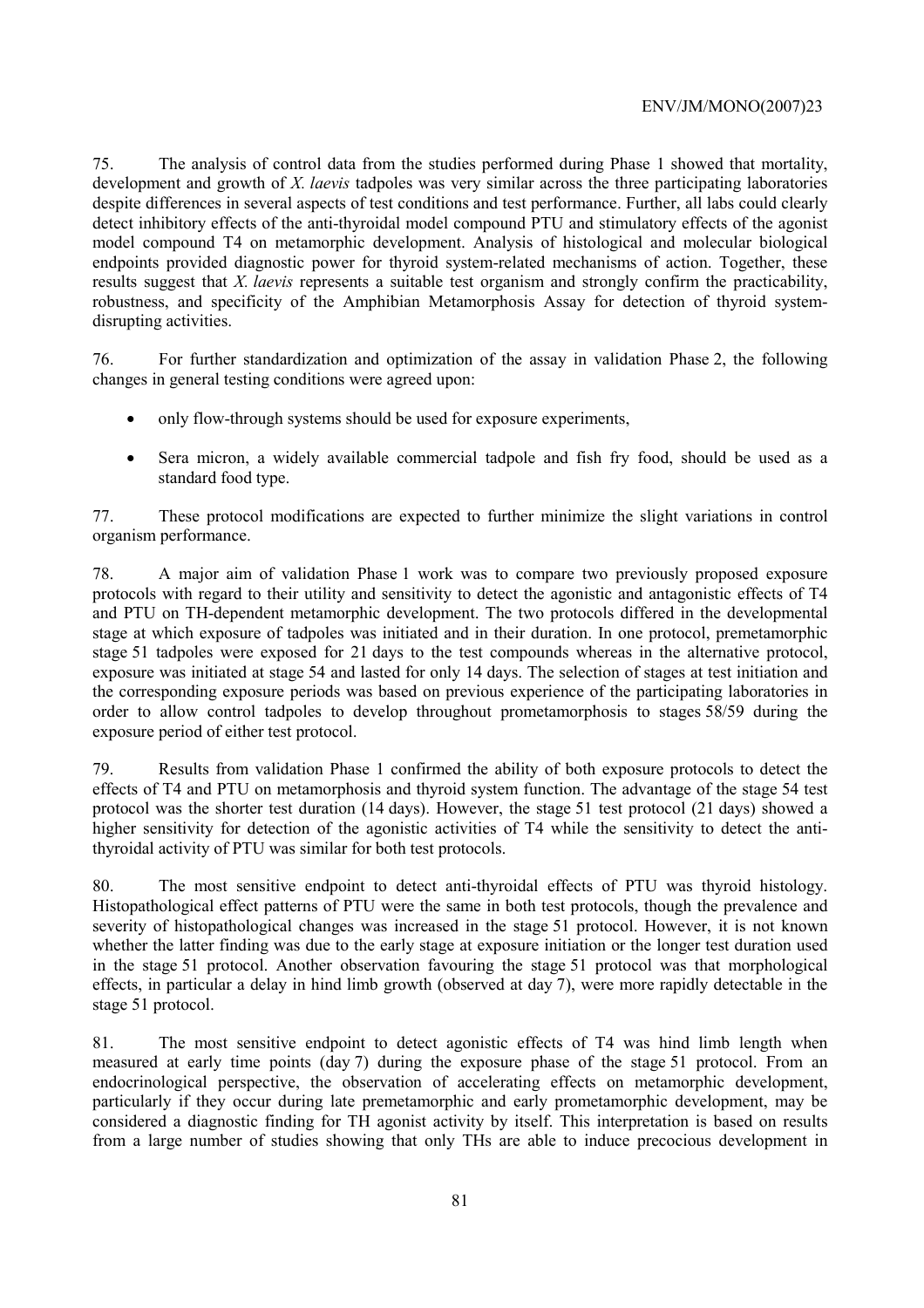premetamorphic tadpoles (Kikuyama *et al.*, 1993; Shi, 1999). During later development, other endocrine factors such as corticosteroid hormones may modulate (e.g., enhance) the action of endogenous TH causing accelerated development. Therefore, consideration of premetamorphic stage 51 tadpoles for initiation of exposure may also increase the diagnostic value of the assay in cases where acceleration effects on development are observed.

82. Although several observations from Phase 1 and general endocrinological considerations may support a stage 51 test protocol lasting for 21 days, the longer test duration represents a disadvantage, given that the assay is currently envisaged as a screening assay. Therefore, possible modifications of the test protocol to combine the sensitivity advantage of the stage 51 test protocol with the need for a shortened exposure period were discussed. Unpublished data from *X. laevis* exposure studies with antithyroidal compounds in the US lab show that there was no sensitivity difference between two 14 day exposure protocols in which exposure was initiated with stage 51 and stage 54 tadpoles. These data suggest that a 14 day test protocol using stage 51 *X. laevis* tadpoles may provide a means to retain the sensitivity of the assay for detection of antagonistic and agonistic effects while reducing the exposure duration to 14 days.

83. Results from validation Phase 1 experiments showed that stage 51 control tadpoles develop within 14 days to prometamorphic stage 56. Accordingly, a 14 day test initiated with stage 51 tadpoles will be terminated at an earlier stage compared to the tests performed during Phase 1 studies. In order to reliably assess the sensitivity of the shortened 14 days-stage 51 test protocol with the original 21 daysstage 51 test protocol, the following test protocol modifications were agreed upon for validation Phase 2 studies.

84. Exposure will be initiated with stage 51 tadpoles in order to ensure the high sensitivity of the assay for detection of agonistic effects. Based on results from the first validation phase, determination of hind limb length and whole body length at exposure day 7 are mandatory endpoints because day 7 was the most sensitive time point to identify accelerating effects on metamorphosis and possible growth-retarding effects of the test substances.

85. At exposure day 14, developmental stage, hind limb length and whole body length are determined because day 14 would be an alternative time point of test termination. In addition, 10 tadpoles are randomly selected at day 14 within each treatment group (5 tadpoles per replicate tank) for a subsampling to collect tissue for thyroid gland histopathology. For all specimens in this subsample of test organism, body weight is determined.

86. The test is terminated after 21 days. At test termination, developmental stage, hind limb length, whole body length and body weight are determined for all remaining tadpoles. 10 tadpoles per treatment group are used for thyroid histopathology at day 21. The data collected from this exercise using the modified testing protocol will contribute to a decision after validation Phase 2 whether the 14 day or 21 day protocol offer any advantages.

87. Another rationale for the complex sampling scheme proposed for validation Phase 2 is to address for the first time the utility and sensitivity of the metamorphosis assay to detect effects of a well-known monodeiodinase inhibitor, iopanoic acid (IOP). The inclusion of IOP as a test compound during validation Phase 2 is based on the following consideration. From an endocrinological perspective, the main effect of T4 and PTU was to increase (T4) or decrease (PTU) the amount of circulating TH in the test organisms, conditions which can be described as general hyperthyroidism and hypothyroidism. Results from validation Phase 1 work showed that the net result was an acceleration or retardation of metamorphic development, which still proceeded in a coordinated manner. IOP inhibits all monodeiodinases thereby enhancing TH action in tissues which are normally protected from TH by expression of type III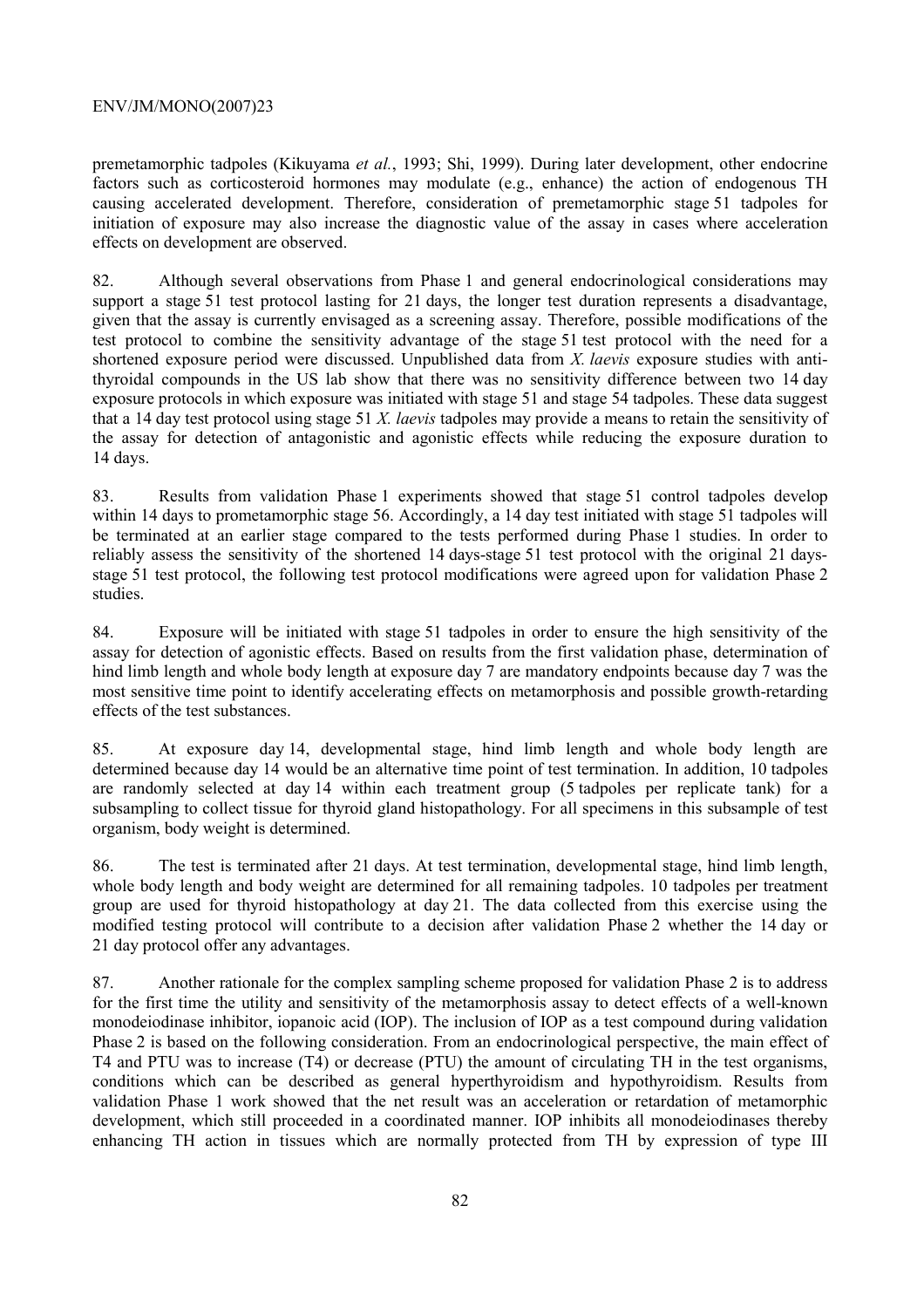monodeiodinase (e.g., tail) while blocking TH action in tissues which require efficient conversion of T4 to T3 (e.g., hind limbs). The conditions caused by IOP can be described a combination of local hyperthyroidism and local hypothyroidism. Results from preliminary studies performed in the US and GER lab indicate that IOP disrupts the normal sequence of morphological changes in developing tadpoles. It was considered important to thoroughly analyze the expected alternative effect patterns caused by IOP on metamorphic development and thyroid system function during the next validation phase to include this information in the subsequent decision process for a final test protocol.

88. Hind limb length and thyroid histopathology were the most sensitive endpoints to detect the agonist activity of T4 and the anti-thyroidal activity of PTU, respectively. Therefore, standardization of these endpoint measurements was considered important to enhance sensitivity and reproducibility of the assay. For hind limb length determination, a digital length measuring system was proposed for use in validation Phase 2 based on successful application of this system in the JPN lab during validation Phase 1. While different approaches were used for histopathological analysis of thyroid gland sections during Phase 1, the information gathered provided the basis for the development of a more structured and standardized histopathological assessment scheme to be used in Phase 2. Recent publications describing the methodology of an enhanced grading system to sensitively diagnose histological changes in rat thyroid glands following treatment with anti-thyroidal substances (Hooth *et al.*, 2001) and in *X. laevis* larvae exposed to sodium perchlorate (Tietge *et al.*, 2004) will be used as the basis for an assessment scheme for these studies.

89. The test substances proposed for use in validation Phase 2 include T4, IOP and sodium perchlorate (PER). T4 should be used as a reference compound for agonist activity on the thyroid system and was already assessed for effects on metamorphosis and thyroid system function during Phase 1. PER should be used as a reference compound for anti-thyroidal activity on the thyroid system. Similar to PTU, PER inhibits the synthesis of TH in the thyroid gland. However, the actual mode of PER action is different to PTU. PER is a well-known inhibitor of iodine uptake and has been shown to retard metamorphosis in *X. laevis* tadpoles (Goleman *et al.*, 2002a, 2002b; Tietge *et al*, 2004; unpublished data from the GER lab). The proposal to use PER instead of PTU in Phase 2 is based on unpublished observations from the US lab indicating that the histopathological effects pattern of PER differs from PTU and hence, validation Phase 2 should be used to investigate the possible diagnostic value of thyroid gland histopathology to differentiate between different inhibitory modes of action on TH synthesis. The rationale for including IOP as a test substance during Phase 2 has already been outlined in this section. IOP can be regarded as a reference compound for modulation of TH action in peripheral tissues and thus, it is expected that effects pattern caused by IOP may be more complex than those observed following T4 and PTU treatment during Phase 1. The specific value of using IOP as a test substance during Phase 2 is to assess the utility and sensitivity of the so far established endpoints of the assay for detection of the more complex effects that may be caused by compounds which target peripheral TH action.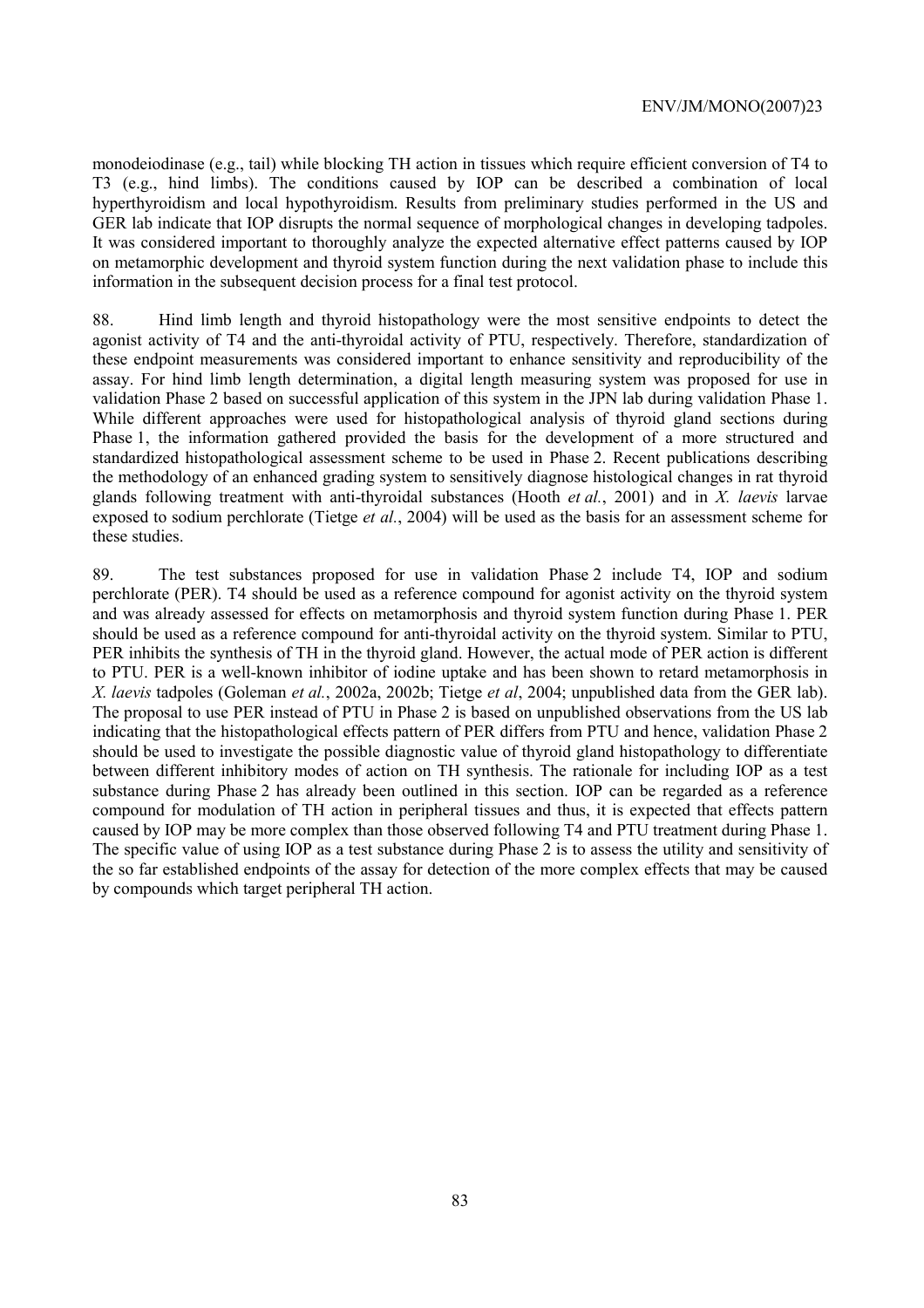### **REFERENCES**

- Bandyopadhyay, U., Biswas, K. and Banerjee, R.K. (2002): Extrathyroidal actions of antithyroid thionamides. Toxicol. Lett. 128, 117-127
- Buckbinder, L. and Brown, D.D. (1993): Expression of the *Xenopus laevis* prolactin and thyrotropin genes during metamorphosis. Proc. Natl. Acad. Sci. USA 90, 3820-3824
- Cai, L. and Brown, D.D. (2004): Expression of type II iodothyronine deiodinase marks the time that a tissue responds to thyroid hormone-induced metamorphosis in *Xenopus laevis*. Dev. Biol. 266, 87-95
- Capen, C.C. (1996): Toxic responses of the endocrine system. In: Casarett and Doull's Toxicology: The Basic Science of Poisons. Klaassen, C.D., Amdur, M.O. and Doull, J. (eds.), Pergamon Press, New York, US, 617-640
- Capen, C.C. and Martin, S.L. (1989): The effects of xenobiotics on the structure and function of thyroid follicular and C-cells. Toxicol. Pathol. 17, 266-293
- Delverdier, M., Cabanie, P., Roome, N., Enjalbert, F. and van Haverbeke, G. (1991): Quantitative histology of the rat thyroid. Influence of histologic techniques on the morphometric data. Anal. Quant. Cytol. Histol. 13, 110-114
- Colborn, T. (2002): Clues from wildlife to create an assay for thyroid system disruption. Environ. Health Perspect. 110 (Suppl. 3), 363-367
- Degitz, S.J., Holcombe, G.W., Flynn, K.M., Kosian, P.A., Korte, J.J. and Tietge, J.E. (2004): Thyroid axis inhibition in *Xenopus laevis*: Development of an amphibian-based screening assay. Toxicol. Sci. (in press)
- Goleman, W.L., Urquidi, L.J., Anderson, T.A., Smith, E.E., Kendall, R.J. and Carr, J.A. (2002a): Environmentally relevant concentrations of ammonium perchlorate inhibit development and metamorphosis in *Xenopus laevis*. Environ. Toxicol. Chem. 21, 424-430
- Goleman, W.L., Carr, J.A. and Anderson, T.A. (2002b): Environmentally relevant concentrations of ammonium perchlorate inhibit thyroid function and alter sex ratios in developing *Xenopus laevis.* Environ. Toxicol. Chem. 21, 590-597
- Goos, H.J., Zwanenbeek, H.C. and van Oordt, P.G. (1968): Hypothalamic neurosecretion and metamorphosis in *Xenopus laevis*. II. The effect of thyroxine following treatment with propylthiouracil. Arch. Anat. Histol. Embryol. 51, 267-274
- Herrmann, F., Hambsch, K., Wolf, T., Rother, P. and Muller, P. (1989): Comparison of three histometric methods for the comprehension of stimulating effects on the rat thyroid gland. Gegenbaurs. Morphol. Jahrb. 135, 679-688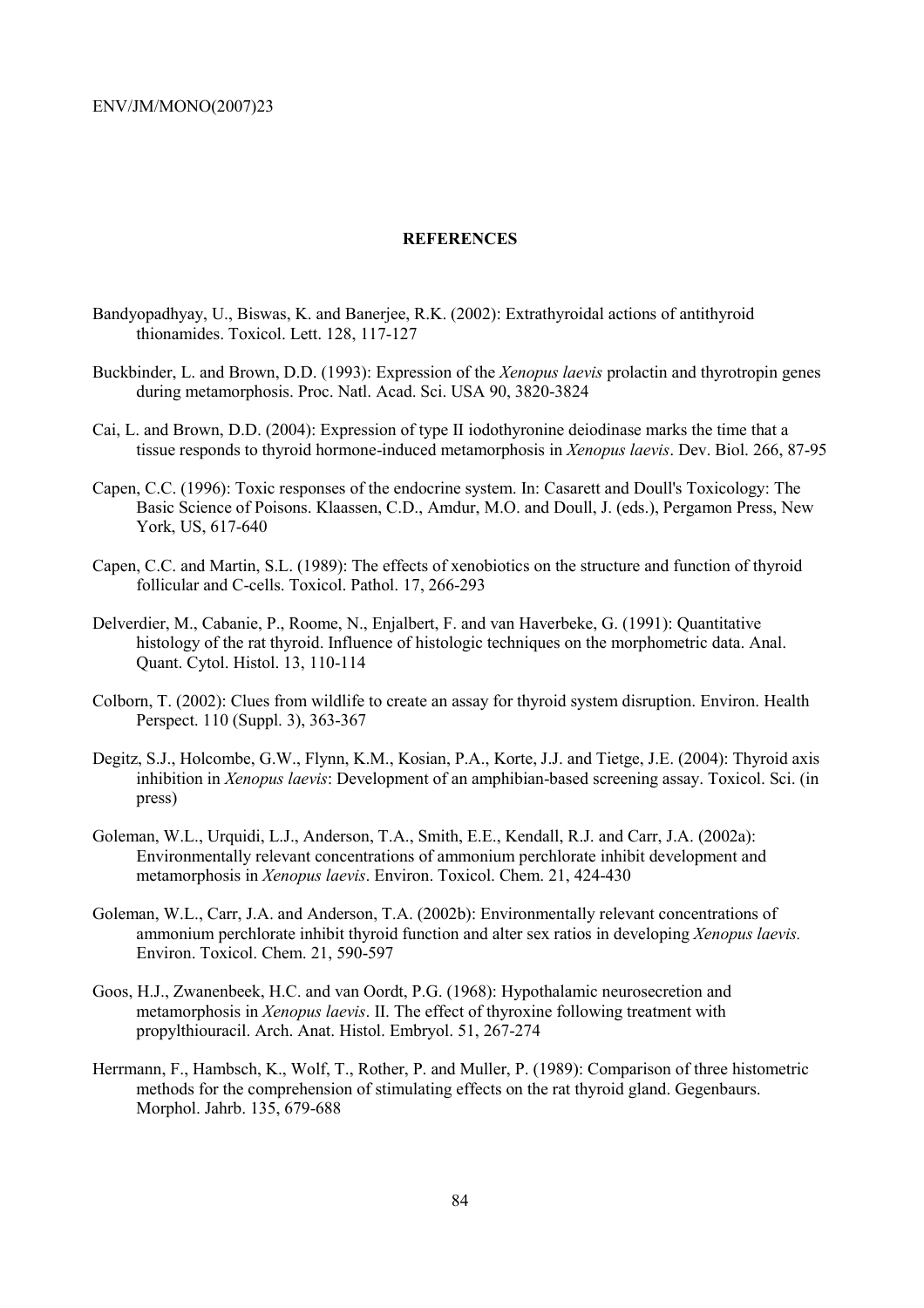- Hooth, M.J., Deangelo, A.B., George, M.H., Gaillard, E.T., Travlos, G.S., Boorman, G.A. and Wolf, D.C. (2001): Subchronic sodium chlorate exposure in drinking water results in a concentration-dependent increase in rat thyroid follicular cell hyperplasia. Toxicol. Pathol. 29(2), 250-259
- Kikuyama, S., Kawamura, K., Tanaka, S. and Yamamoto, K. (1993): Aspects of amphibian metamorphosis. Hormonal control. Int. Rev. Cytol. 145, 105-148
- Kloas, W., Opitz, R. and Lutz, I. 2003. Ringtest: effects of pesticides and other chemicals on thyroid system in the amphibian *Xenopus laevis*. Federal Environmental Agency Research Report 200 67 409, Berlin, Germany.
- Leloup, J., and Buscaglia, M. (1977): La triiodothyronine, hormone de la metamorphose des amphibiens. C.R. Acad. Sci. Hebd. Seances Acad. Sci. D. 284, 2261-2263
- Manzon, R.G. and Denver, R.J. (2004): Regulation of pituitary thyrotropin gene expression during *Xenopus* metamorphosis: negative feedback is functional throughout metamorphosis. J. Endocrinol. 182, 273-285
- Nieuwkoop, P.D. and Faber, J. (1994): Normal Table of *Xenopus laevis* (Daudin), Garland, New York, US
- OECD, 2003. Final Report of the 1<sup>st</sup> Meeting of the OECD *Ad hoc* Expert Group on Amphibian Testing, Duluth, 28-29 June 2003. (ENV/JM/TG/EDTA (2004).
- OECD, 2004. Final Report of the 2<sup>nd</sup> Meeting of the OECD *Ad hoc* Expert Group on Amphibian Testing, Paris, 28-29 June 2004. (ENV/JM/TG/EDTA (2004).
- Opitz, R., Braunbeck, T., Bögi, C., Pickford, D.B., Nentwig, G., Oehlmann, J., Tooi, O., Lutz, I. and Kloas, W. (2004): Description and initial evaluation of a *Xenopus* Metamorphosis Assay (XEMA) for detection of thyroid system-disrupting activities of environmental compounds. Environ. Toxicol. Chem. (in press).
- Regard, E. (1978): Cytophysiology of the amphibian thyroid gland through larval development and metamorphosis. Int. Rev. Cytol. 52, 81-118
- Saxen, L., Saxen, E., Toivonen, S. and Salimaki, K. (1957): Quantitative investigation on the anterior pituitary-thyroid mechanism during frog metamorphosis. Endocrinol. 61, 35-44
- Shi, Y.-B. (1999): Amphibian Metamorphosis. From Morphology to Molecular Biology. John Wiley & Sons, New York, US, 1999
- Tietge, J.E., Holcombe, G.W., Flynn, K.M., Kosian, P.A., Korte, J.J., Anderson, L.E., Wolf, D.C. and Degitz, S.J. (2004): Metamorphic inhibition of *Xenopus laevis* by sodium perchlorate: effects on development and thyroid histology. Environ Toxicol Chem (*in press*).
- Wong, J., and Shi, Y.-B. (1995): Coordinated regulation of and transcriptional activation by *Xenopus*  thyroid hormone and retinoid X receptors. J. Biol. Chem. 270, 18479-18483
- Zoeller, R.T. (2003): Challenges confronting risk analysis of potential thyroid toxicants. Risk Anal. 23, 143-162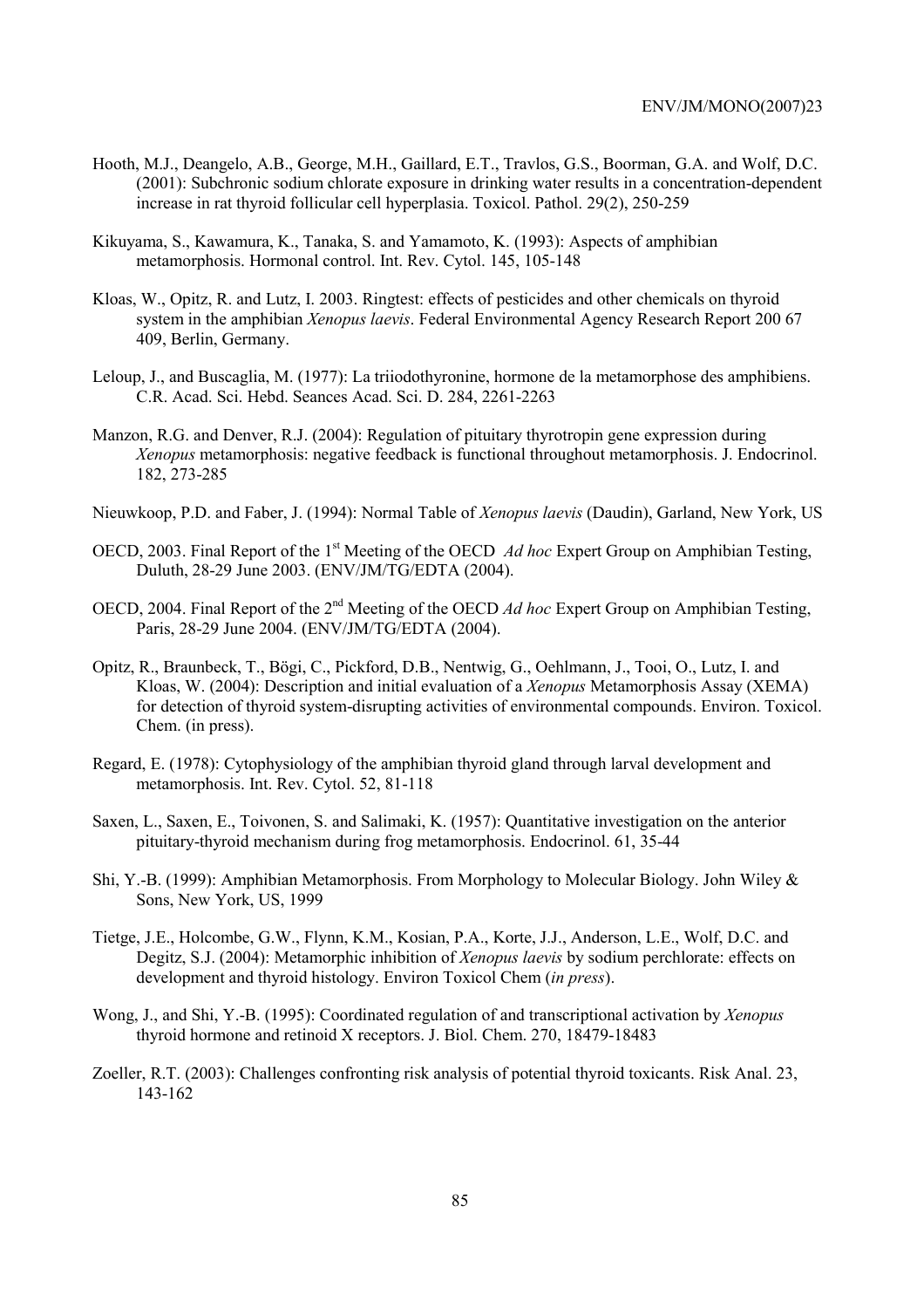**ANNEXES**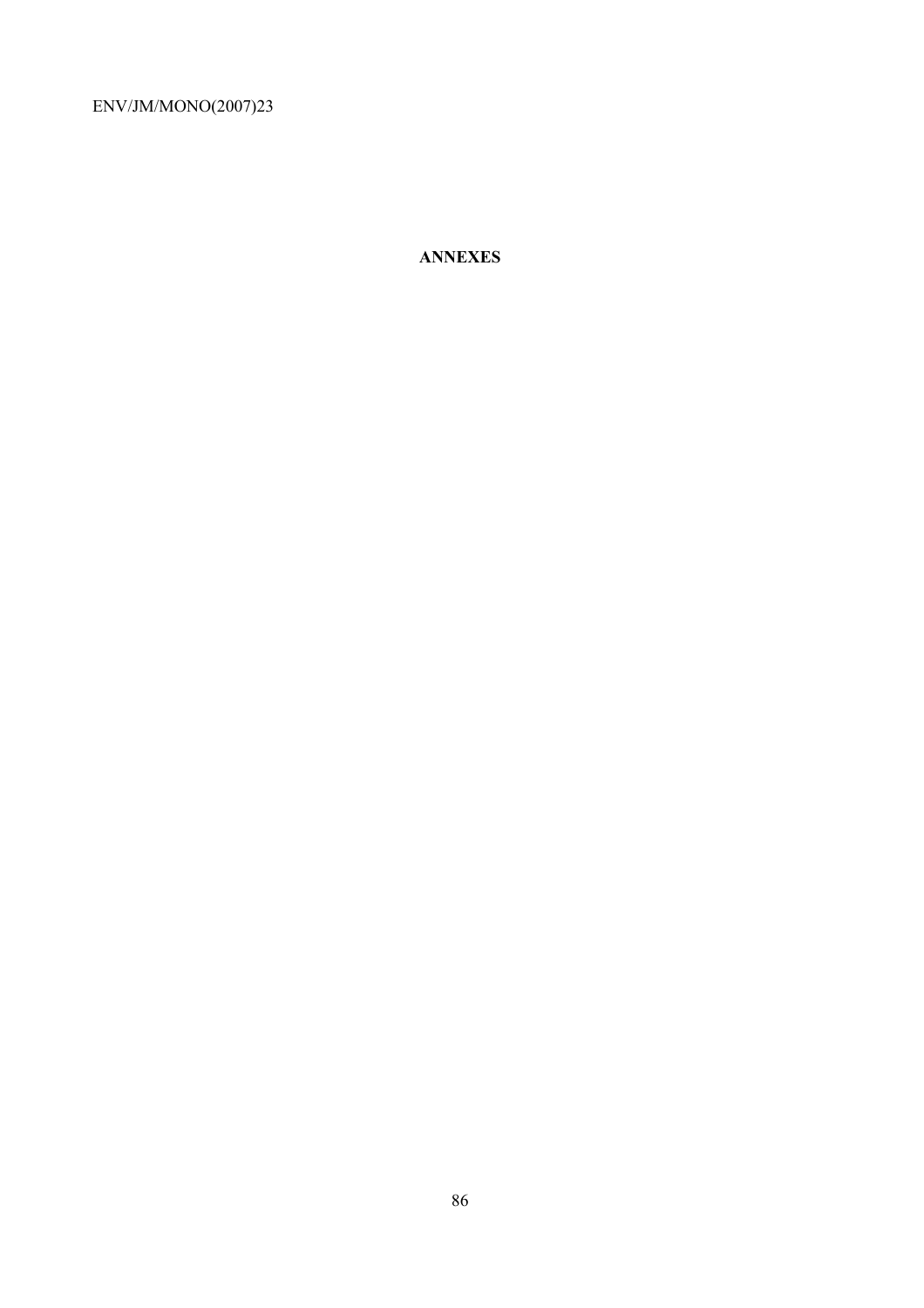## **ANNEX 1: OVERVIEW OF TEST CONDITIONS AND HISTOLOGICAL METHODS USED THE PARTICIPATING LABORATORIES**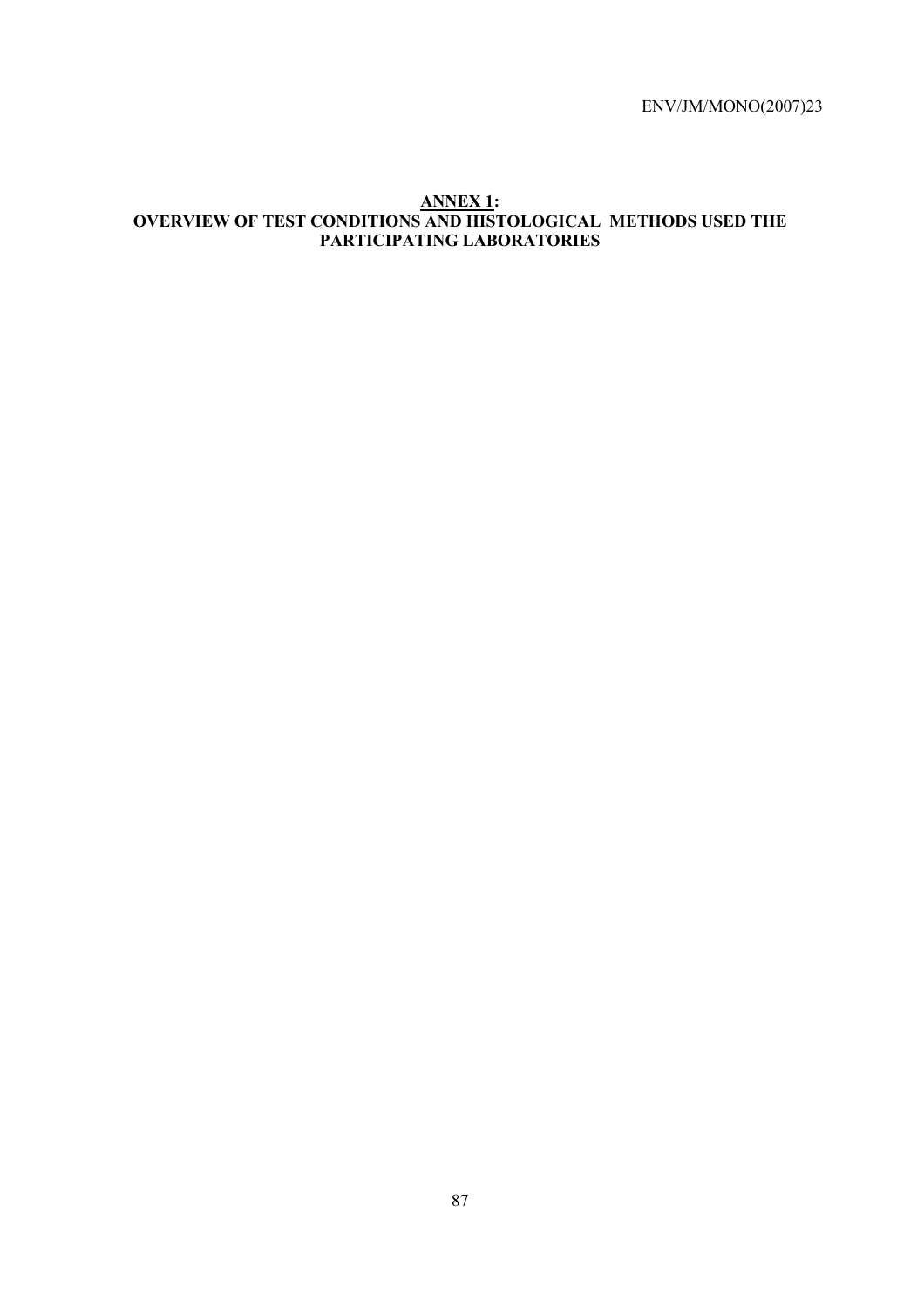#### **Table 1. Test conditions applied in the three participating laboratories in Phase 1 of the Validation of the Amphibian Metamorphosis Assay**

|                              |                                         |                |                                                                           | Germany<br>Japan                                                                                                    |                                                |                           | <b>United States</b>                                                                                     |                  |  |
|------------------------------|-----------------------------------------|----------------|---------------------------------------------------------------------------|---------------------------------------------------------------------------------------------------------------------|------------------------------------------------|---------------------------|----------------------------------------------------------------------------------------------------------|------------------|--|
| Animal                       |                                         |                | Xenopus laevis                                                            |                                                                                                                     | Xenopus laevis                                 |                           | Xenopus laevis                                                                                           |                  |  |
|                              |                                         |                | Exposure from stage 51: 21-days                                           |                                                                                                                     | Exposure from stage 51: 21-days                |                           | Exposure from stage 51: 21-days                                                                          |                  |  |
| <b>Exposure period</b>       |                                         |                | Exposure from stage 54: 14-days                                           |                                                                                                                     | Exposure from stage 54: 14-days                |                           | Exposure from stage 54: 14-days                                                                          |                  |  |
| <b>Concentration of test</b> |                                         | <b>PTU</b>     | 2.5, 5, 10, 20 mg/L                                                       |                                                                                                                     | 2.5, 5, 10, 20 mg/L                            |                           | 1.25, 2.5, 5, 10, 20 mg/L                                                                                |                  |  |
| substance                    |                                         | T <sub>4</sub> | 0.25, 0.5, 1.0, 2.0 µg/L                                                  |                                                                                                                     | 0.25, 0.5, 1.0, 2.0 µg/L                       |                           | 0.25, 0.5, 1.0, 2.0 4.0 µg/L                                                                             |                  |  |
| Control                      |                                         |                | 1 dilution water control                                                  |                                                                                                                     | 1 dilution water control                       |                           | 1 dilution water control                                                                                 |                  |  |
| <b>Exposure regime</b>       |                                         |                | Semi-static                                                               |                                                                                                                     | Flow-through (25 ml/min)                       |                           | Flow-through (25 ml/min)                                                                                 |                  |  |
| <b>Larval density</b>        |                                         |                | 20 tadpoles/10 L tank                                                     |                                                                                                                     | 20 tadpoles/ 4 L tank                          |                           | 25 tadpoles/ 4 L tank                                                                                    |                  |  |
| <b>Replication</b>           |                                         |                | 2 replicates for each treatment                                           |                                                                                                                     | 2 replicates for each treatment                |                           | 2 replicates for each treatment                                                                          |                  |  |
|                              | Development stage                       |                | Day 0, 7, 14, 21                                                          | Development stage                                                                                                   | Day 0, 7, 14, 21                               | Development stage         | Day 0, 21                                                                                                |                  |  |
|                              |                                         |                | Whole body length                                                         |                                                                                                                     | Whole body length                              |                           | Whole body length                                                                                        |                  |  |
|                              | <b>Endpoints and determination days</b> |                | Hind limb length                                                          | Day 7, 14, 21                                                                                                       | Hind limb length                               | Day 0, 7, 14, 21          | Hind limb length                                                                                         |                  |  |
|                              |                                         |                | Wet weight                                                                | Day 0, final day                                                                                                    | Wet weight                                     | Day 0, final day          | Wet weight                                                                                               | Day 0, final day |  |
|                              |                                         |                | Mortality                                                                 | Daily observation                                                                                                   | Mortality                                      | Daily observation         | Daily observation<br>Mortality                                                                           |                  |  |
| Acceptable mortality rate    |                                         |                | <5% in control                                                            |                                                                                                                     | <5% in control                                 |                           | <5% in control                                                                                           |                  |  |
|                              | Day                                     |                | Final day of exposure                                                     |                                                                                                                     | Final day of exposure                          |                           | Final day of exposure                                                                                    |                  |  |
| <b>Fixation</b>              | <b>Region</b>                           |                | Lower jaw; specific tissues (brain, tail) for gene<br>expression analysis |                                                                                                                     | Whole body                                     |                           | Head                                                                                                     |                  |  |
|                              | <b>Fixation fluid</b>                   |                | Bouin's fluid or liquid nitrogen                                          |                                                                                                                     | Bouin's fluid                                  |                           | Bouin's fluid                                                                                            |                  |  |
|                              | Food                                    |                | Sera micron                                                               |                                                                                                                     | Sera micron                                    |                           | Mixture of TetraFin, Spirulina algae discs,<br>Silver cup trout Starter, along with live brine<br>shrimp |                  |  |
| Feeding                      | Amount                                  |                | 300 mg/tank                                                               |                                                                                                                     |                                                | 600 mg/tank               |                                                                                                          |                  |  |
|                              | Frequency                               |                | Twice/day                                                                 |                                                                                                                     | Twice/day on weekdays, once/day on<br>weekends |                           | Twice/day on weekdays, once/day on<br>weekends                                                           |                  |  |
| <b>Test medium</b>           | Component                               |                |                                                                           | Commercial salt mixture Tropic Marine<br>Activated carbon processed water.<br>Meersalz to deionized distilled water |                                                | Lake Superior Water (LSW) |                                                                                                          |                  |  |
|                              | <b>Concentration</b>                    |                | 0.025%                                                                    |                                                                                                                     |                                                |                           |                                                                                                          |                  |  |
| Tank (L*W*H)                 |                                         |                | 30*20*20 cm                                                               |                                                                                                                     | 30.5*15.2*20.3 cm                              |                           | 22.5*14*16.5 cm                                                                                          |                  |  |
|                              | Photoperiod                             |                | 12 hr light: 12 hr dark                                                   |                                                                                                                     | 12 hr light: 12 hr dark                        |                           | 12 hr light: 12 hr dark                                                                                  |                  |  |
| Lighting                     | Intensity                               |                | To be measured                                                            |                                                                                                                     | To be measured                                 |                           | Range from 61 to 139 lumens at the water<br>surface                                                      |                  |  |
| <b>Water temperature</b>     |                                         |                | $22 \pm 1$ °C                                                             |                                                                                                                     | $22 \pm 1$ °C                                  |                           | $21^{\circ}$ C                                                                                           |                  |  |
| pH                           |                                         |                | 7±0.5                                                                     |                                                                                                                     | 7±0.5                                          |                           | 7±0.5                                                                                                    |                  |  |
| Room temperature             |                                         | 19-22°C        |                                                                           | $24 \pm 1^{\circ}$ C                                                                                                |                                                | To be confirmed           |                                                                                                          |                  |  |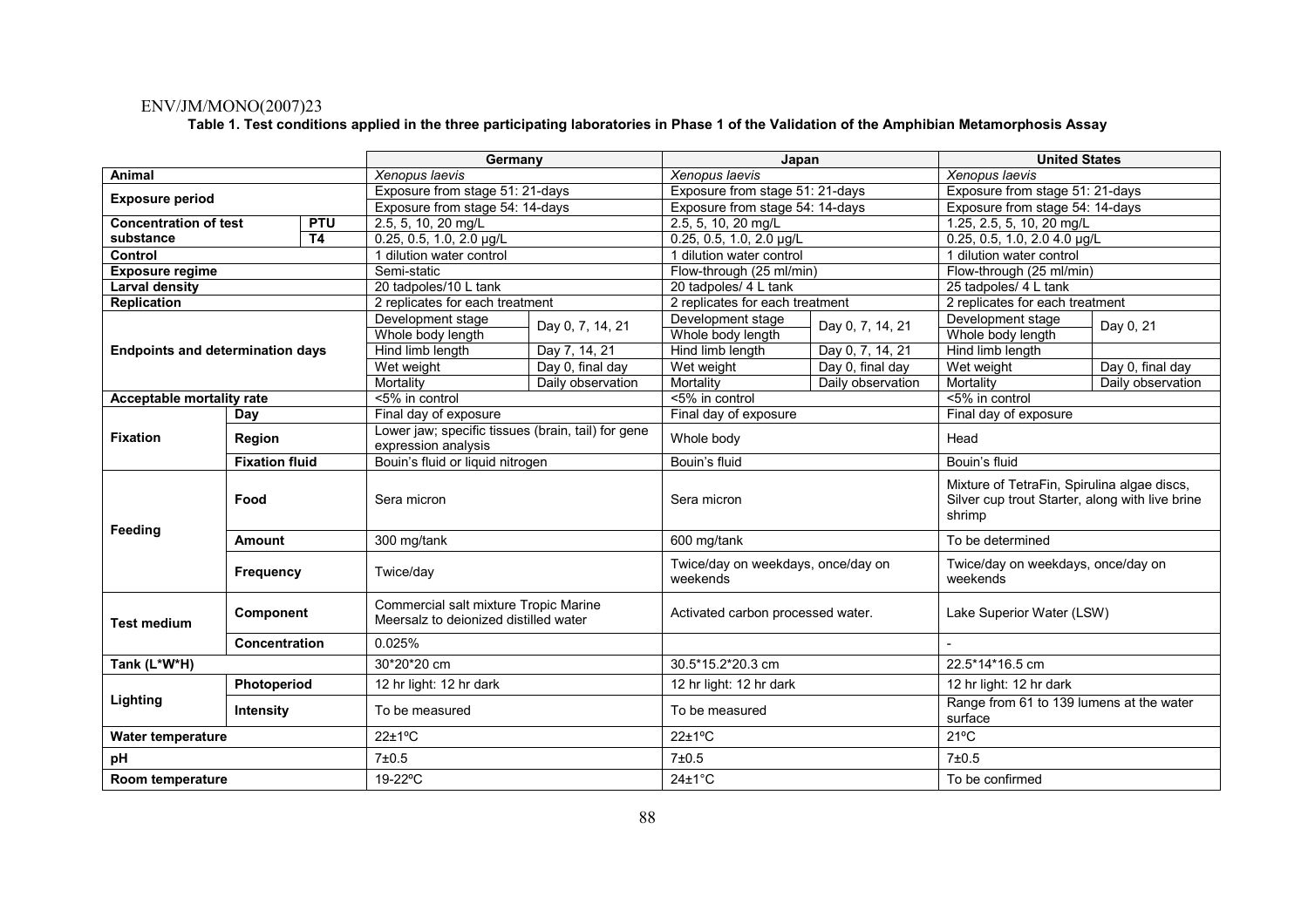|                                                                              | Germany                             | <b>US</b>                                                                         | Japan                                    |  |
|------------------------------------------------------------------------------|-------------------------------------|-----------------------------------------------------------------------------------|------------------------------------------|--|
| Organism sampling                                                            | 10 per treatment<br>5 per replicate | 10 per treatment<br>5 per replicate                                               | 6 per treatment<br>3 per replicate       |  |
| Tissue sampling                                                              | Lower jaw                           | Transverse section of<br>head caudal to eyes                                      | Whole body                               |  |
| Fixation                                                                     | Bouin's for 12-24 h                 | Bouin's for 48h                                                                   | Bouin's for 12-24 h                      |  |
| Storage until<br>processing                                                  | at $4^{\circ}$ C in 70% EtOH        | Neutral buffered<br>formalin (4%<br>formaldehyde)                                 | at 4°C in 70% EtOH                       |  |
| Dehydration                                                                  | Graded alcohol series               | Graded alcohol<br>series                                                          | Graded alcohol series                    |  |
| Embedment                                                                    | Paraffin                            | Paraffin                                                                          | Paraffin                                 |  |
| 5 µm sections<br>1 of 3 sections used<br>Sectioning<br>(at least 5 sections) |                                     | 5 µm sections<br>2 serial sections at 5<br>steps 30 µm apart<br>Total 10 sections | 8 µm serial sections<br>11 sections used |  |
| Staining                                                                     | Harris's H&E                        | H&E                                                                               | Harris's H&E                             |  |
| Tissues analyzed                                                             | Right lobe only                     | Right and left lobe                                                               | Left lobe only                           |  |
|                                                                              |                                     |                                                                                   |                                          |  |
|                                                                              |                                     |                                                                                   |                                          |  |
| <b>Parameter</b>                                                             | Germany                             | US                                                                                | Japan                                    |  |
| Qualitative analysis                                                         |                                     |                                                                                   |                                          |  |
|                                                                              | Overall size of thyroid<br>gland    | Overall size of<br>thyroid gland                                                  | Overall size of thyroid<br>gland         |  |
|                                                                              | Follicle size                       | Follicle size                                                                     | Follicular lumen area                    |  |
|                                                                              | Follicle shape                      | Follicle shape                                                                    |                                          |  |
|                                                                              | Colloid content                     | Colloid content                                                                   |                                          |  |
| Histological endpoints                                                       | Colloid density                     | Colloid density                                                                   |                                          |  |
|                                                                              | Follicular cell shape               | Follicular cell shape                                                             |                                          |  |
|                                                                              | Follicular cell height              | Follicular cell height                                                            |                                          |  |
|                                                                              | Epithelial structure                | Epithelial structure                                                              |                                          |  |
|                                                                              |                                     | Follicular cell<br>hyperplasia                                                    |                                          |  |
| Quantitative analysis                                                        |                                     |                                                                                   |                                          |  |
| Histological endpoints                                                       | Follicular cell height              | none                                                                              | Overall size of thyroid<br>gland         |  |

### **Table 2. Comparison of histological methods used by German, US, and Japan laboratories to analyze exposure-related effects of PTU and T4 on thyroid gland.**

Cross section area